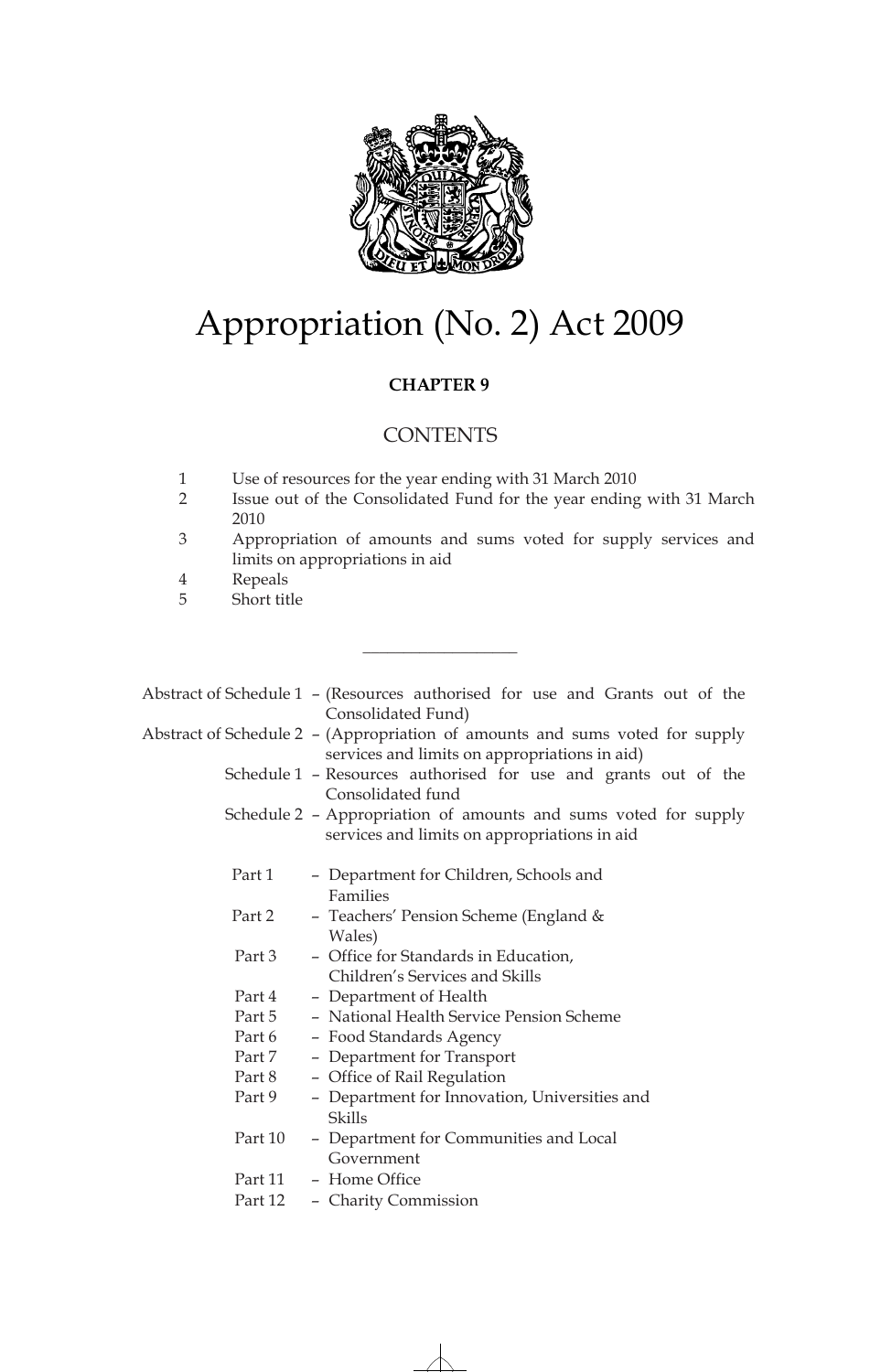| Part 13 | - Ministry of Justice                                                                    |
|---------|------------------------------------------------------------------------------------------|
| Part 14 | - Ministry of Justice: Judicial Pensions                                                 |
|         | Scheme                                                                                   |
| Part 15 |                                                                                          |
| Part 16 | - United Kingdom Supreme Court<br>- Northern Ireland Court Service                       |
|         |                                                                                          |
| Part 17 | - The National Archives                                                                  |
| Part 18 | - Crown Prosecution Service                                                              |
| Part 19 | - Serious Fraud Office                                                                   |
| Part 20 | - HM Procurator General and Treasury                                                     |
|         | Solicitor                                                                                |
| Part 21 | - Revenue and Customs Prosecutions Office                                                |
| Part 22 | - Ministry of Defence                                                                    |
| Part 23 | - Armed Forces retired pay, pensions etc                                                 |
| Part 24 | - Foreign and Commonwealth Office                                                        |
| Part 25 | - Department for International Development                                               |
| Part 26 | - Department for International Development:                                              |
|         | Overseas Superannuation                                                                  |
| Part 27 | Department of Energy and Climate Change<br>$\overline{\phantom{0}}$                      |
| Part 28 | - Office of Gas and Electricity Markets                                                  |
| Part 29 | - Department for Business, Enterprise and                                                |
|         | Regulatory Reform                                                                        |
| Part 30 | - UK Trade & Investment                                                                  |
| Part 31 | - UK Atomic Energy Authority Pension                                                     |
|         | Schemes                                                                                  |
| Part 32 | - Export Credits Guarantee Department                                                    |
| Part 33 | - Office of Fair Trading                                                                 |
| Part 34 | <b>Postal Services Commission</b>                                                        |
| Part 35 |                                                                                          |
|         | Department for Environment, Food and<br>$\overline{\phantom{0}}$<br><b>Rural Affairs</b> |
|         |                                                                                          |
| Part 36 | - Water Services Regulation Authority                                                    |
| Part 37 | - Department for Culture, Media and Sport                                                |
| Part 38 | - Department for Work and Pensions                                                       |
| Part 39 | - Government Equalities Office                                                           |
| Part 40 | - Northern Ireland Office                                                                |
| Part 41 | - HM Treasury                                                                            |
| Part 42 | - HM Revenue and Customs                                                                 |
| Part 43 | - National Savings and Investments                                                       |
| Part 44 | - The Statistics Board                                                                   |
| Part 45 | - Government Actuary's Department                                                        |
| Part 46 | - Crown Estate Office                                                                    |
| Part 47 | - Cabinet Office                                                                         |
| Part 48 | - Security and Intelligence Agencies                                                     |
| Part 49 | - Cabinet Office: Civil Superannuation                                                   |
| Part 50 | - National School of Government                                                          |
| Part 51 | - Central Office of Information                                                          |
| Part 52 | - Office of the Parliamentary Commissioner                                               |
|         | for Administration and the Health Service                                                |
|         | Commissioner for England                                                                 |
| Part 53 | - House of Lords                                                                         |
| Part 54 | - House of Commons: Members                                                              |
| Part 55 | - House of Commons: Administration                                                       |
| Part 56 | - National Audit Office                                                                  |
| Part 57 | - The Electoral Commission                                                               |
|         |                                                                                          |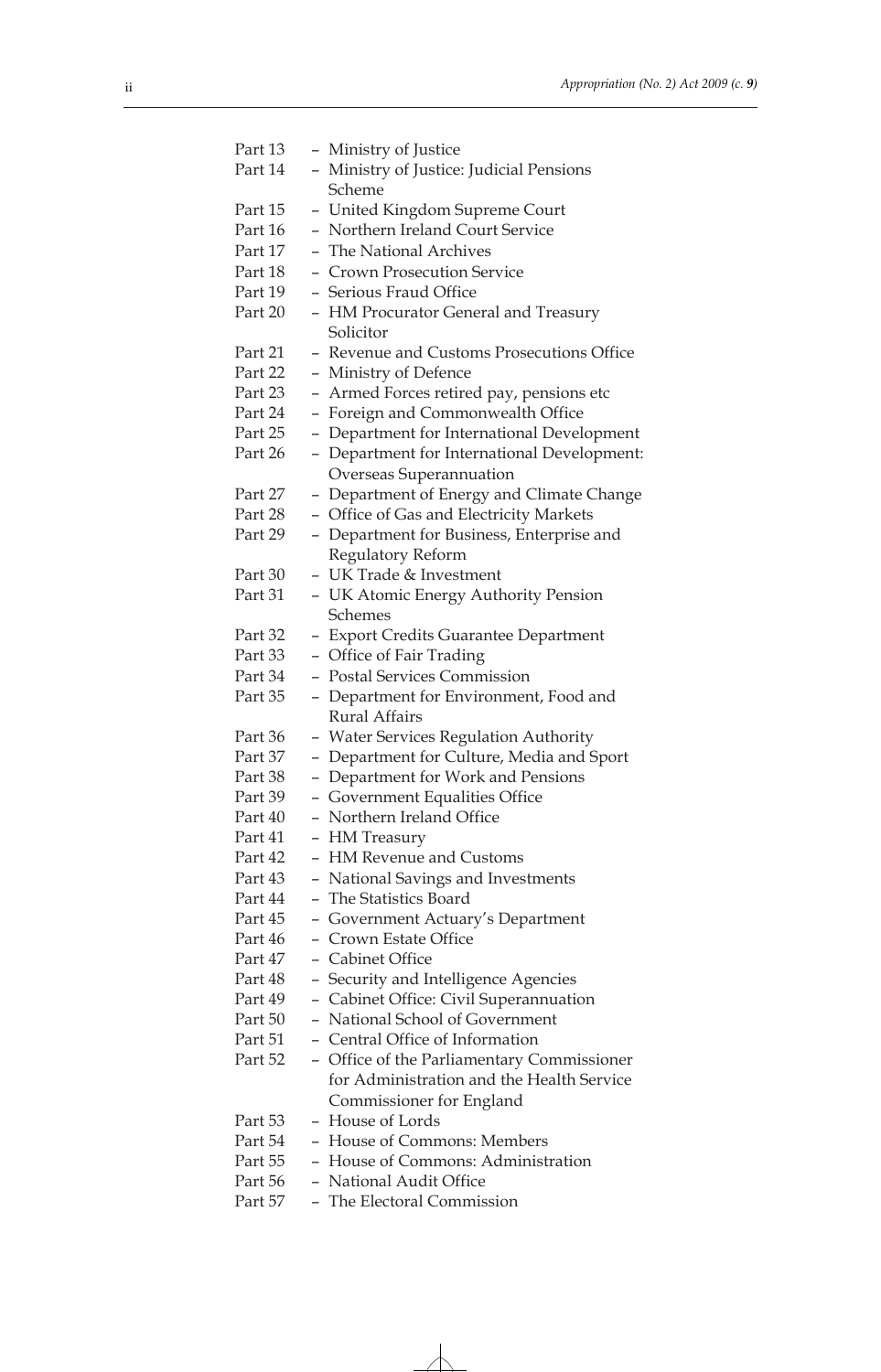

# Appropriation (No. 2) Act 2009

# **2009 CHA ER PT 9**

An Act to authorise the use of resources for the service of the year ending with 31 March 2010 and to apply certain sums out of the Consolidated Fund to the service of the year ending with 31 March 2010; to appropriate the supply authorised Acts. in this Session of Parliament for the service of the year ending with 31 March 2010; and to repeal certain Consolidated Fund and Appropriation [21st July 2009]

W HEREAS the Commons of the United Kingdom in Parliament assembled have resolved to authorise the use of resources and the issue of sums out have resolved to authorise the use of resources and the issue of sums out of the Consolidated Fund towards making good the supply which they have granted to Her Majesty in this Session of Parliament: —

Be it therefore enacted by the Queen's most Excellent Majesty, by and with the advice and consent of the Lords Spiritual and Temporal, and Commons, in this present Parliament assembled, and by the authority of the same, as follows: —

#### **1 Use of resources for the year ending with 31 March 2010**

The use of resources for the service of the year ending with 31 March 2010 is authorised to the amount of £281,855,500,000.

#### **2 Issue out of the Consolidated Fund for the year ending with 31 March 2010**

The Treasury may issue out of the Consolidated Fund of the United Kingdom and apply to the service of the year ending with 31 March 2010 the sum of £291,596,314,000.

# **3 Appropriation of amounts and sums voted for supply services and limits on appropriations in aid**

(1) All the amounts and sums authorised by this Act and the other Act mentioned in Schedule 1 to this Act for the service of the year ending with 31 March 2010, totalling, as is shown in the said Schedule, £484,281,696,000 in amounts of resources authorised for use and £486,035,320,000 in sums authorised for issue from the Consolidated Fund, are appropriated, and shall be deemed to have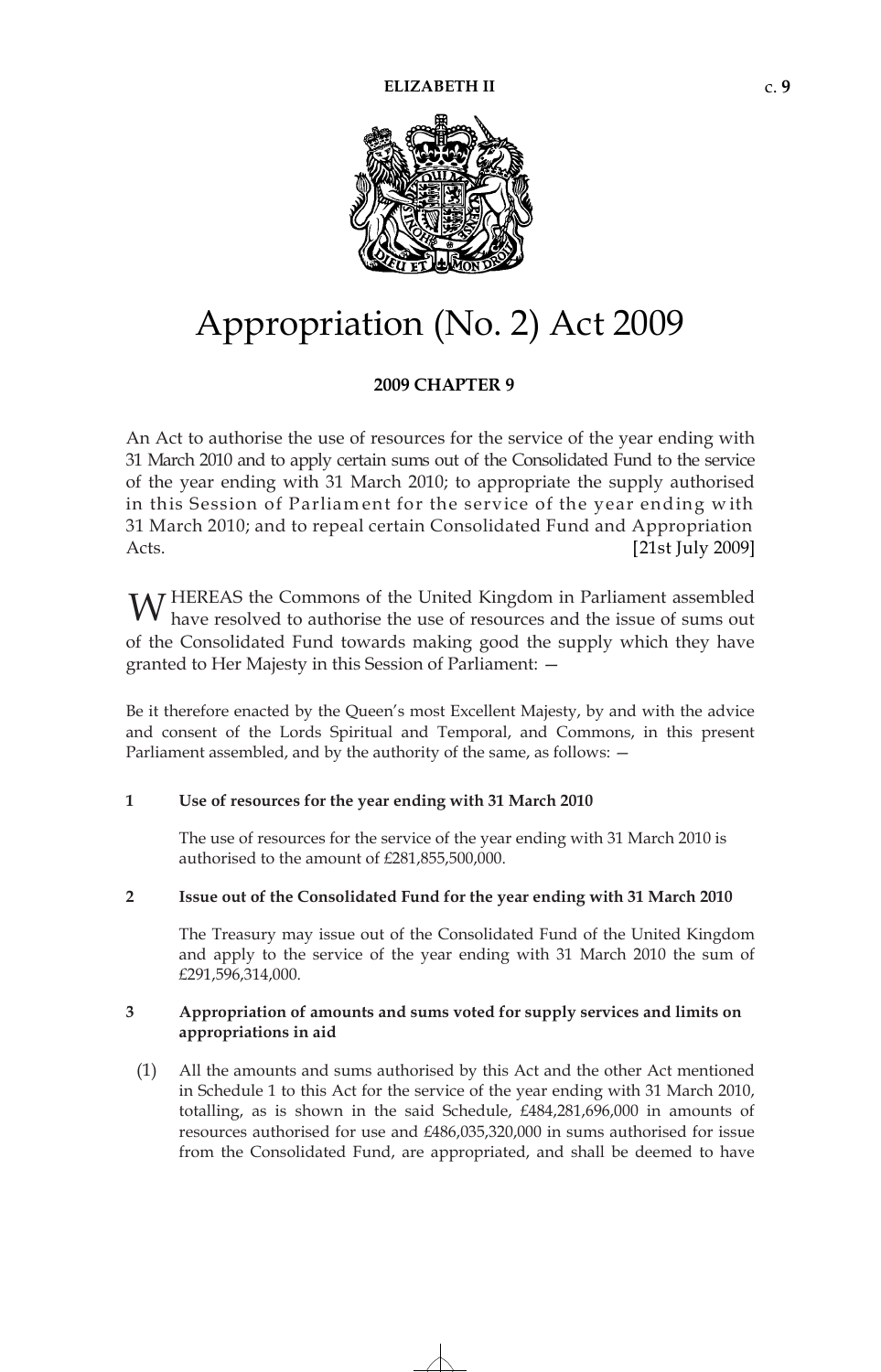been appropriated as from the date of the passing of the Acts mentioned in the said Schedule 1, for the services and purposes specified in Schedule 2 to this Act.

- (2) Parts 1 to 54, 56 and 57 of Schedule 2 also set out, for the services and purposes specified in those Parts of that Schedule, the limits set for the purposes of section 2 of the Government Resources and Accounts Act 2000 (c. 20) on the resources applicable as appropriations in aid for the year ending with 31 March 2010.
- (3) Those limits shall be deemed to have been in force from 18 June 2009.
- (4) A direction given after the passing of this Act for authorising the application of resources as appropriations in aid for the year ending with 31 March 2010—
	- (a) may, to the extent of any excess proposed in Estimates or in a Statement of Excesses laid before the House of Commons, authorise appropriations in aid in excess of the relevant limit set for the purposes of section 2 of the Government Resources and Accounts Act 2000 for that year by this Act or a previous Appropriation Act; but
	- (b) where the limit so set has not, by 12 August following the giving of the direction, been increased by a subsequent Appropriation Act or has by that date been so increased by less than the excess, shall be deemed to have authorised appropriations in aid only up to that limit or, as the case may be, up to that limit as so increased.
- (5) Nothing in Schedule 2 limits the amounts which are or may be made applicable, in accordance with any direction, as appropriations in aid of resources for the service of the House of Commons Administration for any year.
- (6) The abstracts of Schedule 1 and of Schedule 2 which are annexed to this Act shall have effect as part of this Act.

#### **4 Repeals**

The enactments mentioned in Schedule 3 are hereby repealed.

#### **5 Short title**

This Act may be cited as the Appropriation (No. 2) Act 2009.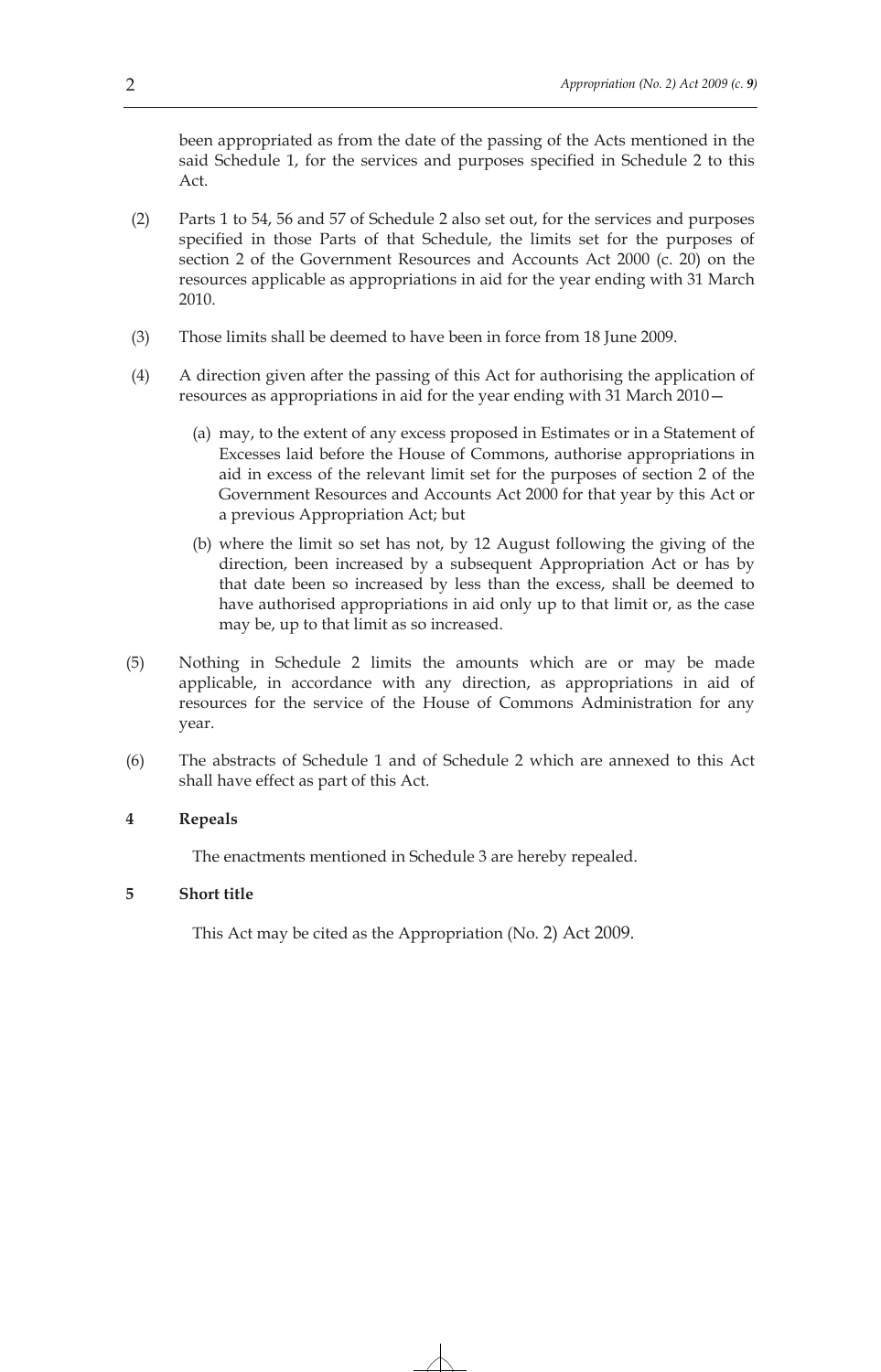# ABSTRACT OF SCHEDULE 1

#### (RESOURCES AUTHORISED FOR USE AND GRANTS OUT OF THE CONSOLIDATED FUND)

Resources authorised for use .................................................... £484,281,696,000

Grants out of the Consolidated Fund ...................................... £486,035,320,000

#### ABSTRACT OF SCHEDULE 2

# (APPROPRIATION OF AMOUNTS AND SUMS VOTED FOR SUPPLY SERVICES AND LIMITS ON APPROPRIATIONS IN AID)

|          | Part                                                   | Net resources      | Grants out of the | Operating      | Non-operating  |
|----------|--------------------------------------------------------|--------------------|-------------------|----------------|----------------|
|          |                                                        | authorised for use | Consolidated Fund | Appropriations | Appropriations |
|          |                                                        |                    |                   | in Aid         | in Aid         |
|          |                                                        |                    |                   |                |                |
|          |                                                        |                    |                   |                |                |
|          |                                                        |                    |                   |                |                |
|          |                                                        | £                  | £                 | £              | £              |
| 2009-10  |                                                        |                    |                   |                |                |
| Part 1.  | Department for Children, Schools<br>and Families       | 55,280,731,000     | 55,333,366,000    | 63,416,000     | $\overline{0}$ |
| Part 2.  | Teachers' Pension Scheme (England<br>& Wales)          | 10,346,361,000     | 2,200,492,000     | 4,855,024,000  | $\Omega$       |
| Part 3.  | Office for Standards in Education,                     | 178,385,000        | 180,151,000       | 14,500,000     | $\Omega$       |
|          | Children's Services and Skills                         |                    |                   |                |                |
| Part 4.  | Department of Health                                   | 82,068,749,000     | 81,598,486,000    | 22,846,014,000 | 601,000,000    |
| Part 5.  | National Health Service Pension<br>Scheme              | 12,526,645,000     | 1,000             | 8,093,623,000  | $\Omega$       |
| Part 6.  | Food Standards Agency                                  | 134,370,000        | 132,313,000       | 69,234,000     | $\Omega$       |
| Part 7.  | Department for Transport                               | 15,630,092,000     | 13,258,651,000    | 839,814,000    | 26,854,000     |
| Part 8.  | Office of Rail Regulation                              | 2,000              | 1,000             | 33,852,000     |                |
| Part 9.  | Department for Innovation,<br>Universities and Skills  | 19,455,878,000     | 22,056,816,000    | 8,521,752,000  | 1,324,226,000  |
| Part 10. | Department for Communities and<br>Local Government     | 38,744,074,000     | 38,741,496,000    | 599,505,000    | 113,000        |
| Part 11. | Home Office                                            | 10,451,669,000     | 10,600,665,000    | 1,321,631,000  | $\Omega$       |
| Part 12. | Charity Commission                                     | 30,219,000         | 29,819,000        | 500,000        | $\Omega$       |
| Part 13. | Ministry of Justice                                    | 48,278,672,000     | 48,182,143,000    | 1,105,741,000  | 15,900,000     |
| Part 14. | Ministry of Justice: Judicial                          | 67,036,000         | 1,000             | 87,364,000     | $\Omega$       |
|          | Pensions Scheme                                        |                    |                   |                |                |
| Part 15. | United Kingdom Supreme Court                           | 2,040,000          | 387,000           | 3,210,000      | $\mathbf{0}$   |
| Part 16. | Northern Ireland Court Service                         | 127,025,000        | 115,085,000       | 24,000,000     | $\overline{0}$ |
| Part 17. | The National Archives                                  | 48,730,000         | 39,079,000        | 5,205,000      | $\theta$       |
| Part 18. | Crown Prosecution Service                              | 637,995,000        | 636,453,000       | 59,000,000     | $\overline{0}$ |
| Part 19  | Serious Fraud Office                                   | 38,932,000         | 40,788,000        | 50,000         | $\overline{0}$ |
| Part 20. | HM Procurator General and<br><b>Treasury Solicitor</b> | 13,630,000         | 15,346,000        | 92,630,000     | $\Omega$       |
| Part 21. | Revenue and Customs Prosecutions<br>Office             | 36,072,000         | 36,072,000        | 4,100,000      | $\Omega$       |
| Part 22. | Ministry of Defence                                    | 39,728,610,000     | 37,746,164,000    | 1,286,953,000  | 305,150,000    |
| Part 23. | Armed Forces retired pay, pensions                     | 5,700,315,000      | 1,996,079,000     | 1,652,208,000  | $\Omega$       |
|          | etc                                                    |                    |                   |                |                |
| Part 24. | Foreign and Commonwealth Office                        | 2,108,188,000      | 2,085,894,000     | 382,000,000    | 18,000,000     |
| Part 25. | Department for International                           | 5,797,123,000      | 5,595,904,000     | 10,000,000     | 20,000,000     |
|          | Development                                            |                    |                   |                |                |
| Part 26. | Department for International                           | 71,414,000         | 109,995,000       | 5,000          | $\Omega$       |
|          | Development: Overseas                                  |                    |                   |                |                |
|          | Superannuation                                         |                    |                   |                |                |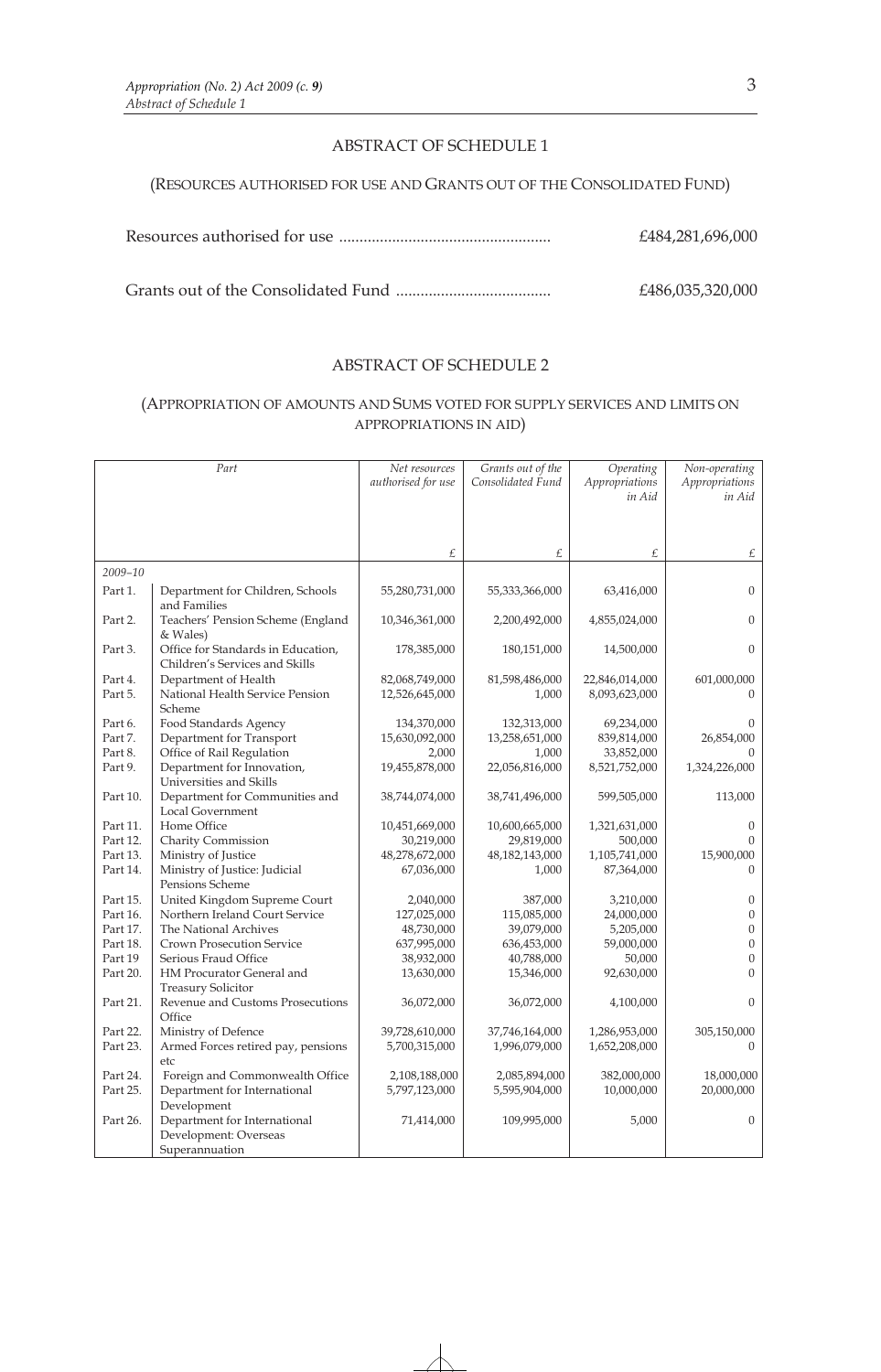| Part 27.     | Department of Energy and Climate                | 2,878,823,000      | 3,226,606,000      | 1,162,757,000          | $\Omega$         |
|--------------|-------------------------------------------------|--------------------|--------------------|------------------------|------------------|
|              | Change                                          |                    |                    |                        |                  |
| Part 28.     | Office of Gas and Electricity                   | 701,000            | 10,156,000         | 49,207,000             | 50,000           |
|              | <b>Markets</b>                                  |                    |                    |                        |                  |
| Part 29.     | Department for Business, Enterprise             | 1,996,271,000      | 2,547,034,000      | 2,093,707,000          | 6,453,500,000    |
|              | and Regulatory Reform                           |                    |                    |                        |                  |
| Part 30.     | UK Trade & Investment                           | 96,383,000         | 97,003,000         | 4,706,000              | $\theta$         |
| Part 31.     | UK Atomic Energy Authority                      | 263,131,000        | 155,243,000        | 34,200,000             | $\Omega$         |
|              | <b>Pension Schemes</b>                          |                    |                    |                        |                  |
| Part 32.     | <b>Export Credits Guarantee</b>                 | 29,575,000         | 1,000              | 190,377,000            | $\theta$         |
|              | Department                                      |                    |                    |                        |                  |
| Part 33.     | Office of Fair Trading                          | 66,070,000         | 64,793,000         | 12,000,000             | $\theta$         |
| Part 34.     | Postal Services Commission                      | 1,000              | 1,000              | 10,307,000             | $\Omega$         |
| Part 35.     | Department for Environment, Food                | 5,348,997,000      | 5,236,206,000      | 1,070,646,000          | 16,300,000       |
|              | and Rural Affairs                               |                    |                    |                        |                  |
| Part 36.     | Water Services Regulation                       | 60,000             | 1,135,000          | 18,899,000             | $\Omega$         |
|              | Authority                                       |                    |                    |                        |                  |
| Part 37.     | Department for Culture, Media and               | 4,927,199,000      | 4,917,820,000      | 863,526,000            | 5,350,000        |
|              | Sport                                           |                    |                    |                        |                  |
| Part 38.     | Department for Work and Pensions                | 78,797,996,000     | 79,129,373,000     | 2,953,021,000          | 1,394,000        |
| Part 39.     | Government Equalities Office                    | 85,805,000         | 85,804,000         | 29,000                 | $\theta$         |
| Part 40.     | Northern Ireland Office                         | 13,469,372,000     | 13,501,688,000     | 15,872,000             | $\Omega$         |
| Part 41.     | HM Treasury                                     | 1,883,647,000      | 35,248,862,000     | 19,376,000             | $\Omega$         |
| Part 42.     | HM Revenue and Customs                          | 16,451,636,000     | 16,404,754,000     | 705,849,000            | 3,980,000        |
| Part 43.     | National Savings and Investments                | 157,107,000        | 157,388,000        | 6,096,000              | $\theta$         |
| Part 44.     | The Statistics Board                            | 206,246,000        | 201,246,000        | 19,344,000             | $\theta$         |
| Part 45.     | Government Actuary's Department                 | 588,000            | 272,000            | 12,497,000             | $\boldsymbol{0}$ |
| Part 46.     | Crown Estate Office                             | 2,365,000          | 2,357,000          | $\Omega$               | $\theta$         |
| Part 47.     | Cabinet Office                                  | 396,893,000        | 363,749,000        | 67,735,000             | 5,760,000        |
| Part 48.     | Security and Intelligence Agencies              | 1,857,861,000      | 1,834,782,000      | 68,369,000             | 60,000           |
| Part 49.     | Cabinet Office: Civil                           | 7,141,000,000      | 1,456,500,000      | 3,207,500,000          | $\theta$         |
| Part 50.     | Superannuation<br>National School of Government |                    |                    |                        | $\boldsymbol{0}$ |
| Part 51.     | Central Office of Information                   | 395,000<br>682,000 | 325,000<br>666,000 | 30,000,000<br>$\Omega$ | $\boldsymbol{0}$ |
| Part 52.     | Office of the Parliamentary                     | 34,226,000         | 34,306,000         | 420,000                | $\Omega$         |
|              | Commissioner for Administration                 |                    |                    |                        |                  |
|              | and the Health Service                          |                    |                    |                        |                  |
|              | Commissioner for England                        |                    |                    |                        |                  |
| Part 53.     | House of Lords                                  | 117,341,000        | 98,068,000         | 7,458,000              | $\Omega$         |
| Part 54.     | House of Commons: Members                       | 183,200,000        | 179,640,000        | $\Omega$               | 1,000            |
| Part 55.     | House of Commons:                               | 258,000,000        | 212,000,000        | Not applicable         | Not applicable   |
|              | Administration                                  |                    |                    |                        |                  |
| Part 56.     | National Audit Office                           | 103,700,000        | 112,500,000        | 21,000,000             | $\mathbf{0}$     |
| Part 57.     | The Electoral Commission                        | 23,468,000         | 23,395,000         | 18,000                 | $\Omega$         |
|              |                                                 |                    |                    |                        |                  |
| <b>TOTAL</b> |                                                 | 484,281,696,000    | 486,035,320,000    | 64,616,247,000         | 8,797,638,000    |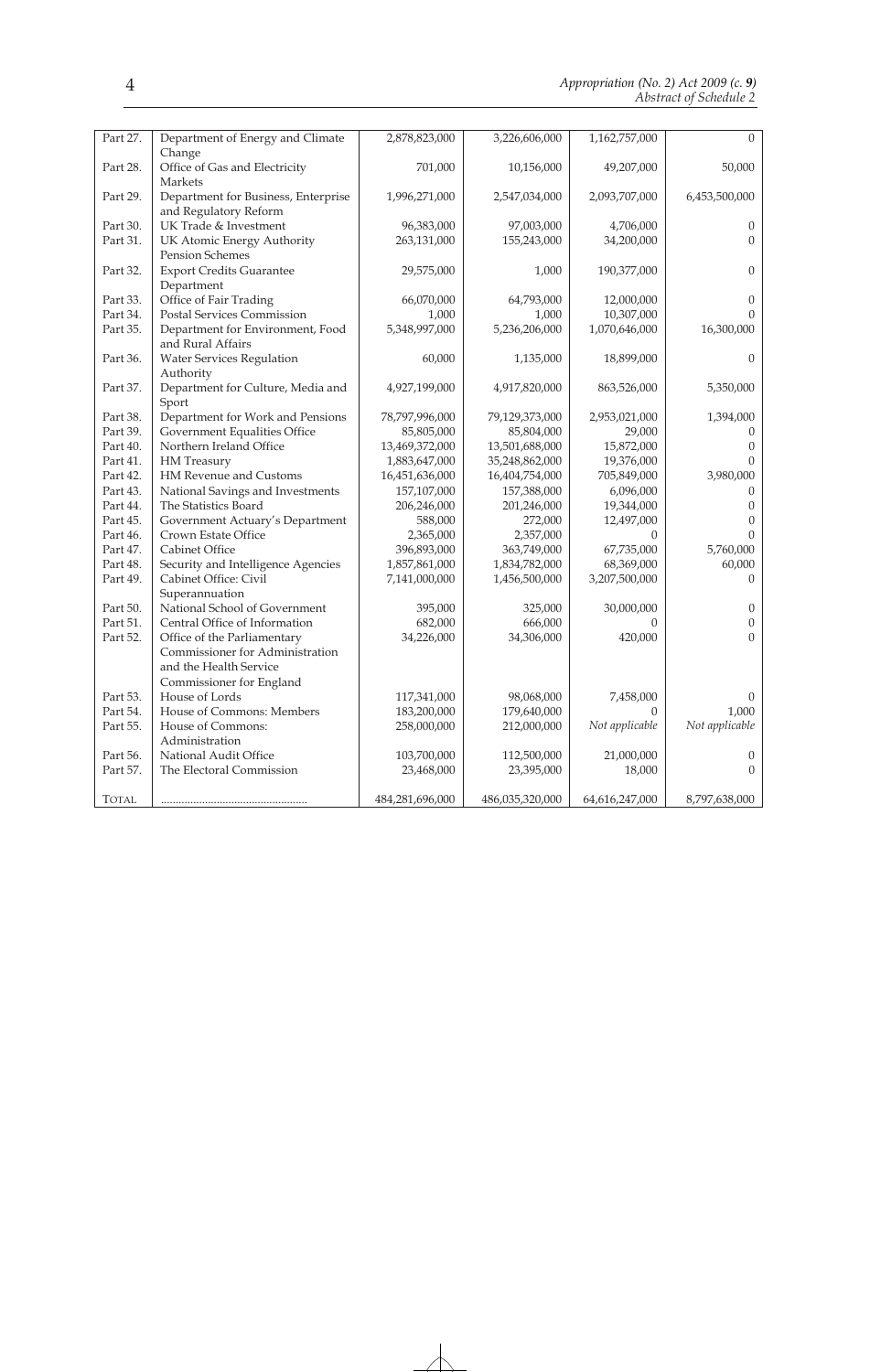# SCHEDULE 1 Section 3

#### RESOURCES AUTHORISED FOR USE AND GRANTS OUT OF THE CONSOLIDATED FUND

| Part                                               | Resources<br>authorised for use | Grants out of the<br>Consolidated Fund |
|----------------------------------------------------|---------------------------------|----------------------------------------|
|                                                    |                                 | £                                      |
| For the service of the year ending 31 March 2010 - |                                 |                                        |
| Under Act 2008 (c.33)                              | 202,426,196,000                 | 194,439,006,000                        |
| Under this Act                                     | 281,855,500,000                 | 291,596,314,000                        |
| Тотаі                                              | 484,281,696,000                 | 486,035,320,000                        |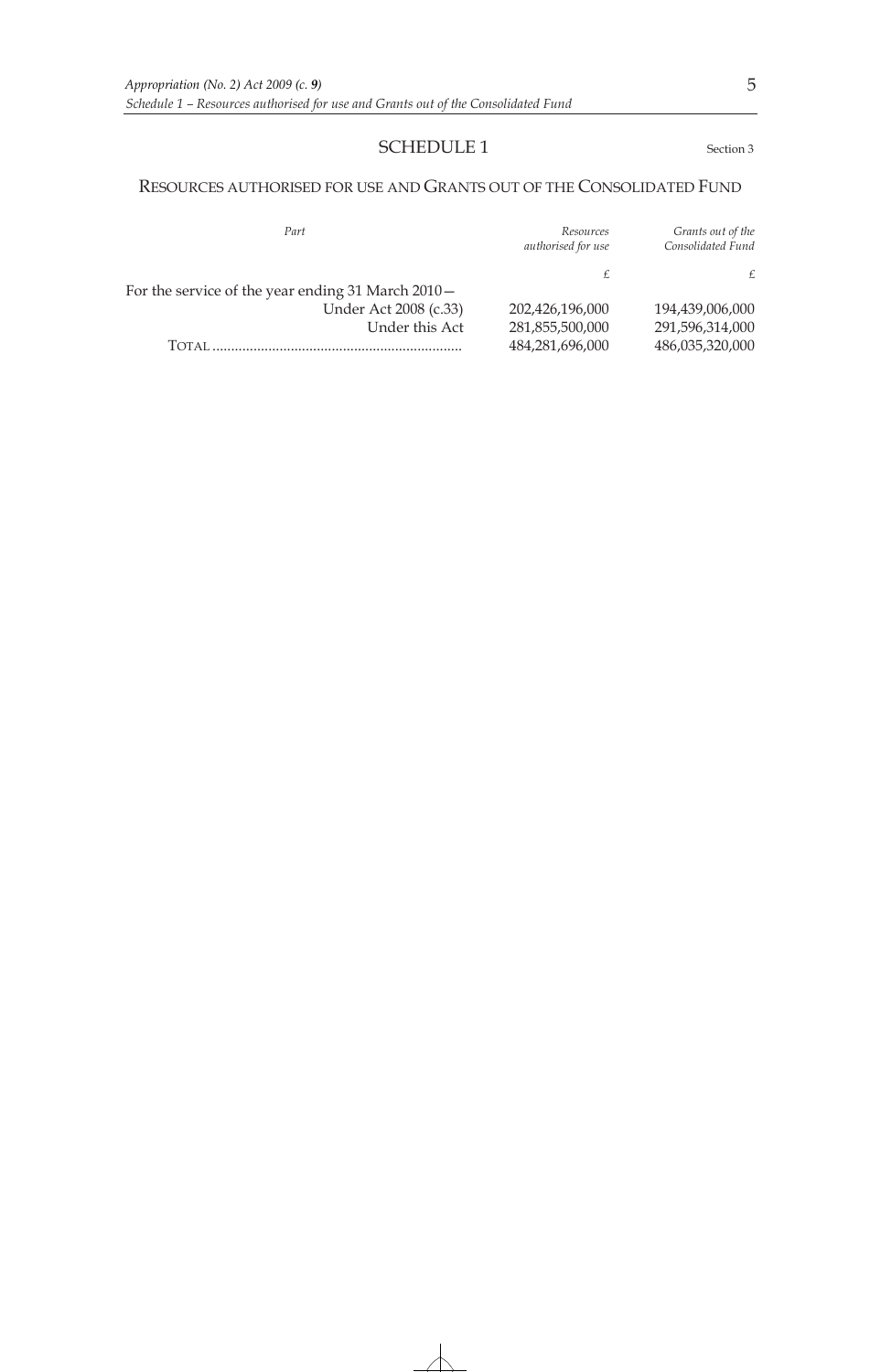# SCHEDULE 2 Section 3

# APPROPRIATION OF AMOUNTS AND SUMS VOTED FOR SUPPLY SERVICES AND LIMITS ON APPROPRIATIONS IN AID

# PART 1

#### DEPARTMENT FOR CHILDREN, SCHOOLS AND FAMILIES, 2009–10

- (a) the resources authorised for use to meet the costs of the services and purposes which are specified in the first column of the Table for the year ending with 31 March 2010;
- (b) the sums authorised for issue out of the Consolidated Fund to meet those costs; and
- (c) limits set, for the purposes of section 2 of the Government Resources and Accounts Act 2000 (c. 20), on the resources applicable as appropriations in aid to meet those costs.

| Estimate/<br>Request for Resources                                                                                                                                                                                                                                                                                                                                                                                                                                                                                                                                                                                                                                                                                                                                                                                                                                                                                  | Net Resources<br>authorised for use | Grants out of the<br>Consolidated Fund | Operating<br>Appropriations<br>in Aid | Non-operating<br>Appropriations<br>in Aid |
|---------------------------------------------------------------------------------------------------------------------------------------------------------------------------------------------------------------------------------------------------------------------------------------------------------------------------------------------------------------------------------------------------------------------------------------------------------------------------------------------------------------------------------------------------------------------------------------------------------------------------------------------------------------------------------------------------------------------------------------------------------------------------------------------------------------------------------------------------------------------------------------------------------------------|-------------------------------------|----------------------------------------|---------------------------------------|-------------------------------------------|
|                                                                                                                                                                                                                                                                                                                                                                                                                                                                                                                                                                                                                                                                                                                                                                                                                                                                                                                     | £                                   | £                                      | £                                     | £                                         |
| DEPARTMENT FOR CHILDREN, SCHOOLS AND<br><b>FAMILIES</b>                                                                                                                                                                                                                                                                                                                                                                                                                                                                                                                                                                                                                                                                                                                                                                                                                                                             |                                     | 55,333,366,000                         |                                       | $\overline{0}$                            |
| 1. To help build a competitive economy and inclusive<br>society by: creating opportunities for everyone to<br>develop their learning; releasing potential in people<br>to make the most of themselves; and achieving<br>excellence in standards of education and levels of<br>skills                                                                                                                                                                                                                                                                                                                                                                                                                                                                                                                                                                                                                                | 53,443,016,000                      |                                        | 63,416,000                            |                                           |
| Loans to voluntary aided schools; provision relating to<br>former grant-maintained schools; the Assisted Places<br>Scheme; music and dance schools; support for the<br>Academy of Gifted and Talented Youth; City<br>Technology Colleges; support for Academies; the<br>school curriculum and its assessment; modernising the<br>teaching profession and other educational services and<br>initiatives; initiatives to write-off student loans to<br>teachers in England and Wales; class size reductions;<br>school and local education authority intervention;<br>specialist schools; excellence in cities and other specific<br>grants to local authorities including those through the<br>Standards Fund; Dedicated Schools Grant; grants in aid<br>to the National College for School Leadership, the<br>Training and Development Agency for Schools, the<br>British Educational Communications and Technology |                                     |                                        |                                       |                                           |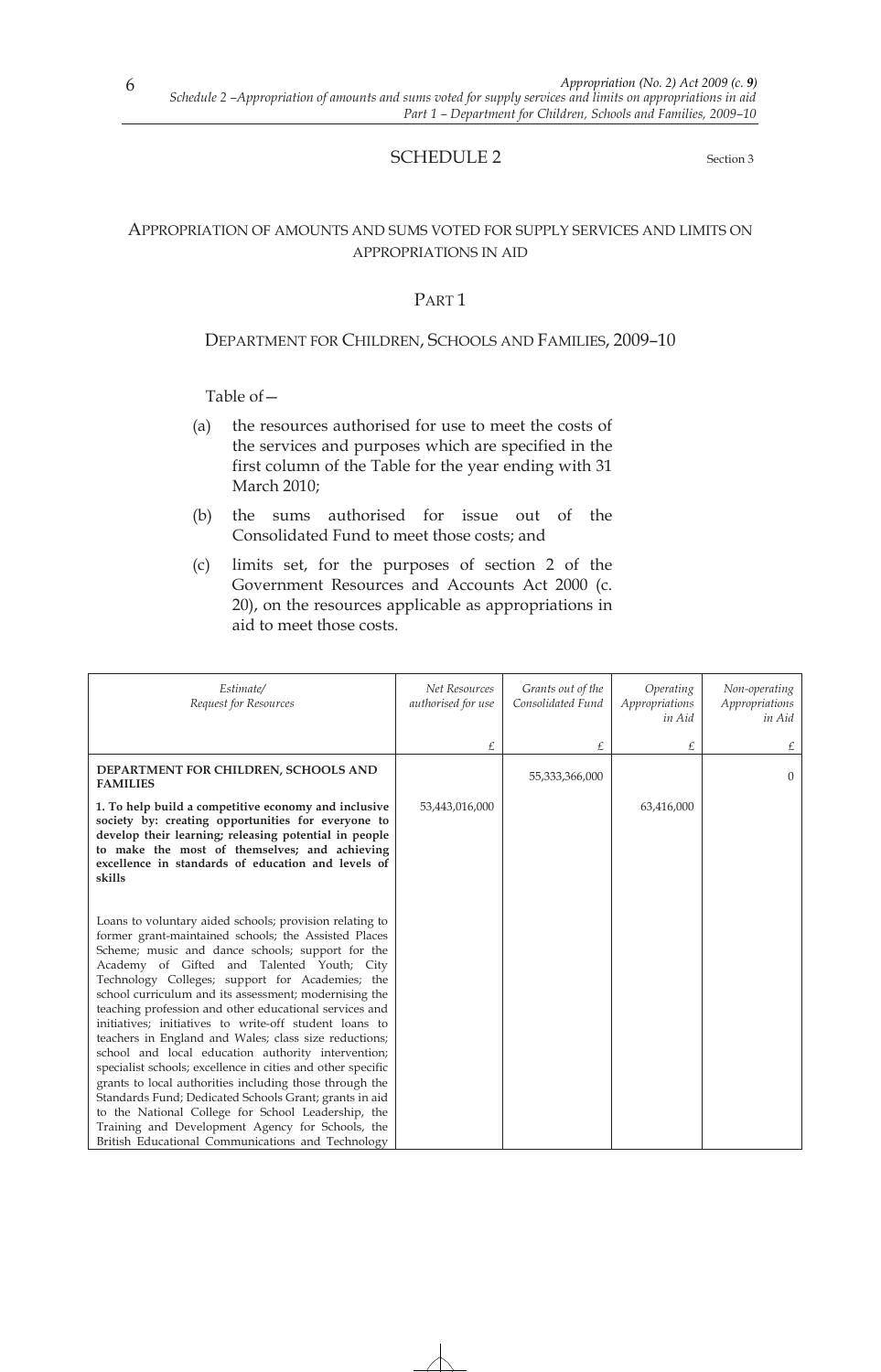*Schedule 2 – Appropriation of amounts and sums voted for supply services and limits on appropriations in aid Part 1 – Department for Children, Schools and Families, 2009–10* 

| Estimate/<br>Request for Resources                                                                                                                                                                                                                                                                                                                                                                                                                                                                                                                                                                                                                                                                                                                                                                                                                                                                                                                                                                                                                                                                                                                                                                                                                                                                                                                                                                                                                                                                                                                                                                                                                                                                                                                                                                                                                                                                                                                                                                                                                                                                                                                                                                                                                                                                                                                                                                                                                                                                                                                                                                                                                                                                                                                                                                                                                                                                                                                                                                                                                                                                                                        | Net Resources<br>authorised for use | Grants out of the<br>Consolidated Fund | Operating<br>Appropriations<br>in Aid | Non-operating<br>Appropriations<br>in Aid |
|-------------------------------------------------------------------------------------------------------------------------------------------------------------------------------------------------------------------------------------------------------------------------------------------------------------------------------------------------------------------------------------------------------------------------------------------------------------------------------------------------------------------------------------------------------------------------------------------------------------------------------------------------------------------------------------------------------------------------------------------------------------------------------------------------------------------------------------------------------------------------------------------------------------------------------------------------------------------------------------------------------------------------------------------------------------------------------------------------------------------------------------------------------------------------------------------------------------------------------------------------------------------------------------------------------------------------------------------------------------------------------------------------------------------------------------------------------------------------------------------------------------------------------------------------------------------------------------------------------------------------------------------------------------------------------------------------------------------------------------------------------------------------------------------------------------------------------------------------------------------------------------------------------------------------------------------------------------------------------------------------------------------------------------------------------------------------------------------------------------------------------------------------------------------------------------------------------------------------------------------------------------------------------------------------------------------------------------------------------------------------------------------------------------------------------------------------------------------------------------------------------------------------------------------------------------------------------------------------------------------------------------------------------------------------------------------------------------------------------------------------------------------------------------------------------------------------------------------------------------------------------------------------------------------------------------------------------------------------------------------------------------------------------------------------------------------------------------------------------------------------------------------|-------------------------------------|----------------------------------------|---------------------------------------|-------------------------------------------|
|                                                                                                                                                                                                                                                                                                                                                                                                                                                                                                                                                                                                                                                                                                                                                                                                                                                                                                                                                                                                                                                                                                                                                                                                                                                                                                                                                                                                                                                                                                                                                                                                                                                                                                                                                                                                                                                                                                                                                                                                                                                                                                                                                                                                                                                                                                                                                                                                                                                                                                                                                                                                                                                                                                                                                                                                                                                                                                                                                                                                                                                                                                                                           | £                                   | £                                      | £                                     | £                                         |
| Agency, the Schools Food Trust, the Qualifications and<br>Curriculum Authority and the Partnerships for<br>Schools; support for the Centre for Information<br>Learning Technology; support for Teachers TV; capital<br>grants to schools including those through the<br>Standards Fund; the Youth Service including the Youth<br>Task Force and the Respect Agenda in England and<br>Wales; careers guidance and services including<br>through the Connexions Service including working<br>capital grants and loans for capital purchases;<br>education provision and initiatives, capital grants to<br>music, dance and other schools; payments for<br>education in prisons and other custodial institutions;<br>education maintenance allowances; the provision of<br>training and assessment programmes for young<br>people; initiatives to improve education, training and<br>qualifications arrangements and access to these;<br>payments to the Department of Innovation,<br>Universities and Skills to support 14-19 programmes.<br>Set up costs for the Young People's Learning Agency.<br>Millennium Volunteers; payments to the Home Office<br>to support the Criminal Records Bureau; payments and<br>grants to support personal and children's social<br>services, and initiatives relating to teenage pregnancy,<br>hospital and community health services; payments to<br>support Children's Wellbeing;<br>payments to Department for Culture, Media and Sport<br>relating<br>Free<br>Swimming;<br>payments<br>to<br>for<br>implementing the Aiming High programme children's<br>secure accommodation and family policy; family<br>parenting and law grants; Grants in Aid to the<br>Children and Family Court Advisory and Support<br>Service, the Children's Workforce Development<br>Council and the Children's Commissioner; payments<br>and grants to support parenting and parenting<br>organisations; children's workforce and development;<br>grants to support Strengthening Families, Marriages<br>and Relationships; payments for Child Trust Fund top<br>ups, including through the Devolved Administrations;<br>payments to support and develop vetting and barring;<br>payments to the Department for Communities and<br>Local Government to support Area Based Grants;<br>investments and loans to support PFI; payments to the<br>Department for Business, Enterprise and Regulatory<br>Reform in connection with the Regional Development<br>Agencies and the London Development Agency; to<br>local voluntary, community and business support<br>organisations; grant in aid, grants and working capital<br>loans to the General Teaching Council; the<br>Department's own administration and research and<br>payments for the administration of teachers' pensions;<br>payments for the administration of DIUS provided<br>under a shared service agreement; information and<br>publicity services; departmental restructuring costs;<br>initiatives and programmes supported by the European<br>Union, the Capital Modernisation Fund and with other<br>Government Departments under the Invest to Save |                                     |                                        |                                       |                                           |
| Budget; compensation payments to teachers and staff<br>of certain institutions and teachers' medical fees; and<br>associated non-cash items.                                                                                                                                                                                                                                                                                                                                                                                                                                                                                                                                                                                                                                                                                                                                                                                                                                                                                                                                                                                                                                                                                                                                                                                                                                                                                                                                                                                                                                                                                                                                                                                                                                                                                                                                                                                                                                                                                                                                                                                                                                                                                                                                                                                                                                                                                                                                                                                                                                                                                                                                                                                                                                                                                                                                                                                                                                                                                                                                                                                              |                                     |                                        |                                       |                                           |
|                                                                                                                                                                                                                                                                                                                                                                                                                                                                                                                                                                                                                                                                                                                                                                                                                                                                                                                                                                                                                                                                                                                                                                                                                                                                                                                                                                                                                                                                                                                                                                                                                                                                                                                                                                                                                                                                                                                                                                                                                                                                                                                                                                                                                                                                                                                                                                                                                                                                                                                                                                                                                                                                                                                                                                                                                                                                                                                                                                                                                                                                                                                                           |                                     |                                        |                                       |                                           |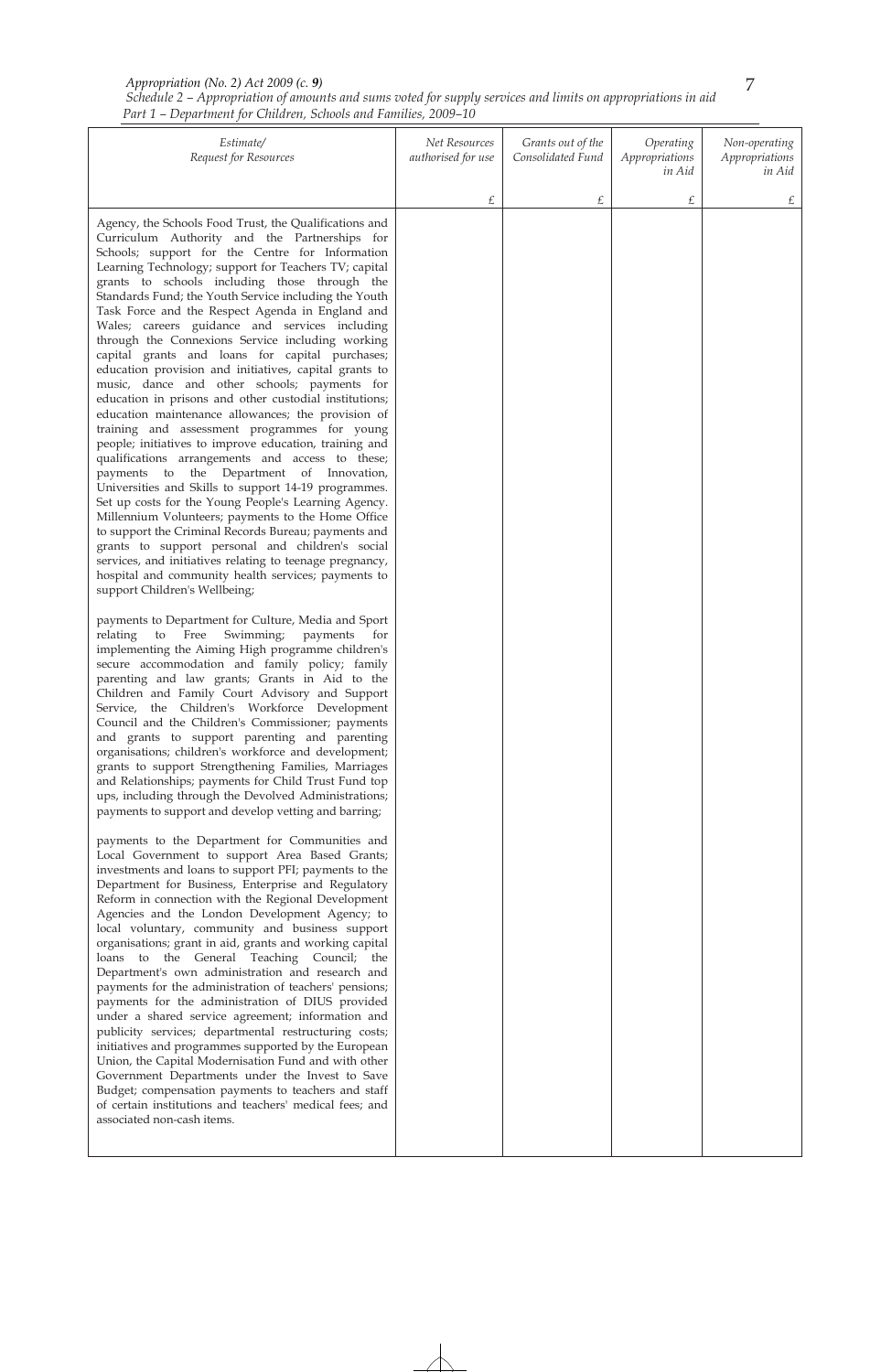*Schedule 2 – Appropriation of amounts and sums voted for supply services and limits on appropriations in aid Part 1 – Department for Children, Schools and Families, 2009–10* 

| Estimate/<br>Request for Resources                                                                                                                                                                                                                                                                                                                                                                                                                                                                                                                                                                                                     | Net Resources<br>authorised for use | Grants out of the<br>Consolidated Fund | Operating<br>Appropriations<br>in Aid | Non-operating<br>Appropriations<br>in Aid |
|----------------------------------------------------------------------------------------------------------------------------------------------------------------------------------------------------------------------------------------------------------------------------------------------------------------------------------------------------------------------------------------------------------------------------------------------------------------------------------------------------------------------------------------------------------------------------------------------------------------------------------------|-------------------------------------|----------------------------------------|---------------------------------------|-------------------------------------------|
|                                                                                                                                                                                                                                                                                                                                                                                                                                                                                                                                                                                                                                        | £                                   |                                        | £                                     |                                           |
| 2. Promoting the physical, intellectual and social<br>development of babies and young children through<br>Sure Start, Early Years Provision and Childcare<br>Promoting the physical, intellectual and social<br>development of babies and young children; childcare<br>initiatives including quality assurance arrangements,<br>children's centres; the education of under-fives;<br>supporting families and communities; promoting<br>Childrens Wellbeing; evaluating the programme; Grant<br>in Aid to the Children's Workforce Development<br>Council; the administration of the Sure Start Unit; and<br>associated non-cash items. | 1,837,715,000                       |                                        | $\Omega$                              |                                           |
| TOTAL, 2009-10                                                                                                                                                                                                                                                                                                                                                                                                                                                                                                                                                                                                                         | 55,280,731,000                      | 55,333,366,000                         | 63,416,000                            | $\Omega$                                  |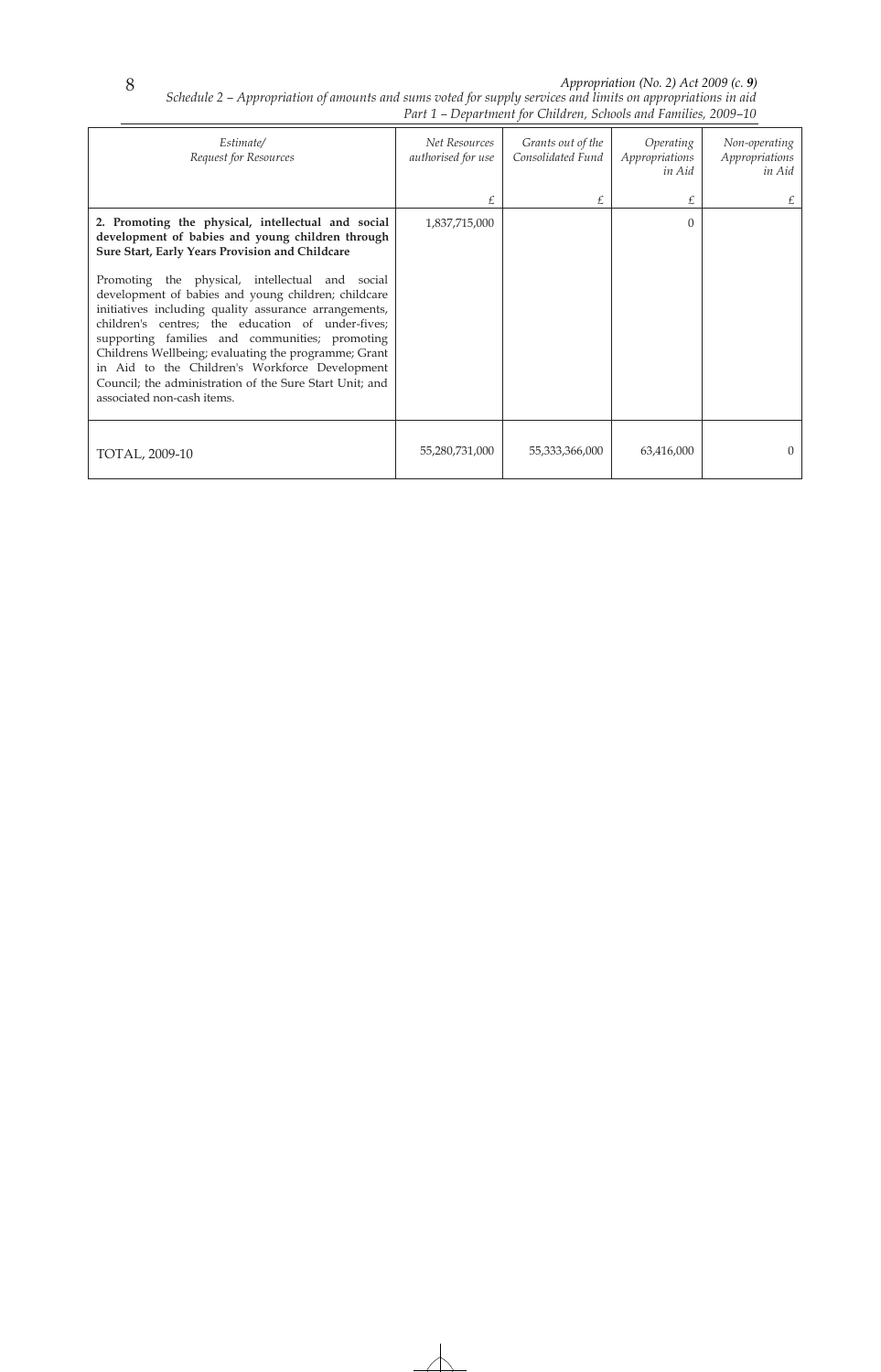#### TEACHERS' PENSION SCHEME (ENGLAND & WALES), 2009–10

- (a) the resources authorised for use to meet the costs of the services and purposes which are specified in the first column of the Table for the year ending with 31 March 2010;
- (b) the sums authorised for issue out of the Consolidated Fund to meet those costs; and
- (c) limits set, for the purposes of section 2 of the Government Resources and Accounts Act 2000 (c. 20), on the resources applicable as appropriations in aid to meet those costs.

| Estimate/<br>Request for Resources                                                                                                                                                                                                                                                                                                                            | Net Resources<br>authorised for use | Grants out of the<br>Consolidated Fund | Operating<br>Appropriations<br>in Aid | Non-operating<br>Appropriations<br>in Aid |
|---------------------------------------------------------------------------------------------------------------------------------------------------------------------------------------------------------------------------------------------------------------------------------------------------------------------------------------------------------------|-------------------------------------|----------------------------------------|---------------------------------------|-------------------------------------------|
|                                                                                                                                                                                                                                                                                                                                                               | £                                   |                                        |                                       | £                                         |
| <b>TEACHERS' PENSION SCHEME (ENGLAND &amp;</b><br><b>WALES</b> )                                                                                                                                                                                                                                                                                              |                                     | 2,200,492,000                          |                                       | $\Omega$                                  |
| 1. Teachers' pensions                                                                                                                                                                                                                                                                                                                                         | 10,346,361,000                      |                                        | 4,855,024,000                         |                                           |
| Superannuation allowances and gratuities, and other<br>related expenditure, in respect of teachers and the<br>widows, widowers, children and dependants of<br>deceased teachers, and for premature retirement<br>compensation payments made to members of the<br>Teachers' Pension Scheme and on behalf of their<br>employers; and associated non-cash items. |                                     |                                        |                                       |                                           |
| TOTAL, 2009-10                                                                                                                                                                                                                                                                                                                                                | 10,346,361,000                      | 2,200,492,000                          | 4,855,024,000                         | $\Omega$                                  |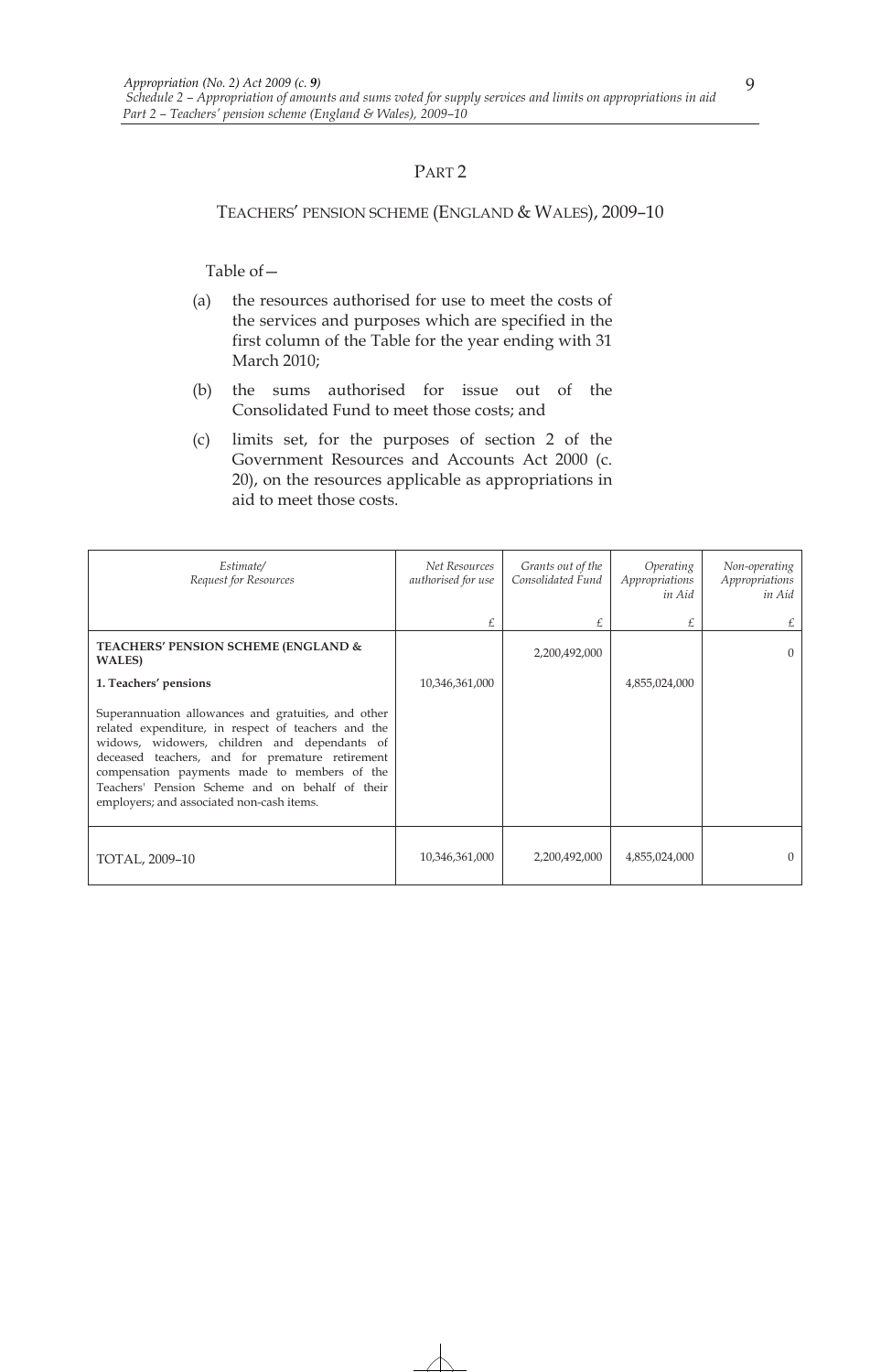### OFFICE FOR STANDARDS IN EDUCATION, CHILDREN'S SERVICES AND SKILLS, 2009–10

- (a) the resources authorised for use to meet the costs of the services and purposes which are specified in the first column of the Table for the year ending with 31 March 2010;
- (b) the sums authorised for issue out of the Consolidated Fund to meet those costs; and
- (c) limits set, for the purposes of section 2 of the Government Resources and Accounts Act 2000 (c. 20), on the resources applicable as appropriations in aid to meet those costs.

| Estimate/<br>Request for Resources                                                                                                                                                                                                                                                                                                                                                                                                                                                                                               | Net Resources<br>authorised for use | Grants out of the<br>Consolidated Fund | Operating<br>Appropriations<br>in Aid | Non-operating<br>Appropriations<br>in Aid |
|----------------------------------------------------------------------------------------------------------------------------------------------------------------------------------------------------------------------------------------------------------------------------------------------------------------------------------------------------------------------------------------------------------------------------------------------------------------------------------------------------------------------------------|-------------------------------------|----------------------------------------|---------------------------------------|-------------------------------------------|
|                                                                                                                                                                                                                                                                                                                                                                                                                                                                                                                                  | £                                   | £                                      | £                                     | £                                         |
| OFFICE FOR STANDARDS IN EDUCATION,<br><b>CHILDREN'S SERVICES AND SKILLS</b>                                                                                                                                                                                                                                                                                                                                                                                                                                                      |                                     | 180,151,000                            |                                       | $\Omega$                                  |
| 1. Serving the interests of children and young people,<br>parents, adult learners, employers and the wider<br>community in England by promoting improvement<br>in the quality of education, skills and young people's<br>care through independent inspection, regulation and<br>reporting                                                                                                                                                                                                                                        | 178,385,000                         |                                        | 14,500,000                            |                                           |
| The registration and inspection of childcare and<br>arrangements for the care and support of children and<br>young people, the inspection of all maintained and<br>some independent schools, further education, all<br>publicly-funded adult education and training and<br>some privately-funded training provision, teacher<br>training and the Children and Family Court Advisory<br>Support Service, as well as the comprehensive area<br>assessment of local children's services provision and<br>associated non-cash items. |                                     |                                        |                                       |                                           |
| TOTAL, 2009-10                                                                                                                                                                                                                                                                                                                                                                                                                                                                                                                   | 178,385,000                         | 180,151,000                            | 14,500,000                            | $\Omega$                                  |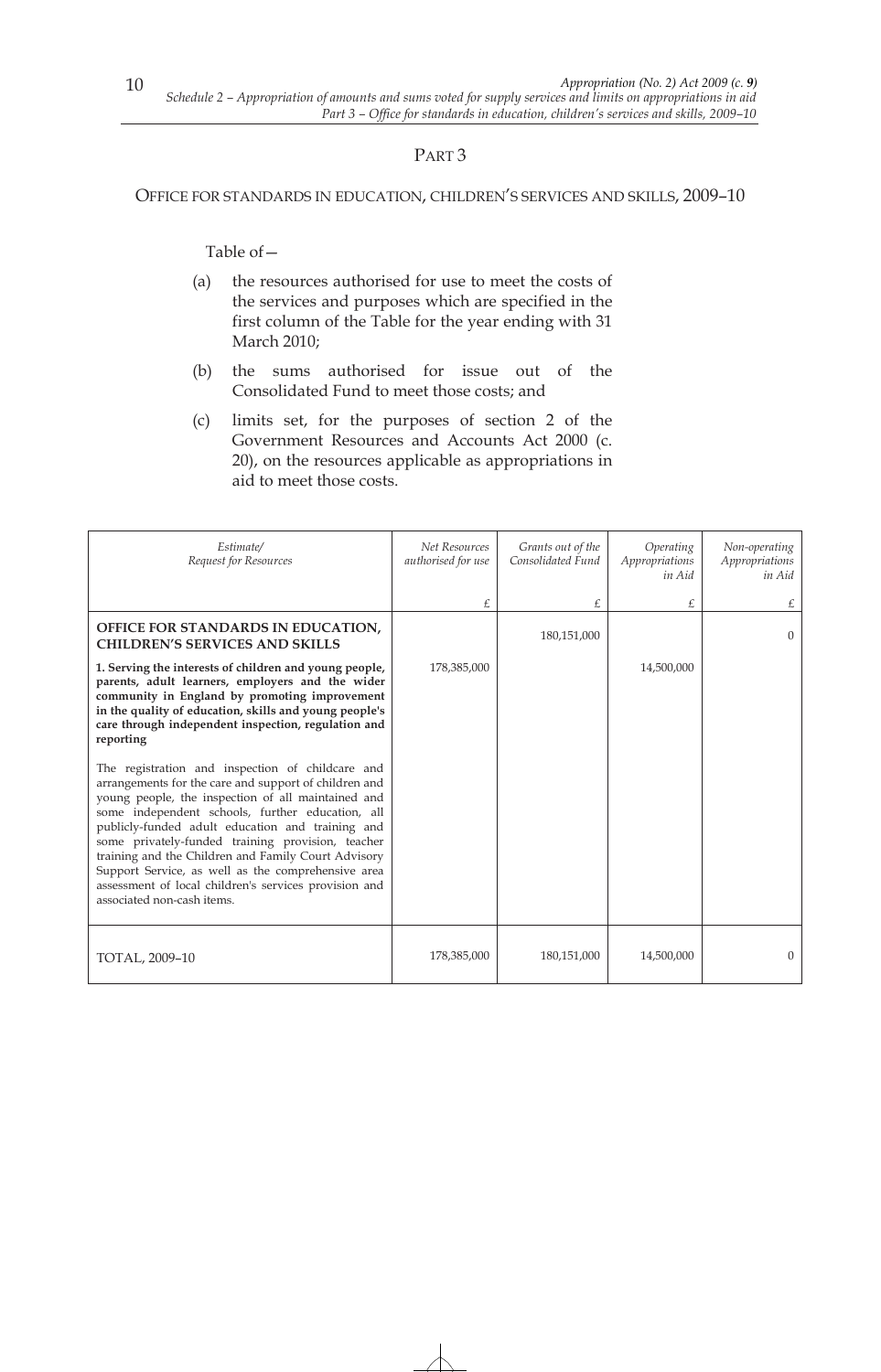#### DEPARTMENT OF HEALTH, 2009–10

- (a) the resources authorised for use to meet the costs of the services and purposes which are specified in the first column of the Table for the year ending with 31 March 2010;
- (b) the sums authorised for issue out of the Consolidated Fund to meet those costs; and
- (c) limits set, for the purposes of section 2 of the Government Resources and Accounts Act 2000 (c. 20), on the resources applicable as appropriations in aid to meet those costs.

| Estimate/<br>Request for Resources                                                                                                                                                                                                                                                                                                                                                                                                                                                                                                                                                                                                                                                                                                                                                                                                                                                                                                                                                                      | Net Resources<br>authorised for use | Grants out of the<br>Consolidated Fund | Operating<br>Appropriations in<br>Aid | Non-operating<br>Appropriations<br>in Aid |
|---------------------------------------------------------------------------------------------------------------------------------------------------------------------------------------------------------------------------------------------------------------------------------------------------------------------------------------------------------------------------------------------------------------------------------------------------------------------------------------------------------------------------------------------------------------------------------------------------------------------------------------------------------------------------------------------------------------------------------------------------------------------------------------------------------------------------------------------------------------------------------------------------------------------------------------------------------------------------------------------------------|-------------------------------------|----------------------------------------|---------------------------------------|-------------------------------------------|
|                                                                                                                                                                                                                                                                                                                                                                                                                                                                                                                                                                                                                                                                                                                                                                                                                                                                                                                                                                                                         | £                                   | £                                      | £                                     | £                                         |
| <b>DEPARTMENT OF HEALTH</b>                                                                                                                                                                                                                                                                                                                                                                                                                                                                                                                                                                                                                                                                                                                                                                                                                                                                                                                                                                             |                                     | 81,598,486,000                         |                                       | 601,000,000                               |
| 1. Securing health care for those who need it                                                                                                                                                                                                                                                                                                                                                                                                                                                                                                                                                                                                                                                                                                                                                                                                                                                                                                                                                           | 78,757,815,000                      |                                        | 22,780,535,000                        |                                           |
| Revenue and capital expenditure for strategic health<br>authorities and primary care trusts under their unified<br>budgets, family health services (general ophthalmic<br>and pharmaceutical services); Public Dividend Capital<br>(PDC) to NHS Trusts and NHS Foundation Trusts,<br>loans to NHS Trusts and NHS Foundation Trusts,<br>education, training, research and development;<br>centrally managed expenditure to and on behalf of the<br>NHS including funding Special Health authorities and<br>other national bodies; grants in aid; forming, investing<br>in or providing loans or guarantees to companies that<br>will provide facilities or services to the NHS; provision<br>of hospital financing for credit guarantee finance pilot<br>projects; payments to local authorities for use in local<br>area agreements; services provided to or on behalf of<br>Scottish<br>Government,<br>Welsh<br>Assembly<br>the<br>Government, and Northern Ireland, and associated<br>non-cash items. |                                     |                                        |                                       |                                           |
| 2. Securing social care and child protection for those<br>who need it and, at national level, protecting,<br>promoting and improving the nation's health                                                                                                                                                                                                                                                                                                                                                                                                                                                                                                                                                                                                                                                                                                                                                                                                                                                | 3,294,837,000                       |                                        | 65,479,000                            |                                           |
| Revenue and capital administration, including certain<br>expenditure on behalf of the Department for Work<br>and Pensions and the National Health Service in<br>England; departmental agencies, centrally funded<br>health and<br>social<br>services<br><i>(including)</i><br>non-<br>departmental public bodies and special health<br>authorities some of which are administered on a<br>United Kingdom basis); including other local<br>government services, prison health services, medical,<br>scientific and technical services, services for disabled<br>persons, grants to voluntary organisations and other                                                                                                                                                                                                                                                                                                                                                                                     |                                     |                                        |                                       |                                           |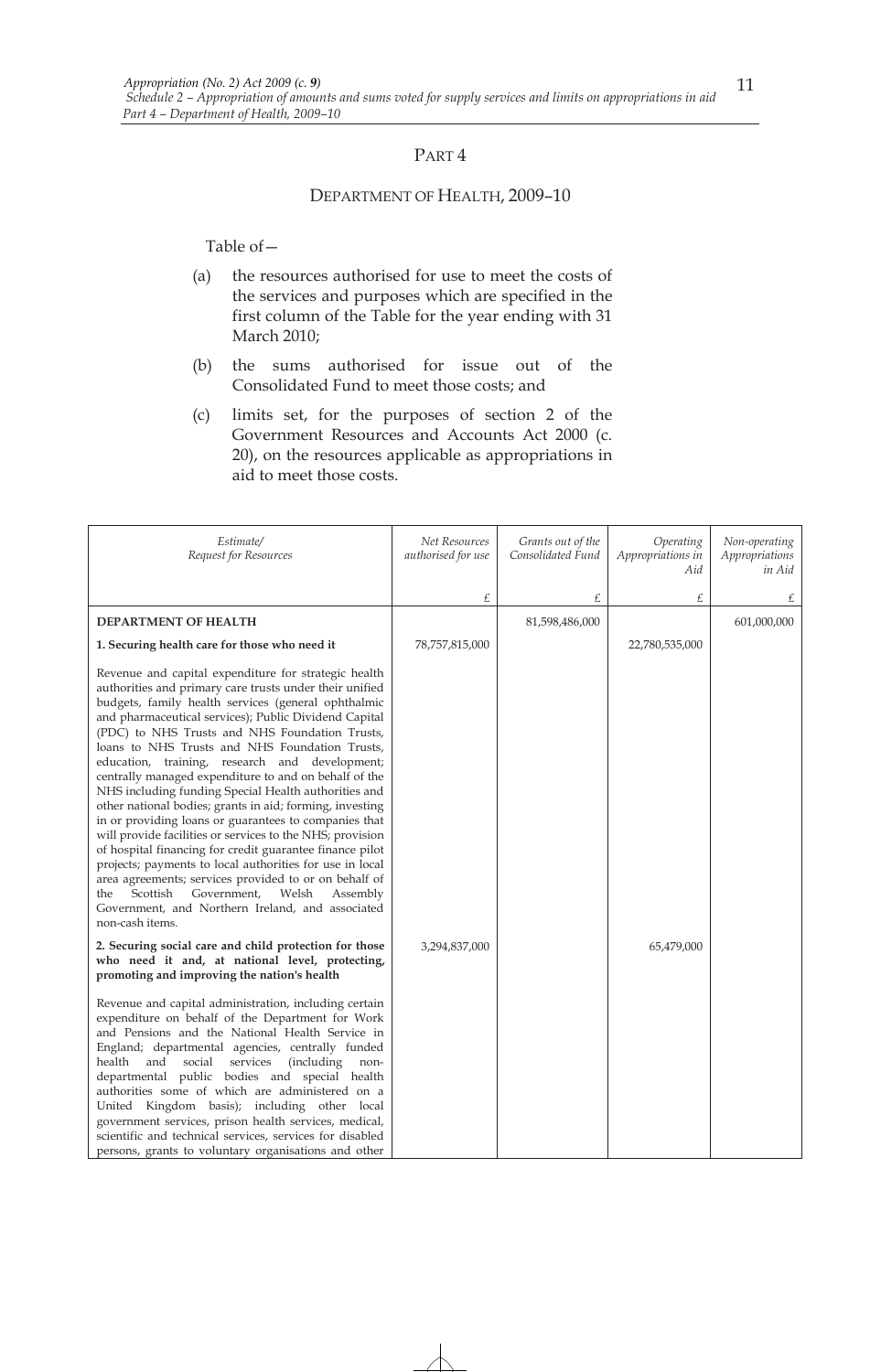*Schedule 2 – Appropriation of amounts and sums voted for supply services and limits on appropriations in aid Part 4 – Department of Health, 2009–10* 

| Estimate/<br>Request for Resources                                                                                                                                                                                                                                                                                                                                                                                                                                                                                                                                                                                                                                                                                                                                                                                                                                                                                                                           | Net Resources<br>authorised for use | Grants out of the<br>Consolidated Fund | Operating<br>Appropriations in<br>Aid | Non-operating<br>Appropriations<br>in Aid |
|--------------------------------------------------------------------------------------------------------------------------------------------------------------------------------------------------------------------------------------------------------------------------------------------------------------------------------------------------------------------------------------------------------------------------------------------------------------------------------------------------------------------------------------------------------------------------------------------------------------------------------------------------------------------------------------------------------------------------------------------------------------------------------------------------------------------------------------------------------------------------------------------------------------------------------------------------------------|-------------------------------------|----------------------------------------|---------------------------------------|-------------------------------------------|
|                                                                                                                                                                                                                                                                                                                                                                                                                                                                                                                                                                                                                                                                                                                                                                                                                                                                                                                                                              | £                                   | £                                      | £                                     | £                                         |
| bodies, information services for health and personal<br>social services; health promotion activities (including<br>those funded through the Department for Culture,<br>Media and Sport); provision of personal social services<br>(including grants to local authorities); payments to<br>local authorities for use in local area agreements;<br>medical treatment given to people from the United<br>Kingdom in the European Economic Area and other<br>countries; welfare food; Home Office inspection of<br>laboratories; grants in aid; payments and subscriptions<br>to international organisations; education and training<br>for all health care professionals (excluding doctors);<br>the Employment Opportunities Fund programme;<br>services provided to or on behalf of the Scottish<br>Government, Welsh Assembly Government, Northern<br>Ireland and the Medicines and Healthcare Products<br>Regulatory Agency, and associated non-cash items. |                                     |                                        |                                       |                                           |
| 3. Office of the Independent Regulator for NHS<br><b>Foundation Trusts</b>                                                                                                                                                                                                                                                                                                                                                                                                                                                                                                                                                                                                                                                                                                                                                                                                                                                                                   | 16,097,000                          |                                        | $\Omega$                              |                                           |
| Grant in aid funding for the Office of the Independent<br>Regulator for NHS Foundation Trusts.                                                                                                                                                                                                                                                                                                                                                                                                                                                                                                                                                                                                                                                                                                                                                                                                                                                               |                                     |                                        |                                       |                                           |
| TOTAL, 2009-10                                                                                                                                                                                                                                                                                                                                                                                                                                                                                                                                                                                                                                                                                                                                                                                                                                                                                                                                               | 82,068,749,000                      | 81,598,486,000                         | 22,846,014,000                        | 601,000,000                               |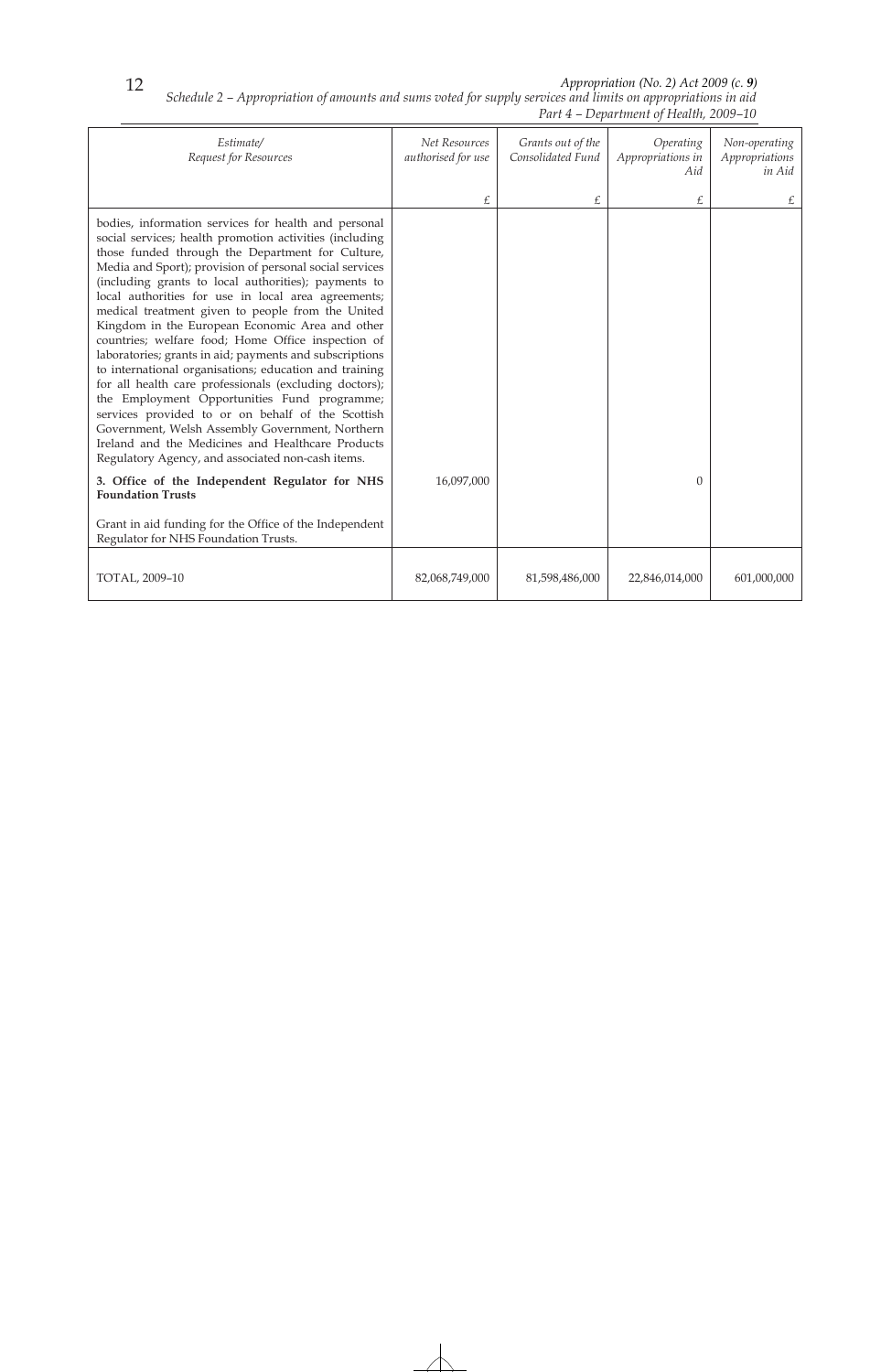#### NATIONAL HEALTH SERVICE PENSION SCHEME, 2009–10

- (a) the resources authorised for use to meet the costs of the services and purposes which are specified in the first column of the Table for the year ending with 31 March 2010;
- (b) the sums authorised for issue out of the Consolidated Fund to meet those costs; and
- (c) limits set, for the purposes of section 2 of the Government Resources and Accounts Act 2000 (c. 20), on the resources applicable as appropriations in aid to meet those costs.

| Estimate/<br>Request for Resources                                                                                                                                                                                                                                                                       | Net Resources<br>authorised for use | Grants out of the<br>Consolidated Fund | Operating<br>Appropriations in<br>Aid | Non-operating<br>Appropriations<br>in Aid |
|----------------------------------------------------------------------------------------------------------------------------------------------------------------------------------------------------------------------------------------------------------------------------------------------------------|-------------------------------------|----------------------------------------|---------------------------------------|-------------------------------------------|
|                                                                                                                                                                                                                                                                                                          | £                                   | £                                      | £                                     | £                                         |
| <b>NATIONAL HEALTH SERVICE PENSION</b><br><b>SCHEME</b>                                                                                                                                                                                                                                                  |                                     | 1,000                                  |                                       | $\Omega$                                  |
| 1. National Health Service Pension Scheme                                                                                                                                                                                                                                                                | 12,526,645,000                      |                                        | 8,093,623,000                         |                                           |
| Pensions,<br>allowances,<br>transfers<br>gratuities,<br>to<br>pension arrangements,<br>alternative<br>refunds<br>of<br>contributions, compensation for early retirement, to or<br>in respect of persons engaged in health services or in<br>other approved employment, and associated non-cash<br>items. |                                     |                                        |                                       |                                           |
| TOTAL, 2009-10                                                                                                                                                                                                                                                                                           | 12,526,645,000                      | 1,000                                  | 8,093,623,000                         | $\Omega$                                  |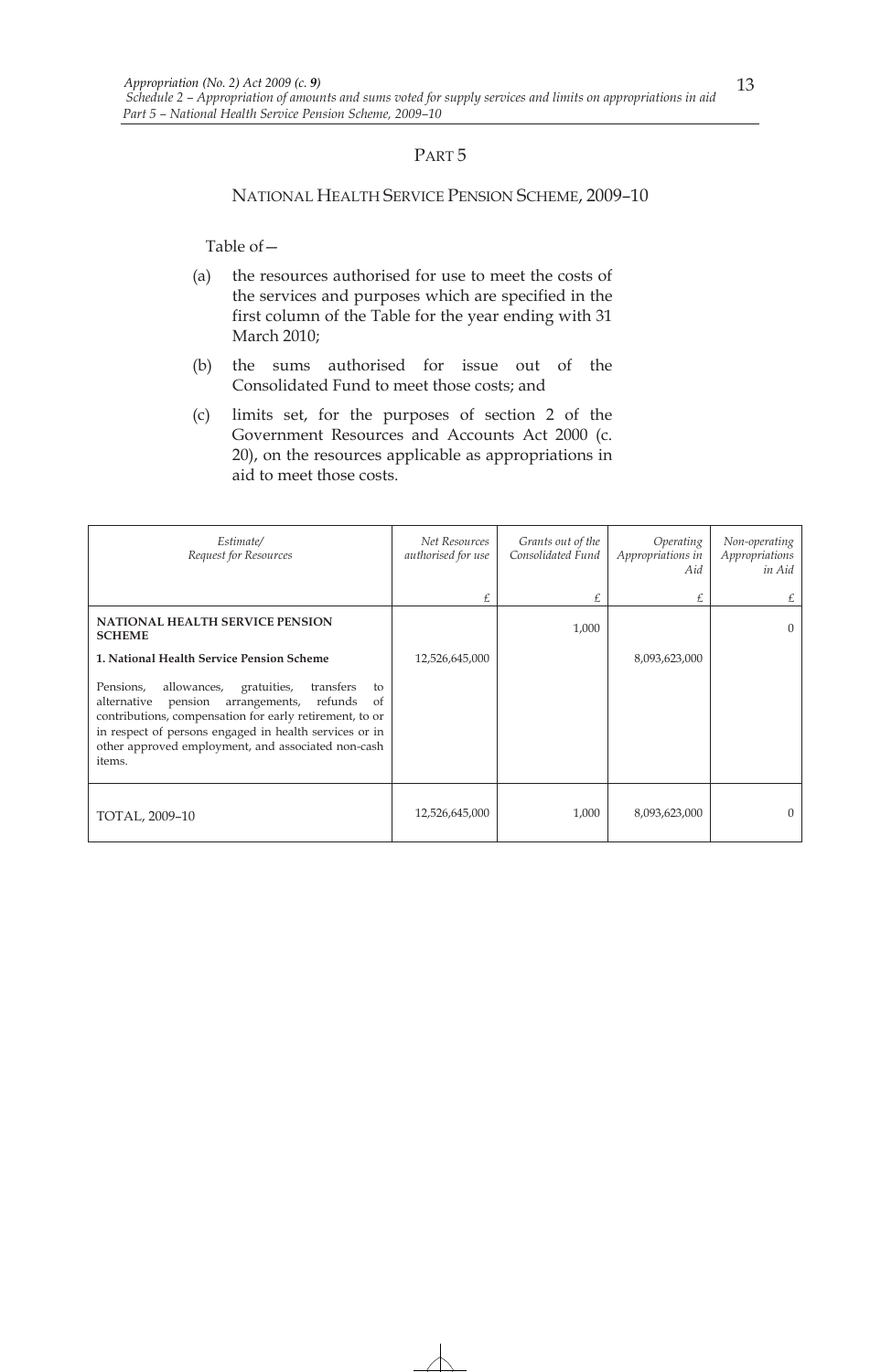### FOOD STANDARDS AGENCY, 2009–10

- (a) the resources authorised for use to meet the costs of the services and purposes which are specified in the first column of the Table for the year ending with 31 March 2010;
- (b) the sums authorised for issue out of the Consolidated Fund to meet those costs; and
- (c) limits set, for the purposes of section 2 of the Government Resources and Accounts Act 2000 (c. 20), on the resources applicable as appropriations in aid to meet those costs.

| Estimate/<br>Request for Resources                                                                                                                                                          | Net Resources<br>authorised for use | Grants out of the<br>Consolidated Fund | Operating<br>Appropriations in<br>Aid | Non-operating<br>Appropriations<br>in Aid |
|---------------------------------------------------------------------------------------------------------------------------------------------------------------------------------------------|-------------------------------------|----------------------------------------|---------------------------------------|-------------------------------------------|
|                                                                                                                                                                                             | £                                   | £                                      | £                                     | £                                         |
| <b>FOOD STANDARDS AGENCY</b>                                                                                                                                                                |                                     | 132,313,000                            |                                       | $\Omega$                                  |
| 1. Protecting and promoting public health in relation<br>to food                                                                                                                            | 134,370,000                         |                                        | 69,234,000                            |                                           |
| Administration, inspections, surveillance, managing<br>research and development, education, publicity and<br>publications, funding for non-cash items; funding for<br>Meat Hygiene Service. |                                     |                                        |                                       |                                           |
| TOTAL, 2009-10                                                                                                                                                                              | 134,370,000                         | 132,313,000                            | 69,234,000                            | $\Omega$                                  |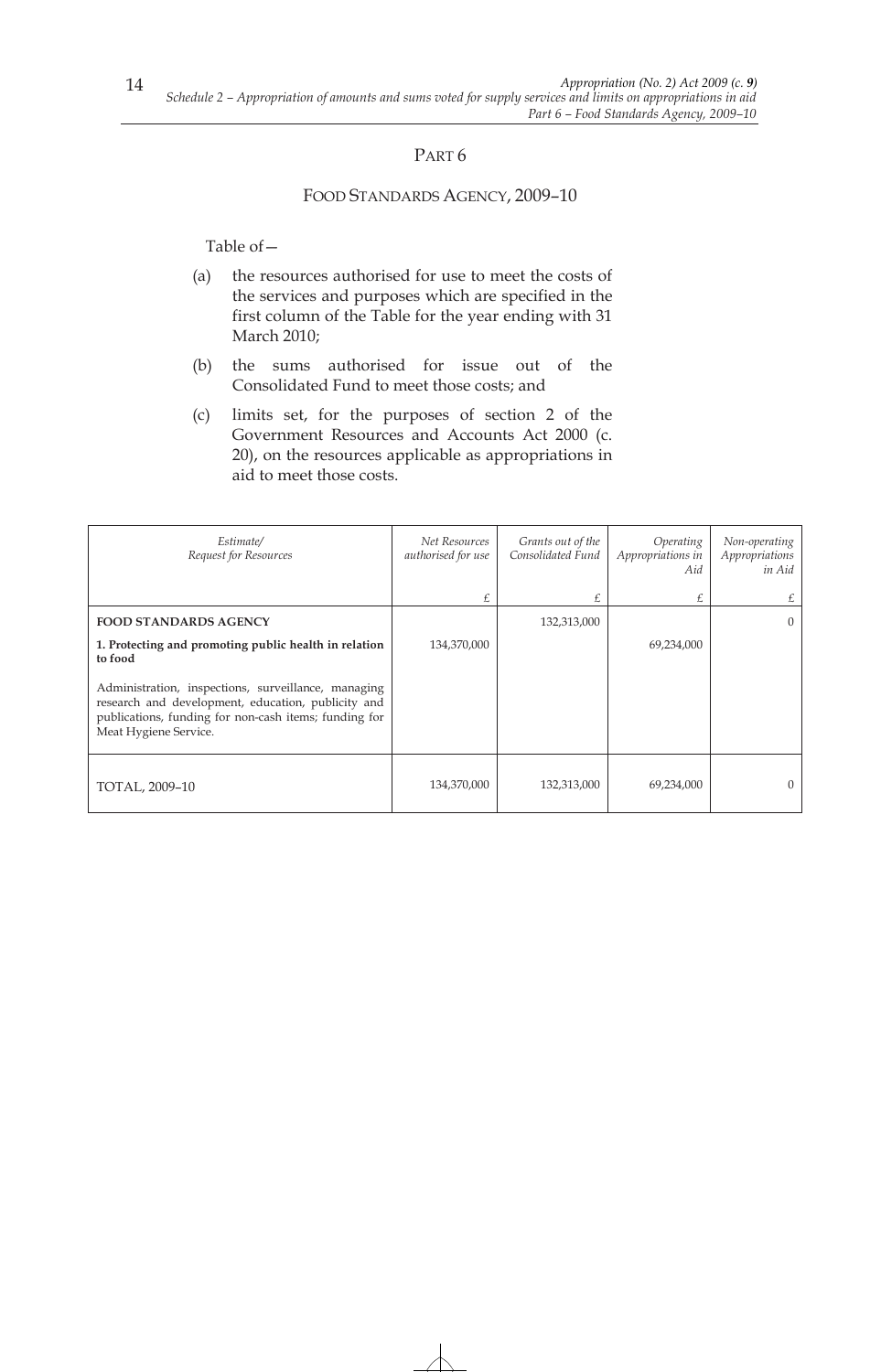# PART<sub>7</sub>

#### DEPARTMENT FOR TRANSPORT, 2009–10

- (a) the resources authorised for use to meet the costs of the services and purposes which are specified in the first column of the Table for the year ending with 31 March 2010;
- (b) the sums authorised for issue out of the Consolidated Fund to meet those costs; and
- (c) limits set, for the purposes of section 2 of the Government Resources and Accounts Act 2000 (c. 20), on the resources applicable as appropriations in aid to meet those costs.

| Estimate/<br>Request for Resources                                                                                                                                                                                                                                                                                                                                                                                                                                                                                                                                                                                                                                                                                                                                                                                                                                                                                                                                                                                                                                                                                                                                                                                                                                                                                                                                                                                                                                                                                                                                                                                                                                                                                                        | Net Resources<br>authorised for use | Grants out of the<br>Consolidated Fund | Operating<br>Appropriations in<br>Aid | Non-operating<br>Appropriations<br>in Aid |
|-------------------------------------------------------------------------------------------------------------------------------------------------------------------------------------------------------------------------------------------------------------------------------------------------------------------------------------------------------------------------------------------------------------------------------------------------------------------------------------------------------------------------------------------------------------------------------------------------------------------------------------------------------------------------------------------------------------------------------------------------------------------------------------------------------------------------------------------------------------------------------------------------------------------------------------------------------------------------------------------------------------------------------------------------------------------------------------------------------------------------------------------------------------------------------------------------------------------------------------------------------------------------------------------------------------------------------------------------------------------------------------------------------------------------------------------------------------------------------------------------------------------------------------------------------------------------------------------------------------------------------------------------------------------------------------------------------------------------------------------|-------------------------------------|----------------------------------------|---------------------------------------|-------------------------------------------|
|                                                                                                                                                                                                                                                                                                                                                                                                                                                                                                                                                                                                                                                                                                                                                                                                                                                                                                                                                                                                                                                                                                                                                                                                                                                                                                                                                                                                                                                                                                                                                                                                                                                                                                                                           | £                                   | £                                      | £                                     | £                                         |
| DEPARTMENT FOR TRANSPORT                                                                                                                                                                                                                                                                                                                                                                                                                                                                                                                                                                                                                                                                                                                                                                                                                                                                                                                                                                                                                                                                                                                                                                                                                                                                                                                                                                                                                                                                                                                                                                                                                                                                                                                  |                                     | 13,258,651,000                         |                                       | 26,854,000                                |
| 1. Transport that works for everyone                                                                                                                                                                                                                                                                                                                                                                                                                                                                                                                                                                                                                                                                                                                                                                                                                                                                                                                                                                                                                                                                                                                                                                                                                                                                                                                                                                                                                                                                                                                                                                                                                                                                                                      | 15,630,092,000                      |                                        | 839,814,000                           |                                           |
| Ports and shipping services; the National Ports<br>Council Pension and Compensation schemes; freight<br>grants; the Maritime and Coastguard Agency; civil<br>and international aviation services including costs<br>relating to type approval testing of electronic<br>screening devices for use in enforcing aviation<br>provisions of the Railways and Transport Safety Act<br>2003; support for and loans to National Air Traffic<br>Services; the Highways Agency; payments to private<br>consortia for design, build, finance and operate<br>schemes; grants to local authorities, including the<br>Greater London Authority and Merseyrail;<br>payments to local authorities for the maintenance of<br>de-trunked roads and promotion, publicity and<br>publications in support of the Highways Agency<br>operations; capital grants to Regional Development<br>Agencies for regional infrastructure; the operation of<br>the Dartford River crossing; compensation to private<br>tolled undertakings for the imposition of VAT on tolls;<br>loans and other expenditure relating to Other River<br>Crossings; Bus Service Operator Grant; expenditure in<br>connection with the introduction of concessionary Bus<br>Travel for older and eligible disabled people in<br>England;<br>promoting efficiencies in sustainable distribution;<br>support to nationalised transport industries; cleaner<br>fuels and vehicles and other transport related<br>environment programmes; low carbon transport;<br>Transport Direct; royal travel; transport security; the<br>Commission for Integrated Transport; trans-European<br>network funds; support for other minor transport<br>services; compensation and pension costs relating to |                                     |                                        |                                       |                                           |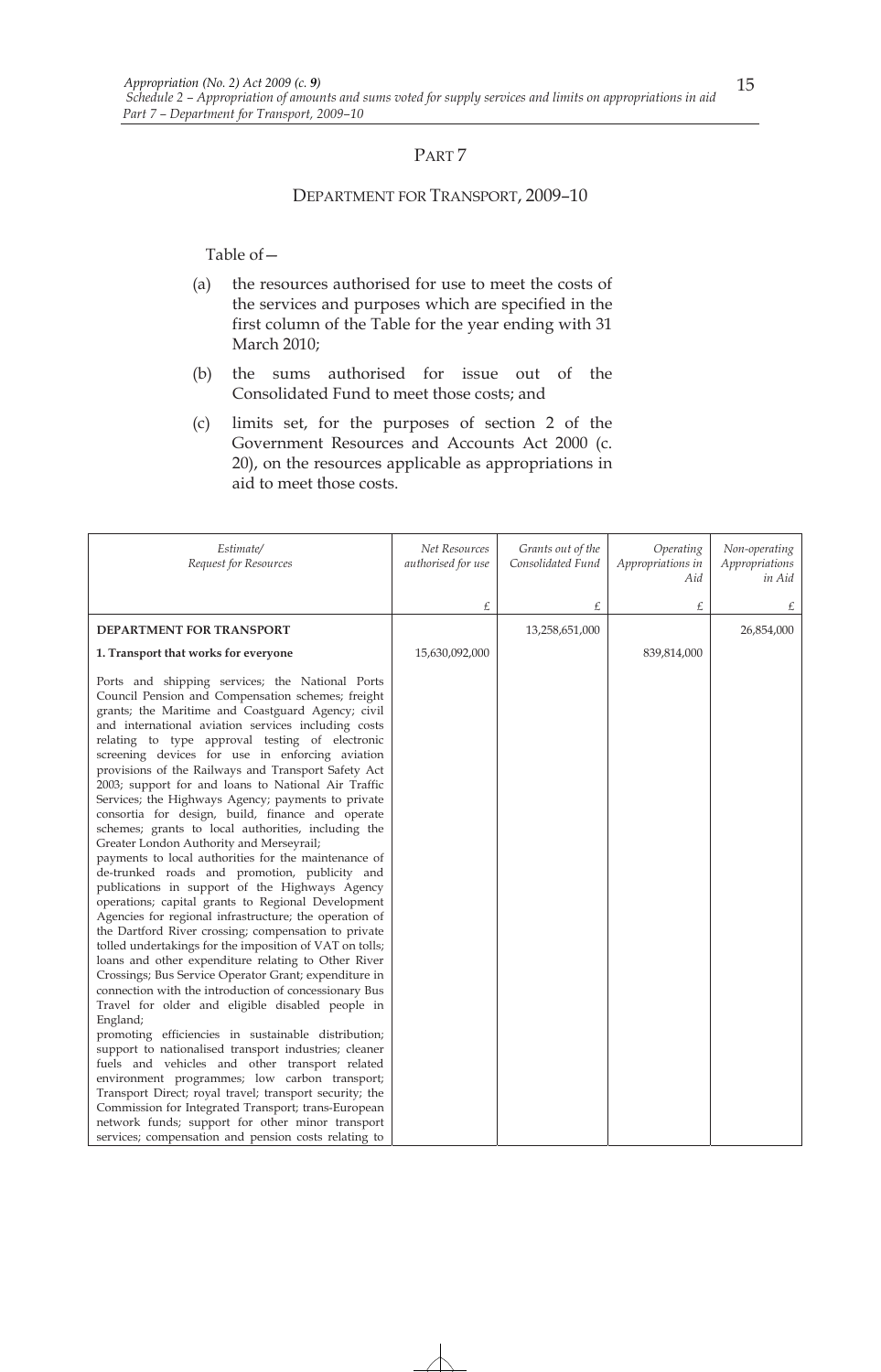16

*Appropriation (No. 2) Act 2009 (c. 9)* 

*Schedule 2 – Appropriation of amounts and sums voted for supply services and limits on appropriations in aid Part 7 – Department for Transport, 2009–10* 

| Estimate/<br>Request for Resources                                                                                                                                                                                                                                                                                                                                                                                                                                                                                                                                                                                                                                                                                                                                                                                                                                                                                                                                                                                                                                                                                                                                                                                                                                                                                                                                                                                                                                                                                                                                                                                                                                                                                                                                                                                                                                                                                                                                    | Net Resources<br>authorised for use | Grants out of the<br>Consolidated Fund | Operating<br>Appropriations in<br>Aid | Non-operating<br>Appropriations<br>in Aid |
|-----------------------------------------------------------------------------------------------------------------------------------------------------------------------------------------------------------------------------------------------------------------------------------------------------------------------------------------------------------------------------------------------------------------------------------------------------------------------------------------------------------------------------------------------------------------------------------------------------------------------------------------------------------------------------------------------------------------------------------------------------------------------------------------------------------------------------------------------------------------------------------------------------------------------------------------------------------------------------------------------------------------------------------------------------------------------------------------------------------------------------------------------------------------------------------------------------------------------------------------------------------------------------------------------------------------------------------------------------------------------------------------------------------------------------------------------------------------------------------------------------------------------------------------------------------------------------------------------------------------------------------------------------------------------------------------------------------------------------------------------------------------------------------------------------------------------------------------------------------------------------------------------------------------------------------------------------------------------|-------------------------------------|----------------------------------------|---------------------------------------|-------------------------------------------|
|                                                                                                                                                                                                                                                                                                                                                                                                                                                                                                                                                                                                                                                                                                                                                                                                                                                                                                                                                                                                                                                                                                                                                                                                                                                                                                                                                                                                                                                                                                                                                                                                                                                                                                                                                                                                                                                                                                                                                                       | £                                   | £                                      | £                                     | £                                         |
| pre-DVLC local authority driver and licensing staff;<br>grants and loans and other expenditure relating to the<br>Driver and Vehicle Licensing Agency (trading fund);<br>Driver and Vehicle Licensing Agency Vehicle excise<br>duty collection and enforcement related activities,<br>development and operation of systems associated with<br>licensing;<br>Vehicle and Operator Services Agency (trading fund);<br>Vehicle and Operator services Agency enforcement;<br>Driving Standards Agency (trading fund); Vehicle<br>Certification Agency; Vehicle Certification Agency<br>enforcement; grants to London Underground; PPP<br>Arbiter; the Channel Tunnel Rail Link; payment in<br>support of Crossrail; National Freight Company travel<br>concessions; railway industry and National Freight<br>Company pension funds; the British Transport Police;<br>the Renewable Fuels Agency; payments and financial<br>assistance in respect of railways and railways services<br>under Section 6 of the Railways Act 2005; accident<br>investigation;<br>research, development, statistics, censuses<br>and<br>surveys, safety, accessibility and equalities, publicity,<br>promotion and advice and publications, monitoring,<br>consultancies, selling into wider markets, including<br>export opportunities; subscriptions and contributions<br>to international organisations; compensation; support<br>for the construction of venues and infrastructure<br>related to the Olympic games; the administration and<br>operation of the department; payments to the<br>Department for Communities and Local Government<br>in respect of certain central services; the purchase,<br>acquisition, hire, lease and rent of land, buildings,<br>plant, equipment, machinery, vehicles and capital<br>assets; special payments; the central management of,<br>and delivery of services to, the Civil Service and wider<br>public sector; and associated non-cash items. |                                     |                                        |                                       |                                           |
| TOTAL, 2009-10                                                                                                                                                                                                                                                                                                                                                                                                                                                                                                                                                                                                                                                                                                                                                                                                                                                                                                                                                                                                                                                                                                                                                                                                                                                                                                                                                                                                                                                                                                                                                                                                                                                                                                                                                                                                                                                                                                                                                        | 15,630,092,000                      | 13,258,651,000                         | 839,814,000                           | 26,854,000                                |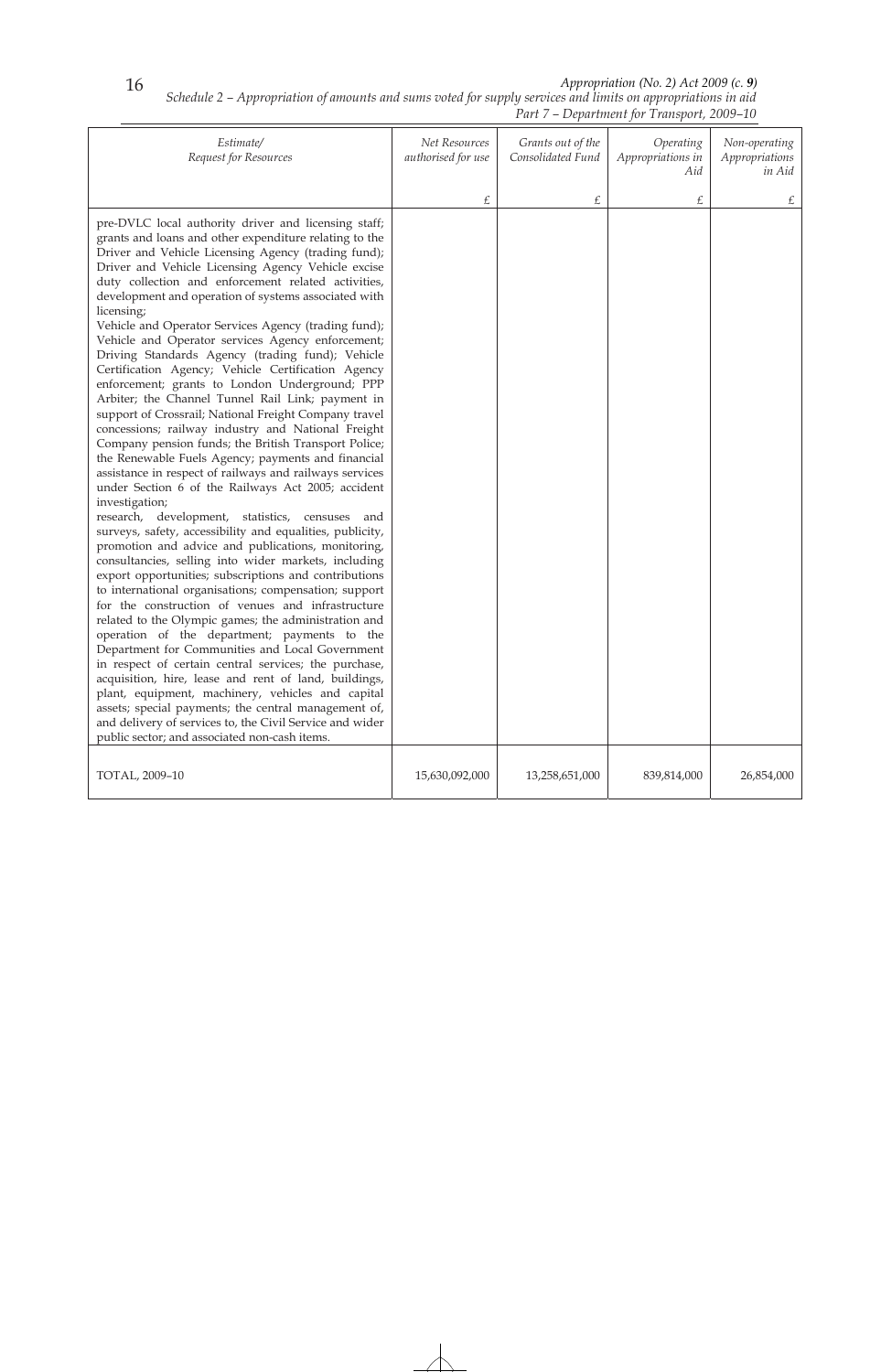#### OFFICE OF RAIL REGULATION, 2009–10

- (a) the resources authorised for use to meet the costs of the services and purposes which are specified in the first column of the Table for the year ending with 31 March 2010;
- (b) the sums authorised for issue out of the Consolidated Fund to meet those costs; and
- (c) limits set, for the purposes of section 2 of the Government Resources and Accounts Act 2000 (c. 20), on the resources applicable as appropriations in aid to meet those costs.

| Estimate/<br>Request for Resources                                                                                                                                   | Net Resources<br>authorised for use | Grants out of the<br>Consolidated Fund | Operating<br>Appropriations in<br>Aid | Non-operating<br>Appropriations<br>in Aid |
|----------------------------------------------------------------------------------------------------------------------------------------------------------------------|-------------------------------------|----------------------------------------|---------------------------------------|-------------------------------------------|
|                                                                                                                                                                      | £                                   | £                                      | £                                     | £                                         |
| <b>OFFICE OF RAIL REGULATION</b>                                                                                                                                     |                                     | 1,000                                  |                                       | $\Omega$                                  |
| 1. To create a better railway for passengers and<br>freight, and better value for public funding<br>authorities though independent, fair and effective<br>regulation | 2,000                               |                                        | 33,852,000                            |                                           |
| Administration, capital expenditure and associated<br>non-cash items.                                                                                                |                                     |                                        |                                       |                                           |
| TOTAL, 2009-10                                                                                                                                                       | 2,000                               | 1,000                                  | 33,852,000                            | $\Omega$                                  |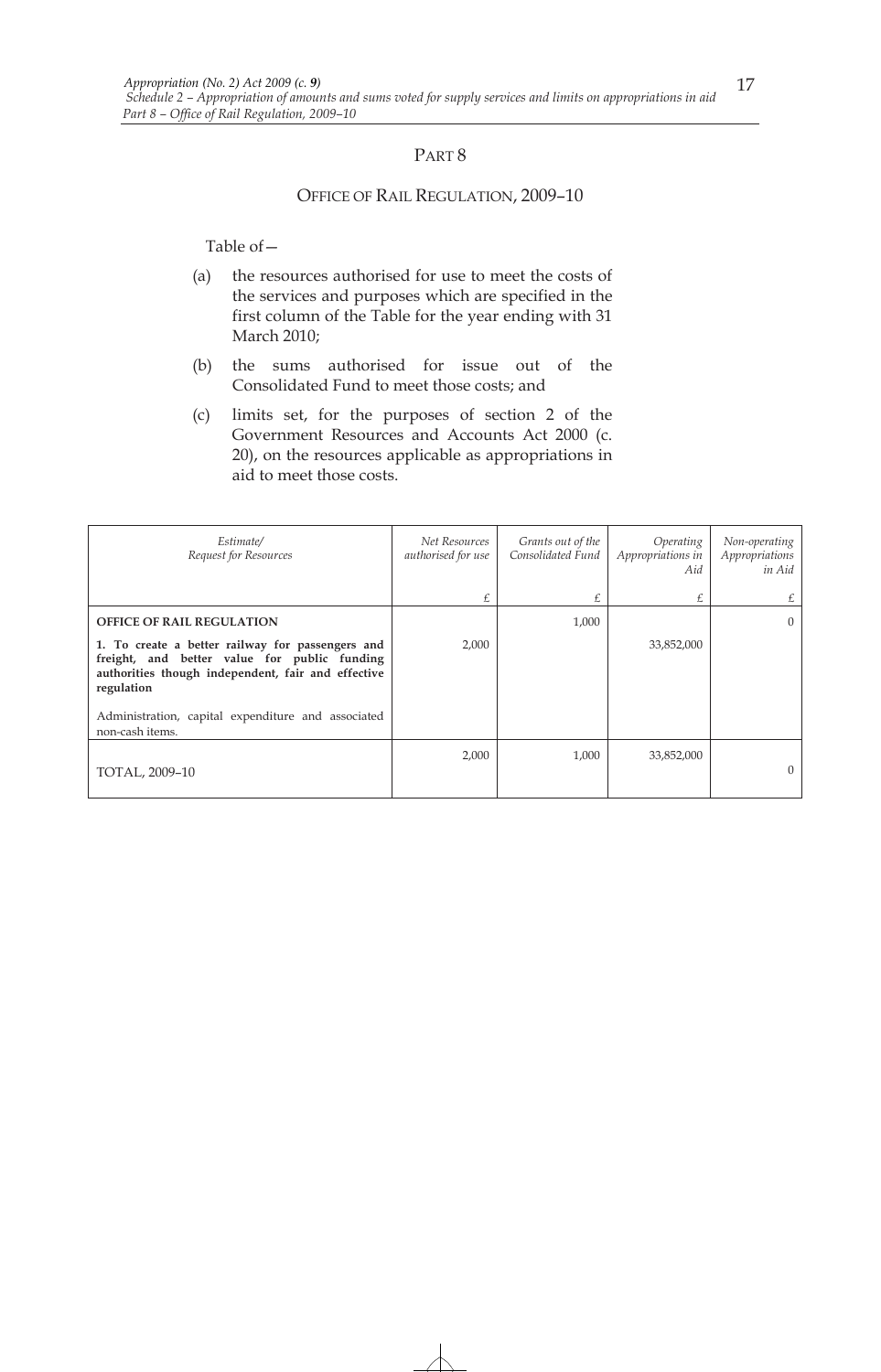### DEPARTMENT FOR INNOVATION, UNIVERSITIES AND SKILLS, 2009–10

- (a) the resources authorised for use to meet the costs of the services and purposes which are specified in the first column of the Table for the year ending with 31 March 2010;
- (b) the sums authorised for issue out of the Consolidated Fund to meet those costs; and
- (c) limits set, for the purposes of section 2 of the Government Resources and Accounts Act 2000 (c. 20), on the resources applicable as appropriations in aid to meet those costs.

| Estimate/<br>Request for Resources                                                                                                                                                                                                                                                                                                                                                                                                                                                                                                                                                                                                                                                                                                                                                                                                                                                                                                                                                                                                                                                                                                                                                                                                                                                                                                                                                                                                                   | Net Resources<br>authorised for use | Grants out of the<br>Consolidated Fund | Operating<br>Appropriations in<br>Aid | Non-operating<br>Appropriations<br>in Aid |
|------------------------------------------------------------------------------------------------------------------------------------------------------------------------------------------------------------------------------------------------------------------------------------------------------------------------------------------------------------------------------------------------------------------------------------------------------------------------------------------------------------------------------------------------------------------------------------------------------------------------------------------------------------------------------------------------------------------------------------------------------------------------------------------------------------------------------------------------------------------------------------------------------------------------------------------------------------------------------------------------------------------------------------------------------------------------------------------------------------------------------------------------------------------------------------------------------------------------------------------------------------------------------------------------------------------------------------------------------------------------------------------------------------------------------------------------------|-------------------------------------|----------------------------------------|---------------------------------------|-------------------------------------------|
|                                                                                                                                                                                                                                                                                                                                                                                                                                                                                                                                                                                                                                                                                                                                                                                                                                                                                                                                                                                                                                                                                                                                                                                                                                                                                                                                                                                                                                                      | £                                   | £                                      | £                                     | £                                         |
| DEPARTMENT FOR INNOVATION,<br>UNIVERSITIES AND SKILLS                                                                                                                                                                                                                                                                                                                                                                                                                                                                                                                                                                                                                                                                                                                                                                                                                                                                                                                                                                                                                                                                                                                                                                                                                                                                                                                                                                                                |                                     | 22,056,816,000                         |                                       | 1,324,226,000                             |
| 1. To help build a competitive economy by: creating<br>opportunities for everyone to develop their learning<br>and skills and creating excellence in science, research<br>and innovation.                                                                                                                                                                                                                                                                                                                                                                                                                                                                                                                                                                                                                                                                                                                                                                                                                                                                                                                                                                                                                                                                                                                                                                                                                                                            | 15,871,729,000                      |                                        | 8,520,752,000                         |                                           |
| Further, higher and other education provision and<br>initiatives for young people and adults; research and<br>related initiatives at institutions delivering higher<br>education; training, skills, enterprise, assessment and<br>advice and guidance provision for young people,<br>adults and employers and related initiatives; financial<br>and other support for students and trainees, including<br>grants, allowances, access funds, loans and their<br>repayment, the resource consequences of loans to<br>students, support for students through Local<br>Authorities;<br>the cost of sales of the student loan debt,<br>reimbursement of fees for qualifying European<br>post graduate<br>Community<br>students,<br>awards,<br>mandatory student awards, education maintenance<br>allowances and childcare and transport support; loans<br>and residual costs of the winding up of the Training<br>and Enterprise Councils (TECs); the distribution of<br>residual TEC assets, returned to the Secretary of State<br>under the terms of the TEC licence;<br>investments and loans to support PFI; initiatives and<br>programmes supported by the European Union;<br>international programmes, including payments to the<br>Department for Work and Pensions for the UK<br>subscription to the International Labour Organisation<br>and other international programmes; initiatives to<br>support, improve and promote education, training, |                                     |                                        |                                       |                                           |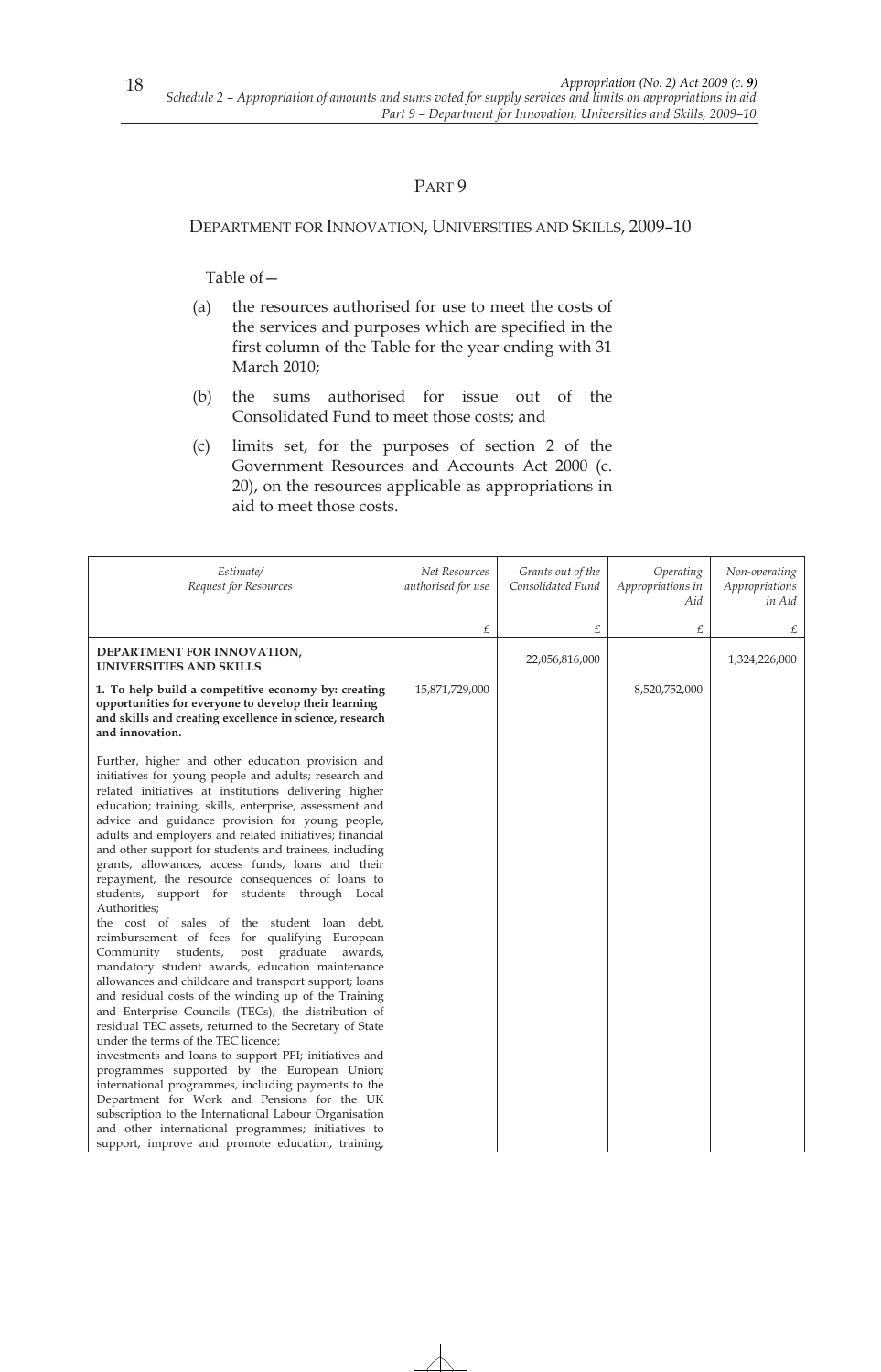| Schedule 2 – Appropriation of amounts and sums voted for supply services and limits on appropriations in aid |  |
|--------------------------------------------------------------------------------------------------------------|--|
| Part 9 – Department for Innovation, Universities and Skills, 2009–10                                         |  |

| Estimate/<br>Request for Resources                                                                                                                                                                                                                                                                                                                                                                                                                                                                                                                                                                                                                                                                                                                                                                                                                                                                                                                                                                                                                                                                                                                                                                                                                                                                                                                                                                                                                                                                                                                                                                                                                                                                                                                                                                                                                                                                                                                                                                                                                                                                                                                                                                                                                                                                                                                                                                                      | Net Resources<br>authorised for use | Grants out of the<br>Consolidated Fund | Operating<br>Appropriations in<br>Aid | Non-operating<br>Appropriations<br>in Aid |
|-------------------------------------------------------------------------------------------------------------------------------------------------------------------------------------------------------------------------------------------------------------------------------------------------------------------------------------------------------------------------------------------------------------------------------------------------------------------------------------------------------------------------------------------------------------------------------------------------------------------------------------------------------------------------------------------------------------------------------------------------------------------------------------------------------------------------------------------------------------------------------------------------------------------------------------------------------------------------------------------------------------------------------------------------------------------------------------------------------------------------------------------------------------------------------------------------------------------------------------------------------------------------------------------------------------------------------------------------------------------------------------------------------------------------------------------------------------------------------------------------------------------------------------------------------------------------------------------------------------------------------------------------------------------------------------------------------------------------------------------------------------------------------------------------------------------------------------------------------------------------------------------------------------------------------------------------------------------------------------------------------------------------------------------------------------------------------------------------------------------------------------------------------------------------------------------------------------------------------------------------------------------------------------------------------------------------------------------------------------------------------------------------------------------------|-------------------------------------|----------------------------------------|---------------------------------------|-------------------------------------------|
|                                                                                                                                                                                                                                                                                                                                                                                                                                                                                                                                                                                                                                                                                                                                                                                                                                                                                                                                                                                                                                                                                                                                                                                                                                                                                                                                                                                                                                                                                                                                                                                                                                                                                                                                                                                                                                                                                                                                                                                                                                                                                                                                                                                                                                                                                                                                                                                                                         | £                                   | £                                      | £                                     | £                                         |
| skills and student and trainee support; payments to<br>the Department for Business, Enterprise and<br>Regulatory Reform in connection with the Regional<br>Development Agencies and the London Development<br>Agency; grants in aid and funding for the Higher<br>Education Funding Council for England; the Learning<br>and Skills Council, Investors in People UK, the<br>Student Loans Company, Office for Fair Access, the<br>Quality Improvement Agency, the Learning and Skills<br>Improvement Service, Sector Skills Development<br>Agency, the UK Commission for Employment and<br>Skills, the Technology Strategy Board, innovation and<br>standards, the Design Council and the British<br>Standards Institute; activities of the new funding<br>agencies for young people and adult provision;<br>funding for the Construction Industry Training Board,<br>Engineering Construction Industry Training Board<br>and Film Industry Training Board; UK Intellectual<br>Property Office; National Endowment for Science,<br>Technology and the Arts; National Weights and<br>Measures including the National Measurement Office;<br>UK Accreditation Service; Information and publicity<br>initiatives and services:<br>departmental and others' costs of administering the<br>above, including payments to the Department for<br>Children, Schools and Families; and income relating to<br>the above. Expenditure covers cash, near-cash, capital<br>and non-cash items. Expenditure covers payments,<br>grants and loans to organisations in the public, private<br>and other sectors, including employers, community,<br>voluntary and business support organisations, to<br>individuals and other government departments.<br>Expenditure relates primarily to England, but in some<br>cases includes supporting activities in other parts of<br>the United Kingdom and abroad.<br>2. Increasing Scientific excellence in the UK and<br>maximising its contribution to society<br>Research Councils; the Royal Society; the Royal<br>Academy of Engineering; the British Academy;<br>Research Base Initiatives; the Science Research<br>Investment Fund; the Research Capital Investment<br>Fund; promotion of Science in Society; Knowledge<br>Transfer initiatives including the Higher Education<br>Innovation Fund<br>and Public Sector Research<br>Establishments grants; fees payable under the Animals | 3,584,149,000                       |                                        | 1,000,000                             |                                           |
| (Scientific Procedures) Act 1986; Research Council<br>pensions; capital and administration costs of the<br>Research Base Group and Government Office for<br>Science; and associated non-cash items.                                                                                                                                                                                                                                                                                                                                                                                                                                                                                                                                                                                                                                                                                                                                                                                                                                                                                                                                                                                                                                                                                                                                                                                                                                                                                                                                                                                                                                                                                                                                                                                                                                                                                                                                                                                                                                                                                                                                                                                                                                                                                                                                                                                                                     |                                     |                                        |                                       |                                           |
| TOTAL, 2009-10                                                                                                                                                                                                                                                                                                                                                                                                                                                                                                                                                                                                                                                                                                                                                                                                                                                                                                                                                                                                                                                                                                                                                                                                                                                                                                                                                                                                                                                                                                                                                                                                                                                                                                                                                                                                                                                                                                                                                                                                                                                                                                                                                                                                                                                                                                                                                                                                          | 19,455,878,000                      | 22,056,816,000                         | 8,521,752,000                         | 1,324,226,000                             |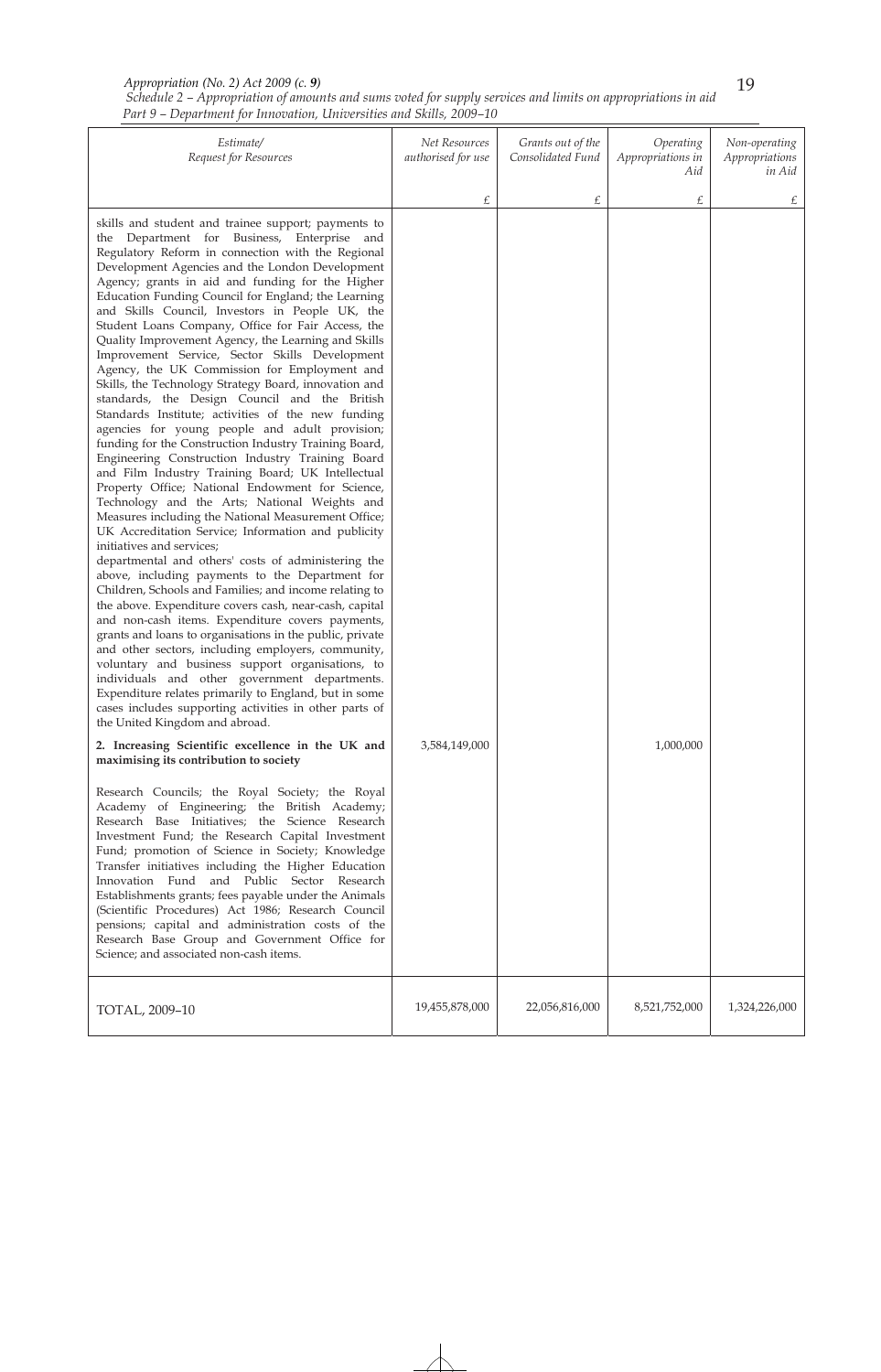#### DEPARTMENT FOR COMMUNITIES AND LOCAL GOVERNMENT, 2009–10

- (a) the resources authorised for use to meet the costs of the services and purposes which are specified in the first column of the Table for the year ending with 31 March 2010;
- (b) the sums authorised for issue out of the Consolidated Fund to meet those costs; and
- (c) limits set, for the purposes of section 2 of the Government Resources and Accounts Act 2000 (c. 20), on the resources applicable as appropriations in aid to meet those costs.

| Estimate/                                                                                              | Net Resources      | Grants out of the | Operating         | Non-operating  |
|--------------------------------------------------------------------------------------------------------|--------------------|-------------------|-------------------|----------------|
| Request for Resources                                                                                  | authorised for use | Consolidated Fund | Appropriations in | Appropriations |
|                                                                                                        |                    |                   | Aid               | in Aid         |
|                                                                                                        | £                  | £                 | £                 | £              |
| DEPARTMENT FOR COMMUNITIES AND LOCAL                                                                   |                    |                   |                   |                |
| <b>GOVERNMENT</b>                                                                                      |                    | 38,741,496,000    |                   | 113,000        |
| 1. Improving the quality of life by creating thriving,                                                 | 12,663,852,000     |                   | 598,970,000       |                |
| inclusive and sustainable communities in all regions                                                   |                    |                   |                   |                |
|                                                                                                        |                    |                   |                   |                |
| Housing revenue account subsidy; homelessness,                                                         |                    |                   |                   |                |
| rough sleepers and housing reform; payments to the                                                     |                    |                   |                   |                |
| Homes and Communities Agency; the Tenant Services                                                      |                    |                   |                   |                |
| Authority; mortgage support for homeowners;                                                            |                    |                   |                   |                |
| Housing for an Ageing Society; payments to the Audit                                                   |                    |                   |                   |                |
| Commission for registered social landlord inspections;                                                 |                    |                   |                   |                |
| disabled facilities grant; capacity building and                                                       |                    |                   |                   |                |
| efficiency improvements; home buying and selling;                                                      |                    |                   |                   |                |
| payments to local authorities in respect of Area Based                                                 |                    |                   |                   |                |
| Grant; rent and leasehold services; social housing                                                     |                    |                   |                   |                |
| mobility including choice-based local authority                                                        |                    |                   |                   |                |
| lettings; tenant engagement; housing transfers;                                                        |                    |                   |                   |                |
| regional housing boards advice; the Supporting                                                         |                    |                   |                   |                |
| People programme; capital grants to local authorities                                                  |                    |                   |                   |                |
| for housing; Shanghai Expo 2010;                                                                       |                    |                   |                   |                |
| payments to the Commission for Architecture and the                                                    |                    |                   |                   |                |
| Built Environment; payments to the Valuation Office                                                    |                    |                   |                   |                |
| Agency in respect of Right to Buy and fair rent work;                                                  |                    |                   |                   |                |
| deprived neighbourhoods, including the New Deal for                                                    |                    |                   |                   |                |
| Communities programmes; payments<br>to<br>the                                                          |                    |                   |                   |                |
| Department for Culture, Media and Sport in respect of<br>free swimming; payments to the Department for |                    |                   |                   |                |
| Business Enterprise and Regulatory Reform for                                                          |                    |                   |                   |                |
| Regional Development Agencies and the London                                                           |                    |                   |                   |                |
| Development Agency; Groundwork; initiatives to                                                         |                    |                   |                   |                |
| accelerate the growth areas, including transport                                                       |                    |                   |                   |                |
| schemes and payments to development corporations                                                       |                    |                   |                   |                |
| and other local delivery agencies;                                                                     |                    |                   |                   |                |
| Support for the construction of venues and                                                             |                    |                   |                   |                |
| infrastructure related to the Olympic Games; grants                                                    |                    |                   |                   |                |
| and payments for creating and improving parks and                                                      |                    |                   |                   |                |
| public spaces; co-ordinating strategy for dealing with                                                 |                    |                   |                   |                |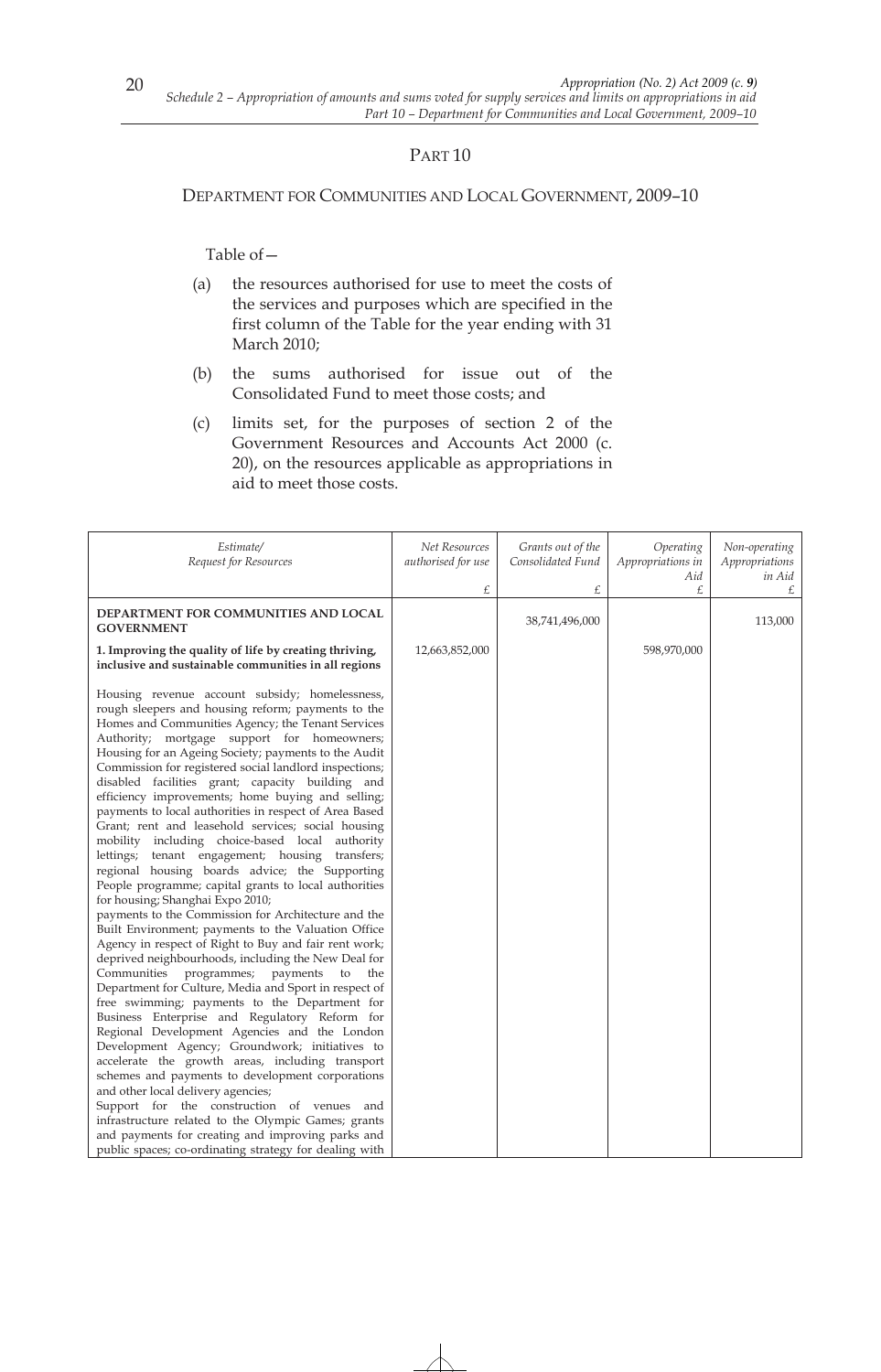|  |  | Schedule 2 – Appropriation of amounts and sums voted for supply services and limits on appropriations in aid |  |  |
|--|--|--------------------------------------------------------------------------------------------------------------|--|--|
|  |  | Part 10 – Department for Communities and Local Government, 2009–10                                           |  |  |

| Estimate/<br>Request for Resources                                                                                                                                                                                                                                                                                                                                                                                                                                                                                                                                                                                                                                                                                                                                                                                                                                                                                                                                                                                                                                                                                                                                                                                                                                                                                                                                                                                                                                                                                                                                                                                                                                                                                                                                                                                                                                                                                                                                                                                                                                                 | Net Resources<br>authorised for use<br>£ | Grants out of the<br>Consolidated Fund<br>£ | Operating<br>Appropriations in<br>Aid<br>£ | Non-operating<br>Appropriations<br>in Aid<br>£ |
|------------------------------------------------------------------------------------------------------------------------------------------------------------------------------------------------------------------------------------------------------------------------------------------------------------------------------------------------------------------------------------------------------------------------------------------------------------------------------------------------------------------------------------------------------------------------------------------------------------------------------------------------------------------------------------------------------------------------------------------------------------------------------------------------------------------------------------------------------------------------------------------------------------------------------------------------------------------------------------------------------------------------------------------------------------------------------------------------------------------------------------------------------------------------------------------------------------------------------------------------------------------------------------------------------------------------------------------------------------------------------------------------------------------------------------------------------------------------------------------------------------------------------------------------------------------------------------------------------------------------------------------------------------------------------------------------------------------------------------------------------------------------------------------------------------------------------------------------------------------------------------------------------------------------------------------------------------------------------------------------------------------------------------------------------------------------------------|------------------------------------------|---------------------------------------------|--------------------------------------------|------------------------------------------------|
| abandoned vehicles; payments that derive from<br>European Structural Funds Regulations; exchange rate<br>losses and other losses relating to European Regional<br>Development Fund (ERDF) projects; coalfields<br>regeneration; planning; the Planning Inspectorate;<br>Fire and Rescue services, including the grants paid to<br>Chief Fire Officers' Association and measures to deal<br>with the aftermath of terrorism; purchase of fire radio<br>systems; payments and loans to the Fire Service<br>College (trading fund); payments for provision of<br>services to improve the efficiency and effectiveness of<br>the fire service; Emergency Fire Service Closure costs;<br>fire service pensions; fire service dispute(s); payments<br>to Firebuy; work on improving race, gender and faith<br>equalities; payments to the Community Development<br>Foundation; Community Cohesion; Community<br>empowerment; mapping data and services; Ordnance<br>Survey trading fund; regional assemblies, payments<br>for the Mersey Basin Campaign; special grants paid<br>under Section 31 of the Local Government Act 2003;<br>minor grants and payments in support of housing,<br>planning, regeneration, liveability, urban design,<br>building regulation, research, development, surveys;<br>monitoring, statistics, advice and consultancies;<br>initiatives to tackle areas of low demand housing;<br>publicity,<br>promotion<br>publications;<br>and<br>communications; Special Grants Programme support<br>to voluntary bodies; subscriptions and contributions to<br>international organisations; the residual functions of<br>Property Services Agency (PSA); payments and loans<br>in connection with the Queen Elizabeth II Conference<br>Centre trading fund; the administration and operation<br>of the department including the Government Offices;<br>the purchase, acquisition, hire, lease and rent of land,<br>buildings, plant, equipment, machinery, vehicles and<br>capital assets; housing statistics, special payments; and<br>associated non-cash items. |                                          |                                             |                                            |                                                |
| 2. Providing for effective devolved decision making<br>within a national framework<br>Payments to the Valuation Office Agency for rating<br>and valuation services; payments to the Audit<br>Commission for Best Value inspections; revenue<br>support grant and redistributed non-domestic rates to<br>receiving authorities in England; repayments of excess<br>contributions made by local authorities in respect of<br>non-domestic rates in 2008-09 and previous years;<br>preparation for the Greater London Authority and<br>related bodies; Greater London Authority (GLA)<br>general grant and pension payments; intervention<br>action and capacity building in local authorities; local<br>Public Service Agreement (PSA) performance fund<br>payments; grants paid under section 31 and 36 of the<br>Local Government Act 2003;<br>emergency financial assistance to local authorities;<br>payments to bodies specified by the Secretary of State<br>under section 78 of the Local Government Finance Act<br>1988, as amended; mapping and other costs associated<br>with local government reviews and revisions to<br>administrative and electoral boundaries following<br>Parish and Electoral Commission reviews; grant in aid<br>to the Standards Board for England; the Valuation<br>Tribunal Service and to the Commission for Local                                                                                                                                                                                                                                                                                                                                                                                                                                                                                                                                                                                                                                                                                                                             | 26,080,222,000                           |                                             | 535,000                                    |                                                |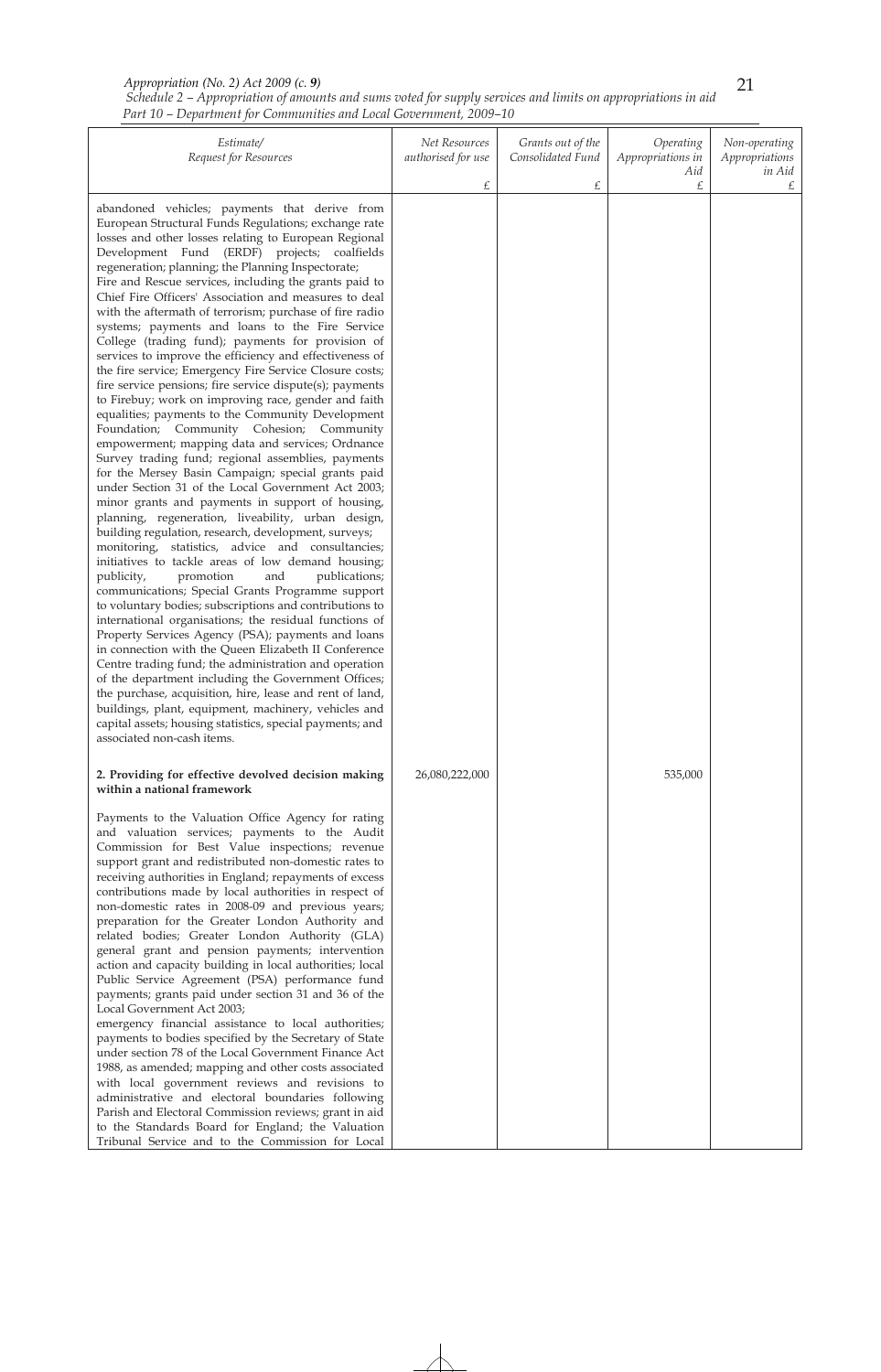*Schedule 2 – Appropriation of amounts and sums voted for supply services and limits on appropriations in aid Part 10 – Department for Communities and Local Government, 2009–10* 

| Estimate/<br>Request for Resources                                                                                                                                                                                                                                                                                                                                                | Net Resources<br>authorised for use | Grants out of the<br>Consolidated Fund | Operating<br>Appropriations in<br>Aid | Non-operating<br>Appropriations<br>in Aid |
|-----------------------------------------------------------------------------------------------------------------------------------------------------------------------------------------------------------------------------------------------------------------------------------------------------------------------------------------------------------------------------------|-------------------------------------|----------------------------------------|---------------------------------------|-------------------------------------------|
| Administration in England; payments in respect of the<br>capital element of contracts let under the private<br>finance initiative; research, development, surveys,<br>monitoring, statistics, advice and consultancies;<br>publicity, promotion and publications; special<br>payments; subscriptions to the Commonwealth Local<br>Government forum and associated non-cash items. |                                     |                                        |                                       |                                           |
| TOTAL, 2009-10                                                                                                                                                                                                                                                                                                                                                                    | 38,744,074,000                      | 38,741,496,000                         | 599,505,000                           | 113,000                                   |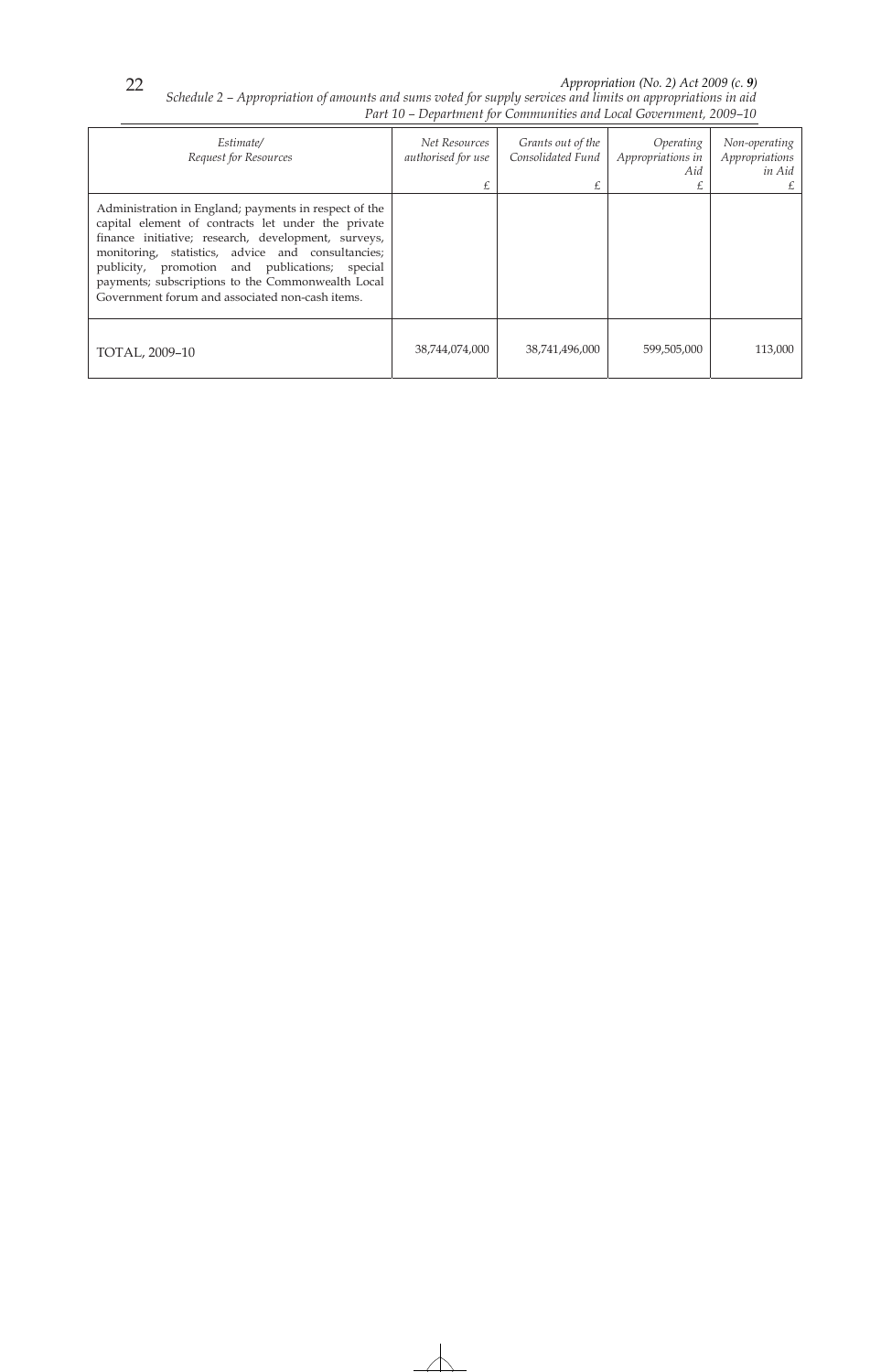#### HOME OFFICE, 2009–10

- (a) the resources authorised for use to meet the costs of the services and purposes which are specified in the first column of the Table for the year ending with 31 March 2010;
- (b) the sums authorised for issue out of the Consolidated Fund to meet those costs; and
- (c) limits set, for the purposes of section 2 of the Government Resources and Accounts Act 2000 (c. 20), on the resources applicable as appropriations in aid to meet those costs.

| Estimate/<br>Request for Resources                                                                                                                                                                                                                                                                                                                                                                                                                                                                                                                                                                                                                                                                                                                                                                                                                                                                                                                                                                                                                                                                             | Net Resources<br>authorised for use | Grants out of the<br>Consolidated Fund | Operating<br>Appropriations in<br>Aid | Non-operating<br>Appropriations<br>in Aid |
|----------------------------------------------------------------------------------------------------------------------------------------------------------------------------------------------------------------------------------------------------------------------------------------------------------------------------------------------------------------------------------------------------------------------------------------------------------------------------------------------------------------------------------------------------------------------------------------------------------------------------------------------------------------------------------------------------------------------------------------------------------------------------------------------------------------------------------------------------------------------------------------------------------------------------------------------------------------------------------------------------------------------------------------------------------------------------------------------------------------|-------------------------------------|----------------------------------------|---------------------------------------|-------------------------------------------|
|                                                                                                                                                                                                                                                                                                                                                                                                                                                                                                                                                                                                                                                                                                                                                                                                                                                                                                                                                                                                                                                                                                                | £                                   | £                                      | £                                     | £                                         |
| <b>HOME OFFICE</b>                                                                                                                                                                                                                                                                                                                                                                                                                                                                                                                                                                                                                                                                                                                                                                                                                                                                                                                                                                                                                                                                                             |                                     | 10,600,665,000                         |                                       | $\overline{0}$                            |
| 1. Working together to protect the public                                                                                                                                                                                                                                                                                                                                                                                                                                                                                                                                                                                                                                                                                                                                                                                                                                                                                                                                                                                                                                                                      | 10,451,669,000                      |                                        | 1,321,631,000                         |                                           |
| Police; set-up costs, loans and investments in the<br>Forensic Science Service; registration of forensic<br>practitioners; emergency planning; the prevention and<br>treatment of drug abuse; crime reduction and<br>prevention; regulation of the private security industry;<br>criminal justice planning system and other services<br>related to crime; identity cards; identity management;<br>counter-terrorism and<br>intelligence;<br>control<br><sub>of</sub><br>immigration and nationality; passports; work permits;<br>support for asylum seekers, refugees (including the<br>provision of loans) and VCS refugee organisations;<br>firearms compensation and related matters; claims by<br>local authorities for the Kosovan evacuees special<br>grant; support to local authorities, including Area<br>Based Grants; payments to other Government<br>departments; payments of grant and grant-in-aid to<br>organisations promoting Home Office objectives,<br>(including Non-Departmental Public Bodies); the<br>administration and operation of the department; and<br>associated non-cash items. |                                     |                                        |                                       |                                           |
| TOTAL, 2009-10                                                                                                                                                                                                                                                                                                                                                                                                                                                                                                                                                                                                                                                                                                                                                                                                                                                                                                                                                                                                                                                                                                 | 10,451,669,000                      | 10,600,665,000                         | 1,321,631,000                         | $\Omega$                                  |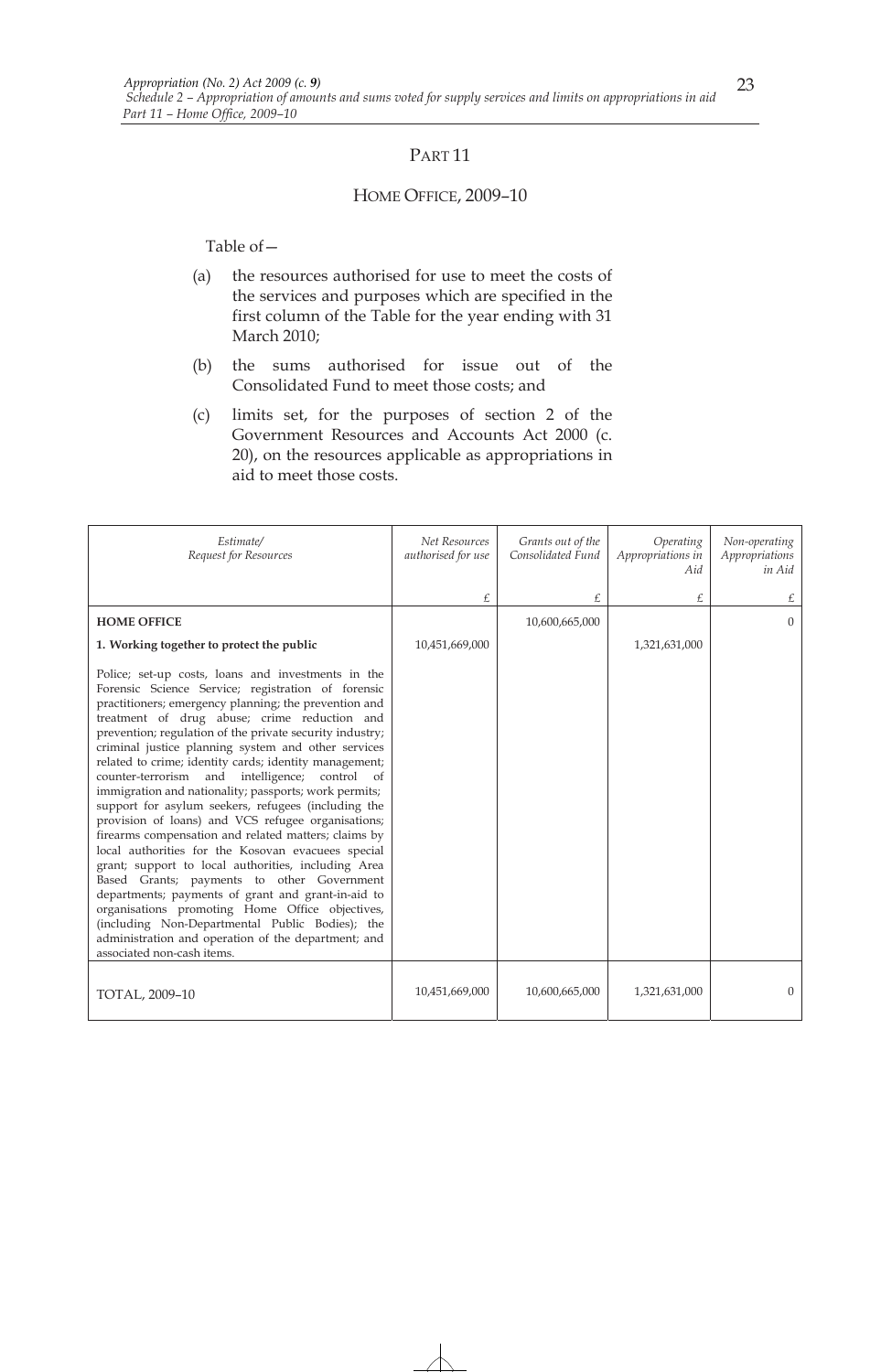#### CHARITY COMMISSION, 2009–10

- (a) the resources authorised for use to meet the costs of the services and purposes which are specified in the first column of the Table for the year ending with 31 March 2010;
- (b) the sums authorised for issue out of the Consolidated Fund to meet those costs; and
- (c) limits set, for the purposes of section 2 of the Government Resources and Accounts Act 2000 (c. 20), on the resources applicable as appropriations in aid to meet those costs.

| Estimate/<br>Request for Resources                                    | Net Resources<br>authorised for use | Grants out of the<br>Consolidated Fund | Operating<br>Appropriations in<br>Aid | Non-operating<br>Appropriations<br>in Aid |
|-----------------------------------------------------------------------|-------------------------------------|----------------------------------------|---------------------------------------|-------------------------------------------|
|                                                                       |                                     |                                        | £                                     | £                                         |
| <b>CHARITY COMMISSION</b>                                             |                                     | 29,819,000                             |                                       | $\Omega$                                  |
| 1. Giving the public confidence in the integrity of<br>charity        | 30,219,000                          |                                        | 500,000                               |                                           |
| Administration, capital expenditure and associated<br>non-cash items. |                                     |                                        |                                       |                                           |
| TOTAL, 2009-10                                                        | 30,219,000                          | 29,819,000                             | 500,000                               | $\Omega$                                  |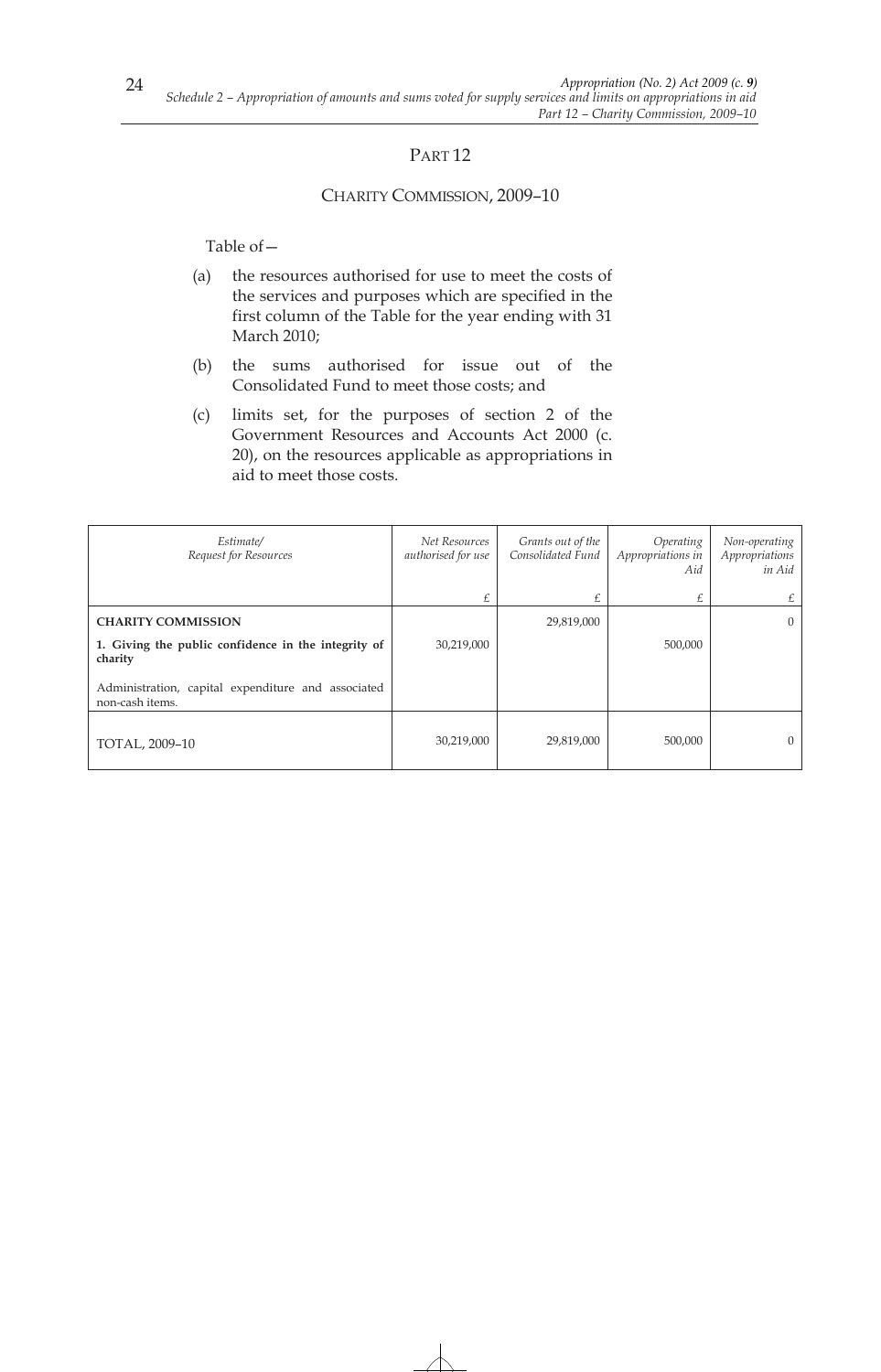#### MINISTRY OF JUSTICE, 2009–10

- (a) the resources authorised for use to meet the costs of the services and purposes which are specified in the first column of the Table for the year ending with 31 March 2010;
- (b) the sums authorised for issue out of the Consolidated Fund to meet those costs; and
- (c) limits set, for the purposes of section 2 of the Government Resources and Accounts Act 2000 (c. 20), on the resources applicable as appropriations in aid to meet those costs.

| Estimate/<br>Request for Resources                                                                                                                                                                                                                                                                                                                                                                                                                                                                                                                                                                                                                                                                                                                                                                                          | Net Resources<br>authorised for use | Grants out of the<br>Consolidated Fund | Operating<br>Appropriations in<br>Aid | Non-operating<br>Appropriations<br>in Aid |
|-----------------------------------------------------------------------------------------------------------------------------------------------------------------------------------------------------------------------------------------------------------------------------------------------------------------------------------------------------------------------------------------------------------------------------------------------------------------------------------------------------------------------------------------------------------------------------------------------------------------------------------------------------------------------------------------------------------------------------------------------------------------------------------------------------------------------------|-------------------------------------|----------------------------------------|---------------------------------------|-------------------------------------------|
|                                                                                                                                                                                                                                                                                                                                                                                                                                                                                                                                                                                                                                                                                                                                                                                                                             | £                                   | £                                      | £                                     | £                                         |
| <b>MINISTRY OF JUSTICE</b>                                                                                                                                                                                                                                                                                                                                                                                                                                                                                                                                                                                                                                                                                                                                                                                                  |                                     | 48, 182, 143, 000                      |                                       | 15,900,000                                |
| 1. To promote the development of a modern, fair,<br>cost effective and efficient system of justice for all                                                                                                                                                                                                                                                                                                                                                                                                                                                                                                                                                                                                                                                                                                                  | 9,180,413,000                       |                                        | 1,104,132,000                         |                                           |
| HQ and associated offices; administration of the<br>Judicial Pension Scheme; administration of the Office<br>of the Information Commissioner and the Judicial<br>Appointments Commission; costs of running the<br>Office for Judicial Complaints and the Judicial<br>Appointments and Conduct Ombudsman; costs of<br>running the offices of the Legal Services Ombudsman<br>and the Legal Services Complaints Commissioner;<br>costs of operating the Legal Services Board and the<br>associated Levy; costs associated with<br>the<br>implementation of the Office of Legal Complaints.<br>HM Courts Service, including the Court of Protection,<br>as formed under the Courts Act 2003 and associated<br>activities including fine income, netting off and asset<br>recovery incentive scheme; receipts under the victims |                                     |                                        |                                       |                                           |
| surcharge, pre-1990 loan charges debt payments,<br>Justices Clerks' Societies; Proportionate Dispute<br>Resolution project; Wider Markets Initiatives; Section<br>31 grants to Local Authorities; the Office of the Public<br>Guardian. The establishment and operation of the<br>Supreme Court as formed under the Constitutional                                                                                                                                                                                                                                                                                                                                                                                                                                                                                          |                                     |                                        |                                       |                                           |
| Reform Act 2005.<br>Offices of Court Funds, Official Solicitor and Public<br>Trustee; Legal Aid paid through the Criminal Defence<br>Service and Community Legal Service; administration<br>for the Legal Services Commission. Payment of Grant<br>and grant in aid to organisations promoting Ministry<br>of Justice objectives including NDPBs; administration                                                                                                                                                                                                                                                                                                                                                                                                                                                            |                                     |                                        |                                       |                                           |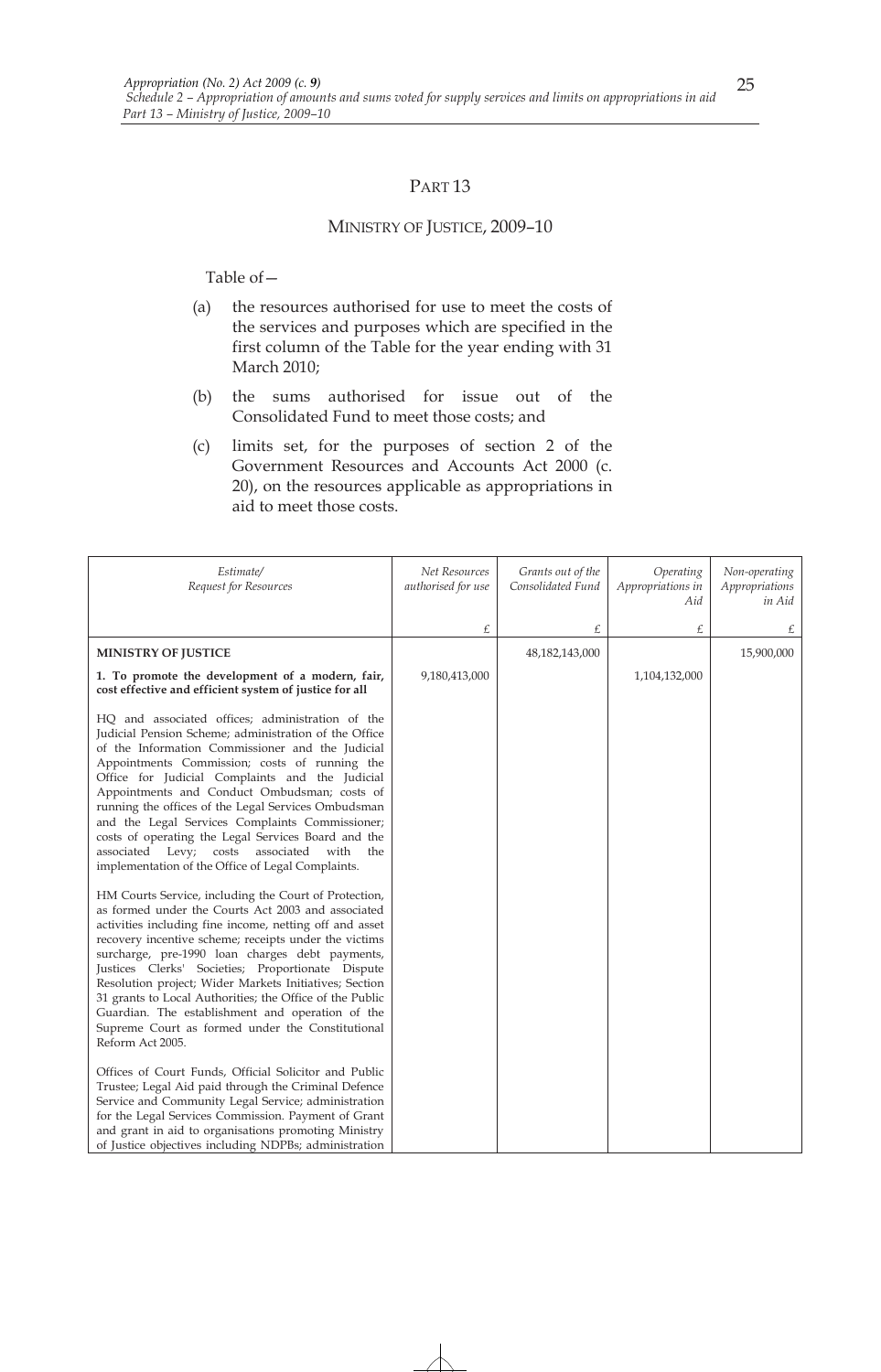*Schedule 2 – Appropriation of amounts and sums voted for supply services and limits on appropriations in aid* 

|                                                                                                                                                                                                                                                                                                                                                                                                                                                                                                                                                                                                                                                                                        |                                     |                                        | Part 13 – Ministry of Justice, 2009–10 |                                           |
|----------------------------------------------------------------------------------------------------------------------------------------------------------------------------------------------------------------------------------------------------------------------------------------------------------------------------------------------------------------------------------------------------------------------------------------------------------------------------------------------------------------------------------------------------------------------------------------------------------------------------------------------------------------------------------------|-------------------------------------|----------------------------------------|----------------------------------------|-------------------------------------------|
| Estimate/<br>Request for Resources                                                                                                                                                                                                                                                                                                                                                                                                                                                                                                                                                                                                                                                     | Net Resources<br>authorised for use | Grants out of the<br>Consolidated Fund | Operating<br>Appropriations in<br>Aid  | Non-operating<br>Appropriations<br>in Aid |
|                                                                                                                                                                                                                                                                                                                                                                                                                                                                                                                                                                                                                                                                                        | £                                   | £                                      | £                                      | £                                         |
| of central government Tribunals via the Tribunals<br>Service (including Asylum); costs paid from central<br>funds; the Appellate Committee of the House of Lords<br>and the Judicial Committee of the Privy Council; costs<br>in relation to constitutional offices; Privy Council<br>office; re-imbursement of Lord Lieutenants' expenses;<br>costs in relation to judicial training and the Judicial<br>Offices for England & Wales.                                                                                                                                                                                                                                                 |                                     |                                        |                                        |                                           |
| Democracy and constitution, human rights workshops<br>and surveys; promotion of information rights,<br>electoral policy, boundaries and administration,<br>including costs in relation to the policy on the conduct<br>of all national and European elections and referenda in<br>the UK and local elections, referenda in England &<br>Wales (except certain referenda in Wales), payments in<br>relation to the Electoral Administration Act 2006;<br>establishment and maintenance of the Coordinated<br>On-Line Record of Electors (CORE); funding of<br>electoral pilot schemes; policy on the financing and<br>regulation of political parties; citizen and youth<br>engagement. |                                     |                                        |                                        |                                           |
| Parliamentary Boundary Commissions for England &<br>Wales;<br>research<br>into<br>constitution<br>settlement/devolution, costs associated with the<br>'Governance of Britain' programme of constitutional<br>renewal; conduct of MOJ's European and International<br>business in the justice and home affairs field and the<br>management of the UK's relationship with the Crown<br>Dependencies. Contribution from the Treasury in<br>respect of UK payments to the Hague Conference on<br>Private International Law.                                                                                                                                                                |                                     |                                        |                                        |                                           |
| Judicial Exchange programmes; sponsorship of the<br>British Institute of International and Comparative Law<br>and bilateral training projects in China; constitutional<br>education programmes within schools. Policy on<br>coroner and cremation services; support to Local<br>Authorities for additional coroner work, payments in<br>relation to the royal inquest, applications for<br>exhumations, cremated repatriated remains and the<br>closing of burial grounds, other legal services; joint<br>initiatives in the Criminal Justice System.                                                                                                                                  |                                     |                                        |                                        |                                           |
| Criminal Policy and Programmes including offender<br>management programmes and the National Probation<br>Service, costs of running Her Majesty's Inspectorate of<br>Prisons, costs of running Her Majesty's Inspectorate of<br>Probation, funding for the Prisons & Probation<br>Services Ombudsman. The Prevention and treatment<br>of drug abuse; crime reduction and prevention;<br>Criminal Injuries Compensation, Criminal Cases<br>Review<br>Commission, counter<br>terrorism<br>and<br>intelligence.                                                                                                                                                                            |                                     |                                        |                                        |                                           |
| Payments to local authorities in respect of local area<br>agreements, secure accommodation placements,<br>Prisons, Prison Service College, the Parole Board,<br>Youth Justice Board, grants to 'Prisoners abroad',<br>welfare to work schemes, payments to other<br>government departments and associated non-cash<br>items.                                                                                                                                                                                                                                                                                                                                                           |                                     |                                        |                                        |                                           |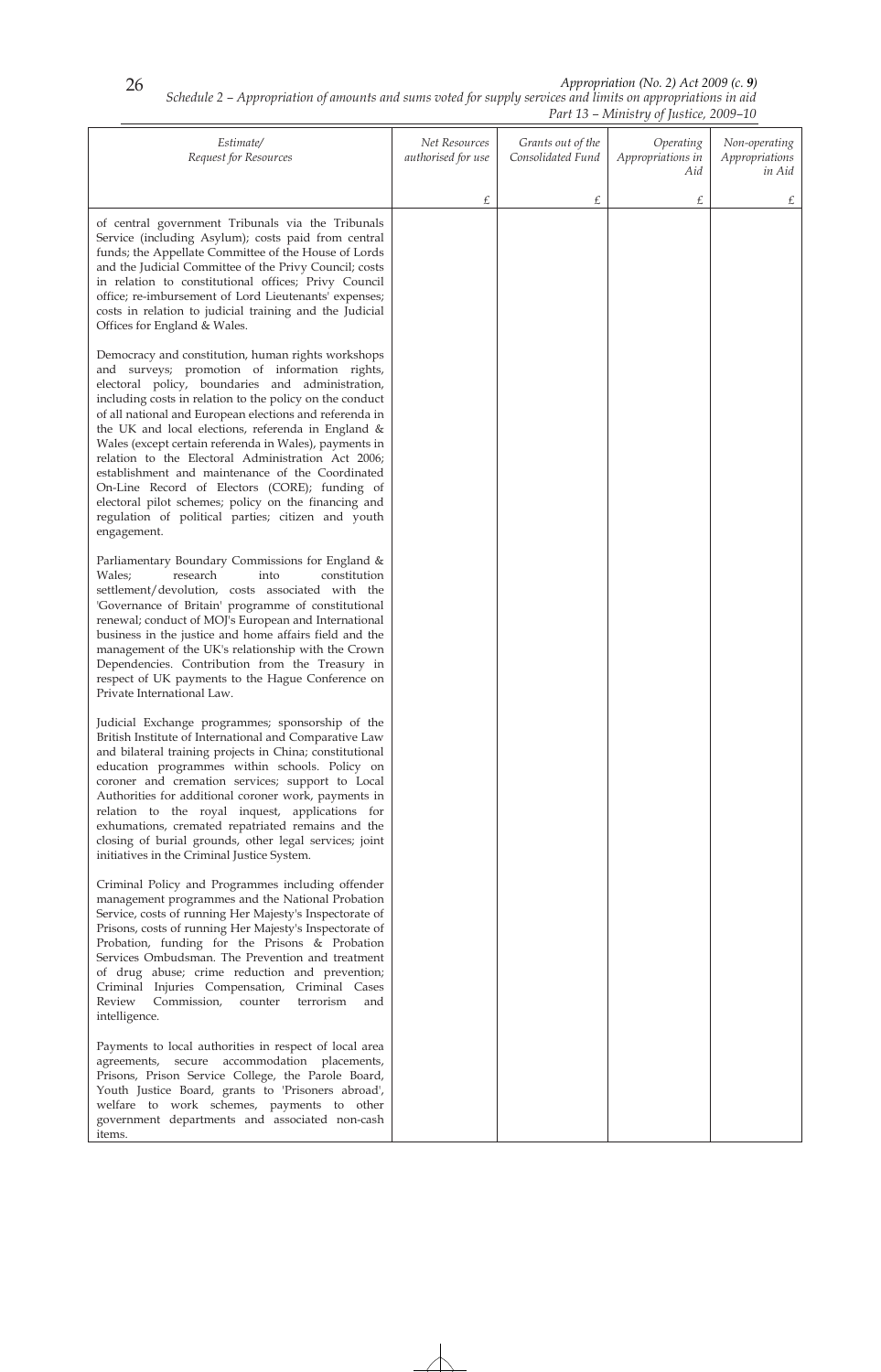*Schedule 2 – Appropriation of amounts and sums voted for supply services and limits on appropriations in aid Part 13 – Ministry of Justice, 2009–10 Appropriation (No. 2) Act 2009 (c. 9)* 

| Estimate/<br>Request for Resources                                                                                                                                                                                                 | Net Resources<br>authorised for use | Grants out of the<br>Consolidated Fund | Operating<br>Appropriations in<br>Aid | Non-operating<br>Appropriations<br>in Aid |
|------------------------------------------------------------------------------------------------------------------------------------------------------------------------------------------------------------------------------------|-------------------------------------|----------------------------------------|---------------------------------------|-------------------------------------------|
|                                                                                                                                                                                                                                    | £                                   | £                                      | £                                     |                                           |
| 2. Overseeing the effective operation of the<br>devolution settlement in Scotland and representing<br>the interests of Scotland within the UK Government                                                                           | 26,313,658,000                      |                                        | 1,600,000                             |                                           |
| Administration; the Boundary Commission for<br>Scotland; payments of a grant to the Scottish<br>Consolidated Fund; and associated non-cash items.                                                                                  |                                     |                                        |                                       |                                           |
| 3. To support the Secretary of State in discharging his<br>role of representing Wales in the UK Government,<br>representing the UK Government in Wales and<br>ensuring the smooth working of the devolution<br>settlement in Wales | 12,784,601,000                      |                                        | 9,000                                 |                                           |
| Administration; Lord Lieutenants'<br>expenditure;<br>payments of a grant to the Welsh Consolidated Fund;<br>and associated non-cash items.                                                                                         |                                     |                                        |                                       |                                           |
| TOTAL, 2009-10                                                                                                                                                                                                                     | 48,278,672,000                      | 48,182,143,000                         | 1,105,741,000                         | 15,900,000                                |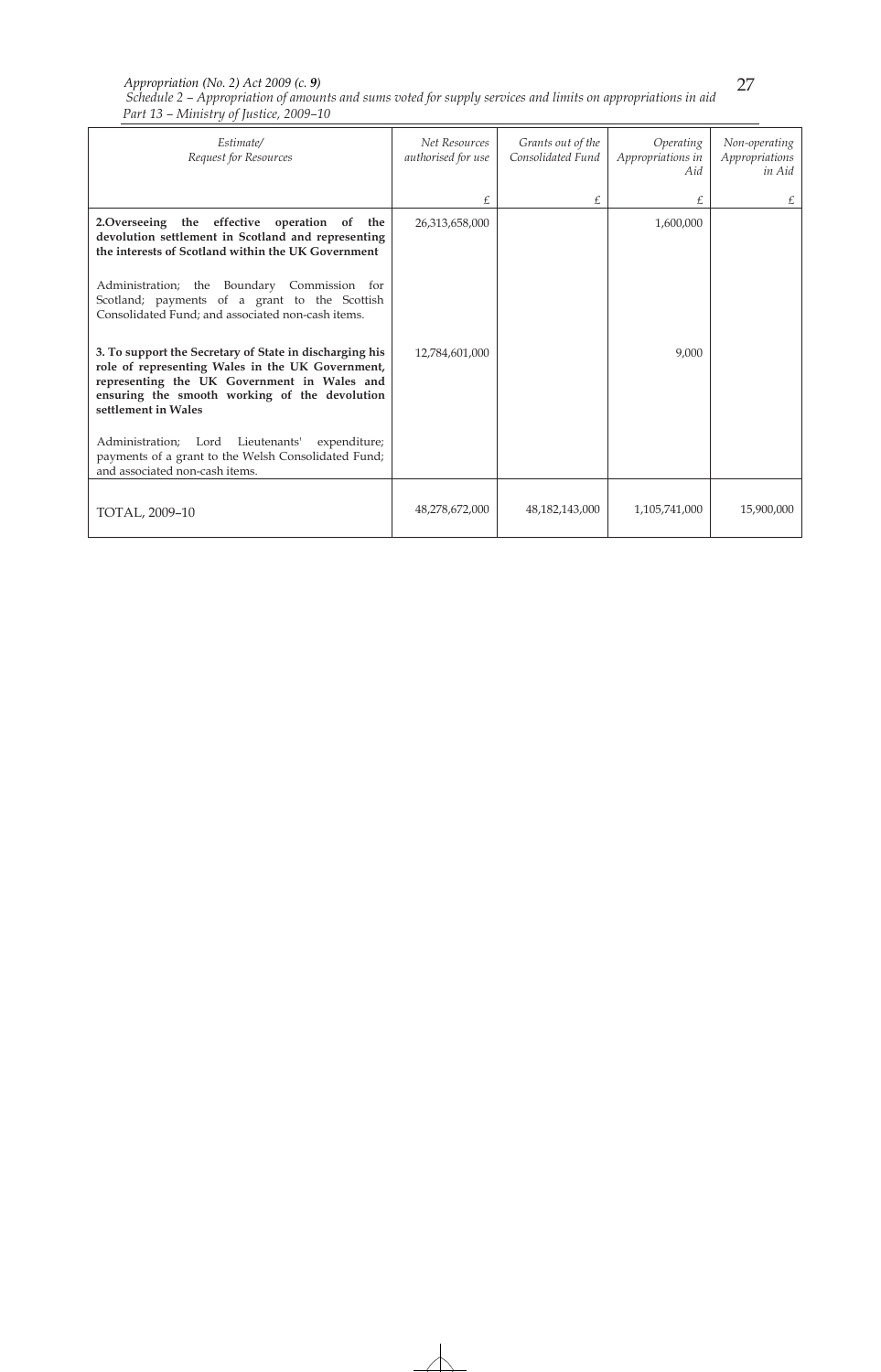MINISTRY OF JUSTICE: JUDICIAL PENSIONS SCHEME, 2009–10

- (a) the resources authorised for use to meet the costs of the services and purposes which are specified in the first column of the Table for the year ending with 31 March 2010;
- (b) the sums authorised for issue out of the Consolidated Fund to meet those costs; and
- (c) limits set, for the purposes of section 2 of the Government Resources and Accounts Act 2000 (c. 20), on the resources applicable as appropriations in aid to meet those costs.

| Estimate/<br>Request for Resources                                                                  | Net Resources<br>authorised for use | Grants out of the<br>Consolidated Fund | Operating<br>Appropriations in<br>Aid | Non-operating<br>Appropriations<br>in Aid |
|-----------------------------------------------------------------------------------------------------|-------------------------------------|----------------------------------------|---------------------------------------|-------------------------------------------|
|                                                                                                     | £                                   | £                                      | £                                     | £                                         |
| MINISTRY OF JUSTICE: JUDICIAL PENSIONS<br><b>SCHEME</b>                                             |                                     | 1,000                                  |                                       | $\Omega$                                  |
| 1. Judicial Pensions Scheme                                                                         | 67,036,000                          |                                        | 87,364,000                            |                                           |
| Pensions etc, in respect of members of Judicial<br>Pensions Scheme, and for other related services. |                                     |                                        |                                       |                                           |
| TOTAL, 2009-10                                                                                      | 67,036,000                          | 1,000                                  | 87,364,000                            | $\Omega$                                  |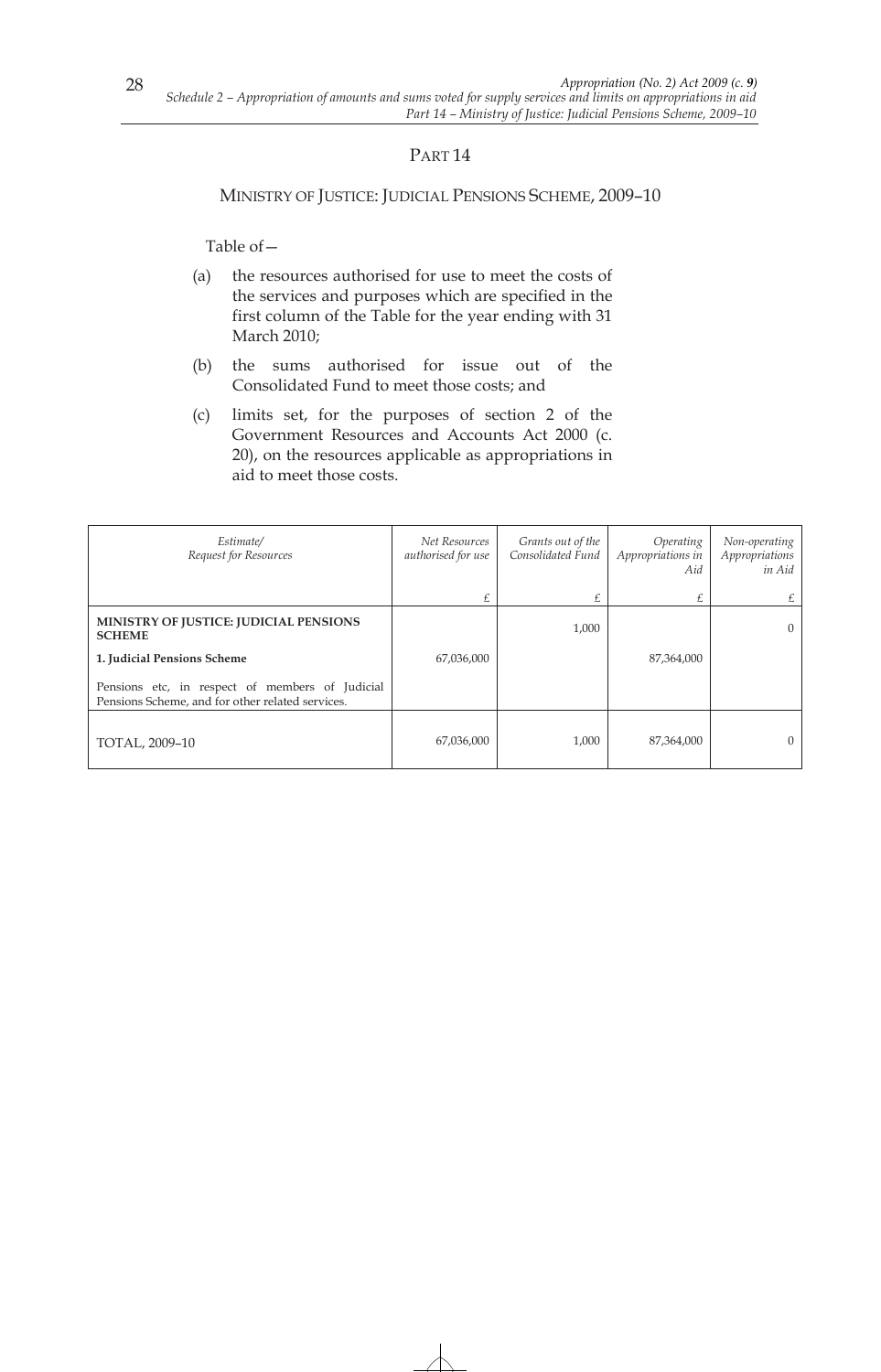#### UNITED KINGDOM SUPREME COURT, 2009–10

- (a) the resources authorised for use to meet the costs of the services and purposes which are specified in the first column of the Table for the year ending with 31 March 2010;
- (b) the sums authorised for issue out of the Consolidated Fund to meet those costs; and
- (c) limits set, for the purposes of section 2 of the Government Resources and Accounts Act 2000 (c. 20), on the resources applicable as appropriations in aid to meet those costs.

| Estimate/<br>Request for Resources                                                                                                                                                                                                                                                                                                                                                                                                        | <b>Net Resources</b><br>authorised for use | Grants out of the<br>Consolidated Fund | Operating<br>Appropriations in<br>Aid | Non-operating<br>Appropriations<br>in Aid |
|-------------------------------------------------------------------------------------------------------------------------------------------------------------------------------------------------------------------------------------------------------------------------------------------------------------------------------------------------------------------------------------------------------------------------------------------|--------------------------------------------|----------------------------------------|---------------------------------------|-------------------------------------------|
|                                                                                                                                                                                                                                                                                                                                                                                                                                           | £                                          | £                                      | £                                     | £                                         |
| UNITED KINGDOM SUPREME COURT                                                                                                                                                                                                                                                                                                                                                                                                              |                                            | 387,000                                |                                       | $\Omega$                                  |
| To support the efficient and effective<br>1.<br>administration of the UK Supreme Court and the<br>provision of appropriate support to the Judicial<br>Committee of the Privy Council.                                                                                                                                                                                                                                                     | 2,040,000                                  |                                        | 3,210,000                             |                                           |
| Operation of the UK Supreme Court, Judicial<br>Committee of the Privy Council and Judicial Exchange<br>programme; education and outreach activity on the<br>United Kingdom Supreme Court, the Judicial<br>Committee of the Privy Council and the United<br>Kingdom's legal and constitutional systems. Cost of<br>running Selection Commissions for the appointment<br>of Justices and maintenance of links with Other<br>Supreme Courts. |                                            |                                        |                                       |                                           |
| TOTAL, 2009-10                                                                                                                                                                                                                                                                                                                                                                                                                            | 2,040,000                                  | 387,000                                | 3,210,000                             | $\Omega$                                  |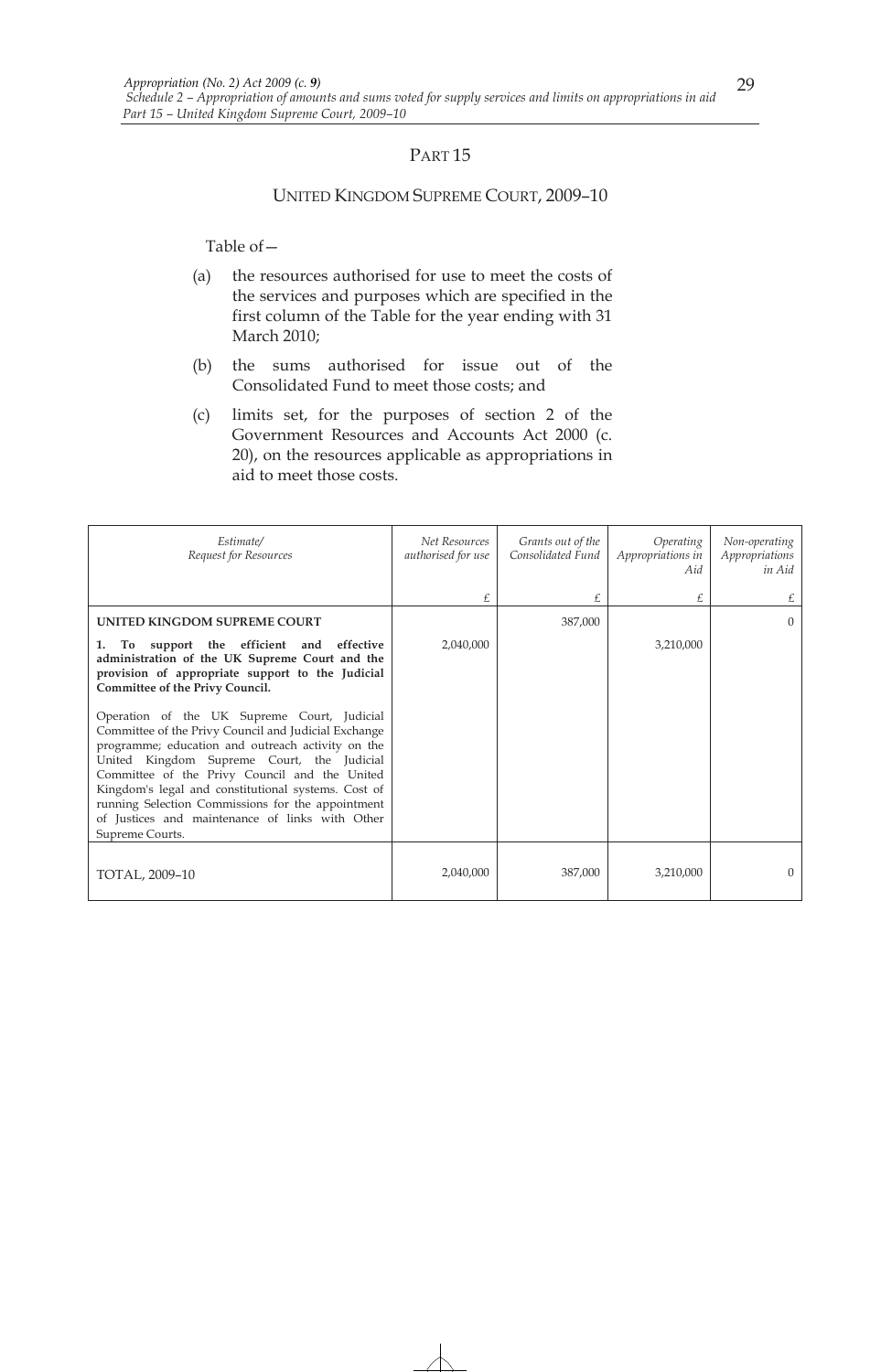#### NORTHERN IRELAND COURT SERVICE, 2009–10

- (a) the resources authorised for use to meet the costs of the services and purposes which are specified in the first column of the Table for the year ending with 31 March 2010;
- (b) the sums authorised for issue out of the Consolidated Fund to meet those costs; and
- (c) limits set, for the purposes of section 2 of the Government Resources and Accounts Act 2000 (c. 20), on the resources applicable as appropriations in aid to meet those costs.

| Estimate/<br>Request for Resources                                                                                                                                                                                                                                                                                                                                                                                                                                                                                                                                                                                                                                                                                              | <b>Net Resources</b><br>authorised for use | Grants out of the<br>Consolidated Fund | Operating<br>Appropriations in<br>Aid | Non-operating<br>Appropriations<br>in Aid |
|---------------------------------------------------------------------------------------------------------------------------------------------------------------------------------------------------------------------------------------------------------------------------------------------------------------------------------------------------------------------------------------------------------------------------------------------------------------------------------------------------------------------------------------------------------------------------------------------------------------------------------------------------------------------------------------------------------------------------------|--------------------------------------------|----------------------------------------|---------------------------------------|-------------------------------------------|
|                                                                                                                                                                                                                                                                                                                                                                                                                                                                                                                                                                                                                                                                                                                                 | £.                                         | £                                      | £                                     | £                                         |
| <b>NORTHERN IRELAND COURT SERVICE</b>                                                                                                                                                                                                                                                                                                                                                                                                                                                                                                                                                                                                                                                                                           |                                            | 115,085,000                            |                                       | $\Omega$                                  |
| efficient<br>1.Supporting<br>the<br>effective<br>and<br>administration of justice in Northern Ireland                                                                                                                                                                                                                                                                                                                                                                                                                                                                                                                                                                                                                           | 127,025,000                                |                                        | 24,000,000                            |                                           |
| Operation of the courts; Pensions Appeal Tribunal;<br>Office of the Social Security and Child Support<br>Commissioners; the Traffic Penalty Tribunal; the<br>Northern Ireland Valuation Tribunal; Criminal<br>Injuries Compensation Appeals Panel Northern<br>Ireland; policy and legislation; accommodation<br>services; grants to sundry bodies and associated non-<br>cash items; grant of funding for the provision of<br>publicly funded legal services; grant in aid to support<br>the administration of the Northern Ireland Legal<br>Services Commission; grant in aid to support the<br>administration of the Northern Ireland Judicial<br>Appointments Commission; Tribunal Reform; and<br>associated non-cash costs. |                                            |                                        |                                       |                                           |
| TOTAL, 2009-10                                                                                                                                                                                                                                                                                                                                                                                                                                                                                                                                                                                                                                                                                                                  | 127,025,000                                | 115,085,000                            | 24,000,000                            | $\overline{0}$                            |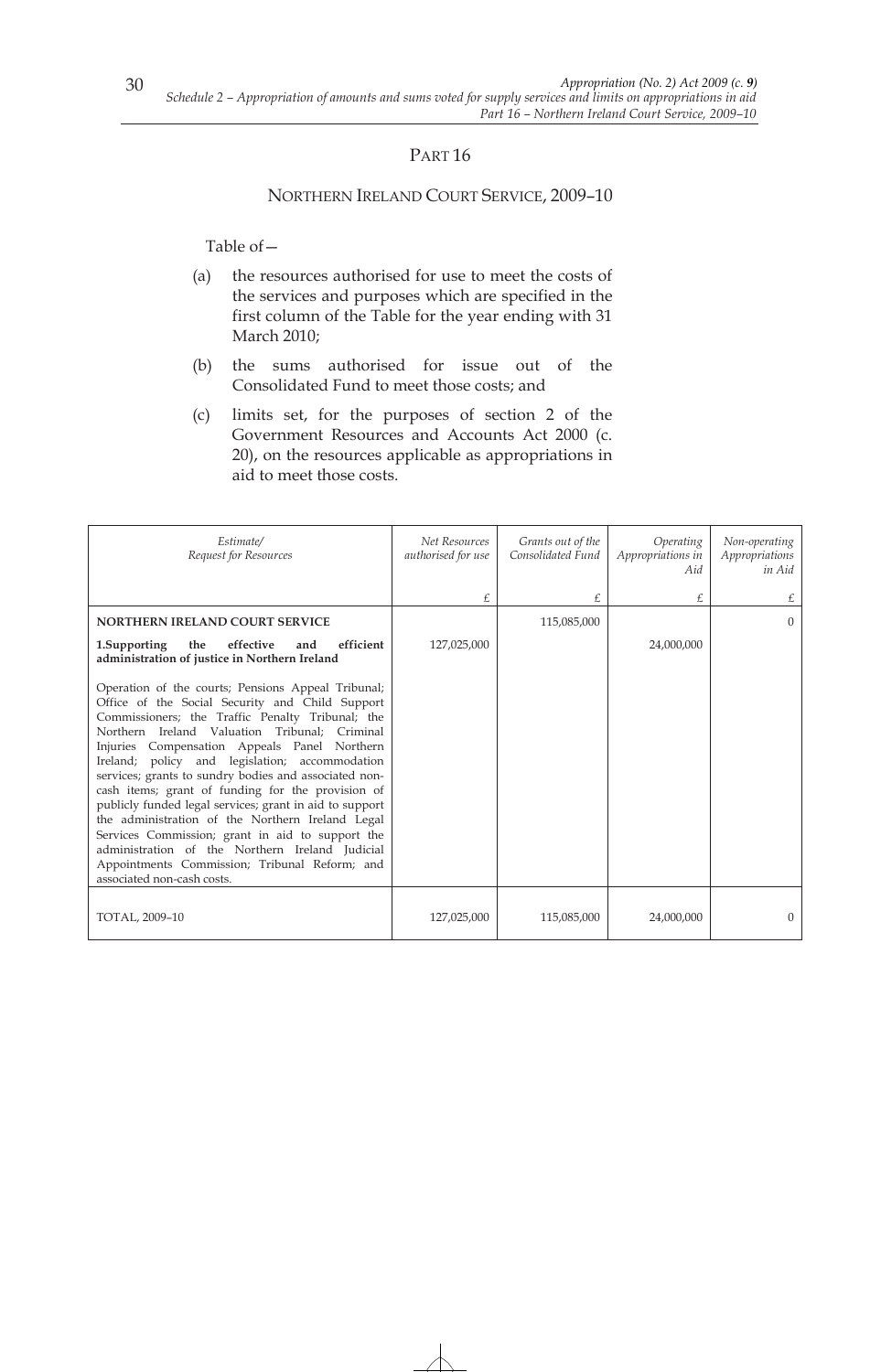#### THE NATIONAL ARCHIVES, 2009–10

- (a) the resources authorised for use to meet the costs of the services and purposes which are specified in the first column of the Table for the year ending with 31 March 2010;
- (b) the sums authorised for issue out of the Consolidated Fund to meet those costs; and
- (c) limits set, for the purposes of section 2 of the Government Resources and Accounts Act 2000 (c. 20), on the resources applicable as appropriations in aid to meet those costs.

| Estimate/<br>Request for Resources                                                                                                                                                                                                                                                                                                                                                                                                                                                                                                                                                                                                                                                                                | <b>Net Resources</b><br>authorised for use | Grants out of the<br>Consolidated Fund | Operating<br>Appropriations in<br>Aid | Non-operating<br>Appropriations<br>in Aid |
|-------------------------------------------------------------------------------------------------------------------------------------------------------------------------------------------------------------------------------------------------------------------------------------------------------------------------------------------------------------------------------------------------------------------------------------------------------------------------------------------------------------------------------------------------------------------------------------------------------------------------------------------------------------------------------------------------------------------|--------------------------------------------|----------------------------------------|---------------------------------------|-------------------------------------------|
|                                                                                                                                                                                                                                                                                                                                                                                                                                                                                                                                                                                                                                                                                                                   | £                                          | £                                      | £                                     | £                                         |
| <b>THE NATIONAL ARCHIVES</b>                                                                                                                                                                                                                                                                                                                                                                                                                                                                                                                                                                                                                                                                                      |                                            | 39,079,000                             |                                       | $\Omega$                                  |
| 1. Promoting the study of the past in order to inform<br>the present and the future by selecting, preserving<br>and making publicly available public records of<br>historical value and by encouraging high standards<br>of care and public access for archives of historical<br>value outside the public records and leading on UK<br>information management re-use policy, spreading<br>best practice, setting standards and ensuring<br>compliance across the public sector and managing<br>Crown and Parliamentary copyright and delivering<br>cost effective publishing services and advice across<br>government<br>Payments for expenditure on administration and<br>operational associated non-cash costs. | 48,730,000                                 |                                        | 5,205,000                             |                                           |
| TOTAL, 2009-10                                                                                                                                                                                                                                                                                                                                                                                                                                                                                                                                                                                                                                                                                                    | 48,730,000                                 | 39,079,000                             | 5,205,000                             | $\Omega$                                  |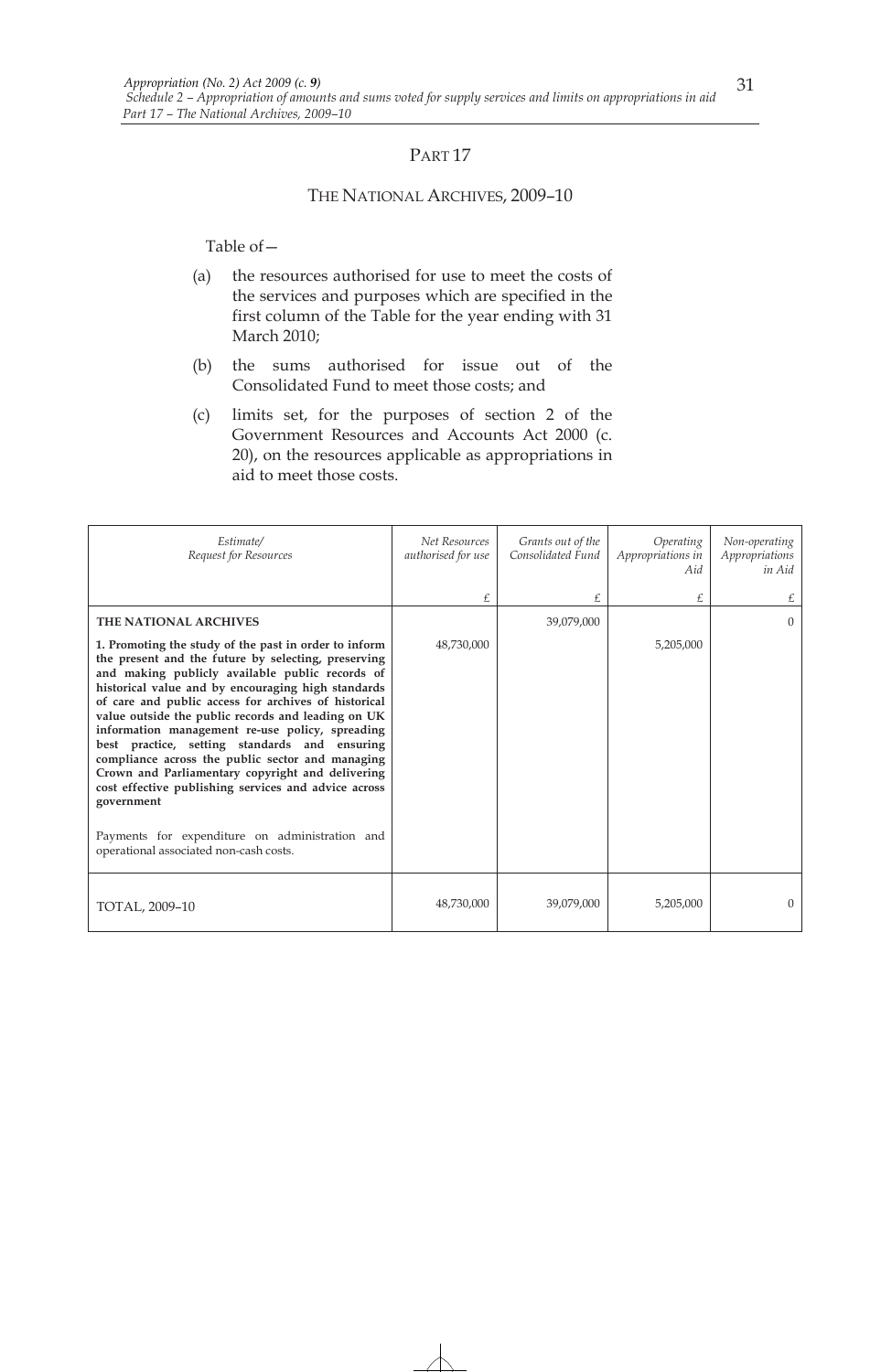#### CROWN PROSECUTION SERVICE, 2009–10

- (a) the resources authorised for use to meet the costs of the services and purposes which are specified in the first column of the Table for the year ending with 31 March 2010;
- (b) the sums authorised for issue out of the Consolidated Fund to meet those costs; and
- (c) limits set, for the purposes of section 2 of the Government Resources and Accounts Act 2000 (c. 20), on the resources applicable as appropriations in aid to meet those costs.

| Estimate/<br>Request for Resources                                                                                                                                                                                                                                                            | Net Resources<br>authorised for use | Grants out of the<br>Consolidated Fund | Operating<br>Appropriations in<br>Aid | Non-operating<br>Appropriations<br>in Aid |
|-----------------------------------------------------------------------------------------------------------------------------------------------------------------------------------------------------------------------------------------------------------------------------------------------|-------------------------------------|----------------------------------------|---------------------------------------|-------------------------------------------|
|                                                                                                                                                                                                                                                                                               |                                     | £                                      | £                                     |                                           |
| <b>CROWN PROSECUTION SERVICE</b>                                                                                                                                                                                                                                                              |                                     | 636,453,000                            |                                       | 0                                         |
| 1. To bring offenders to justice, recover proceeds of<br>crime, improve services to victims and witnesses and<br>promote confidence by firm and fair decision making<br>and presentation of cases in court.                                                                                   | 637,995,000                         |                                        | 59,000,000                            |                                           |
| Administrative costs, including the hire of private<br>agents; Crown Prosecution Services; the support of<br>voluntary sector organisations working within the<br>Criminal Justice System; in connection with the<br>confiscation of the proceeds of crime; and associated<br>non-cash items. |                                     |                                        |                                       |                                           |
| TOTAL, 2009-10                                                                                                                                                                                                                                                                                | 637,995,000                         | 636,453,000                            | 59,000,000                            |                                           |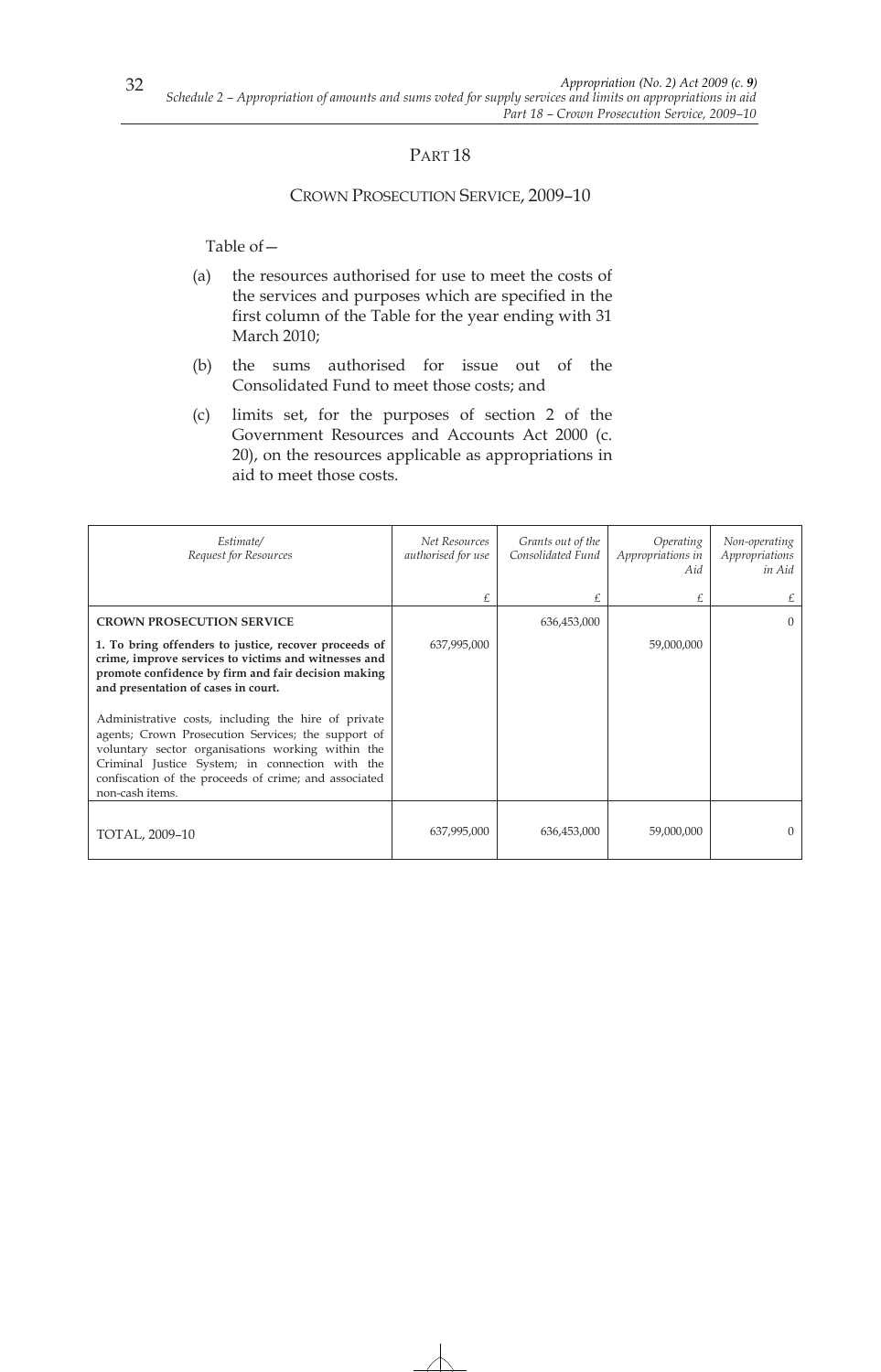#### SERIOUS FRAUD OFFICE, 2009–10

- (a) the resources authorised for use to meet the costs of the services and purposes which are specified in the first column of the Table for the year ending with 31 March 2010;
- (b) the sums authorised for issue out of the Consolidated Fund to meet those costs; and
- (c) limits set, for the purposes of section 2 of the Government Resources and Accounts Act 2000 (c. 20), on the resources applicable as appropriations in aid to meet those costs.

| Estimate/<br>Request for Resources                                                    | Net Resources<br>authorised for use | Grants out of the<br>Consolidated Fund | Operating<br>Appropriations in<br>Aid | Non-operating<br>Appropriations<br>in Aid |
|---------------------------------------------------------------------------------------|-------------------------------------|----------------------------------------|---------------------------------------|-------------------------------------------|
|                                                                                       | £                                   | £                                      | £                                     | £                                         |
| <b>SERIOUS FRAUD OFFICE</b>                                                           |                                     | 40,788,000                             |                                       | $\overline{0}$                            |
| 1. Reducing fraud and the cost of fraud and<br>delivering justice and the rule of law | 38,932,000                          |                                        | 50,000                                |                                           |
| investigation,<br>prosecution<br>Administration,<br>and<br>associated non-cash items. |                                     |                                        |                                       |                                           |
| TOTAL, 2009-10                                                                        | 38,932,000                          | 40,788,000                             | 50,000                                | $\theta$                                  |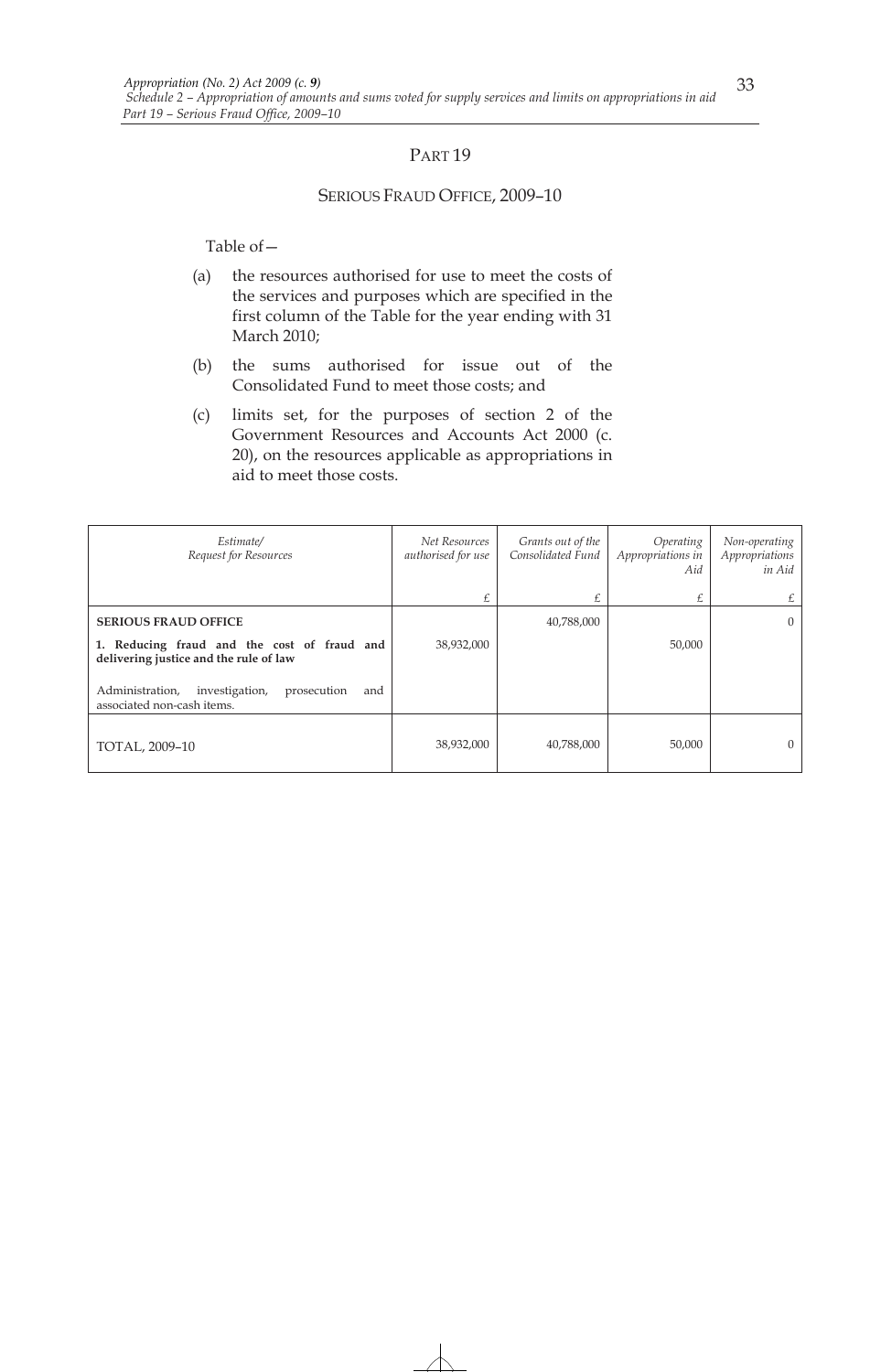### HM PROCURATOR GENERAL AND TREASURY SOLICITOR, 2009–10

- (a) the resources authorised for use to meet the costs of the services and purposes which are specified in the first column of the Table for the year ending with 31 March 2010;
- (b) the sums authorised for issue out of the Consolidated Fund to meet those costs; and
- (c) limits set, for the purposes of section 2 of the Government Resources and Accounts Act 2000 (c. 20), on the resources applicable as appropriations in aid to meet those costs.

| Estimate/<br>Request for Resources                                                                                                                                                                                                                                                                                                                                                                                        | Net Resources<br>authorised for use | Grants out of the<br>Consolidated Fund | Operating<br>Appropriations in<br>Aid | Non-operating<br>Appropriations<br>in Aid |
|---------------------------------------------------------------------------------------------------------------------------------------------------------------------------------------------------------------------------------------------------------------------------------------------------------------------------------------------------------------------------------------------------------------------------|-------------------------------------|----------------------------------------|---------------------------------------|-------------------------------------------|
|                                                                                                                                                                                                                                                                                                                                                                                                                           | £                                   |                                        | £                                     | £                                         |
| HM PROCURATOR GENERAL AND TREASURY<br><b>SOLICITOR</b>                                                                                                                                                                                                                                                                                                                                                                    |                                     | 15,346,000                             |                                       | $\Omega$                                  |
| 1. Providing comprehensive and competitive legal<br>services to government departments and publicly<br>funded bodies                                                                                                                                                                                                                                                                                                      | 13,630,000                          |                                        | 92,630,000                            |                                           |
| Expenditure by the HM Procurator General and<br>Treasury Solicitor's Department comprising<br>the<br>Treasury Solicitor's Department Agency, the Attorney<br>General's Office and HM Crown Prosecution Service<br>Inspectorate on administration, costs and fees for legal<br>and related services, residual matters following the<br>closure of the Government Property Lawyers Agency<br>and associated non-cash items. |                                     |                                        |                                       |                                           |
| TOTAL, 2009-10                                                                                                                                                                                                                                                                                                                                                                                                            | 13,630,000                          | 15,346,000                             | 92,630,000                            | $\left( \right)$                          |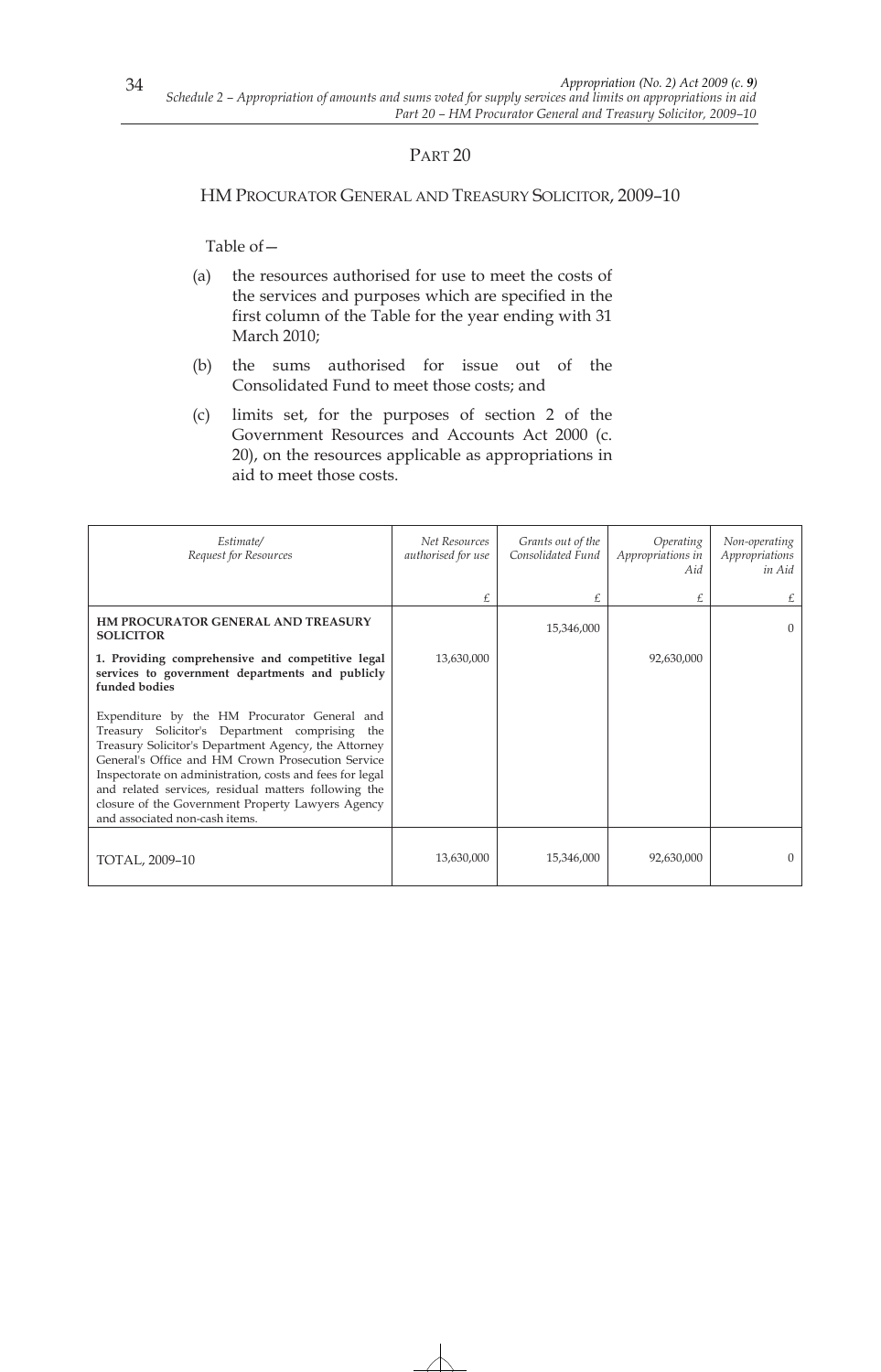#### REVENUE AND CUSTOMS PROSECUTIONS OFFICE, 2009–10

- (a) the resources authorised for use to meet the costs of the services and purposes which are specified in the first column of the Table for the year ending with 31 March 2010;
- (b) the sums authorised for issue out of the Consolidated Fund to meet those costs; and
- (c) limits set, for the purposes of section 2 of the Government Resources and Accounts Act 2000 (c. 20), on the resources applicable as appropriations in aid to meet those costs.

| Estimate/<br>Request for Resources                                                                                                      | Net Resources<br>authorised for use | Grants out of the<br>Consolidated Fund | Operating<br>Appropriations in<br>Aid | Non-operating<br>Appropriations<br>in Aid |
|-----------------------------------------------------------------------------------------------------------------------------------------|-------------------------------------|----------------------------------------|---------------------------------------|-------------------------------------------|
|                                                                                                                                         |                                     | £                                      | £                                     | £                                         |
| <b>REVENUE AND CUSTOMS PROSECUTIONS</b><br><b>OFFICE</b>                                                                                |                                     | 36,072,000                             |                                       | $\Omega$                                  |
| 1. The effective and efficient prosecution of cases in<br>accordance with the code for Crown Prosecutors                                | 36,072,000                          |                                        | 4,100,000                             |                                           |
| Administration and legal costs of prosecuting cases by<br>the Revenue and Customs Prosecutions Office and<br>associated non-cash items. |                                     |                                        |                                       |                                           |
| TOTAL, 2009-10                                                                                                                          | 36,072,000                          | 36,072,000                             | 4,100,000                             | 0                                         |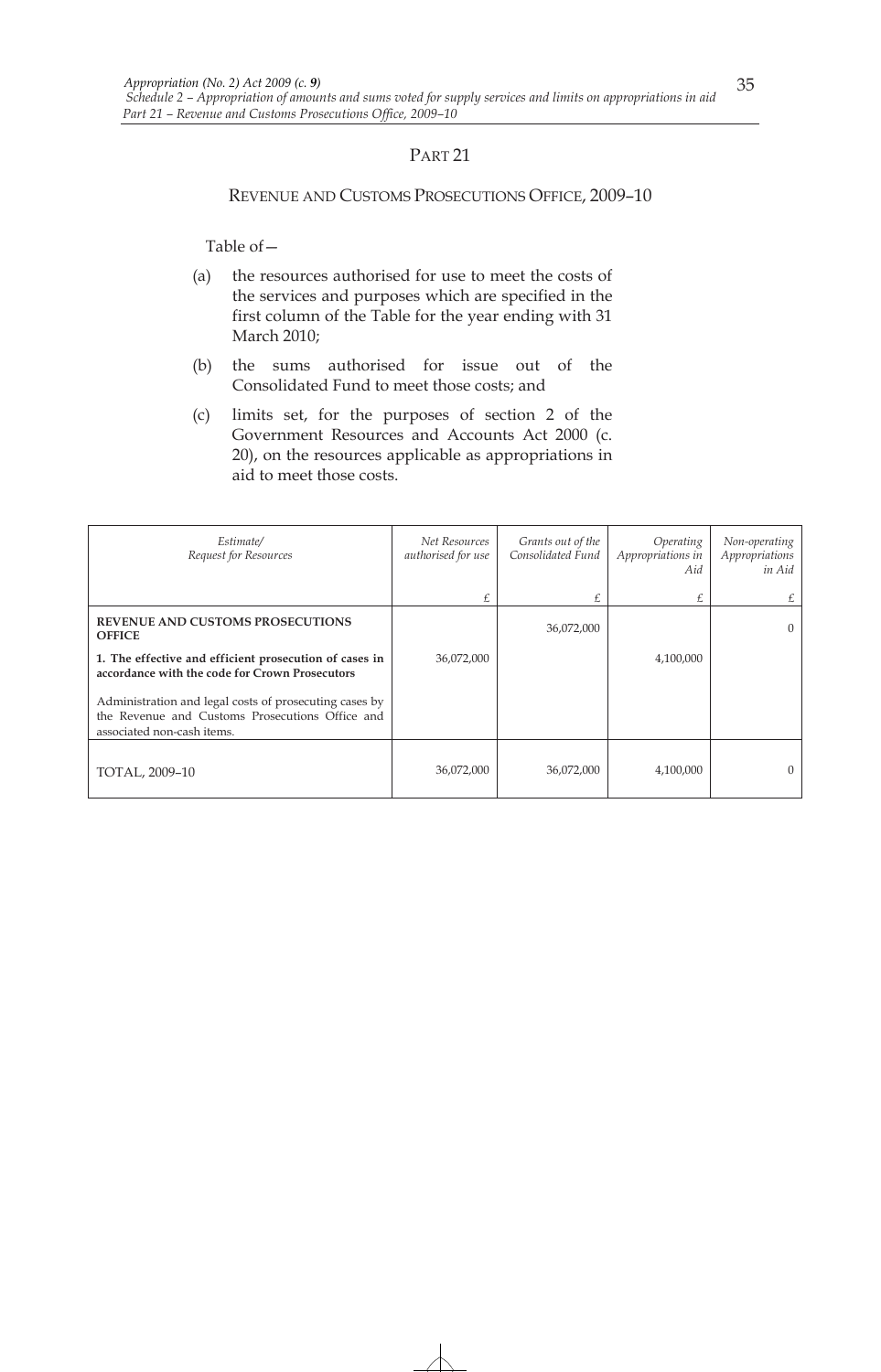# PART<sub>22</sub>

### MINISTRY OF DEFENCE, 2009–10

- (a) the resources authorised for use to meet the costs of the services and purposes which are specified in the first column of the Table for the year ending with 31 March 2010;
- (b) the sums authorised for issue out of the Consolidated Fund to meet those costs; and
- (c) limits set, for the purposes of section 2 of the Government Resources and Accounts Act 2000 (c. 20), on the resources applicable as appropriations in aid to meet those costs.

| Estimate/<br>Request for Resources                                                                                                                                                                                                                                                                                                                                                                                                                                                                                                                                                                                                                                                                                                                                                                                                                                                                                                                                                                                                                                                                                                                                                                                                                                                                                                                                                                                                                                                                                                                                                                                      | Net Resources<br>authorised for use | Grants out of the<br>Consolidated Fund | Operating<br>Appropriations in<br>Aid | Non-operating<br>Appropriations<br>in Aid |
|-------------------------------------------------------------------------------------------------------------------------------------------------------------------------------------------------------------------------------------------------------------------------------------------------------------------------------------------------------------------------------------------------------------------------------------------------------------------------------------------------------------------------------------------------------------------------------------------------------------------------------------------------------------------------------------------------------------------------------------------------------------------------------------------------------------------------------------------------------------------------------------------------------------------------------------------------------------------------------------------------------------------------------------------------------------------------------------------------------------------------------------------------------------------------------------------------------------------------------------------------------------------------------------------------------------------------------------------------------------------------------------------------------------------------------------------------------------------------------------------------------------------------------------------------------------------------------------------------------------------------|-------------------------------------|----------------------------------------|---------------------------------------|-------------------------------------------|
|                                                                                                                                                                                                                                                                                                                                                                                                                                                                                                                                                                                                                                                                                                                                                                                                                                                                                                                                                                                                                                                                                                                                                                                                                                                                                                                                                                                                                                                                                                                                                                                                                         | £                                   | £                                      | £                                     | £                                         |
| <b>MINISTRY OF DEFENCE</b>                                                                                                                                                                                                                                                                                                                                                                                                                                                                                                                                                                                                                                                                                                                                                                                                                                                                                                                                                                                                                                                                                                                                                                                                                                                                                                                                                                                                                                                                                                                                                                                              |                                     | 37,746,164,000                         |                                       | 305,150,000                               |
| 1. Provision of defence capability                                                                                                                                                                                                                                                                                                                                                                                                                                                                                                                                                                                                                                                                                                                                                                                                                                                                                                                                                                                                                                                                                                                                                                                                                                                                                                                                                                                                                                                                                                                                                                                      | 35,832,815,000                      |                                        | 1,275,294,000                         |                                           |
| Personnel costs of the Armed Forces and their reserves<br>and cadet forces (including provision for Naval<br>Service to a number not exceeding 42,100; provision<br>for Army Service to a number not exceeding 123,660;<br>provision for Air Force Service to a number not<br>exceeding 46,270; and provision for officers and men<br>in the Reserve Forces not exceeding the numbers<br>specified in respect of each of the Reserve Forces for<br>the purposes of Parts 1, 3, 4 and 5 of the Reserve<br>Forces Act 1996 (c. 14) in House of Commons Paper<br>No. 117 of Session 2008-09) and personnel costs of<br>Defence Ministers and of civilian staff employed by<br>the Ministry of Defence; movements; charter of ships;<br>logistic services for the Armed Forces; repair,<br>maintenance, stores and supply services; associated<br>capital facilities and works; contractors' redundancy<br>cost; plant and machinery; nuclear warhead and fissile<br>material<br>programme; procurement,<br>including<br>development and production of equipment and<br>weapon systems for the Armed Forces; purchases for<br>sale abroad; research etc by contract; sundry<br>procurement services including those on repayment<br>terms; land and buildings works services; contingent<br>liabilities; services provided by other Government<br>departments; sundry services, subscriptions, grants<br>and other payments including those abroad such as<br>assistance<br>Foreign<br>and<br>Commonwealth<br>to<br>Governments for defence related purposes and UK<br>youth community projects; set-up costs and loans to, |                                     |                                        |                                       |                                           |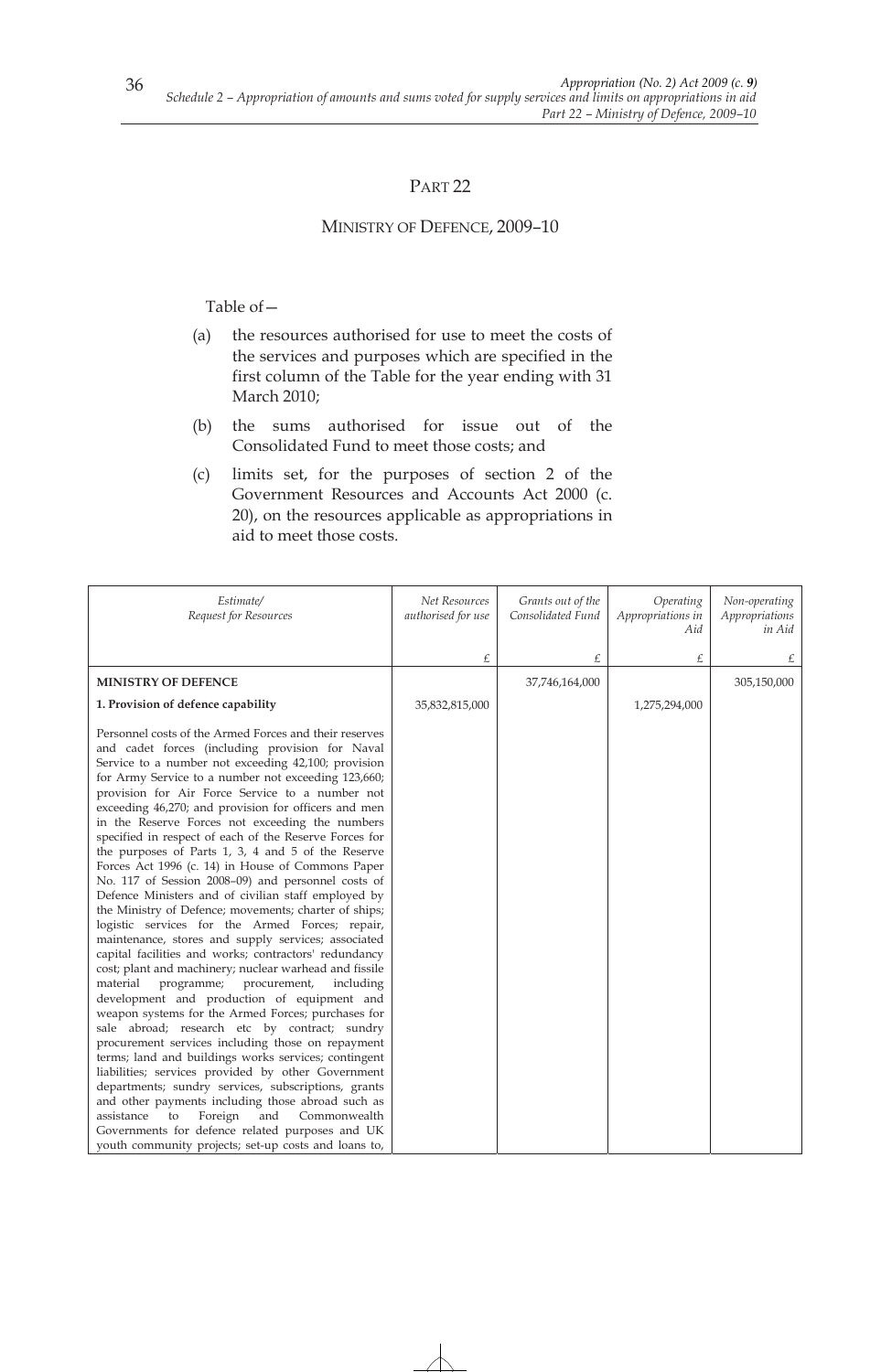#### *Schedule 2 – Appropriation of amounts and sums voted for supply services and limits on appropriations in aid Part 22 – Ministry of Defence, 2009–10 Appropriation (No. 2) Act 2009 (c. 9)*

| Estimate/<br>Request for Resources                                                                                                                                                                                                                                                                                                                                                                                                                                                                                    | Net Resources<br>authorised for use | Grants out of the<br>Consolidated Fund | Operating<br>Appropriations in<br>Aid | Non-operating<br>Appropriations<br>in Aid |
|-----------------------------------------------------------------------------------------------------------------------------------------------------------------------------------------------------------------------------------------------------------------------------------------------------------------------------------------------------------------------------------------------------------------------------------------------------------------------------------------------------------------------|-------------------------------------|----------------------------------------|---------------------------------------|-------------------------------------------|
|                                                                                                                                                                                                                                                                                                                                                                                                                                                                                                                       | £                                   | £                                      | £                                     | £                                         |
| and income from, Trading Funds; and other associated<br>non-cash items.                                                                                                                                                                                                                                                                                                                                                                                                                                               |                                     |                                        |                                       |                                           |
| 2. Operations and Peace-Keeping                                                                                                                                                                                                                                                                                                                                                                                                                                                                                       | 2,872,089,000                       |                                        | 11,659,000                            |                                           |
| The net additional costs for current operations (near<br>cash resource, non-cash resource and capital) in Iraq,<br>Afghanistan and the Balkans; (programme) costs for<br>early warning,<br>crisis<br>management,<br>conflict<br>resolution/peacemaking, peace-keeping and peace-<br>building activities in other parts of the World;<br>associated strengthening of international regional<br>systems; capacity-building; and the Stabilisation Aid<br>Fund (Iraq and Afghanistan); and associated non-cash<br>costs. |                                     |                                        |                                       |                                           |
| 3. War Pensions and Allowances, etc                                                                                                                                                                                                                                                                                                                                                                                                                                                                                   | 1,023,706,000                       |                                        | $\Omega$                              |                                           |
| and other payments/allowances<br>Pensions<br>for<br>disablement or death arising out of war or service in<br>the Armed Forces after 2 September 1939, awards to<br>surviving members of British groups held prisoner by<br>the Japanese during the Second World War (Far<br>Eastern Prisoners of War) or their surviving spouse<br>and pensions and other payments in respect of service<br>in the Armed Forces at other times; and other<br>associated non-cash items.                                               |                                     |                                        |                                       |                                           |
| TOTAL, 2009-10                                                                                                                                                                                                                                                                                                                                                                                                                                                                                                        | 39,728,610,000                      | 37,746,164,000                         | 1,286,953,000                         | 305,150,000                               |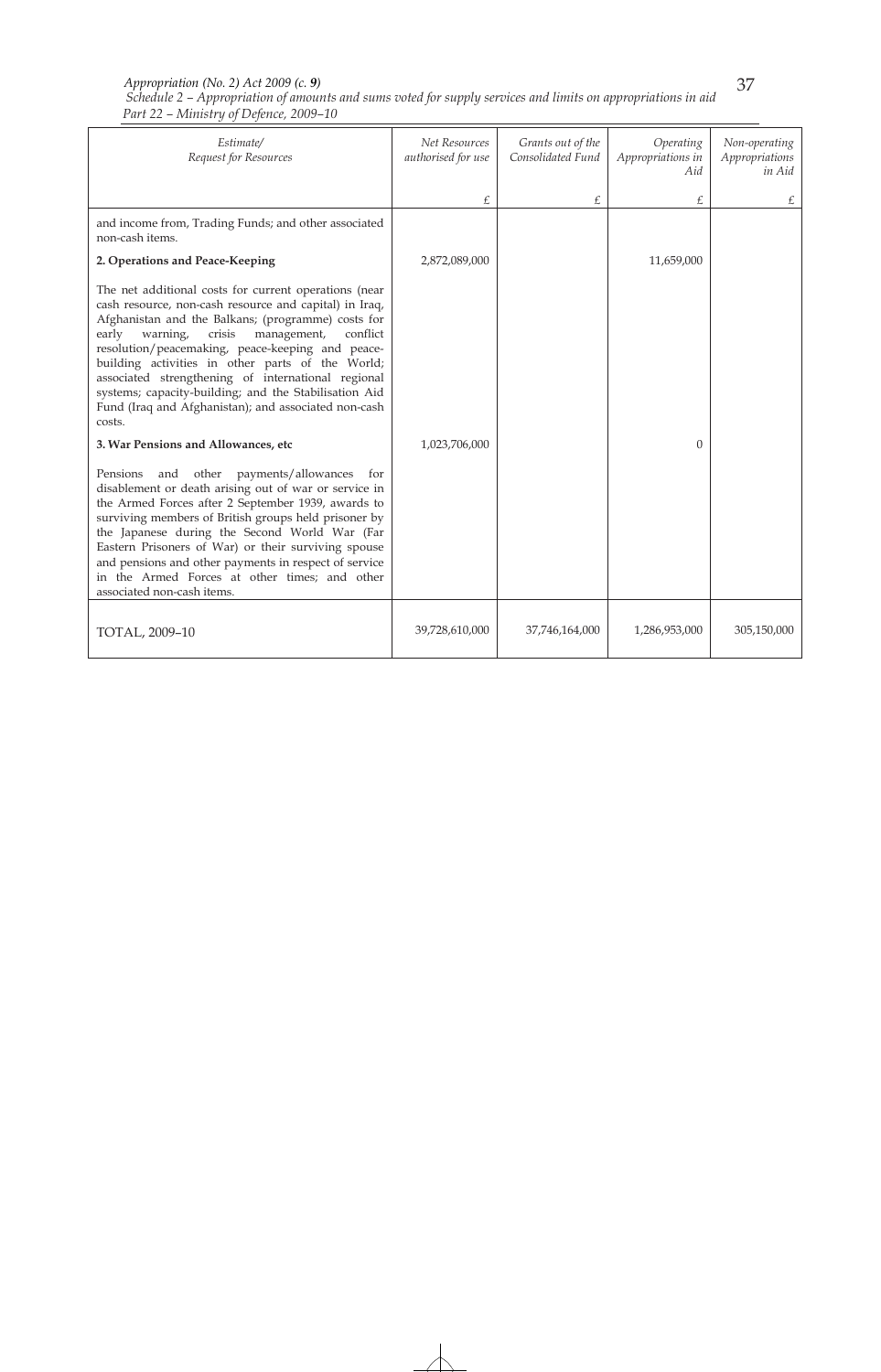#### ARMED FORCES RETIRED PAY, PENSIONS ETC, 2009–10

- (a) the resources authorised for use to meet the costs of the services and purposes which are specified in the first column of the Table for the year ending with 31 March 2010;
- (b) the sums authorised for issue out of the Consolidated Fund to meet those costs; and
- (c) limits set, for the purposes of section 2 of the Government Resources and Accounts Act 2000 (c. 20), on the resources applicable as appropriations in aid to meet those costs.

| Estimate/<br>Request for Resources                                                                                           | Net Resources<br>authorised for use | Grants out of the<br>Consolidated Fund | Operating<br>Appropriations in<br>Aid | Non-operating<br>Appropriations<br>in Aid |
|------------------------------------------------------------------------------------------------------------------------------|-------------------------------------|----------------------------------------|---------------------------------------|-------------------------------------------|
|                                                                                                                              |                                     |                                        | £                                     | £                                         |
| ARMED FORCES RETIRED PAY, PENSIONS ETC                                                                                       |                                     | 1,996,079,000                          |                                       | $\Omega$                                  |
| 1. Armed Forces retired pay, pensions etc                                                                                    | 5,700,315,000                       |                                        | 1,652,208,000                         |                                           |
| Payment of retired pay, pensions and lump sum<br>benefits and associated non-cash items to persons<br>covered by the scheme. |                                     |                                        |                                       |                                           |
| TOTAL, 2009-10                                                                                                               | 5,700,315,000                       | 1,996,079,000                          | 1,652,208,000                         | $\left($                                  |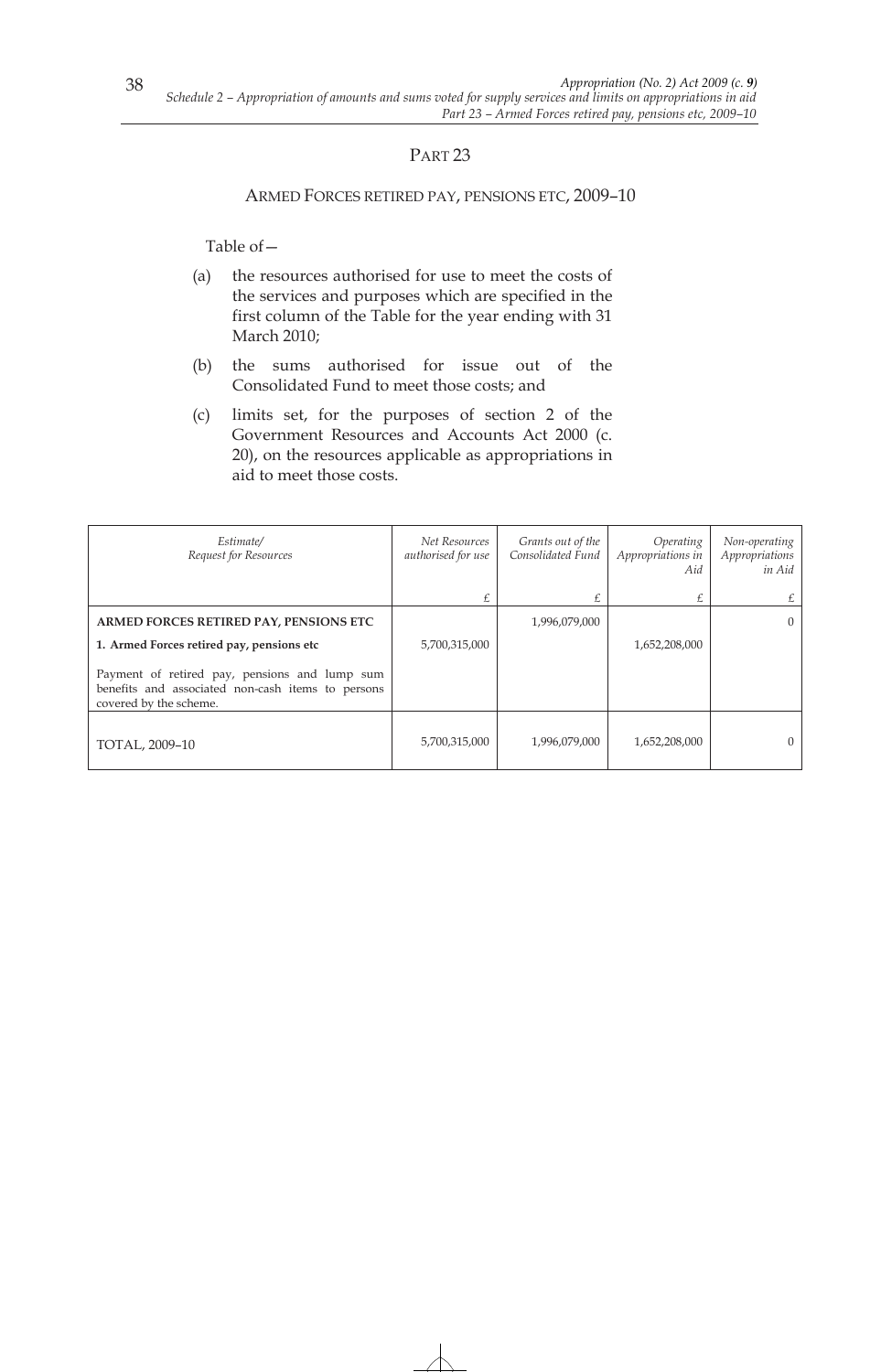#### FOREIGN AND COMMONWEALTH OFFICE, 2009–10

- (a) the resources authorised for use to meet the costs of the services and purposes which are specified in the first column of the Table for the year ending with 31 March 2010;
- (b) the sums authorised for issue out of the Consolidated Fund to meet those costs; and
- (c) limits set, for the purposes of section 2 of the Government Resources and Accounts Act 2000 (c. 20), on the resources applicable as appropriations in aid to meet those costs.

| Estimate/<br>Request for Resources                                                                                                                                                                                                                                                                                                                                                                                                                                                                                                                                                                                                                                                                                                                                                                                                  | Net Resources<br>authorised for use | Grants out of the<br>Consolidated Fund | Operating<br>Appropriations in<br>Aid | Non-operating<br>Appropriations<br>in Aid |
|-------------------------------------------------------------------------------------------------------------------------------------------------------------------------------------------------------------------------------------------------------------------------------------------------------------------------------------------------------------------------------------------------------------------------------------------------------------------------------------------------------------------------------------------------------------------------------------------------------------------------------------------------------------------------------------------------------------------------------------------------------------------------------------------------------------------------------------|-------------------------------------|----------------------------------------|---------------------------------------|-------------------------------------------|
|                                                                                                                                                                                                                                                                                                                                                                                                                                                                                                                                                                                                                                                                                                                                                                                                                                     | £                                   | £                                      | £                                     | £                                         |
| <b>FOREIGN AND COMMONWEALTH OFFICE</b>                                                                                                                                                                                                                                                                                                                                                                                                                                                                                                                                                                                                                                                                                                                                                                                              |                                     | 2,085,894,000                          |                                       | 18,000,000                                |
| 1. Promoting internationally the interests of the UK<br>and contributing to a strong world community                                                                                                                                                                                                                                                                                                                                                                                                                                                                                                                                                                                                                                                                                                                                | 1,690,188,000                       |                                        | 382,000,000                           |                                           |
| Expenditure by the Foreign and Commonwealth<br>Office including UK Trade and Investment, on its<br>administration, Wilton Park Executive Agency,<br>hospitality and facilities; international organisations,<br>grants-in-aid to bodies supporting FCO objectives;<br>scholarships, information services and sponsored<br>visits; special payments and assistance programmes to<br>support foreign policy objectives including human<br>rights, good governance, international security and the<br>fight against the illicit drug trade; on grant-in-aid to<br>FCO Services, the BBC World Service for broadcasting<br>and to the British Council: the refund of certain taxes<br>duties<br>paid by certain Foreign<br>and<br>and<br>Commonwealth governments and international<br>organisations; and on associated non-cash items. |                                     |                                        |                                       |                                           |
| 2. Conflict prevention                                                                                                                                                                                                                                                                                                                                                                                                                                                                                                                                                                                                                                                                                                                                                                                                              | 418,000,000                         |                                        | $\Omega$                              |                                           |
| Expenditure by the Foreign and Commonwealth<br>Office on conflict prevention, early warning, crisis<br>conflict<br>resolution/peacemaking,<br>management,<br>peacekeeping and peacebuilding activity and on<br>associated strengthening of international and regional<br>systems and capacity.                                                                                                                                                                                                                                                                                                                                                                                                                                                                                                                                      |                                     |                                        |                                       |                                           |
| TOTAL, 2009-10                                                                                                                                                                                                                                                                                                                                                                                                                                                                                                                                                                                                                                                                                                                                                                                                                      | 2,108,188,000                       | 2,085,894,000                          | 382,000,000                           | 18,000,000                                |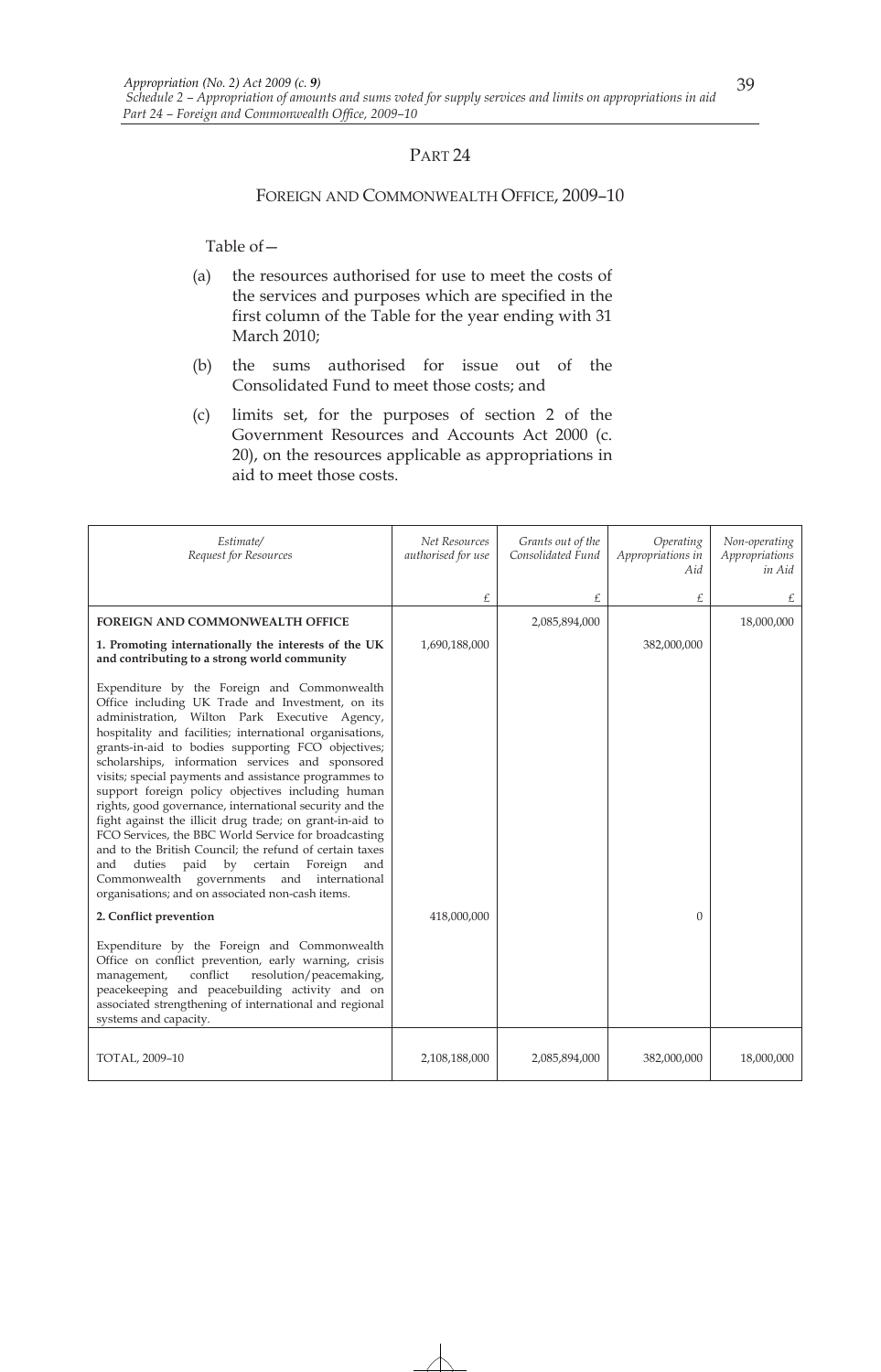#### DEPARTMENT FOR INTERNATIONAL DEVELOPMENT, 2009–10

- (a) the resources authorised for use to meet the costs of the services and purposes which are specified in the first column of the Table for the year ending with 31 March 2010;
- (b) the sums authorised for issue out of the Consolidated Fund to meet those costs; and
- (c) limits set, for the purposes of section 2 of the Government Resources and Accounts Act 2000 (c. 20), on the resources applicable as appropriations in aid to meet those costs.

| Estimate/<br>Request for Resources                                                                                                                                                                                                                                                                                                                                                                                                                                                                                                                                                                                                                                                                                                                                                                                                                                                                                                                                | Net Resources<br>authorised for use | Grants out of the<br>Consolidated Fund | Operating<br>Appropriations in<br>Aid | Non-operating<br>Appropriations<br>in Aid |
|-------------------------------------------------------------------------------------------------------------------------------------------------------------------------------------------------------------------------------------------------------------------------------------------------------------------------------------------------------------------------------------------------------------------------------------------------------------------------------------------------------------------------------------------------------------------------------------------------------------------------------------------------------------------------------------------------------------------------------------------------------------------------------------------------------------------------------------------------------------------------------------------------------------------------------------------------------------------|-------------------------------------|----------------------------------------|---------------------------------------|-------------------------------------------|
|                                                                                                                                                                                                                                                                                                                                                                                                                                                                                                                                                                                                                                                                                                                                                                                                                                                                                                                                                                   | £                                   | £                                      | £                                     | £                                         |
| DEPARTMENT FOR INTERNATIONAL<br><b>DEVELOPMENT</b>                                                                                                                                                                                                                                                                                                                                                                                                                                                                                                                                                                                                                                                                                                                                                                                                                                                                                                                |                                     | 5,595,904,000                          |                                       | 20,000,000                                |
| 1. Eliminating poverty in poorer countries                                                                                                                                                                                                                                                                                                                                                                                                                                                                                                                                                                                                                                                                                                                                                                                                                                                                                                                        | 5,769,923,000                       |                                        | 10,000,000                            |                                           |
| Development and humanitarian assistance under the<br>International Development Act 2002, including<br>financial and technical assistance to governments,<br>institutions, voluntary agencies and individuals;<br>capital subscriptions and other contributions,<br>including payments under guarantee to multilateral<br>development banks, UN, Commonwealth and other<br>international and regional bodies; emergency, refugee<br>and other relief assistance; grants in lieu of pensions in<br>respect of overseas service; global environment<br>assistance; costs relating to investments in public<br>corporations and shareholdings in private sector<br>companies; payments (under the authority of the<br>European Communities Act 1972) to certain<br>beneficiaries and former beneficiaries of the Gibraltar<br>Social Insurance Fund; administration, related capital<br>expenditure and other administrative costs; and<br>associated non-cash items. |                                     |                                        |                                       |                                           |
| 2. Conflict prevention                                                                                                                                                                                                                                                                                                                                                                                                                                                                                                                                                                                                                                                                                                                                                                                                                                                                                                                                            | 27,200,000                          |                                        | $\Omega$                              |                                           |
| Conflict<br>prevention,<br>early<br>crisis<br>warning,<br>management, conflict resolution/peacemaking and<br>peacebuilding<br>activity<br>and<br>associated<br>on<br>strengthening of international and regional systems<br>post-conflict<br>reconstruction<br>and<br>capacity;<br>programmes, including administration and related<br>capital expenditure; and associated non-cash items.                                                                                                                                                                                                                                                                                                                                                                                                                                                                                                                                                                        |                                     |                                        |                                       |                                           |
| TOTAL, 2009-10                                                                                                                                                                                                                                                                                                                                                                                                                                                                                                                                                                                                                                                                                                                                                                                                                                                                                                                                                    | 5,797,123,000                       | 5,595,904,000                          | 10,000,000                            | 20,000,000                                |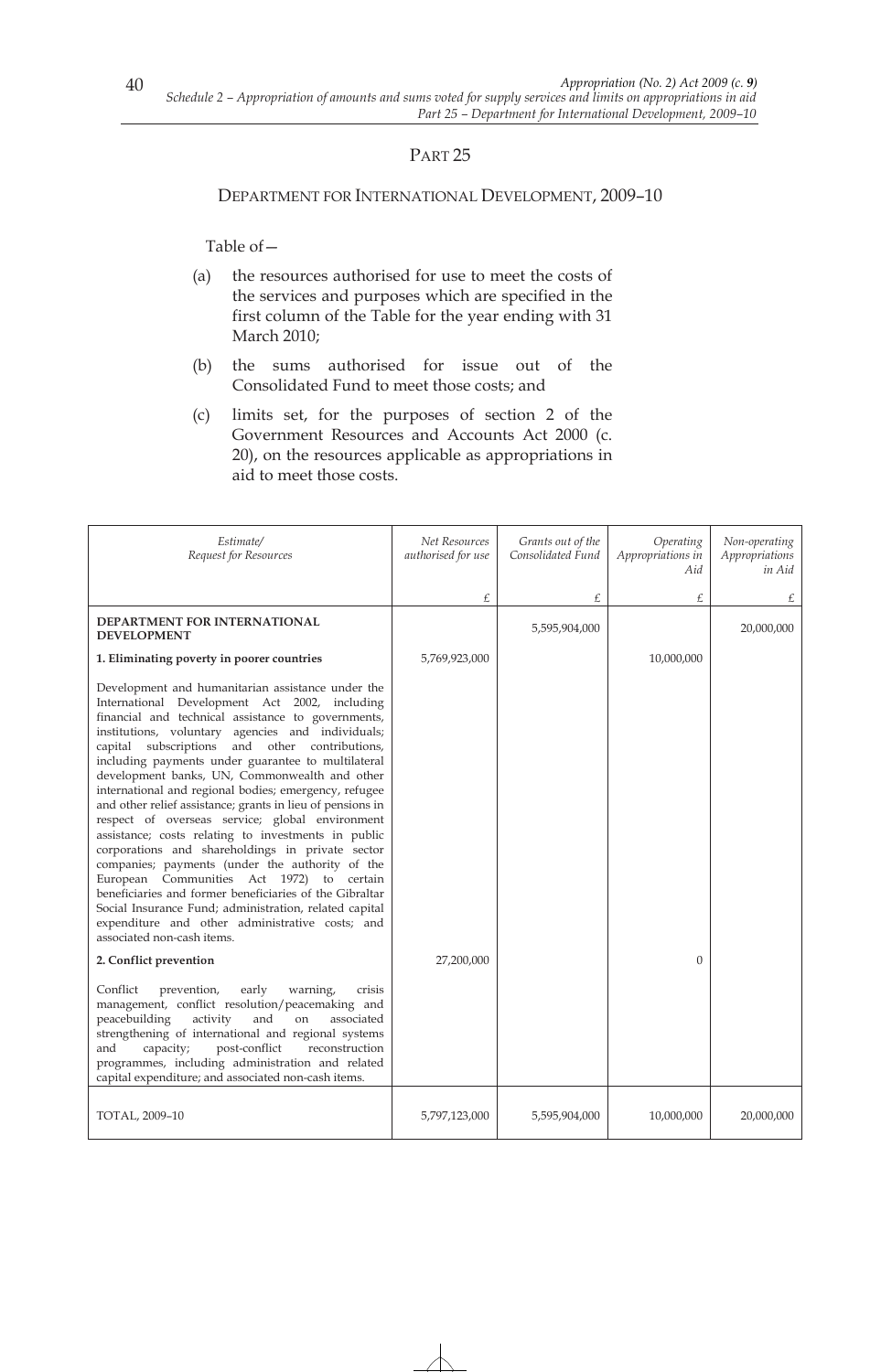# DEPARTMENT FOR INTERNATIONAL DEVELOPMENT: OVERSEAS SUPERANNUATION, 2009–10

- (a) the resources authorised for use to meet the costs of the services and purposes which are specified in the first column of the Table for the year ending with 31 March 2010;
- (b) the sums authorised for issue out of the Consolidated Fund to meet those costs; and
- (c) limits set, for the purposes of section 2 of the Government Resources and Accounts Act 2000 (c. 20), on the resources applicable as appropriations in aid to meet those costs.

| Estimate/<br>Request for Resources                                                                                                                                                                                                                                                                                                                                                                              | Net Resources<br>authorised for use | Grants out of the<br>Consolidated Fund | Operating<br>Appropriations in<br>Aid | Non-operating<br>Appropriations<br>in Aid |
|-----------------------------------------------------------------------------------------------------------------------------------------------------------------------------------------------------------------------------------------------------------------------------------------------------------------------------------------------------------------------------------------------------------------|-------------------------------------|----------------------------------------|---------------------------------------|-------------------------------------------|
|                                                                                                                                                                                                                                                                                                                                                                                                                 |                                     |                                        | £                                     |                                           |
| <b>DEPARTMENT FOR INTERNATIONAL</b><br><b>DEVELOPMENT: OVERSEAS</b><br><b>SUPERANNUATION</b>                                                                                                                                                                                                                                                                                                                    |                                     | 109,995,000                            |                                       | $\Omega$                                  |
| 1. Overseas superannuation                                                                                                                                                                                                                                                                                                                                                                                      | 71,414,000                          |                                        | 5,000                                 |                                           |
| Pension and superannuation payments, grants and<br>compensation payments, etc. in respect of overseas<br>services; pensions for beneficiaries of certain former<br>overseas pensions funds for which the UK assumed<br>responsibility; contributions to pensions funds<br>guaranteed by the UK; refunds of contributions made<br>by overseas governments; war service credit; and<br>associated non-cash items. |                                     |                                        |                                       |                                           |
| TOTAL, 2009-10                                                                                                                                                                                                                                                                                                                                                                                                  | 71,414,000                          | 109,995,000                            | 5,000                                 | $\Omega$                                  |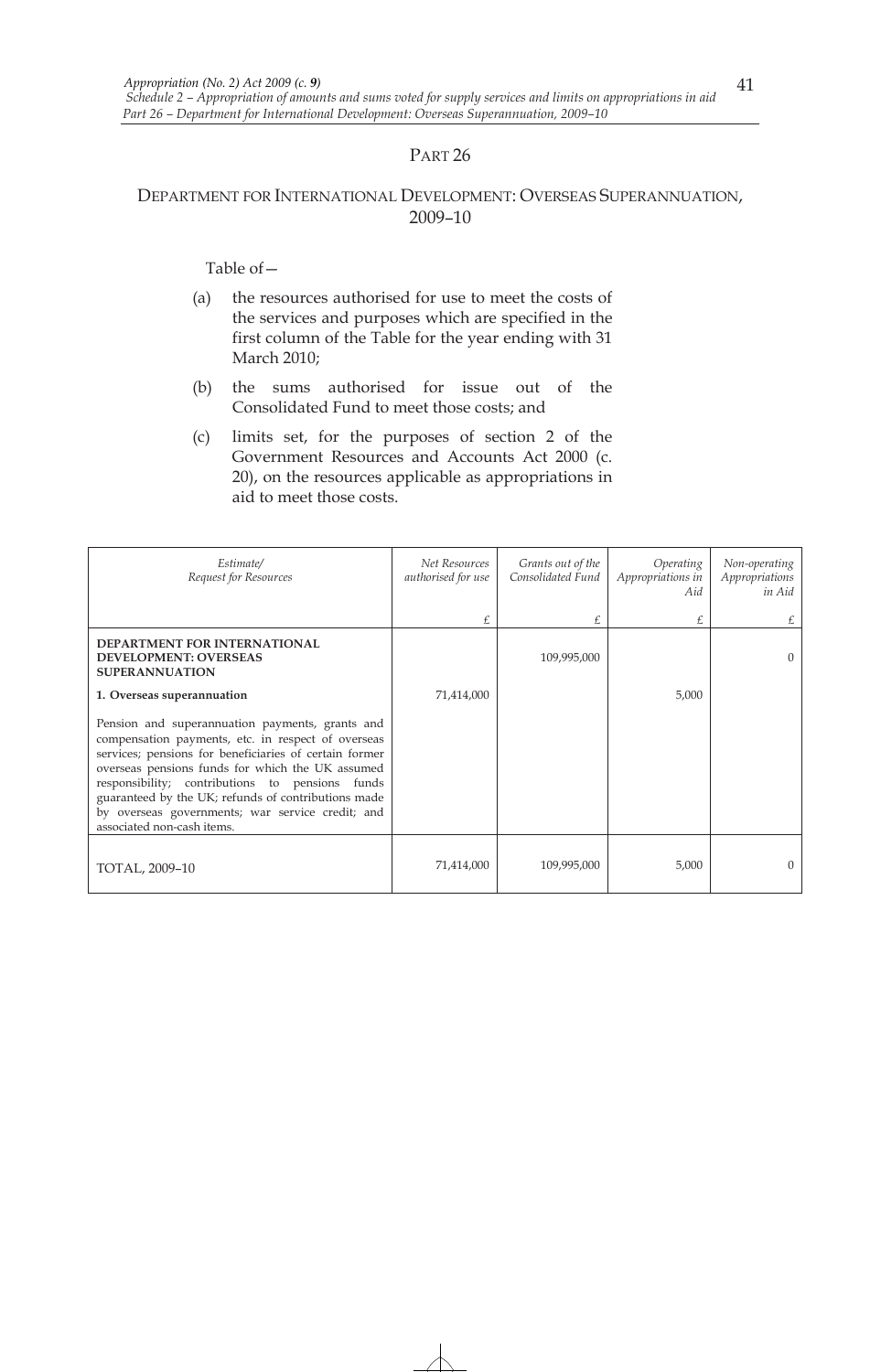## DEPARTMENT OF ENERGY AND CLIMATE CHANGE, 2009–10

- (a) the resources authorised for use to meet the costs of the services and purposes which are specified in the first column of the Table for the year ending with 31 March 2010;
- (b) the sums authorised for issue out of the Consolidated Fund to meet those costs; and
- (c) limits set, for the purposes of section 2 of the Government Resources and Accounts Act 2000 (c. 20), on the resources applicable as appropriations in aid to meet those costs.

| Estimate/<br>Request for Resources                                                                                                                                                                                                                                                                                                                                                                                                                          | Net Resources<br>authorised for use | Grants out of the<br>Consolidated Fund | Operating<br>Appropriations in<br>Aid | Non-operating<br>Appropriations<br>in Aid |
|-------------------------------------------------------------------------------------------------------------------------------------------------------------------------------------------------------------------------------------------------------------------------------------------------------------------------------------------------------------------------------------------------------------------------------------------------------------|-------------------------------------|----------------------------------------|---------------------------------------|-------------------------------------------|
|                                                                                                                                                                                                                                                                                                                                                                                                                                                             | £                                   | £                                      | £                                     | £                                         |
| DEPARTMENT OF ENERGY AND CLIMATE<br><b>CHANGE</b>                                                                                                                                                                                                                                                                                                                                                                                                           |                                     | 3,226,606,000                          |                                       | $\theta$                                  |
| 1. Supporting the provision of energy that is<br>affordable, secure and sustainable; bringing about a<br>low carbon UK; securing an international agreement<br>climate change; promoting low carbon<br>on<br>technologies at home and in developing countries;<br>managing historic energy liabilities effectively and<br>responsibly                                                                                                                       | 2,878,823,000                       |                                        | 1,162,757,000                         |                                           |
| Support for energy-related activities including<br>regulation, civil emergency planning, environmental<br>remediation and support for new and sustainable<br>energy sources, security and non-proliferation; safety,<br>environment and social impact programmes relating<br>to nuclear sites in Central and Eastern Europe and the<br>former Soviet Union and other countries where future<br>G8 Global Partnership related initiatives may be<br>pursued. |                                     |                                        |                                       |                                           |
| Respond to fuel poverty needs; measures to improve<br>energy efficiency, security and environmental practice;<br>promote and support actions to reduce global<br>greenhouse gas emissions; climate modelling and risk<br>assessment.                                                                                                                                                                                                                        |                                     |                                        |                                       |                                           |
| Work towards international agreement on climate<br>subscriptions<br>contributions<br>change;<br>and<br>to<br>international<br>organisations<br>and<br>fulfilment<br>of<br>international treaty obligations.                                                                                                                                                                                                                                                 |                                     |                                        |                                       |                                           |
| Payments to the Department for Business, Enterprise<br>and Regulatory Reform towards the costs of the<br>Regional Development Agencies and the London<br>Development Agency.                                                                                                                                                                                                                                                                                |                                     |                                        |                                       |                                           |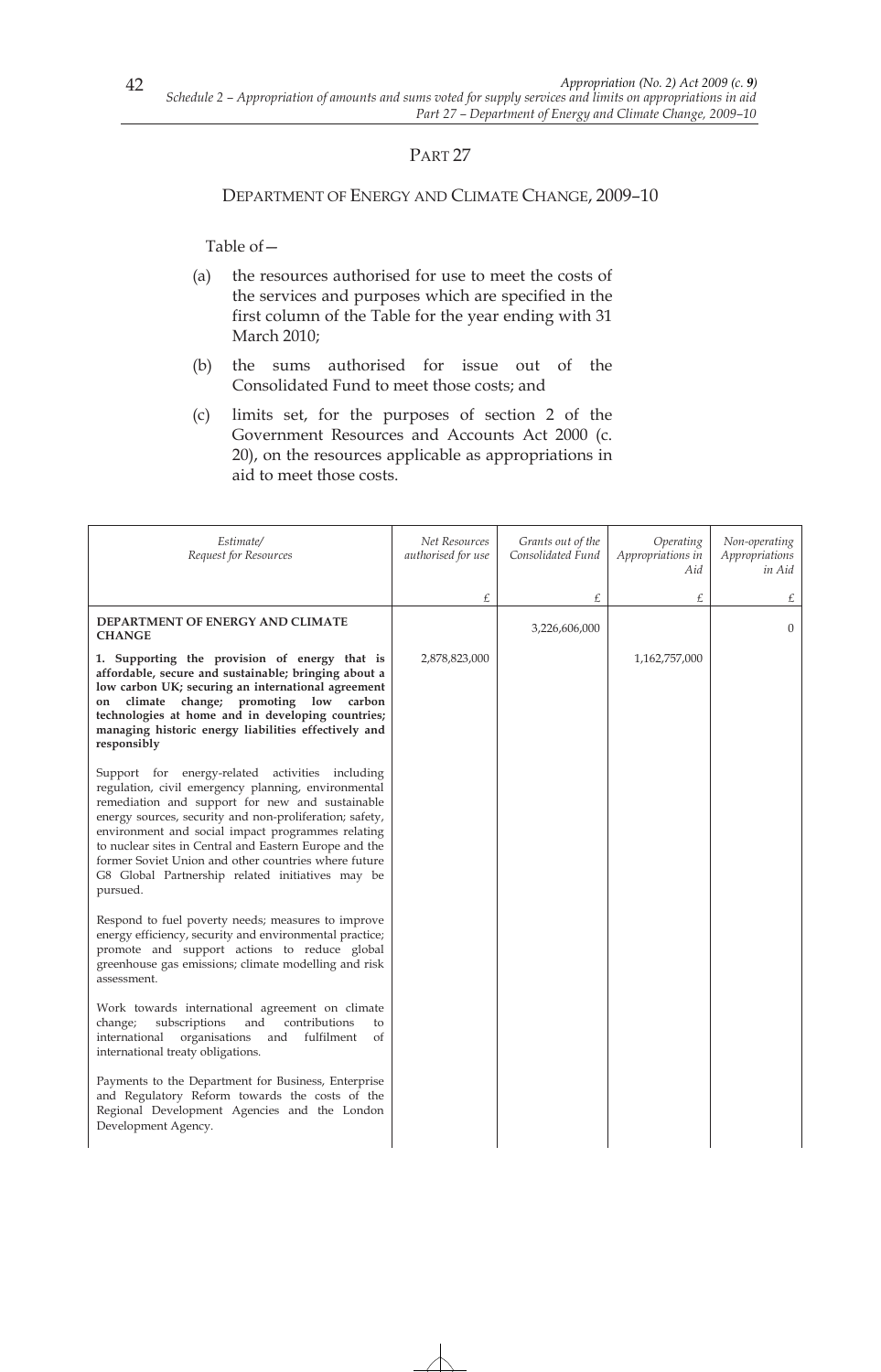#### *Appropriation (No. 2) Act 2009 (c. 9)*

*Schedule 2 – Appropriation of amounts and sums voted for supply services and limits on appropriations in aid Part 27 – Department of Energy and Climate Change, 2009–10* 

| Estimate/<br>Request for Resources                                                                                                                                                                                                                                                                                                                                                                                                                                                                        | Net Resources<br>authorised for use | Grants out of the<br>Consolidated Fund | Operating<br>Appropriations in<br>Aid | Non-operating<br>Appropriations<br>in Aid |
|-----------------------------------------------------------------------------------------------------------------------------------------------------------------------------------------------------------------------------------------------------------------------------------------------------------------------------------------------------------------------------------------------------------------------------------------------------------------------------------------------------------|-------------------------------------|----------------------------------------|---------------------------------------|-------------------------------------------|
|                                                                                                                                                                                                                                                                                                                                                                                                                                                                                                           | £                                   | £                                      | £                                     | £                                         |
| Efficient discharge of liabilities falling to the<br>Department, including nuclear waste management<br>and decommissioning and for former coal industry<br>employees.<br>Specialist support services, staff management and<br>development; other departmental administration and<br>non-cash costs; exchange risk and other guarantee<br>losses; publicity, promotion, publications, knowledge<br>sharing initiatives and departmental research and<br>development; grant-in-aid and subsidies to support |                                     |                                        |                                       |                                           |
| delivery bodies; surveys, monitoring, statistics, advice<br>consultancies; licensing,<br>and<br>approvals<br>and<br>certification; inspections<br>and<br>compliance<br>in<br>accordance with EU regulatory requirements.                                                                                                                                                                                                                                                                                  |                                     |                                        |                                       |                                           |
| TOTAL, 2009-10                                                                                                                                                                                                                                                                                                                                                                                                                                                                                            | 2,878,823,000                       | 3,226,606,000                          | 1,162,757,000                         | $\Omega$                                  |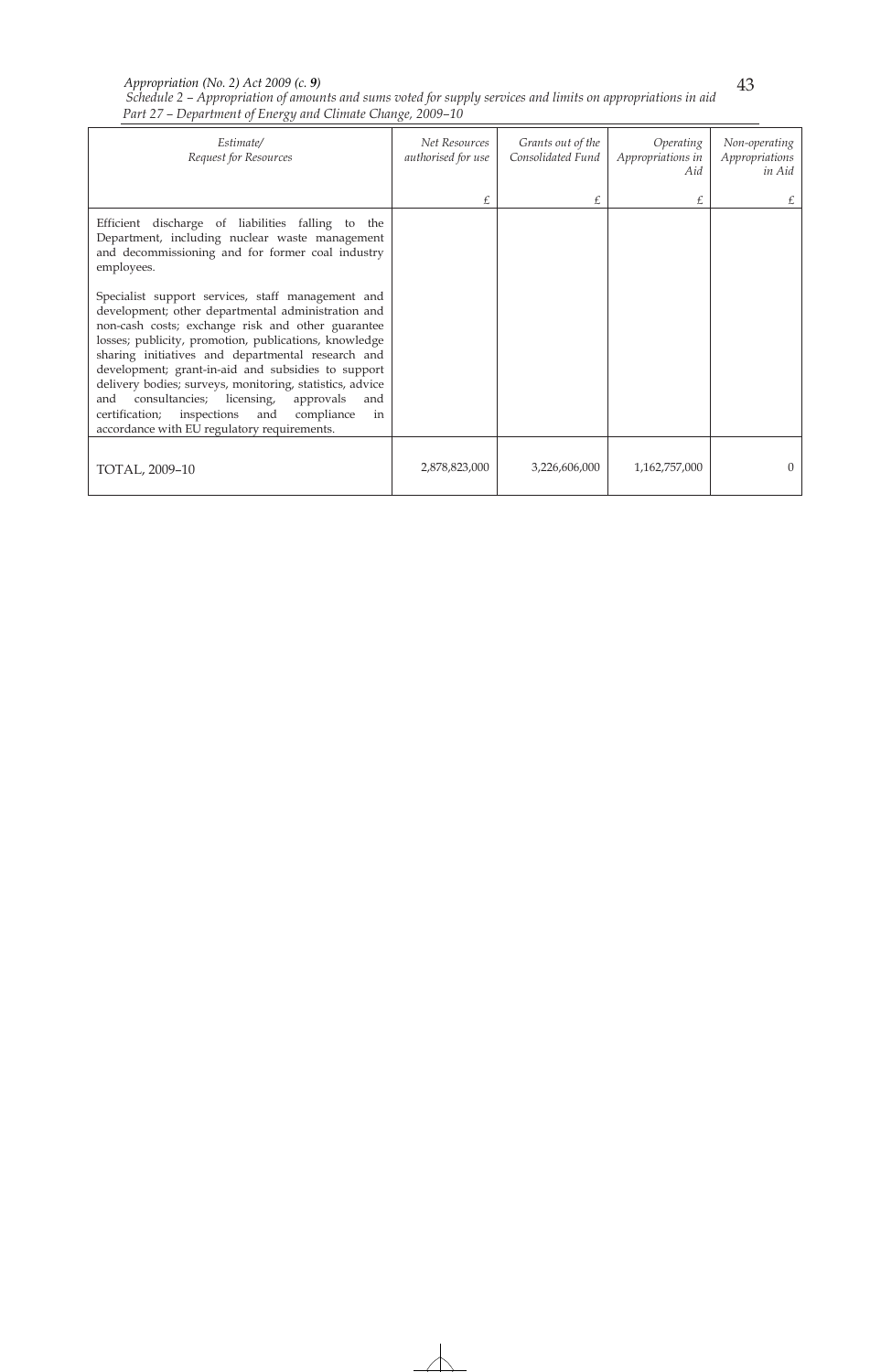### OFFICE OF GAS AND ELECTRICITY MARKETS, 2009–10

- (a) the resources authorised for use to meet the costs of the services and purposes which are specified in the first column of the Table for the year ending with 31 March 2010;
- (b) the sums authorised for issue out of the Consolidated Fund to meet those costs; and
- (c) limits set, for the purposes of section 2 of the Government Resources and Accounts Act 2000 (c. 20), on the resources applicable as appropriations in aid to meet those costs.

| Estimate/<br>Request for Resources                                                                                                                                                                                                                                                 | Net Resources<br>authorised for use | Grants out of the<br>Consolidated Fund | Operating<br>Appropriations in<br>Aid | Non-operating<br>Appropriations<br>in Aid |
|------------------------------------------------------------------------------------------------------------------------------------------------------------------------------------------------------------------------------------------------------------------------------------|-------------------------------------|----------------------------------------|---------------------------------------|-------------------------------------------|
|                                                                                                                                                                                                                                                                                    | £                                   | £                                      | £                                     |                                           |
| <b>OFFICE OF GAS AND ELECTRICITY MARKETS</b>                                                                                                                                                                                                                                       |                                     | 10,156,000                             |                                       | 50,000                                    |
| 1. Protecting consumers by regulating monopolies<br>and promoting competition in the electricity and gas<br>industry, and expenditure in connection with<br>environmental programmes                                                                                               | 701,000                             |                                        | 49,207,000                            |                                           |
| Administrative and operational costs, payments to<br>other government organisations, co-operation with<br>international regulators, administration of energy<br>offshore<br>transmission<br>efficiency,<br>other<br>and<br>environmental schemes and associated non-cash<br>items. |                                     |                                        |                                       |                                           |
| TOTAL, 2009–10                                                                                                                                                                                                                                                                     | 701,000                             | 10,156,000                             | 49,207,000                            | 50,000                                    |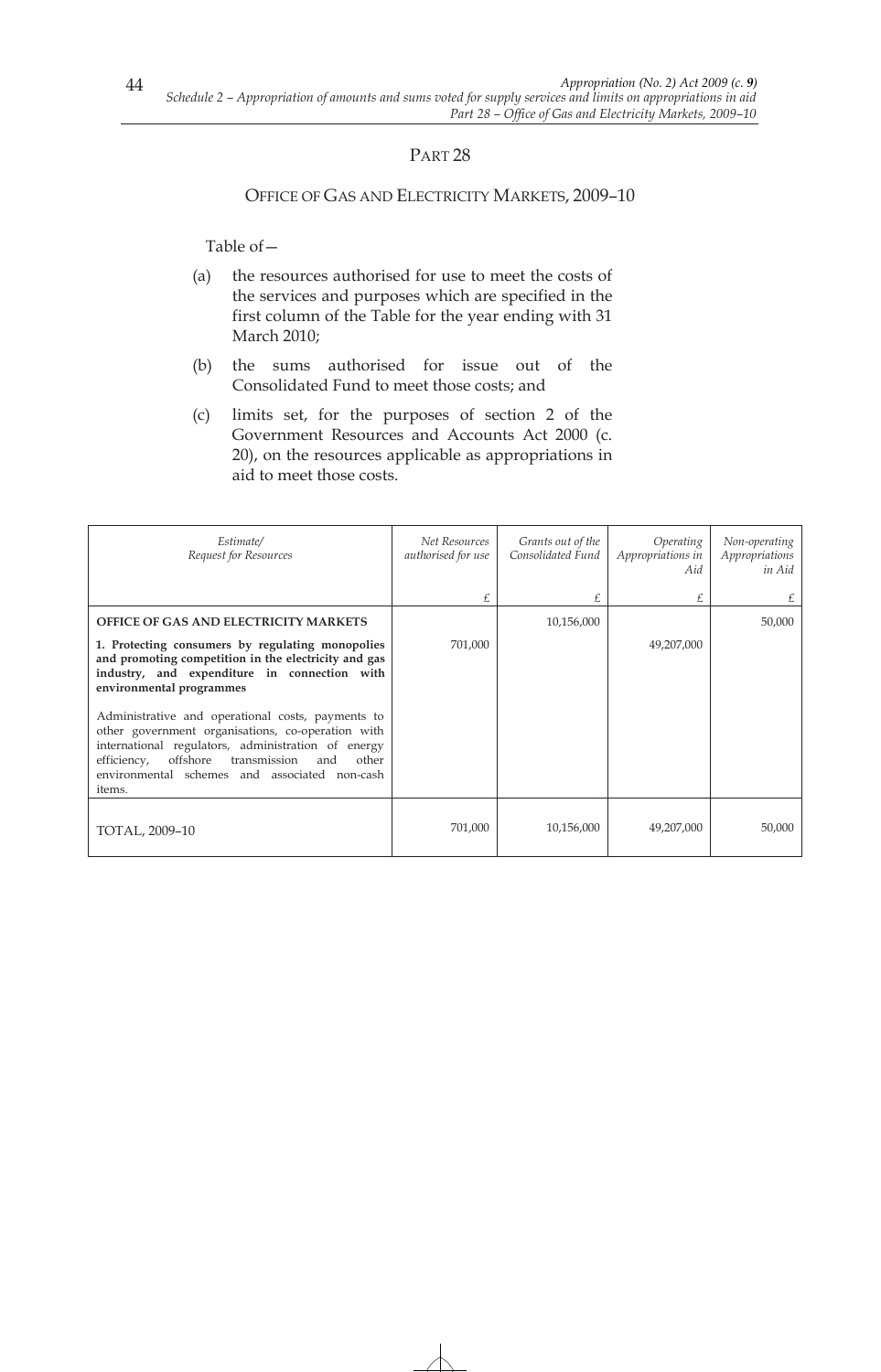#### DEPARTMENT FOR BUSINESS, ENTERPRISE AND REGULATORY REFORM, 2009–10

- (a) the resources authorised for use to meet the costs of the services and purposes which are specified in the first column of the Table for the year ending with 31 March 2010;
- (b) the sums authorised for issue out of the Consolidated Fund to meet those costs; and
- (c) limits set, for the purposes of section 2 of the Government Resources and Accounts Act 2000 (c. 20), on the resources applicable as appropriations in aid to meet those costs.

| Estimate/<br>Request for Resources                                                                                                                                                                                                                                                                                                                                                                                                                                                                                                                                                                                                                                                                                                                                                                                                                                                                                                                                                                                                                                                                                                                                                                                                                                                                                                                                                                                                                                                                                                                                                                                                                                                                                                          | Net Resources<br>authorised for use | Grants out of the<br>Consolidated Fund | Operating<br>Appropriations in<br>Aid | Non-operating<br>Appropriations in<br>Aid |
|---------------------------------------------------------------------------------------------------------------------------------------------------------------------------------------------------------------------------------------------------------------------------------------------------------------------------------------------------------------------------------------------------------------------------------------------------------------------------------------------------------------------------------------------------------------------------------------------------------------------------------------------------------------------------------------------------------------------------------------------------------------------------------------------------------------------------------------------------------------------------------------------------------------------------------------------------------------------------------------------------------------------------------------------------------------------------------------------------------------------------------------------------------------------------------------------------------------------------------------------------------------------------------------------------------------------------------------------------------------------------------------------------------------------------------------------------------------------------------------------------------------------------------------------------------------------------------------------------------------------------------------------------------------------------------------------------------------------------------------------|-------------------------------------|----------------------------------------|---------------------------------------|-------------------------------------------|
|                                                                                                                                                                                                                                                                                                                                                                                                                                                                                                                                                                                                                                                                                                                                                                                                                                                                                                                                                                                                                                                                                                                                                                                                                                                                                                                                                                                                                                                                                                                                                                                                                                                                                                                                             | £                                   | £                                      | £                                     | £                                         |
| DEPARTMENT FOR BUSINESS, ENTERPRISE<br>AND REGULATORY REFORM                                                                                                                                                                                                                                                                                                                                                                                                                                                                                                                                                                                                                                                                                                                                                                                                                                                                                                                                                                                                                                                                                                                                                                                                                                                                                                                                                                                                                                                                                                                                                                                                                                                                                |                                     | 2,547,034,000                          |                                       | 6,453,500,000                             |
| 1. To help ensure business success in an increasingly<br>competitive world                                                                                                                                                                                                                                                                                                                                                                                                                                                                                                                                                                                                                                                                                                                                                                                                                                                                                                                                                                                                                                                                                                                                                                                                                                                                                                                                                                                                                                                                                                                                                                                                                                                                  | 1,996,271,000                       |                                        | 2,093,707,000                         |                                           |
| Promotion of enterprise, innovation and increased<br>productivity delivered through market solutions<br>designed to meet market imperfections identified<br>within the portfolios of innovation, international trade<br>and investment, regional investment, enterprise for<br>small firms and people & skills; support for business,<br>including support for specific industries, small<br>businesses, regional programmes and programmes to<br>promote research and development, innovation, best<br>practice and sustainable development; promotion of<br>strong, fair and competitive markets at home and<br>abroad including developing fair and effective legal<br>and regulatory frameworks and delivering regulatory<br>reform, measures to combat international bribery and<br>corruption, measures to protect investors, measures to<br>promote the interests of consumers, support for<br>employment relations programmes and measures to<br>promote a skilled and flexible labour market; the<br>efficient management and discharge of liabilities<br>falling to the Department, including nuclear waste<br>management and decommissioning and liabilities in<br>respect of former shipbuilding industry employees;<br>provision of a repayable credit facility for Royal Mail;<br>and other<br>exchange risk<br>guarantee losses;<br>subscriptions to international organisations and<br>fulfilment of international<br>treaty<br>obligations;<br>payments to other Government departments and the<br>Devolved Administrations in relation to programmes<br>supporting BERR objectives; support for Government<br>Offices; grants and grants-in-aid to organisations<br>BERR<br>objectives,<br>including<br>Non-<br>promoting |                                     |                                        |                                       |                                           |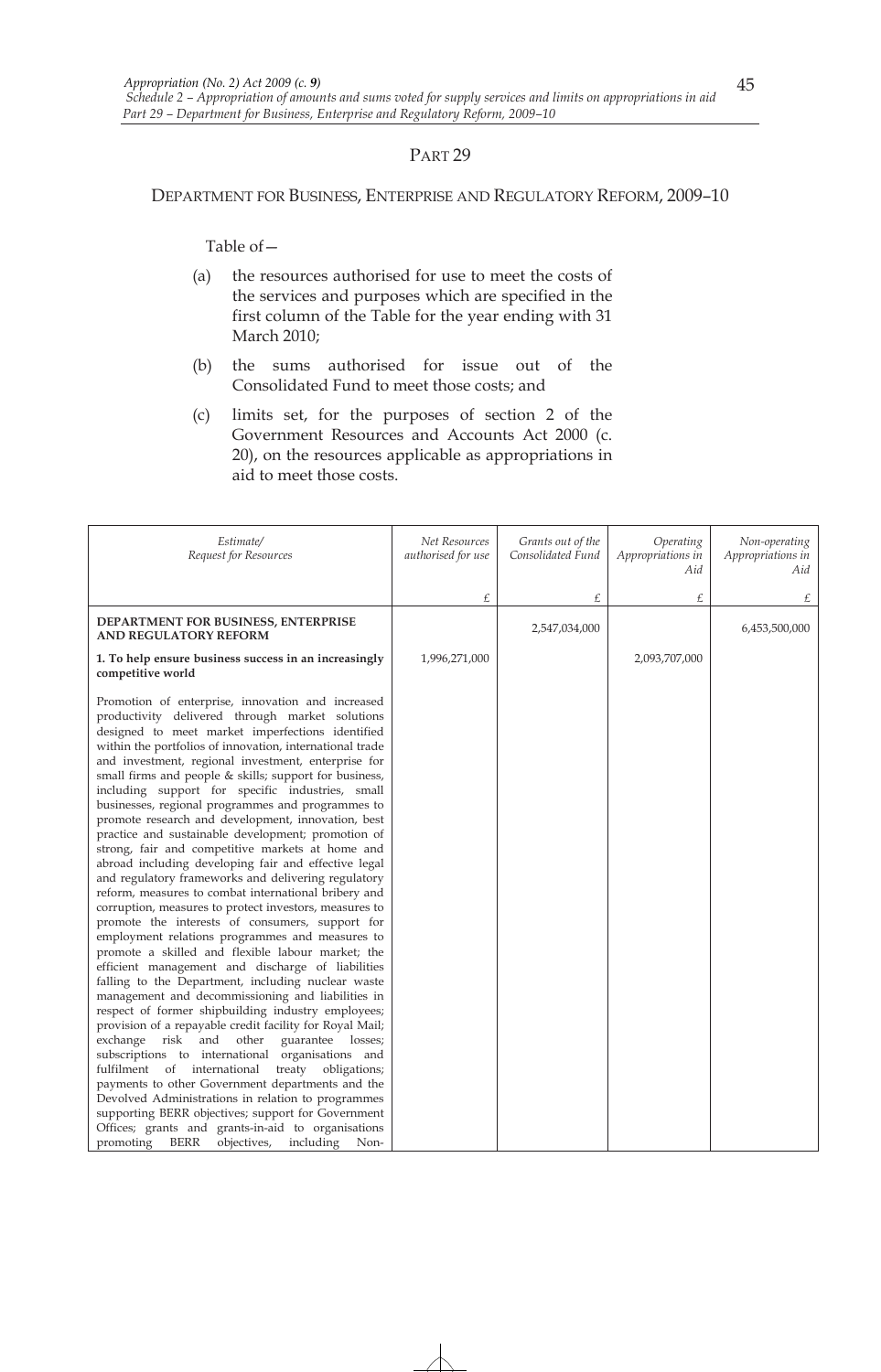#### *Appropriation (No. 2) Act 2009 (c. 9)*

*Schedule 2 – Appropriation of amounts and sums voted for supply services and limits on appropriations in aid Part 29 – Department for Business, Enterprise and Regulatory Reform, 2009–10* 

| Estimate/<br>Request for Resources                                                                                                                                                                                                                                                                                                                                                                                                                                                                                                                                                                                                                                                                                                                                                                                                                                                                                                                                                                                                                                      | Net Resources<br>authorised for use | Grants out of the<br>Consolidated Fund | Operating<br>Appropriations in<br>Aid | Non-operating<br>Appropriations in<br>Aid |
|-------------------------------------------------------------------------------------------------------------------------------------------------------------------------------------------------------------------------------------------------------------------------------------------------------------------------------------------------------------------------------------------------------------------------------------------------------------------------------------------------------------------------------------------------------------------------------------------------------------------------------------------------------------------------------------------------------------------------------------------------------------------------------------------------------------------------------------------------------------------------------------------------------------------------------------------------------------------------------------------------------------------------------------------------------------------------|-------------------------------------|----------------------------------------|---------------------------------------|-------------------------------------------|
|                                                                                                                                                                                                                                                                                                                                                                                                                                                                                                                                                                                                                                                                                                                                                                                                                                                                                                                                                                                                                                                                         | £                                   | £                                      | £                                     |                                           |
| Departmental Public Bodies; financial assistance to<br>public corporations and trading funds including<br>Ofcom; managing the Government's shareholder<br>interest in the portfolio of commercial businesses<br>wholly or partly owned by Government; funding of<br>the Department's executive agencies; issuing budgets<br>and making payments to Regional Development<br>Agencies, to which other Government departments<br>will contribute by supplying resources which BERR<br>will appropriate in aid; payments to local authorities<br>in respect of Local Area Agreements and New<br>Burdens responsibilities; miscellaneous programmes,<br>including payments in respect of claims for the<br>restitution of property of victims of Nazi persecution,<br>compensation for distant water trawlermen and<br>assistance to redundant steelworkers; Departmental<br>administration costs and a share of the administration<br>costs of UK Trade and Investment; payments towards<br>the expenses of the Office of Manpower Economics;<br>associated non-cash items. |                                     |                                        |                                       |                                           |
| TOTAL, 2009-10                                                                                                                                                                                                                                                                                                                                                                                                                                                                                                                                                                                                                                                                                                                                                                                                                                                                                                                                                                                                                                                          | 1,996,271,000                       | 2,547,034,000                          | 2,093,707,000                         | 6,453,500,000                             |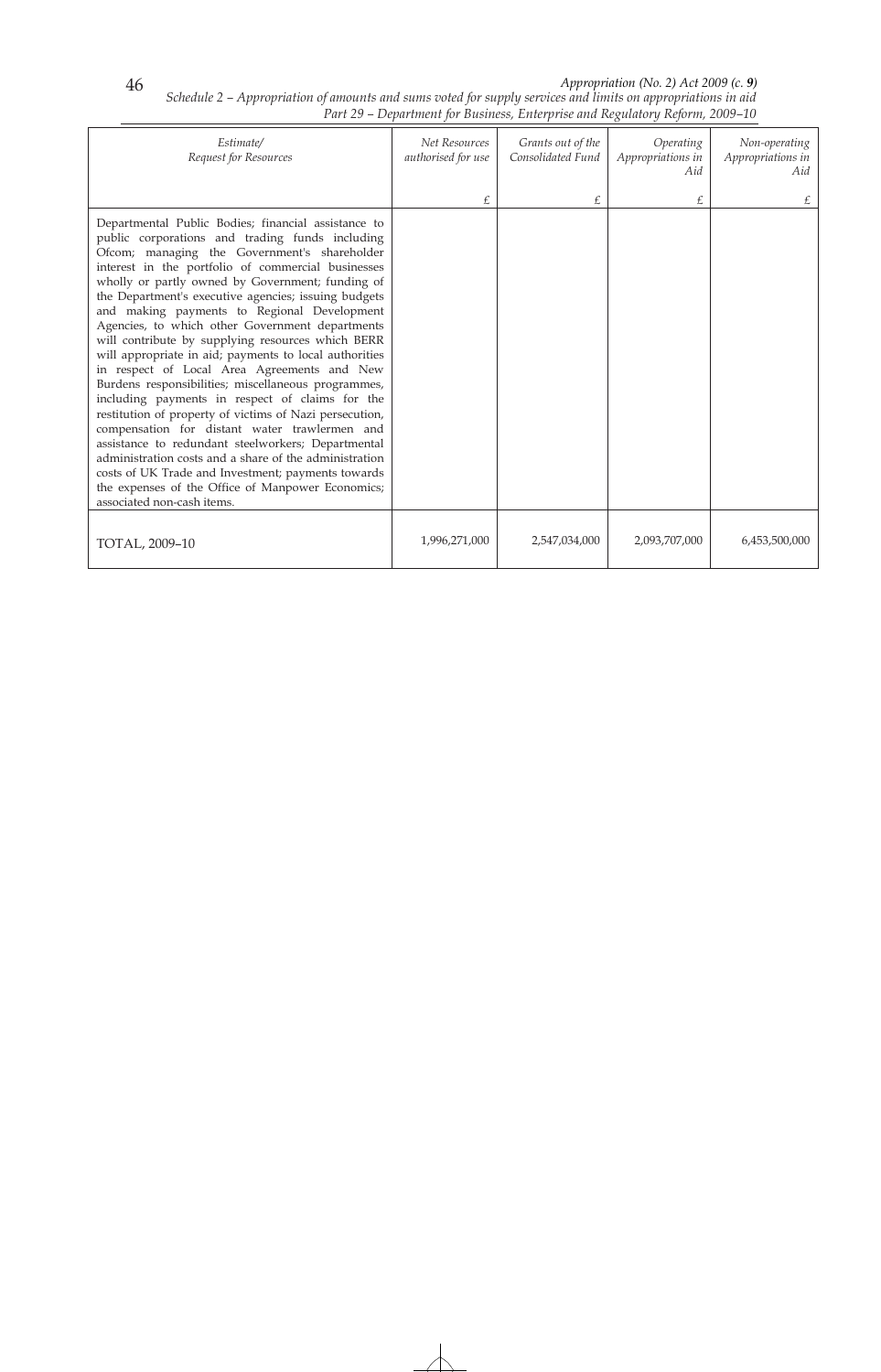#### UK TRADE & INVESTMENT, 2009–10

- (a) the resources authorised for use to meet the costs of the services and purposes which are specified in the first column of the Table for the year ending with 31 March 2010;
- (b) the sums authorised for issue out of the Consolidated Fund to meet those costs; and
- (c) limits set, for the purposes of section 2 of the Government Resources and Accounts Act 2000 (c. 20), on the resources applicable as appropriations in aid to meet those costs.

| Estimate/<br>Request for Resources                                                                                                                                                                               | Net Resources<br>authorised for use | Grants out of the<br>Consolidated Fund | <i>Operating</i><br>Appropriations in<br>Aid | Non-operating<br>Appropriations<br>in Aid |
|------------------------------------------------------------------------------------------------------------------------------------------------------------------------------------------------------------------|-------------------------------------|----------------------------------------|----------------------------------------------|-------------------------------------------|
|                                                                                                                                                                                                                  | £                                   |                                        | £                                            |                                           |
| <b>UK TRADE &amp; INVESTMENT</b>                                                                                                                                                                                 |                                     | 97,003,000                             |                                              |                                           |
| 1. To enhance the competitiveness of companies in<br>the UK through overseas trade and investments; and<br>attract a continuing high level of quality foreign<br>direct investment                               | 96,383,000                          |                                        | 4,706,000                                    |                                           |
| Trade development and promotion and inward<br>investment, including grants to the Regional<br>Development Agencies (RDAs), associated capital and<br>other related expenditure and associated non-cash<br>items. |                                     |                                        |                                              |                                           |
| TOTAL, 2009-10                                                                                                                                                                                                   | 96,383,000                          | 97,003,000                             | 4,706,000                                    |                                           |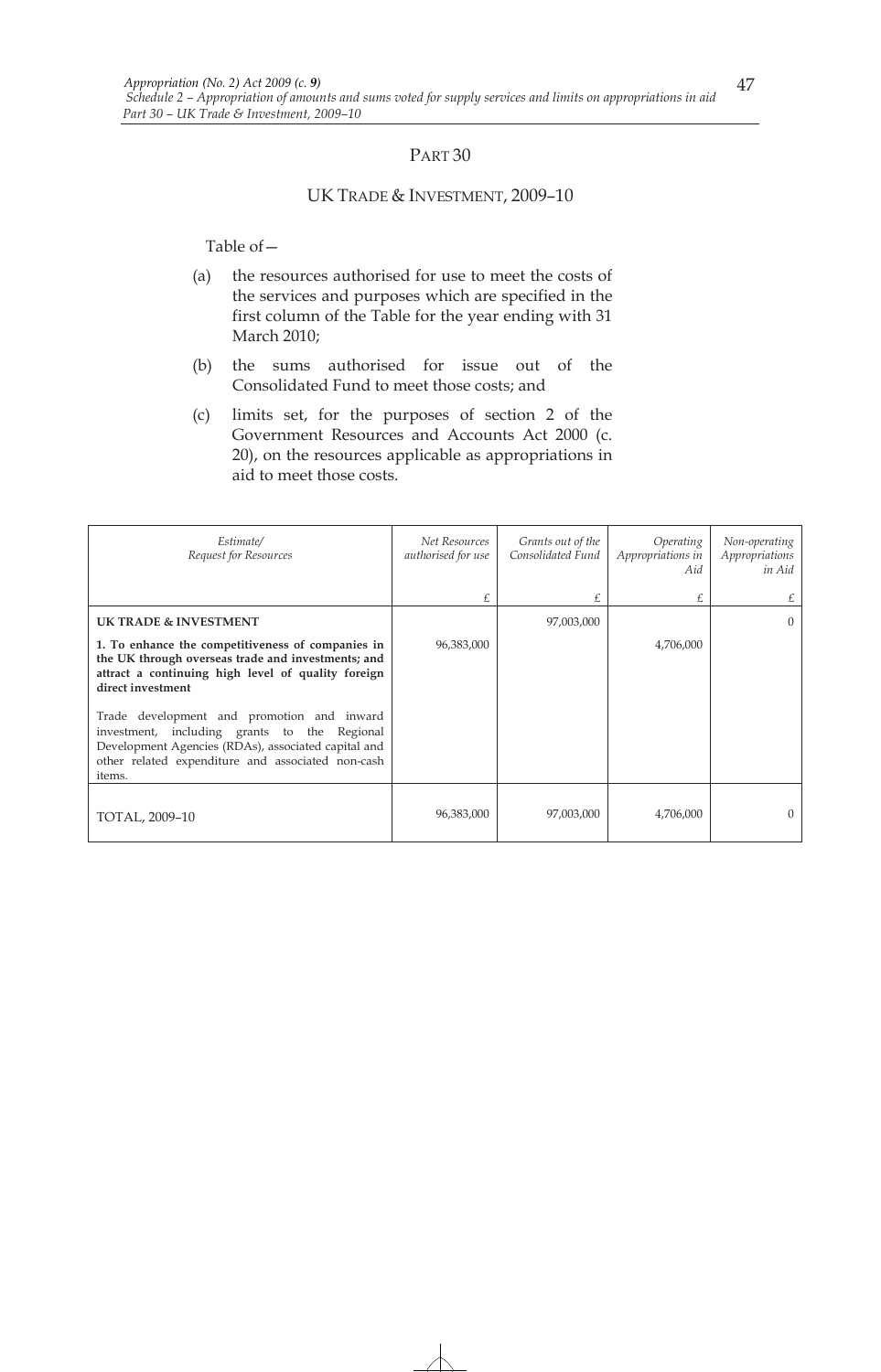## UK ATOMIC ENERGY AUTHORITY PENSION SCHEMES, 2009–10

- (a) the resources authorised for use to meet the costs of the services and purposes which are specified in the first column of the Table for the year ending with 31 March 2010;
- (b) the sums authorised for issue out of the Consolidated Fund to meet those costs; and
- (c) limits set, for the purposes of section 2 of the Government Resources and Accounts Act 2000 (c. 20), on the resources applicable as appropriations in aid to meet those costs.

| Estimate/<br>Request for Resources                                                                                                                           | Net Resources<br>authorised for use | Grants out of the<br>Consolidated Fund | Operating<br>Appropriations in<br>Aid | Non-operating<br>Appropriations<br>in Aid |
|--------------------------------------------------------------------------------------------------------------------------------------------------------------|-------------------------------------|----------------------------------------|---------------------------------------|-------------------------------------------|
|                                                                                                                                                              |                                     |                                        | £                                     | £                                         |
| UK ATOMIC ENERGY AUTHORITY PENSION<br><b>SCHEMES</b>                                                                                                         |                                     | 155,243,000                            |                                       | $\Omega$                                  |
| management of UKAEA pension<br>Effective<br>1.<br>schemes                                                                                                    | 263,131,000                         |                                        | 34,200,000                            |                                           |
| Payment of pensions etc., to members of the United<br>Kingdom Atomic Energy Authority pension schemes,<br>related expenditure and associated non-cash items. |                                     |                                        |                                       |                                           |
| TOTAL, 2009-10                                                                                                                                               | 263,131,000                         | 155,243,000                            | 34,200,000                            | $\Omega$                                  |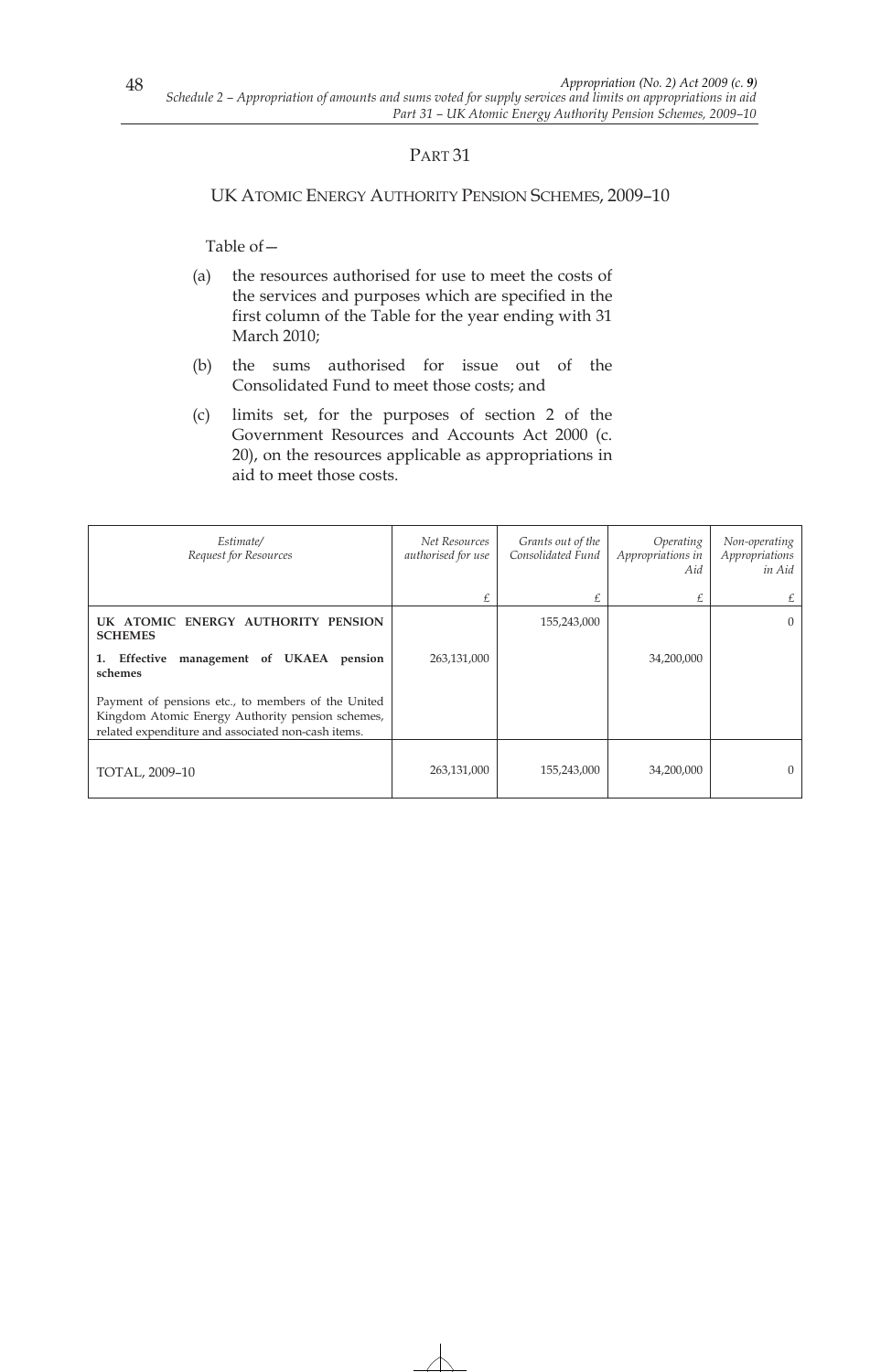#### EXPORT CREDITS GUARANTEE DEPARTMENT, 2009–10

- (a) the resources authorised for use to meet the costs of the services and purposes which are specified in the first column of the Table for the year ending with 31 March 2010;
- (b) the sums authorised for issue out of the Consolidated Fund to meet those costs; and
- (c) limits set, for the purposes of section 2 of the Government Resources and Accounts Act 2000 (c. 20), on the resources applicable as appropriations in aid to meet those costs.

| Estimate/<br>Request for Resources                                                                                                                                                                                                                                                                                                                                                                                                                          | Net Resources<br>authorised for use | Grants out of the<br>Consolidated Fund | Operating<br>Appropriations in<br>Aid | Non-operating<br>Appropriations<br>in Aid |
|-------------------------------------------------------------------------------------------------------------------------------------------------------------------------------------------------------------------------------------------------------------------------------------------------------------------------------------------------------------------------------------------------------------------------------------------------------------|-------------------------------------|----------------------------------------|---------------------------------------|-------------------------------------------|
|                                                                                                                                                                                                                                                                                                                                                                                                                                                             | £.                                  | £                                      | £                                     | £                                         |
| <b>EXPORT CREDITS GUARANTEE DEPARTMENT</b>                                                                                                                                                                                                                                                                                                                                                                                                                  |                                     | 1,000                                  |                                       | $\Omega$                                  |
| 1. To provide export finance assistance through<br>interest support to benefit the UK economy by<br>facilitating exports                                                                                                                                                                                                                                                                                                                                    | 29,574,000                          |                                        | 39,720,000                            |                                           |
| Interest support to banks and other lenders of export<br>finance and the funding of the refinancing<br>programme, and on associated non-cash items.                                                                                                                                                                                                                                                                                                         |                                     |                                        |                                       |                                           |
| 2. To provide export credit guarantees and<br>investment insurance to benefit the UK economy by<br>facilitating exports                                                                                                                                                                                                                                                                                                                                     | 1,000                               |                                        | 150,657,000                           |                                           |
| Export credit guarantees given in the national interest<br>or to render economic assistance to overseas countries,<br>overseas investment insurance, residual commitments<br>under discontinued facilities, the cost escalation<br>scheme subvention for the active management of the<br>portfolio; provision of advice and services, relating to<br>credit guarantees and insurance, to other government<br>departments, and on associated non-cash items. |                                     |                                        |                                       |                                           |
| TOTAL, 2009-10                                                                                                                                                                                                                                                                                                                                                                                                                                              | 29,575,000                          | 1,000                                  | 190,377,000                           | $\overline{0}$                            |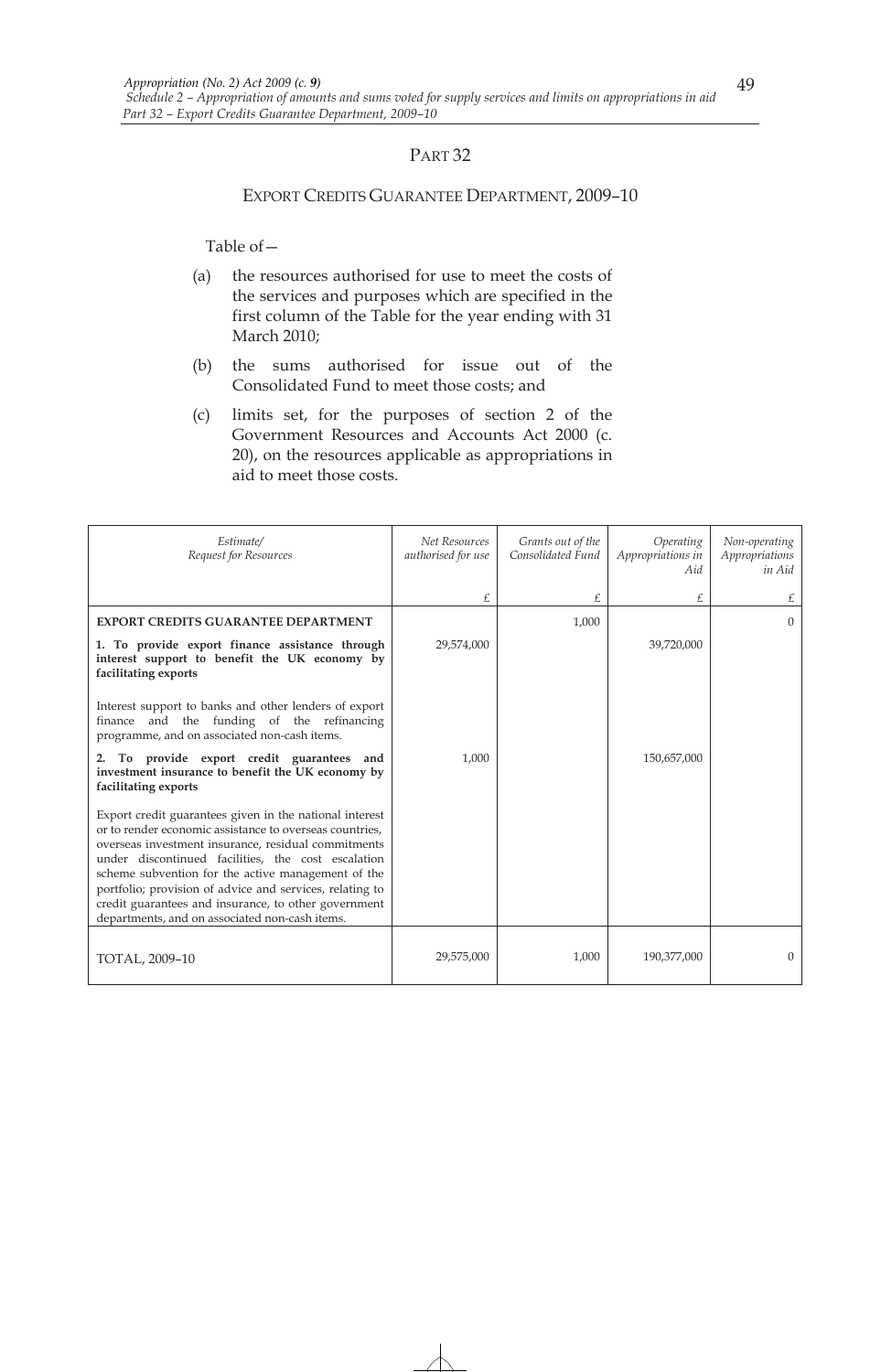### OFFICE OF FAIR TRADING, 2009–10

- (a) the resources authorised for use to meet the costs of the services and purposes which are specified in the first column of the Table for the year ending with 31 March 2010;
- (b) the sums authorised for issue out of the Consolidated Fund to meet those costs; and
- (c) limits set, for the purposes of section 2 of the Government Resources and Accounts Act 2000 (c. 20), on the resources applicable as appropriations in aid to meet those costs.

| Estimate/<br>Request for Resources                                         | Net Resources<br>authorised for use | Grants out of the<br>Consolidated Fund | Operating<br>Appropriations in<br>Aid | Non-operating<br>Appropriations<br>in Aid |
|----------------------------------------------------------------------------|-------------------------------------|----------------------------------------|---------------------------------------|-------------------------------------------|
|                                                                            |                                     |                                        | £                                     | £                                         |
| <b>OFFICE OF FAIR TRADING</b>                                              |                                     | 64,793,000                             |                                       | $\Omega$                                  |
| Advancing and safeguarding the economic<br>1.<br>interests of UK consumers | 66,070,000                          |                                        | 12,000,000                            |                                           |
| Administrative and operational costs and associated<br>non-cash items.     |                                     |                                        |                                       |                                           |
| TOTAL, 2009-10                                                             | 66,070,000                          | 64,793,000                             | 12,000,000                            | $\Omega$                                  |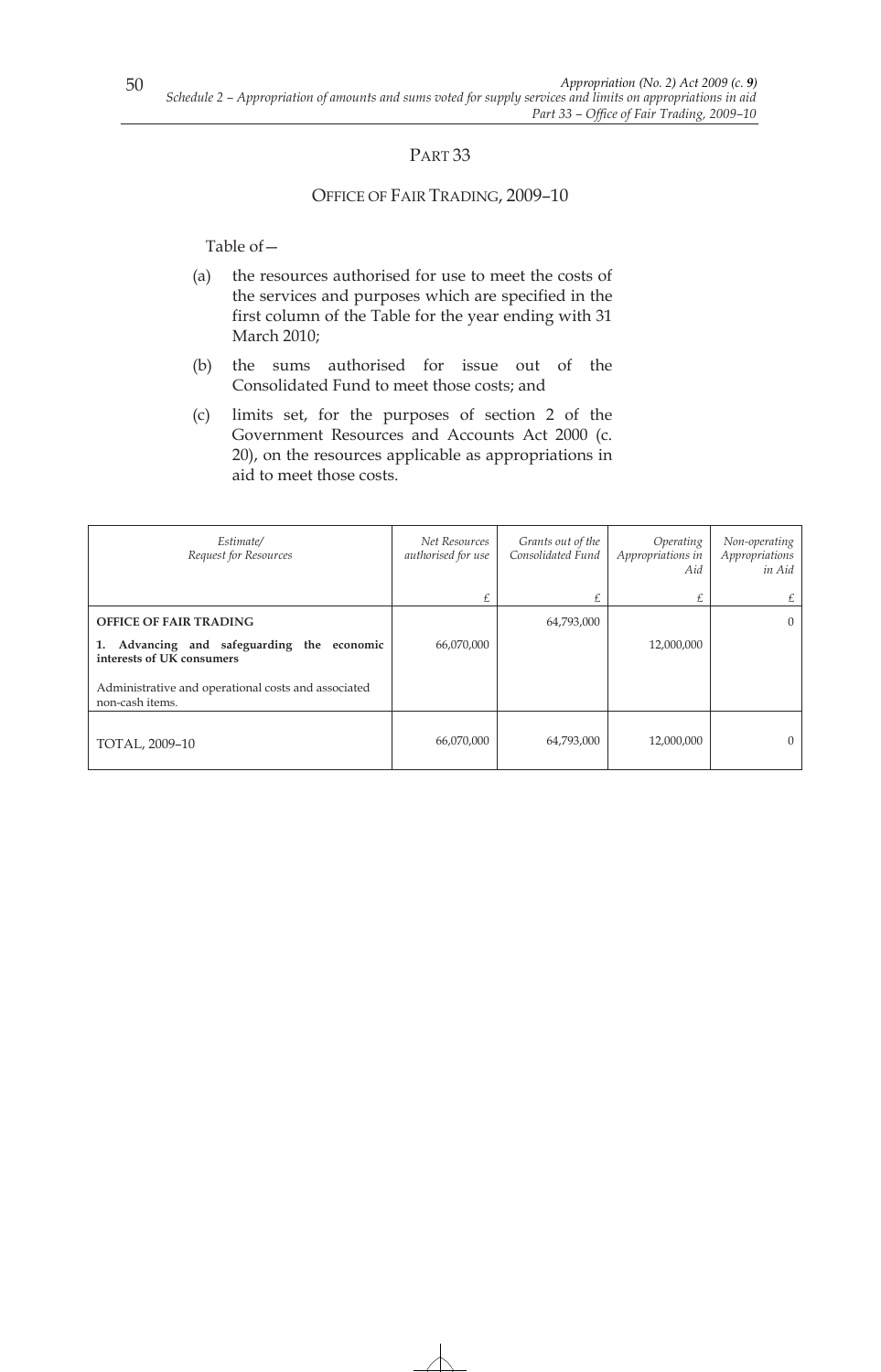#### POSTAL SERVICES COMMISSION, 2009–10

- (a) the resources authorised for use to meet the costs of the services and purposes which are specified in the first column of the Table for the year ending with 31 March 2010;
- (b) the sums authorised for issue out of the Consolidated Fund to meet those costs; and
- (c) limits set, for the purposes of section 2 of the Government Resources and Accounts Act 2000 (c. 20), on the resources applicable as appropriations in aid to meet those costs.

| Estimate/<br>Request for Resources                                                                                                   | Net Resources<br>authorised for use | Grants out of the<br>Consolidated Fund | Operating<br>Appropriations in<br>Aid | Non-operating<br>Appropriations<br>in Aid |
|--------------------------------------------------------------------------------------------------------------------------------------|-------------------------------------|----------------------------------------|---------------------------------------|-------------------------------------------|
|                                                                                                                                      | £                                   |                                        | £                                     | £                                         |
| <b>POSTAL SERVICES COMMISSION</b>                                                                                                    |                                     | 1,000                                  |                                       | $\overline{0}$                            |
| 1. Ensuring the provision of a universal postal service<br>a uniform tariff, protecting consumers and<br>at<br>promoting competition | 1,000                               |                                        | 10,307,000                            |                                           |
| Administrative and operational costs and associated<br>non-cash items.                                                               |                                     |                                        |                                       |                                           |
| TOTAL, 2009-10                                                                                                                       | 1,000                               | 1,000                                  | 10,307,000                            | $\Omega$                                  |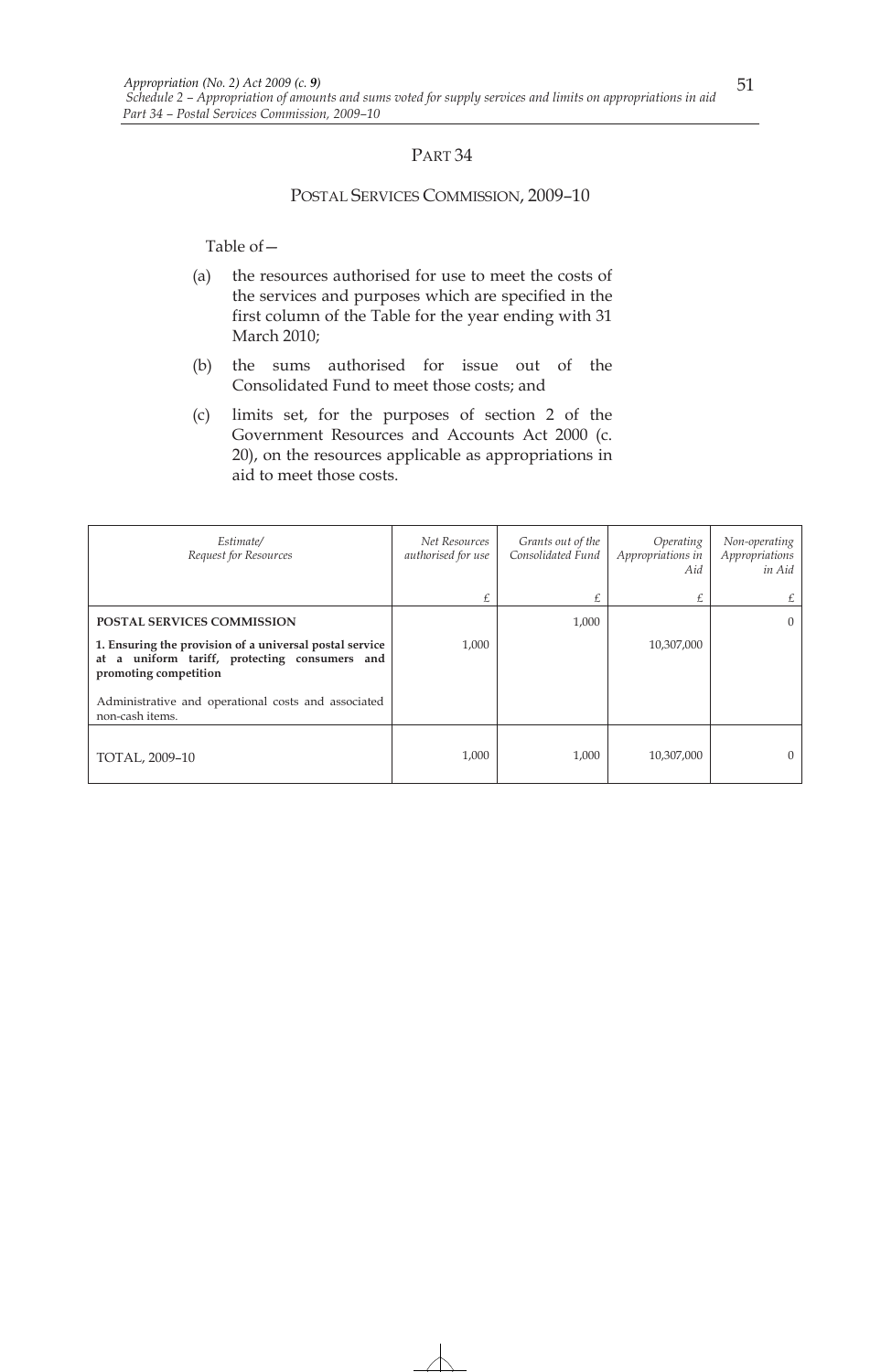#### DEPARTMENT FOR ENVIRONMENT, FOOD AND RURAL AFFAIRS, 2009–10

- (a) the resources authorised for use to meet the costs of the services and purposes which are specified in the first column of the Table for the year ending with 31 March 2010;
- (b) the sums authorised for issue out of the Consolidated Fund to meet those costs; and
- (c) limits set, for the purposes of section 2 of the Government Resources and Accounts Act 2000 (c. 20), on the resources applicable as appropriations in aid to meet those costs.

| Estimate/<br>Request for Resources                                                                                                                                                                                                                                                                                                                                                                                                                                                                                   | Net Resources<br>authorised for use<br>£ | Grants out of the<br>Consolidated Fund<br>£ | Operating<br>Appropriations in<br>Aid<br>£ | Non-operating<br>Appropriations<br>in Aid<br>£ |
|----------------------------------------------------------------------------------------------------------------------------------------------------------------------------------------------------------------------------------------------------------------------------------------------------------------------------------------------------------------------------------------------------------------------------------------------------------------------------------------------------------------------|------------------------------------------|---------------------------------------------|--------------------------------------------|------------------------------------------------|
| DEPARTMENT FOR ENVIRONMENT, FOOD<br><b>AND RURAL AFFAIRS</b>                                                                                                                                                                                                                                                                                                                                                                                                                                                         |                                          | 5,236,206,000                               |                                            | 16,300,000                                     |
| benefit<br>Ensuring<br>from<br>that<br>consumers<br>1.<br>competitively priced food, produced to high<br>standards of safety; environmental care and animal<br>welfare from a sustainable, efficient food chain, to<br>contribute to the well being of rural and coastal<br>communities and funding aspects of the Common<br>Agricultural Policy and Rural Development<br>Programme for England Guarantee Section as<br>economically, efficiently and effectively as possible                                        | 5,273,818,000                            |                                             | 1,070,646,000                              |                                                |
| Climate modelling, risk assessment and adaptation;                                                                                                                                                                                                                                                                                                                                                                                                                                                                   |                                          |                                             |                                            |                                                |
| global<br>Support<br>national<br>and<br>biodiversity;<br>contaminated land grants; environmental protection;<br>maintain water quality and supply; management of<br>inland waterways and obligations under the Water<br>Act 2003; marine environment, species and habitat<br>protection; international policy, research, standard-<br>setting, and monitoring to support sustainable<br>forestry; wildlife management; maintain air and ozone<br>quality; increase UK's environment decontamination<br>capabilities; |                                          |                                             |                                            |                                                |
| Promotion and support for sustainable consumption<br>and production, better waste management and<br>sustainable development;                                                                                                                                                                                                                                                                                                                                                                                         |                                          |                                             |                                            |                                                |
| Flood risk management; exotic and endemic animal<br>and plant disease policy portfolio and eradication;<br>regulatory systems for chemicals and pesticides;<br>manage other environmental risks; land drainage and<br>noisemapping;<br>radioactive<br>sewerage;<br>waste<br>management; pollution emergency response services;                                                                                                                                                                                       |                                          |                                             |                                            |                                                |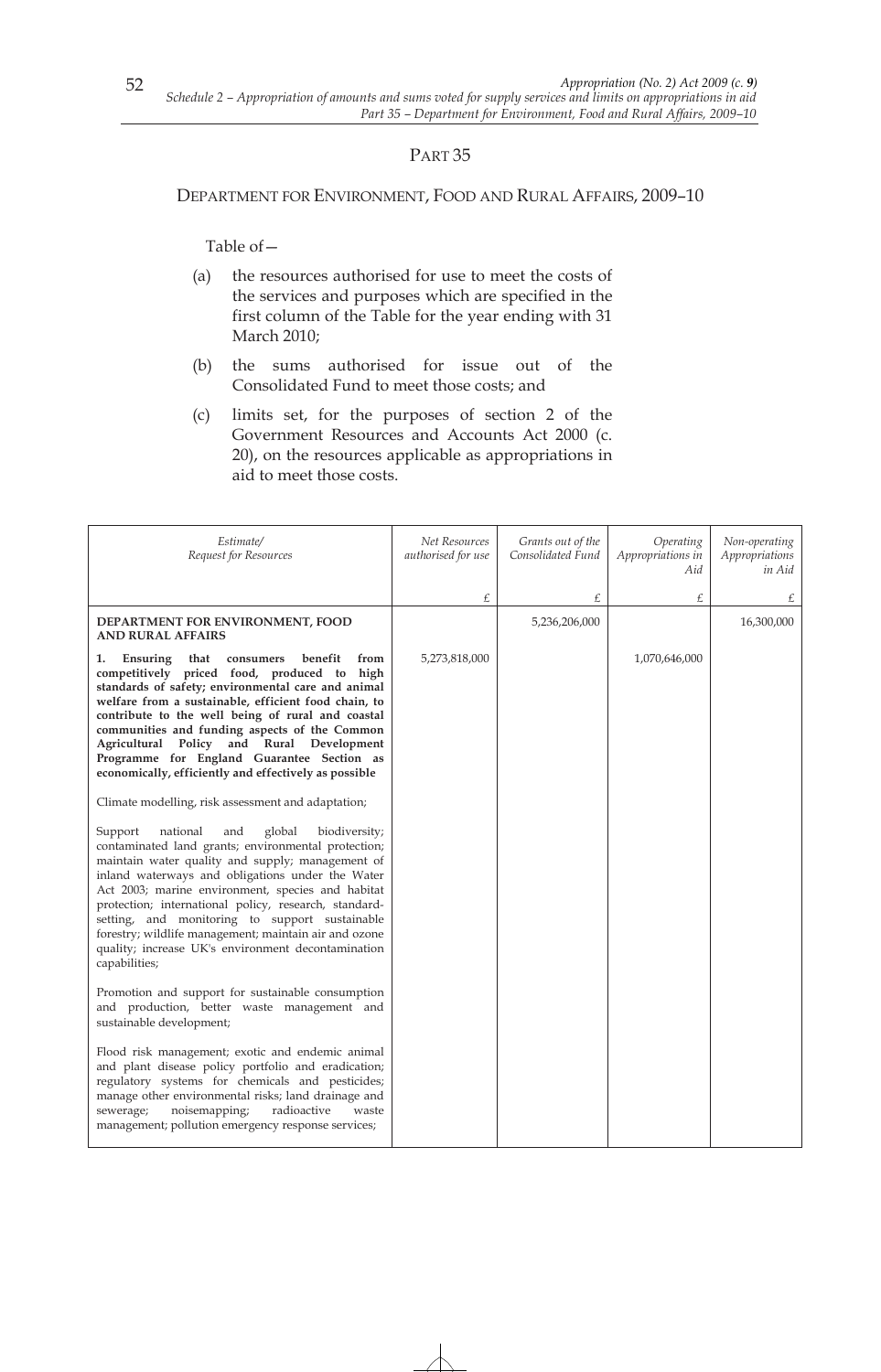*Appropriation (No. 2) Act 2009 (c. 9)* 

|  |  |  |                                                                       | Schedule 2 – Appropriation of amounts and sums voted for supply services and limits on appropriations in aid |  |
|--|--|--|-----------------------------------------------------------------------|--------------------------------------------------------------------------------------------------------------|--|
|  |  |  |                                                                       |                                                                                                              |  |
|  |  |  | Part 35 – Department for Environment, Food and Rural Affairs, 2009–10 |                                                                                                              |  |
|  |  |  |                                                                       |                                                                                                              |  |

| Estimate/<br>Request for Resources                                                                                                                                                                                                                                                                                                                                                                                                                                                                                                                                                                                                                                                                                                                                     | Net Resources<br>authorised for use | Grants out of the<br>Consolidated Fund | Operating<br>Appropriations in<br>Aid | Non-operating<br>Appropriations<br>in Aid |
|------------------------------------------------------------------------------------------------------------------------------------------------------------------------------------------------------------------------------------------------------------------------------------------------------------------------------------------------------------------------------------------------------------------------------------------------------------------------------------------------------------------------------------------------------------------------------------------------------------------------------------------------------------------------------------------------------------------------------------------------------------------------|-------------------------------------|----------------------------------------|---------------------------------------|-------------------------------------------|
| Supporting development of farming and cost-sharing<br>initiatives; keeping, movement tracing, international<br>trade and welfare of animals; animal products, dairy<br>hygiene<br>and<br>marketing;<br>champion<br>hygienic<br>production, marketing, delivery and processing in the<br>agriculture, fisheries and food industries; EU<br>compensation payments to producers and support for<br>agriculture; UK's responsibilities under the CITES<br>Convention; fishing industry support;<br>Support a sustainable, secure and healthy food supply;<br>Support for rural and regional development;<br>Specialist support services, staff management and<br>development; other departmental administration and<br>non-cash costs; publicity, promotion, awareness and | £                                   | £                                      | £                                     | £                                         |
| publications;<br>knowledge<br>sharing<br>initiatives;<br>and departmental research and<br>commissioned<br>development; grant-in-aid and subsidies to support<br>delivery bodies; surveys, monitoring, statistics, advice<br>and consultancies; funding through Area Based<br>subscriptions<br>and<br>contributions<br>Grants;<br>to<br>international organisations; licensing, approvals and<br>inspections<br>and<br>certification;<br>compliance<br>in<br>accordance with EU regulatory requirements.<br>2. Direction of the delivery of the Government's<br>Strategy for Trees, Woods and Forests in England<br>and taking the lead in development and promotion<br>of sustainable forest management across Great                                                   | 75,179,000                          |                                        | 0                                     |                                           |
| <b>Britain</b><br>Deliver the social, environmental and economic<br>programmes of the UK Government's strategy for<br>Trees, Woods and Forests in England, connected to the<br>distinctive needs of the Regions, through the<br>promotion of forestry: and by managing the<br>Commission's Estate regulating planting and felling<br>and offering incentives. Provide advice and support to<br>UK Government and<br>to the devolved<br>the<br>administrations in Scotland and Wales, represent the<br>United Kingdom's forestry interests within the EU and<br>internationally, set standards for sustainable forest<br>management and encourage good forestry practice,<br>conduct forest research and protect forests from pests<br>and disease.                     |                                     |                                        |                                       |                                           |
| TOTAL, 2009-10                                                                                                                                                                                                                                                                                                                                                                                                                                                                                                                                                                                                                                                                                                                                                         | 5,348,997,000                       | 5,236,206,000                          | 1,070,646,000                         | 16,300,000                                |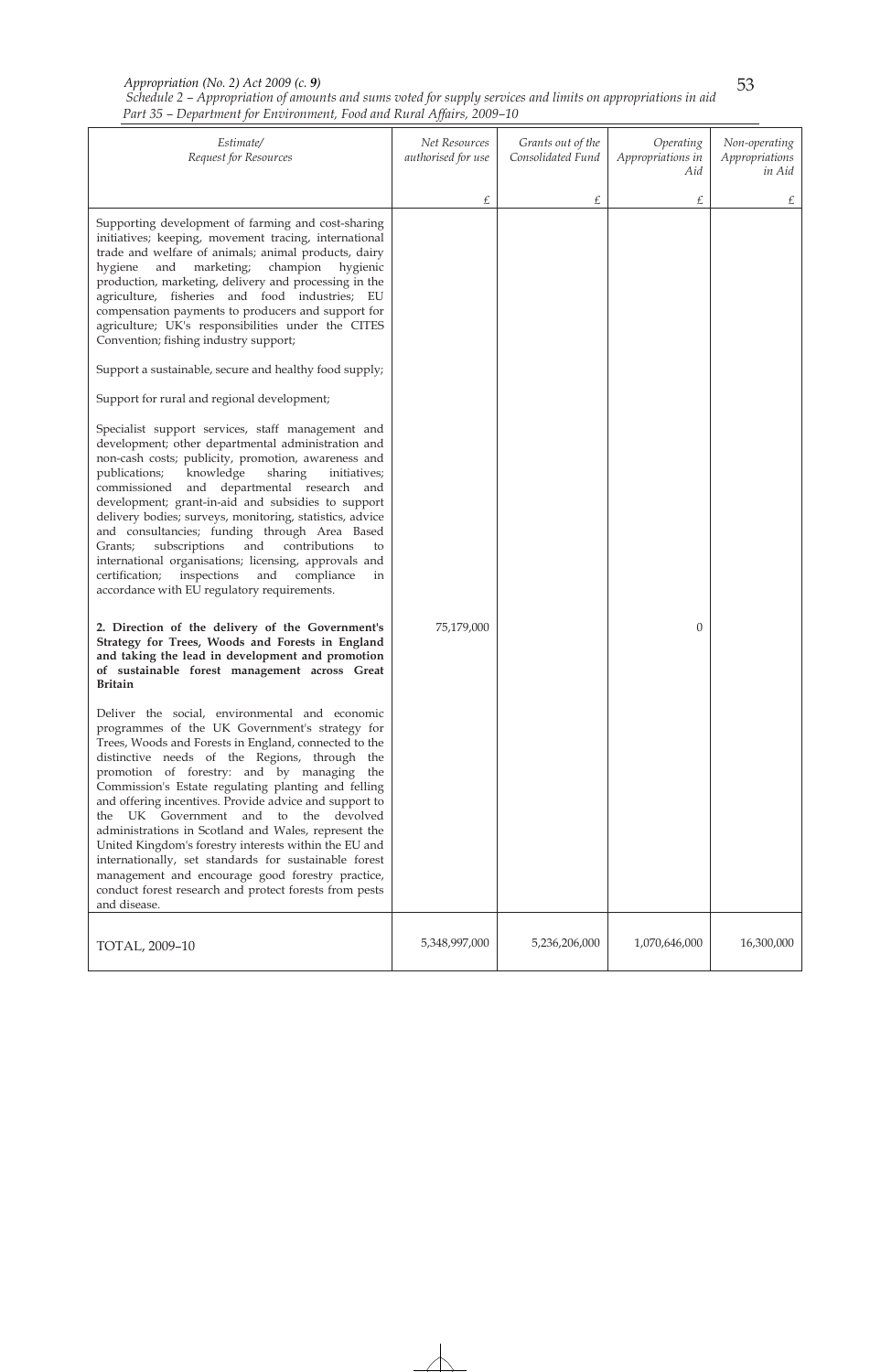### WATER SERVICES REGULATION AUTHORITY, 2009–10

- (a) the resources authorised for use to meet the costs of the services and purposes which are specified in the first column of the Table for the year ending with 31 March 2010;
- (b) the sums authorised for issue out of the Consolidated Fund to meet those costs; and
- (c) limits set, for the purposes of section 2 of the Government Resources and Accounts Act 2000 (c. 20), on the resources applicable as appropriations in aid to meet those costs.

| Estimate/<br>Request for Resources                                                                                     | Net Resources<br>authorised for use | Grants out of the<br>Consolidated Fund | Operating<br>Appropriations in<br>Aid | Non-operating<br>Appropriations<br>in Aid |
|------------------------------------------------------------------------------------------------------------------------|-------------------------------------|----------------------------------------|---------------------------------------|-------------------------------------------|
|                                                                                                                        |                                     |                                        | £                                     | £                                         |
| <b>WATER SERVICES REGULATION AUTHORITY</b>                                                                             |                                     | 1,135,000                              |                                       | $\overline{0}$                            |
| 1. Regulation of the Water Industry                                                                                    | 60,000                              |                                        | 18,899,000                            |                                           |
| Administrative and operational costs and the<br>provision of customer representation and associated<br>non-cash items. |                                     |                                        |                                       |                                           |
| TOTAL, 2009-10                                                                                                         | 60,000                              | 1,135,000                              | 18,899,000                            | $\Omega$                                  |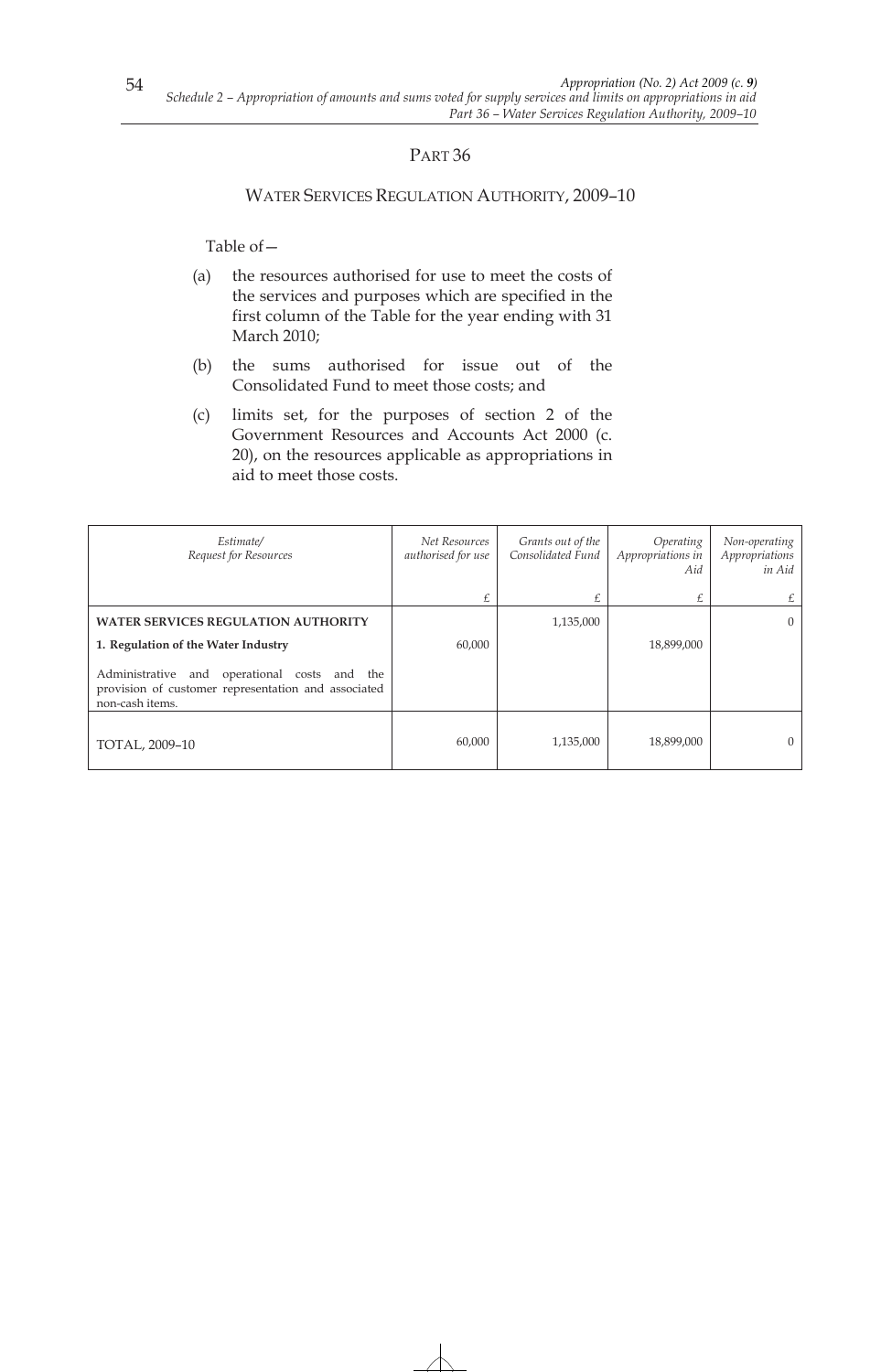#### DEPARTMENT FOR CULTURE, MEDIA AND SPORT, 2009–10

- (a) the resources authorised for use to meet the costs of the services and purposes which are specified in the first column of the Table for the year ending with 31 March 2010;
- (b) the sums authorised for issue out of the Consolidated Fund to meet those costs; and
- (c) limits set, for the purposes of section 2 of the Government Resources and Accounts Act 2000 (c. 20), on the resources applicable as appropriations in aid to meet those costs.

| Estimate/<br>Request for Resources                                                                                                                                                                                                                                                                                                                                                                                                                                                                                                                                                                                                                                                                                                                                                                                                                                                                                                                                                                                                                                                                                                                                                                                                                                                                                                              | Net Resources<br>authorised for use<br>£ | Grants out of the<br>Consolidated Fund<br>£ | Operating<br>Appropriations in<br>Aid<br>£ | Non-operating<br>Appropriations<br>in Aid<br>£ |
|-------------------------------------------------------------------------------------------------------------------------------------------------------------------------------------------------------------------------------------------------------------------------------------------------------------------------------------------------------------------------------------------------------------------------------------------------------------------------------------------------------------------------------------------------------------------------------------------------------------------------------------------------------------------------------------------------------------------------------------------------------------------------------------------------------------------------------------------------------------------------------------------------------------------------------------------------------------------------------------------------------------------------------------------------------------------------------------------------------------------------------------------------------------------------------------------------------------------------------------------------------------------------------------------------------------------------------------------------|------------------------------------------|---------------------------------------------|--------------------------------------------|------------------------------------------------|
| DEPARTMENT FOR CULTURE, MEDIA AND<br><b>SPORT</b>                                                                                                                                                                                                                                                                                                                                                                                                                                                                                                                                                                                                                                                                                                                                                                                                                                                                                                                                                                                                                                                                                                                                                                                                                                                                                               |                                          | 4,917,820,000                               |                                            | 5,350,000                                      |
| 1. Improving the quality of life through cultural and<br>sporting activities                                                                                                                                                                                                                                                                                                                                                                                                                                                                                                                                                                                                                                                                                                                                                                                                                                                                                                                                                                                                                                                                                                                                                                                                                                                                    | 1,863,199,000                            |                                             | 863,526,000                                |                                                |
| Support for national and other museums and galleries;<br>the Government Indemnity Scheme; the British<br>Library and other library and archive institutions and<br>services; to the Arts and Sports Councils and for other<br>arts, sports and media bodies and schemes; the Royal<br>Palaces and Parks; historic buildings, ancient<br>monuments and sites, certain public buildings, and<br>national heritage and architecture, and VAT grant<br>scheme for memorials; listed places of worship<br>scheme; promotion of tourism; support to film bodies<br>and projects; the Creative Economy; sponsorship of<br>the music industry; the Welsh Fourth Channel<br>Authority, the Office of Communications and certain<br>broadcasting services and schemes; support for<br>alcohol, gambling, film and video licensing; related<br>research, surveys and other services; central<br>administration costs; expenses of the National Lottery<br>Commission; commemorative services, memorials and<br>Royal funerals; support for the provision of<br>humanitarian assistance to those affected by major<br>disasters; costs to support delivery of the Olympic<br>Games 2012 and associated non-cash items.<br>2. Broadening access to a rich and varied cultural and<br>sporting life through broadcasting and other<br>services and activities | 3,064,000,000                            |                                             | $\theta$                                   |                                                |
| Payments to the British Broadcasting Corporation for<br>broadcasting and other services and activities; and<br>associated non-cash items.                                                                                                                                                                                                                                                                                                                                                                                                                                                                                                                                                                                                                                                                                                                                                                                                                                                                                                                                                                                                                                                                                                                                                                                                       |                                          |                                             |                                            |                                                |
| TOTAL, 2009-10                                                                                                                                                                                                                                                                                                                                                                                                                                                                                                                                                                                                                                                                                                                                                                                                                                                                                                                                                                                                                                                                                                                                                                                                                                                                                                                                  | 4,927,199,000                            | 4,917,820,000                               | 863,526,000                                | 5,350,000                                      |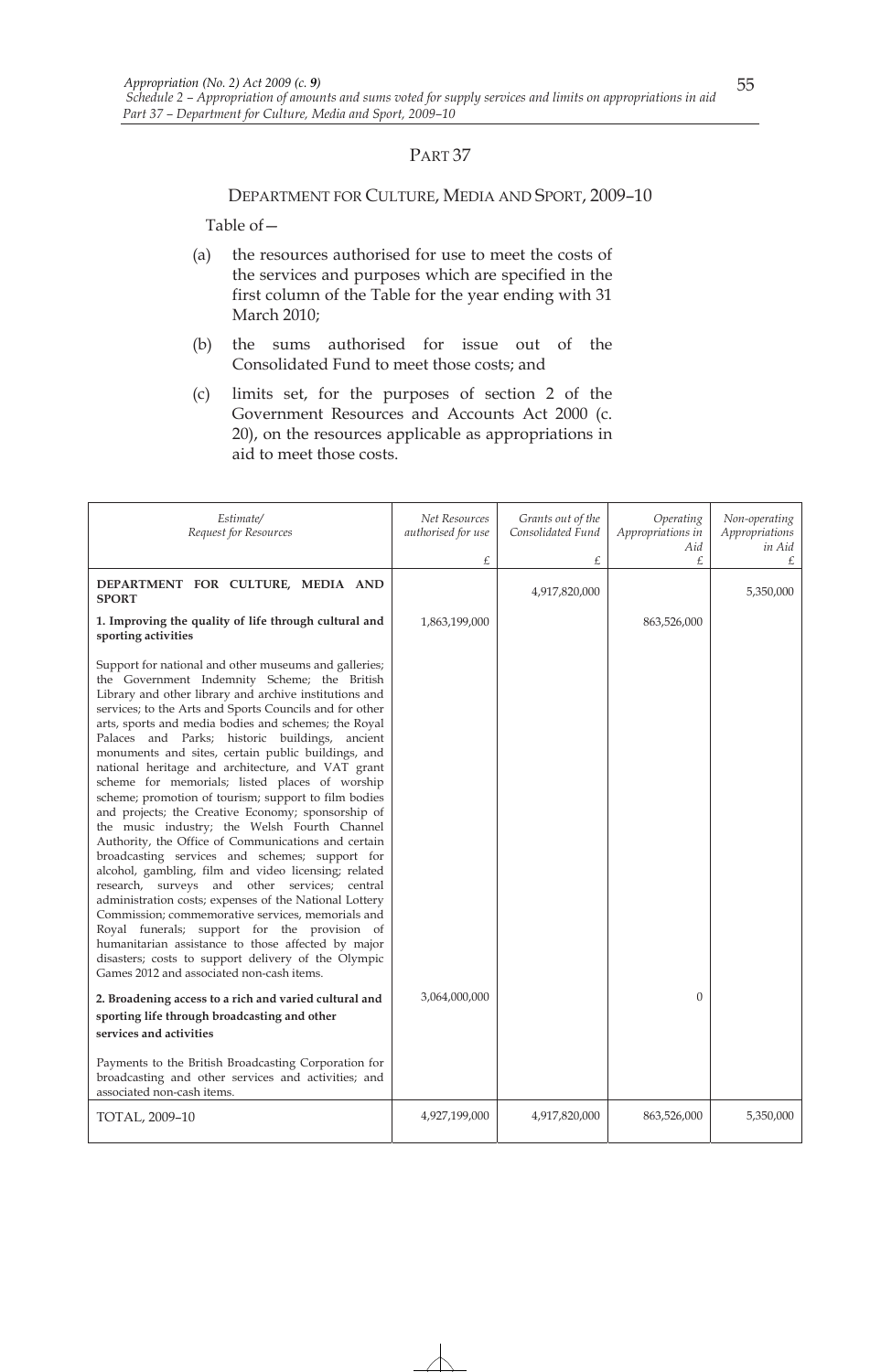### DEPARTMENT FOR WORK AND PENSIONS, 2009–10

- (a) the resources authorised for use to meet the costs of the services and purposes which are specified in the first column of the Table for the year ending with 31 March 2010;
- (b) the sums authorised for issue out of the Consolidated Fund to meet those costs; and
- (c) limits set, for the purposes of section 2 of the Government Resources and Accounts Act 2000 (c. 20), on the resources applicable as appropriations in aid to meet those costs.

| Estimate/<br>Request for Resources                                                                                                                                                                                                                                                                                                                                                                                                                                                                                                                                                                                                                                                                                                                                                                                                                                                                                                                                                                                                                                                                                                                                                                                                                                                                                                  | Net Resources<br>authorised for use | Grants out of the<br>Consolidated Fund | Operating<br>Appropriations in<br>Aid | Non-operating<br>Appropriations<br>in Aid |
|-------------------------------------------------------------------------------------------------------------------------------------------------------------------------------------------------------------------------------------------------------------------------------------------------------------------------------------------------------------------------------------------------------------------------------------------------------------------------------------------------------------------------------------------------------------------------------------------------------------------------------------------------------------------------------------------------------------------------------------------------------------------------------------------------------------------------------------------------------------------------------------------------------------------------------------------------------------------------------------------------------------------------------------------------------------------------------------------------------------------------------------------------------------------------------------------------------------------------------------------------------------------------------------------------------------------------------------|-------------------------------------|----------------------------------------|---------------------------------------|-------------------------------------------|
|                                                                                                                                                                                                                                                                                                                                                                                                                                                                                                                                                                                                                                                                                                                                                                                                                                                                                                                                                                                                                                                                                                                                                                                                                                                                                                                                     | £                                   | £                                      | £                                     | £                                         |
| <b>DEPARTMENT FOR WORK AND PENSIONS</b>                                                                                                                                                                                                                                                                                                                                                                                                                                                                                                                                                                                                                                                                                                                                                                                                                                                                                                                                                                                                                                                                                                                                                                                                                                                                                             |                                     | 79,129,373,000                         |                                       | 1,394,000                                 |
| 1. Ensuring the best start for all children and ending<br>child poverty in 20 years                                                                                                                                                                                                                                                                                                                                                                                                                                                                                                                                                                                                                                                                                                                                                                                                                                                                                                                                                                                                                                                                                                                                                                                                                                                 | 564,811,000                         |                                        | 2,611,000                             |                                           |
| Child Maintenance and Enforcement Commission;<br>associated central services; and the administration and<br>operating costs of the Department and associated non-<br>cash items.                                                                                                                                                                                                                                                                                                                                                                                                                                                                                                                                                                                                                                                                                                                                                                                                                                                                                                                                                                                                                                                                                                                                                    |                                     |                                        |                                       |                                           |
| 2. Promote work as the best form of welfare for<br>people of working age, whilst protecting the position<br>of those in greatest need                                                                                                                                                                                                                                                                                                                                                                                                                                                                                                                                                                                                                                                                                                                                                                                                                                                                                                                                                                                                                                                                                                                                                                                               | 46,462,940,000                      |                                        | 2,211,639,000                         |                                           |
| Assessment of entitlement to, calculation and payment<br>of social security benefits to people of working age in<br>accordance with the prevailing legislation and<br>regulations; employment and training programmes,<br>and payments of appropriate allowances, to help<br>people back to work; compensation payments to the<br>National Insurance Fund in respect of Statutory Sick<br>and Statutory Maternity Pay; Social Fund loans and<br>grants; temporary subsidies to employers; Grants,<br>Grants in Aid, loans, and other payments through<br>other government departments and to private, public,<br>and voluntary bodies, including Non-Departmental<br>Public Bodies, promoting Department for Work and<br>Pensions objectives; temporary loan facility to<br>Remploy Ltd; assistance and advice on employment<br>service and labour market issues to international<br>organisations; research; publicity; subsidies<br>to<br>housing, billing, levying and local authorities for<br>administering the Housing Benefit and Council Tax<br>Benefit; rent rebate; rent allowance; Council Tax<br>Benefit;<br>discretionary<br>housing<br>payments;<br>compensation for dust related diseases; the Health and<br>Safety Executive and Health and Safety Laboratory;<br>Work, Welfare and Equality Client group; payments |                                     |                                        |                                       |                                           |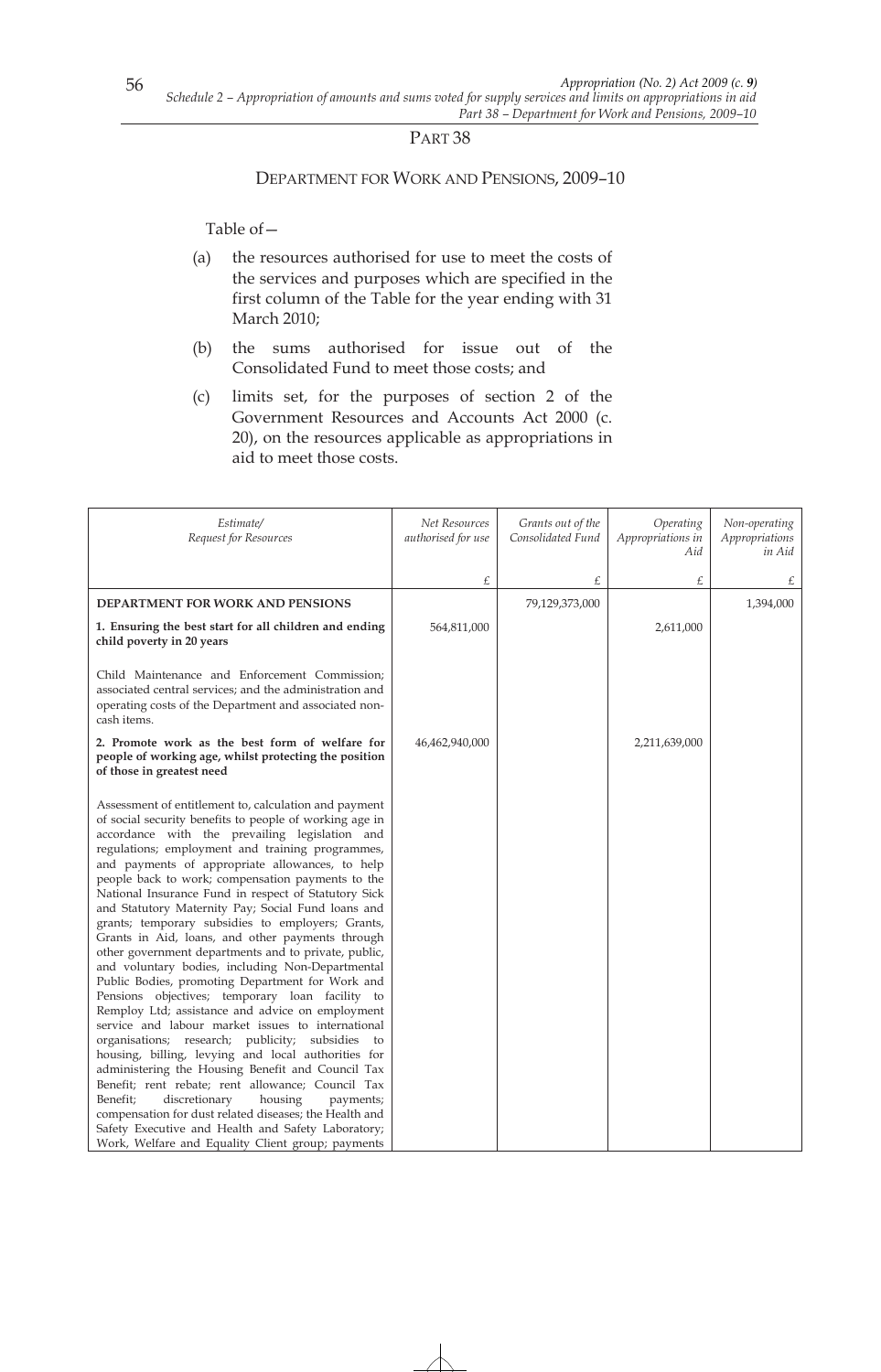#### *Schedule 2 – Appropriation of amounts and sums voted for supply services and limits on appropriations in aid Part 38 – Department for Work and Pensions, 2009–10 Appropriation (No. 2) Act 2009 (c. 9)*

| Estimate/<br>Request for Resources                                                                                                                                                                                                                                                                                                                                                                                                                                                                                                                                                                                                                                                                                                                                                                                                                                                                                                                                                                                                  | Net Resources<br>authorised for use | Grants out of the<br>Consolidated Fund | Operating<br>Appropriations in<br>Aid | Non-operating<br>Appropriations<br>in Aid |
|-------------------------------------------------------------------------------------------------------------------------------------------------------------------------------------------------------------------------------------------------------------------------------------------------------------------------------------------------------------------------------------------------------------------------------------------------------------------------------------------------------------------------------------------------------------------------------------------------------------------------------------------------------------------------------------------------------------------------------------------------------------------------------------------------------------------------------------------------------------------------------------------------------------------------------------------------------------------------------------------------------------------------------------|-------------------------------------|----------------------------------------|---------------------------------------|-------------------------------------------|
|                                                                                                                                                                                                                                                                                                                                                                                                                                                                                                                                                                                                                                                                                                                                                                                                                                                                                                                                                                                                                                     | £                                   | £                                      | £                                     | £                                         |
| for education; training and employment projects<br>assisted by the European Union and refunds to the<br>European Union; the UK subscription to the<br>International Labour Organisation; international<br>educational, training and employment programmes;<br>measures to promote financial inclusion; and the<br>administration and operating costs of the Department<br>and associated non-cash items.                                                                                                                                                                                                                                                                                                                                                                                                                                                                                                                                                                                                                            |                                     |                                        |                                       |                                           |
| 3. Combat poverty and promote security and<br>independence in retirement for today's and<br>tomorrow's pensioners                                                                                                                                                                                                                                                                                                                                                                                                                                                                                                                                                                                                                                                                                                                                                                                                                                                                                                                   | 12,449,600,000                      |                                        | 391,186,000                           |                                           |
| Assessment of entitlement to, calculation and payment<br>of, social security benefits to pensioners and to<br>customers abroad in accordance with the prevailing<br>legislation and regulations; Social Fund loans and<br>grants; costs and payments associated with the<br>collapse of private pension schemes; assist people to<br>make plans for their retirement; research into<br>pensions; private pensions industry regulatory work;<br>programmes and new measures to help improve<br>independence and social inclusion for older people;<br>Grants, Grants in Aid, loans, and payments to private,<br>public and voluntary bodies, including Non-<br>Departmental Public Bodies, promoting Department<br>for Work and Pensions objectives; payments made to<br>the BBC in respect of over 75s free TV licence scheme;<br>General Levy payments to the Pensions Regulator in<br>respect of Public Sector Pension Schemes; and the<br>administration and operating costs of the Department<br>and associated non-cash items. |                                     |                                        |                                       |                                           |
| 4. Improve the rights and opportunities for disabled<br>people in a fair and inclusive society                                                                                                                                                                                                                                                                                                                                                                                                                                                                                                                                                                                                                                                                                                                                                                                                                                                                                                                                      | 18,588,272,000                      |                                        | 32,106,000                            |                                           |
| Assessment of entitlement to, calculation and payment<br>of, social security benefits to people with disabilities<br>and their carers in accordance with the prevailing<br>legislation and regulations; Grants, Grant in Aid,<br>loans, and other payments to private, public and<br>voluntary bodies, including Non-Departmental Public<br>Bodies, promoting Department for Work and Pensions<br>objectives; and the administration and operating costs<br>of the Department and associated non-cash items.                                                                                                                                                                                                                                                                                                                                                                                                                                                                                                                        |                                     |                                        |                                       |                                           |
| 5. Corporate contracts and support services                                                                                                                                                                                                                                                                                                                                                                                                                                                                                                                                                                                                                                                                                                                                                                                                                                                                                                                                                                                         | 732,373,000                         |                                        | 315,479,000                           |                                           |
| Central services; measures to promote financial<br>inclusion; collecting debt arising from overpayments<br>of benefit and on behalf of other public and private<br>sector bodies; payment of Grants to Local Authorities;<br>administration and other operating costs of Directgov;<br>provision of employee and financial shared services to<br>other public sector bodies; and the administration and<br>operating costs of the Department and associated non-<br>cash items.                                                                                                                                                                                                                                                                                                                                                                                                                                                                                                                                                     |                                     |                                        |                                       |                                           |
| TOTAL, 2009-10                                                                                                                                                                                                                                                                                                                                                                                                                                                                                                                                                                                                                                                                                                                                                                                                                                                                                                                                                                                                                      | 78,797,996,000                      | 79,129,373,000                         | 2,953,021,000                         | 1,394,000                                 |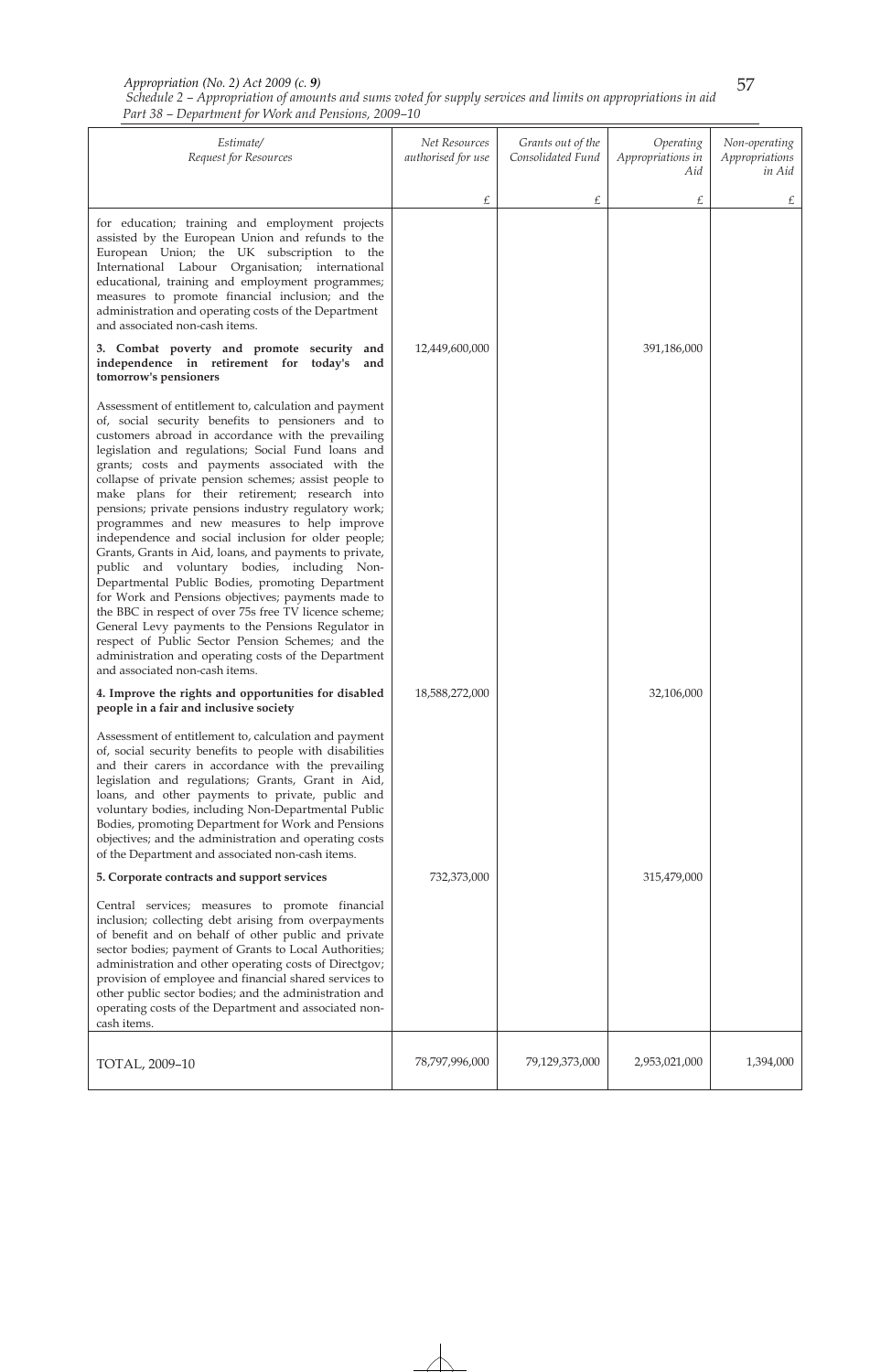### GOVERNMENT EQUALITIES OFFICE, 2009–10

- (a) the resources authorised for use to meet the costs of the services and purposes which are specified in the first column of the Table for the year ending with 31 March 2010;
- (b) the sums authorised for issue out of the Consolidated Fund to meet those costs; and
- (c) limits set, for the purposes of section 2 of the Government Resources and Accounts Act 2000 (c. 20), on the resources applicable as appropriations in aid to meet those costs.

| Estimate/<br>Request for Resources                                                                                                                                                                                                                                                                                                                                                | Net Resources<br>authorised for use | Grants out of the<br>Consolidated Fund | Operating<br>Appropriations in<br>Aid | Non-operating<br>Appropriations<br>in Aid |
|-----------------------------------------------------------------------------------------------------------------------------------------------------------------------------------------------------------------------------------------------------------------------------------------------------------------------------------------------------------------------------------|-------------------------------------|----------------------------------------|---------------------------------------|-------------------------------------------|
|                                                                                                                                                                                                                                                                                                                                                                                   | £                                   | £                                      | £                                     |                                           |
| <b>GOVERNMENT EQUALITIES OFFICE</b>                                                                                                                                                                                                                                                                                                                                               |                                     | 85,804,000                             |                                       | $\Omega$                                  |
| 1. Promoting a fair and equal society where everyone<br>has the opportunity to prosper and reach their full<br>potential                                                                                                                                                                                                                                                          | 85,805,000                          |                                        | 29,000                                |                                           |
| Work on gender and wider equalities policy, grant in<br>aid to the Commission for Equality and Human Rights<br>(CEHR); grants and payments associated with gender<br>and wider equality policy; programme expenditure on<br>Women's<br>National<br>Commission:<br>the<br>the<br>administration costs of the Government Equalities<br>Office; and other associated non-cash costs. |                                     |                                        |                                       |                                           |
| TOTAL, 2009-10                                                                                                                                                                                                                                                                                                                                                                    | 85,805,000                          | 85,804,000                             | 29,000                                |                                           |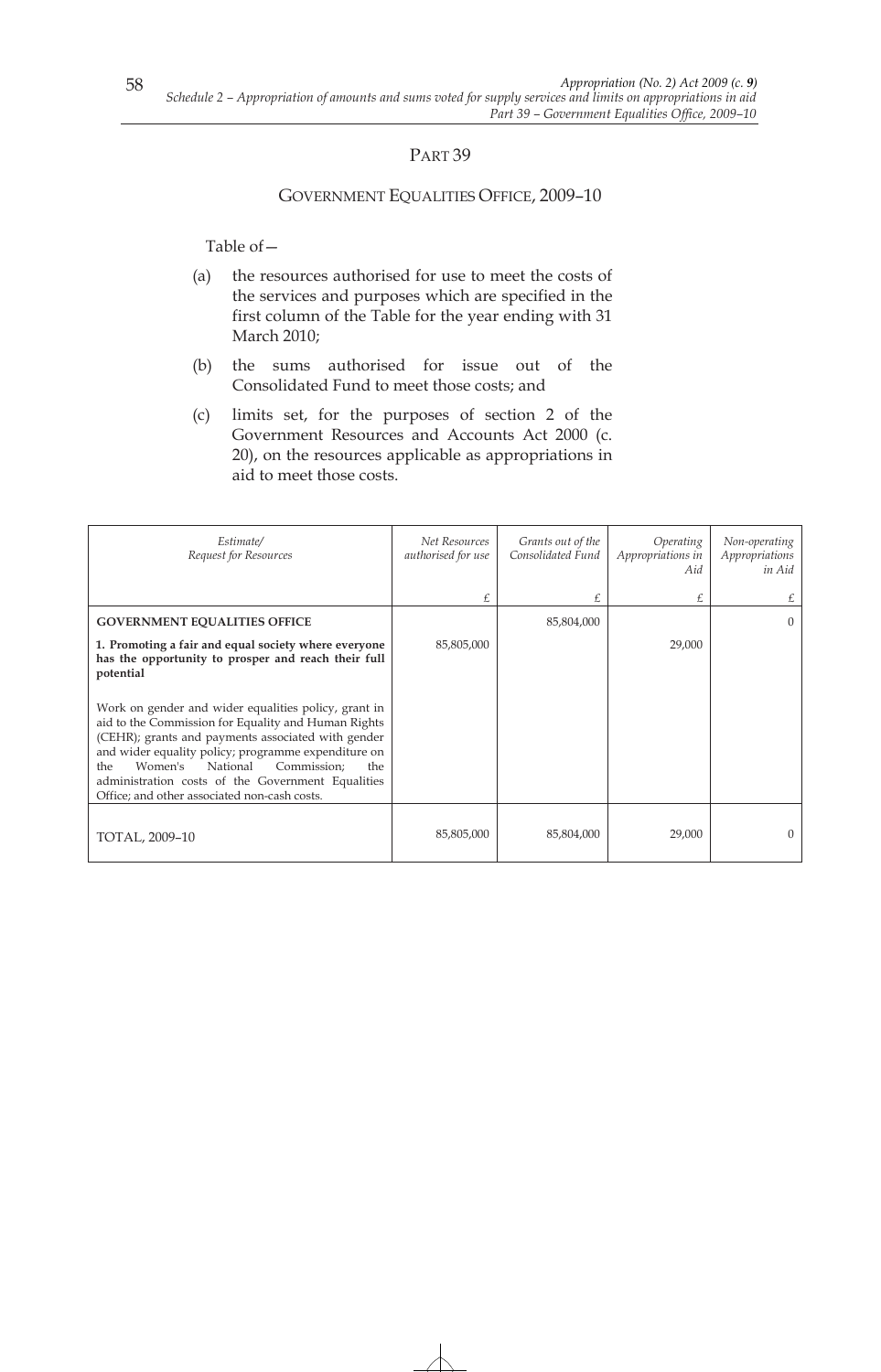#### NORTHERN IRELAND OFFICE, 2009–10

- (a) the resources authorised for use to meet the costs of the services and purposes which are specified in the first column of the Table for the year ending with 31 March 2010;
- (b) the sums authorised for issue out of the Consolidated Fund to meet those costs; and
- (c) limits set, for the purposes of section 2 of the Government Resources and Accounts Act 2000 (c. 20), on the resources applicable as appropriations in aid to meet those costs.

| Estimate/<br>Request for Resources                                                                                                                                                                                                                                                                                                                                                                                                                                                                                                                                                                                                                                                                                                                                                                                                                                                                                                                                                                                                                                                                                                                                                                                                                                           | Net Resources<br>authorised for use | Grants out of the<br>Consolidated Fund | Operating<br>Appropriations in<br>Aid | Non-operating<br>Appropriations<br>in Aid |
|------------------------------------------------------------------------------------------------------------------------------------------------------------------------------------------------------------------------------------------------------------------------------------------------------------------------------------------------------------------------------------------------------------------------------------------------------------------------------------------------------------------------------------------------------------------------------------------------------------------------------------------------------------------------------------------------------------------------------------------------------------------------------------------------------------------------------------------------------------------------------------------------------------------------------------------------------------------------------------------------------------------------------------------------------------------------------------------------------------------------------------------------------------------------------------------------------------------------------------------------------------------------------|-------------------------------------|----------------------------------------|---------------------------------------|-------------------------------------------|
|                                                                                                                                                                                                                                                                                                                                                                                                                                                                                                                                                                                                                                                                                                                                                                                                                                                                                                                                                                                                                                                                                                                                                                                                                                                                              | £                                   | £                                      | £                                     | £                                         |
| <b>NORTHERN IRELAND OFFICE</b>                                                                                                                                                                                                                                                                                                                                                                                                                                                                                                                                                                                                                                                                                                                                                                                                                                                                                                                                                                                                                                                                                                                                                                                                                                               |                                     | 13,501,688,000                         |                                       | $\overline{0}$                            |
| 1. Playing a full part in implementing the Good<br>Friday Agreement and representing the interests of<br>Northern Ireland in the UK Government; supporting<br>and developing an efficient, effective and responsive<br>Criminal Justice System; upholding and sustaining<br>the rule of law and preventing crime; maintaining a<br>secure and humane prison service and reducing the<br>risks of re-offending                                                                                                                                                                                                                                                                                                                                                                                                                                                                                                                                                                                                                                                                                                                                                                                                                                                                | 1,208,371,000                       |                                        | 15,872,000                            |                                           |
| Expenditure on (including all associated non-cash<br>items):<br>Head of State related costs and VIP visits to NI,<br>Reviews and Commissions arising from the Good<br>Agreement (incl. NI Human Rights<br>Friday<br>Commission), political development & inquiries,<br>victims and legacy issues of the Troubles and the<br>Bloody Sunday Inquiry, costs arising from elections.<br>Criminal Justice including juvenile justice services,<br>probation & aftercare, state pathology, forensic<br>services, programmes to enhance community safety<br>and services related to crime, crown prosecutions,<br>other legal services and the Northern Ireland Law<br>Commission, compensation schemes.<br>Policing and security including the Police Service of<br>Northern Ireland, policing non-severance, police<br>pensions, Police Ombudsman for Northern Ireland,<br>Northern Ireland Policing Board, payments to<br>associated bodies promoting policing and security<br>issues, ACCESS NI.<br>Prisons including the Prison Service Trust and the<br>Prisoner Ombudsman.<br>Central administrative services, costs of the Northern<br>Ireland Act 1998 and the Northern Ireland Act 2000.<br>European Union peace and reconciliation projects and<br>certain other grants. |                                     |                                        |                                       |                                           |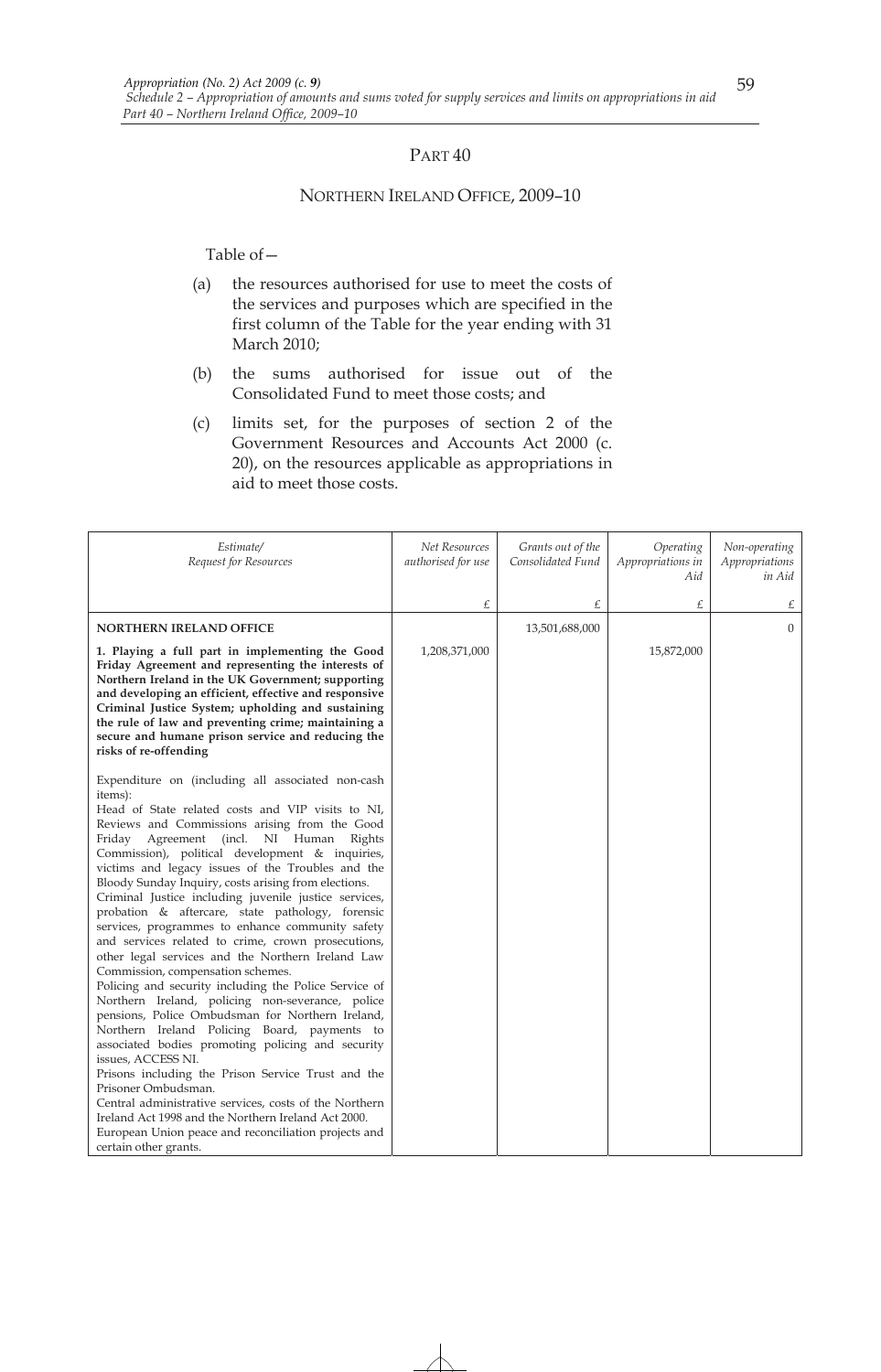*Appropriation (No. 2) Act 2009 (c. 9)* 

*Schedule 2 – Appropriation of amounts and sums voted for supply services and limits on appropriations in aid – Northern Ireland Office, 2009–10* 

| Estimate/<br>Request for Resources                                                                                                                                                                                    | Net Resources<br>authorised for use | Grants out of the<br>Consolidated Fund | Operating<br>Appropriations in<br>Aid | Non-operating<br>Appropriations<br>in Aid |
|-----------------------------------------------------------------------------------------------------------------------------------------------------------------------------------------------------------------------|-------------------------------------|----------------------------------------|---------------------------------------|-------------------------------------------|
|                                                                                                                                                                                                                       | £                                   |                                        | £                                     | £                                         |
| 2. Providing appropriate funding to the Northern<br>Ireland Consolidated Fund for the delivery of<br>transferred public services as defined by the<br>Northern Ireland Act 1998 and the Northern Ireland<br>Act 2000. | 12,261,001,000                      |                                        | $\mathbf{0}$                          |                                           |
| Grants to the Northern Ireland Consolidated Fund and<br>transfers of EU funds.                                                                                                                                        |                                     |                                        |                                       |                                           |
| TOTAL, 2009-10                                                                                                                                                                                                        | 13,469,372,000                      | 13,501,688,000                         | 15,872,000                            | $\Omega$                                  |

60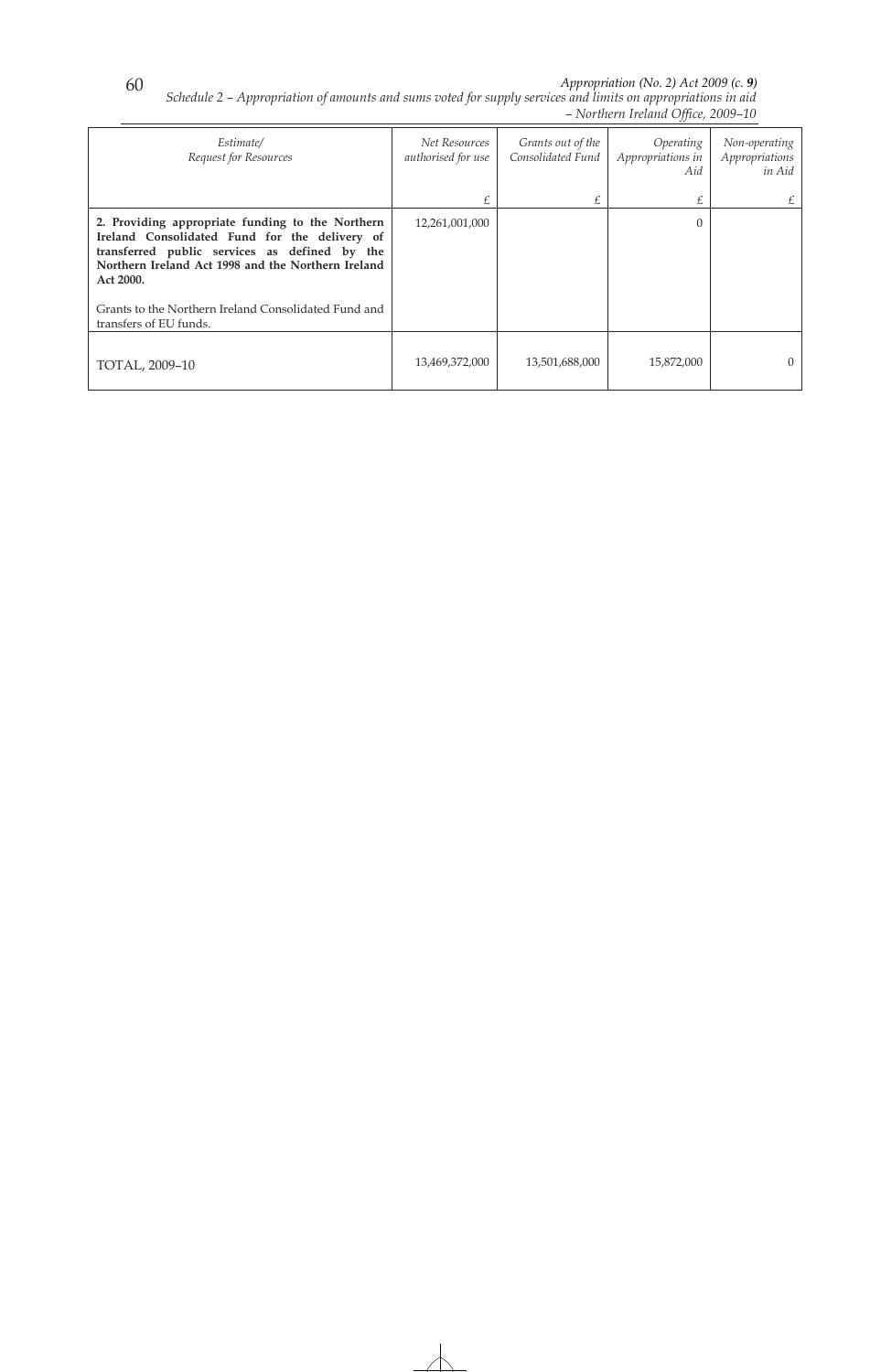### HM TREASURY, 2009–10

- (a) the resources authorised for use to meet the costs of the services and purposes which are specified in the first column of the Table for the year ending with 31 March 2010;
- (b) the sums authorised for issue out of the Consolidated Fund to meet those costs; and
- (c) limits set, for the purposes of section 2 of the Government Resources and Accounts Act 2000 (c. 20), on the resources applicable as appropriations in aid to meet those costs.

| Estimate/<br>Request for Resources                                                                                                                                                                                                                                                                                                                                                                                                                                                                                                                                                                                                                                                                                                                                                                                                                                                                                                                                                                                                                                                                                                                                                                                                        | Net Resources<br>authorised for use | Grants out of the<br>Consolidated Fund | Operating<br>Appropriations in<br>Aid | Non-operating<br>Appropriations<br>in Aid |
|-------------------------------------------------------------------------------------------------------------------------------------------------------------------------------------------------------------------------------------------------------------------------------------------------------------------------------------------------------------------------------------------------------------------------------------------------------------------------------------------------------------------------------------------------------------------------------------------------------------------------------------------------------------------------------------------------------------------------------------------------------------------------------------------------------------------------------------------------------------------------------------------------------------------------------------------------------------------------------------------------------------------------------------------------------------------------------------------------------------------------------------------------------------------------------------------------------------------------------------------|-------------------------------------|----------------------------------------|---------------------------------------|-------------------------------------------|
|                                                                                                                                                                                                                                                                                                                                                                                                                                                                                                                                                                                                                                                                                                                                                                                                                                                                                                                                                                                                                                                                                                                                                                                                                                           | £                                   | £                                      | £                                     | £                                         |
| <b>HM TREASURY</b>                                                                                                                                                                                                                                                                                                                                                                                                                                                                                                                                                                                                                                                                                                                                                                                                                                                                                                                                                                                                                                                                                                                                                                                                                        |                                     | 35,248,862,000                         |                                       | $\overline{0}$                            |
| 1. Maintain sound public finances and ensure high<br>and sustainable growth, well being and prosperity<br>for all                                                                                                                                                                                                                                                                                                                                                                                                                                                                                                                                                                                                                                                                                                                                                                                                                                                                                                                                                                                                                                                                                                                         | 325,797,000                         |                                        | 19,376,000                            |                                           |
| Economic, financial and related administration,<br>including group shared services; expenses in<br>connection with honours and dignities; expenditure of<br>Management<br>Office,<br>Debt<br>including<br>the<br>administration of the Public Works Loan Board, the<br>Commission for the Reduction of National Debt and<br>operational services for HM Treasury, other<br>government departments and the Bank of England;<br>administration and other related expenditure of the<br>Office<br>of<br>Government<br>Commerce,<br>including<br>management and disposal of the surplus civil estate<br>and cost of capital charges on the investment in<br>Buying Solutions; expenditure on a pilot scheme in<br>connection with the provision of generic financial<br>advice; payments under an indemnity guarantee in<br>respect of Paymaster; expenditure on administration<br>of Treasury related bodies; compensation payments<br>arising from gilt administration; cost of capital charges<br>on the Treasury's investment in the Bank of England;<br>payments to other government departments; costs and<br>income related to investment in and financial<br>assistance to financial institutions; and associated non-<br>cash items. |                                     |                                        |                                       |                                           |
| 2. Cost-effective management of the supply of coins<br>and actions to protect the integrity of coinage                                                                                                                                                                                                                                                                                                                                                                                                                                                                                                                                                                                                                                                                                                                                                                                                                                                                                                                                                                                                                                                                                                                                    | 52,500,000                          |                                        | $\Omega$                              |                                           |
| Manufacture, storage and distribution of coinage for<br>use in the United Kingdom, actions to protect the<br>integrity of coinage, and associated non-cash items.                                                                                                                                                                                                                                                                                                                                                                                                                                                                                                                                                                                                                                                                                                                                                                                                                                                                                                                                                                                                                                                                         |                                     |                                        |                                       |                                           |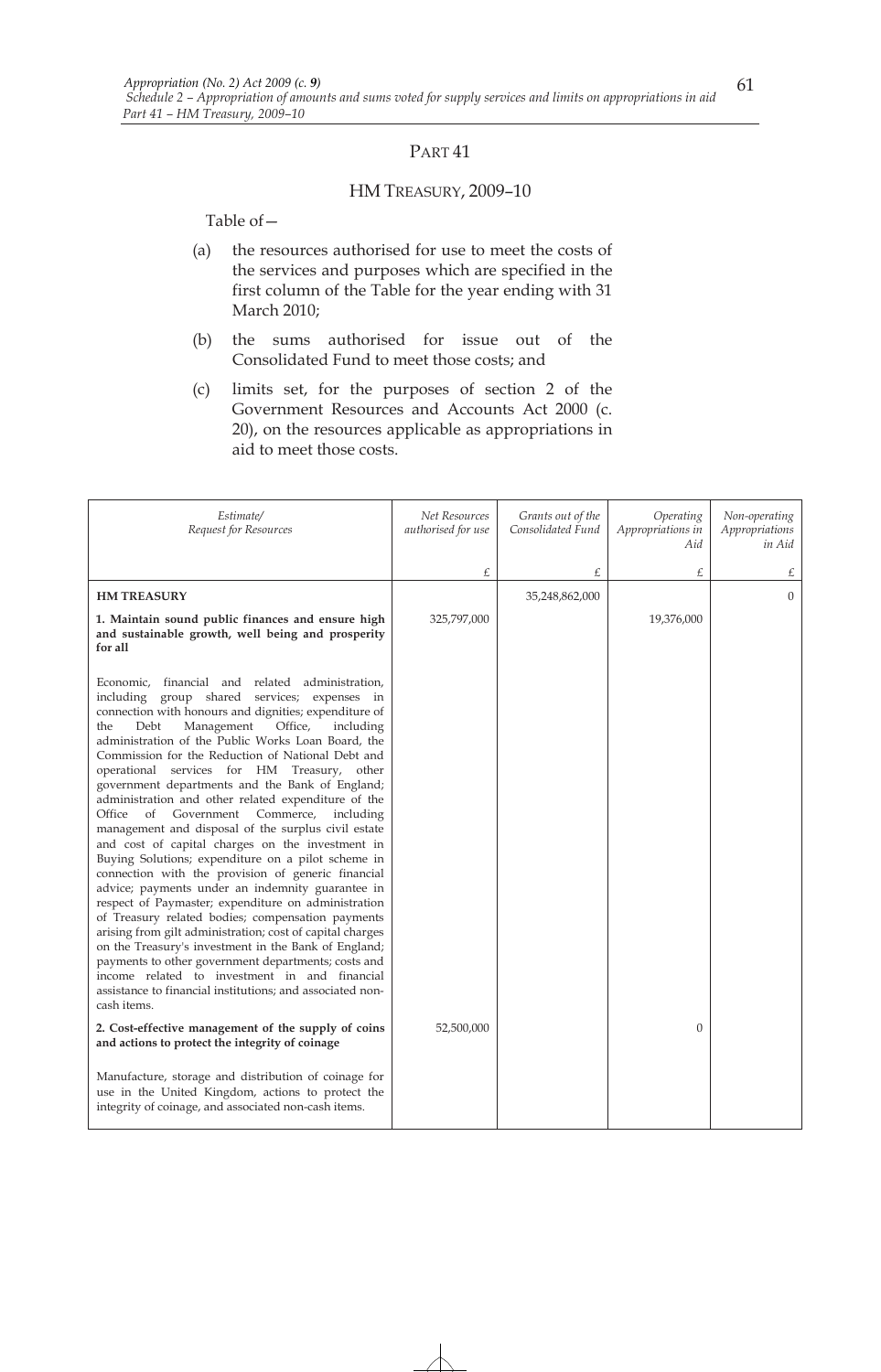*Appropriation (No. 2) Act 2009 (c. 9)* 

*Part 41 – HM Treasury, 2009–10* 

*Schedule 2 – Appropriation of amounts and sums voted for supply services and limits on appropriations in aid* 

| Estimate/<br>Request for Resources                                                                                                                                                                                                                     | Net Resources<br>authorised for use | Grants out of the<br>Consolidated Fund | <i><b>Operating</b></i><br>Appropriations in<br>Aid | Non-operating<br>Appropriations<br>in Aid |
|--------------------------------------------------------------------------------------------------------------------------------------------------------------------------------------------------------------------------------------------------------|-------------------------------------|----------------------------------------|-----------------------------------------------------|-------------------------------------------|
|                                                                                                                                                                                                                                                        | £                                   |                                        | £                                                   |                                           |
| 3. Promoting a stable financial system and offering<br>protection to ordinary savers, depositors, businesses<br>and borrowers                                                                                                                          | 1,505,350,000                       |                                        | $\theta$                                            |                                           |
| Payments in respect of costs related to investment in<br>and financial assistance to financial institutions;<br>operational costs in respect of UK Financial<br>Investments Limited and the Asset Protection Scheme;<br>and associated non-cash items. |                                     |                                        |                                                     |                                           |
| TOTAL, 2009-10                                                                                                                                                                                                                                         | 1,883,647,000                       | 35,248,862,000                         | 19,376,000                                          | $\Omega$                                  |

62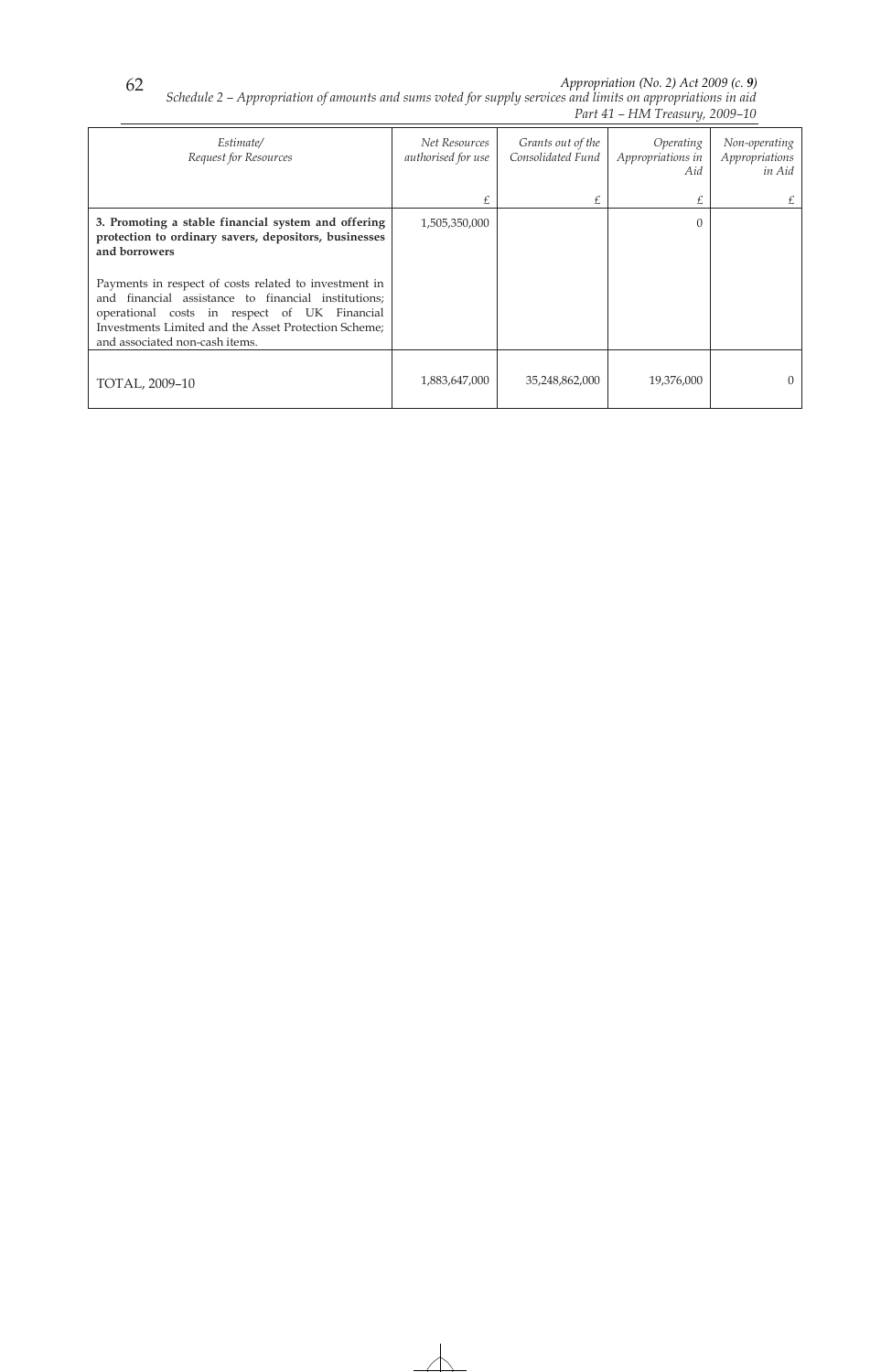#### HM REVENUE AND CUSTOMS, 2009–10

- (a) the resources authorised for use to meet the costs of the services and purposes which are specified in the first column of the Table for the year ending with 31 March 2010;
- (b) the sums authorised for issue out of the Consolidated Fund to meet those costs; and
- (c) limits set, for the purposes of section 2 of the Government Resources and Accounts Act 2000 (c. 20), on the resources applicable as appropriations in aid to meet those costs.

| Estimate/<br>Request for Resources                                                                                                                                                                                                                                                                                                                                                                                                                                                                                                                                                                                                                                                                                                                                                                                                                                                                                                                                                                                                                                                                                                                                                                                                                                                                                                                                                                                                                                                                                                                                                                                        | Net Resources<br>authorised for use | Grants out of the<br>Consolidated Fund | Operating<br>Appropriations in<br>Aid | Non-operating<br>Appropriations<br>in Aid |
|---------------------------------------------------------------------------------------------------------------------------------------------------------------------------------------------------------------------------------------------------------------------------------------------------------------------------------------------------------------------------------------------------------------------------------------------------------------------------------------------------------------------------------------------------------------------------------------------------------------------------------------------------------------------------------------------------------------------------------------------------------------------------------------------------------------------------------------------------------------------------------------------------------------------------------------------------------------------------------------------------------------------------------------------------------------------------------------------------------------------------------------------------------------------------------------------------------------------------------------------------------------------------------------------------------------------------------------------------------------------------------------------------------------------------------------------------------------------------------------------------------------------------------------------------------------------------------------------------------------------------|-------------------------------------|----------------------------------------|---------------------------------------|-------------------------------------------|
|                                                                                                                                                                                                                                                                                                                                                                                                                                                                                                                                                                                                                                                                                                                                                                                                                                                                                                                                                                                                                                                                                                                                                                                                                                                                                                                                                                                                                                                                                                                                                                                                                           | £                                   | £                                      | £                                     |                                           |
| <b>HM REVENUE AND CUSTOMS</b>                                                                                                                                                                                                                                                                                                                                                                                                                                                                                                                                                                                                                                                                                                                                                                                                                                                                                                                                                                                                                                                                                                                                                                                                                                                                                                                                                                                                                                                                                                                                                                                             |                                     | 16,404,754,000                         |                                       | 3,980,000                                 |
| 1. Administering the tax and customs control systems<br>fairly and efficiently and making it as easy as<br>possible for individuals<br>and businesses<br>to<br>understand and comply with their obligations and<br>receive their tax credit and other entitlements                                                                                                                                                                                                                                                                                                                                                                                                                                                                                                                                                                                                                                                                                                                                                                                                                                                                                                                                                                                                                                                                                                                                                                                                                                                                                                                                                        | 3,978,435,000                       |                                        | 475,973,000                           |                                           |
| Administration and the associated non-cash items<br>incurred in the management and collection of the<br>direct and indirect taxes, duties and levies, new tax<br>credits and National Insurance Contributions; Child<br>Benefit and the Child Trust Fund, Shipbuilders' Relief,<br>Money Laundering regulatory regime, the National<br>Insurance Funds for Great Britain and Northern<br>Ireland; OPG and government banking services;<br>Airplane Tax; Health in Pregnancy Grant; Saving<br>Gateway; National minimum wage; collection of<br>student loans; the operation of customs controls<br>including prohibitions and restrictions; the provision<br>of trade information; the provision of Capital Grants<br>for Excise Tax Stamps; the provision of resources to<br>independent investigatory bodies (including the<br>HMIC, IPCC and the police authorities) to facilitate<br>the independent inspection of professional standards<br>within the Department, the investigation of allegations<br>of mis-conduct or criminal activities by Departmental<br>staff and fulfilment of reciprocal complaints<br>investigation arrangements with police authorities; the<br>provision of incentive payments for e-filing; payments<br>in respect of the Customs National Museum; grants to<br>the voluntary and community sector; providing the<br>business link portal; air travel carbon-offsetting;<br>services to support the Welfare Reform Agenda; and<br>for services provided to the department's information<br>technology and wider markets' partners, other<br>departments and public bodies including any |                                     |                                        |                                       |                                           |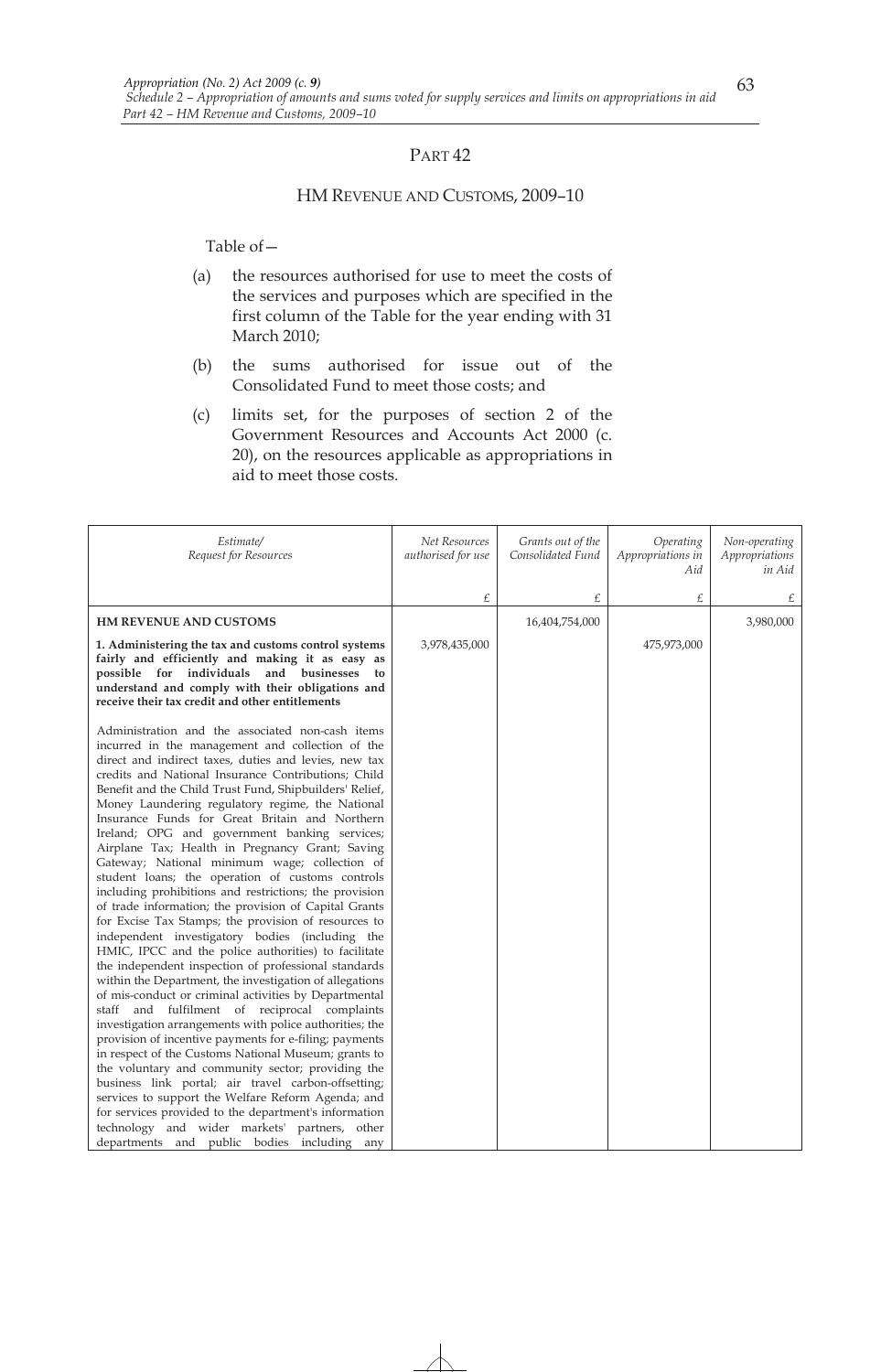*Appropriation (No. 2) Act 2009 (c. 9)* 

| Appropriation (No. 2) Act 200 |
|-------------------------------|
|                               |

*Estimate/ Request for Resources Net Resources authorised for use £ Grants out of the Consolidated Fund £ Operating Appropriations in Aid £ Non-operating Appropriations in Aid £*  assistance with investigations into terrorist incidents, and overseas tax administration and the activity in support of the UK Border Agency. **2. Undertaking rating and council tax valuation work in England and Wales and providing valuation and property management services to central government and other bodies where public funds are involved.**  Administration and the associated non-cash items incurred in the provision of valuation and other services for government departments and other public bodies by the Valuation Office Agency. 1,000 227,776,000 **3. Providing payments in lieu of tax relief to certain bodies**  Transitional payments to charities, personal pensions, life assurance premium relief and residual payments for mortgage interest relief; and associated non-cash items. 155,300,000 0 **4. Making payments of rates to Local Authorities on behalf of certain bodies**  Rates paid by Her Majesty's Revenue and Customs in respect of non-domestic property occupied by accredited representatives of Commonwealth and foreign countries and certain international organisations and associated non-cash items. 32,900,000 2,100,000 **5. Payments of Child Benefit, Health in Pregnancy Grant and Child Trust Fund endowments**  Payments of Child Benefit, Health in Pregnancy Grant, Child Trust Fund and the associated non-cash items. 12,285,000,000 0 TOTAL, 2009–10 16,451,636,000 16,404,754,000 705,849,000 3,980,000

*Schedule 2 – Appropriation of amounts and sums voted for supply services and limits on appropriations in aid Part 42 – HM Revenue and Customs, 2009–10* 

64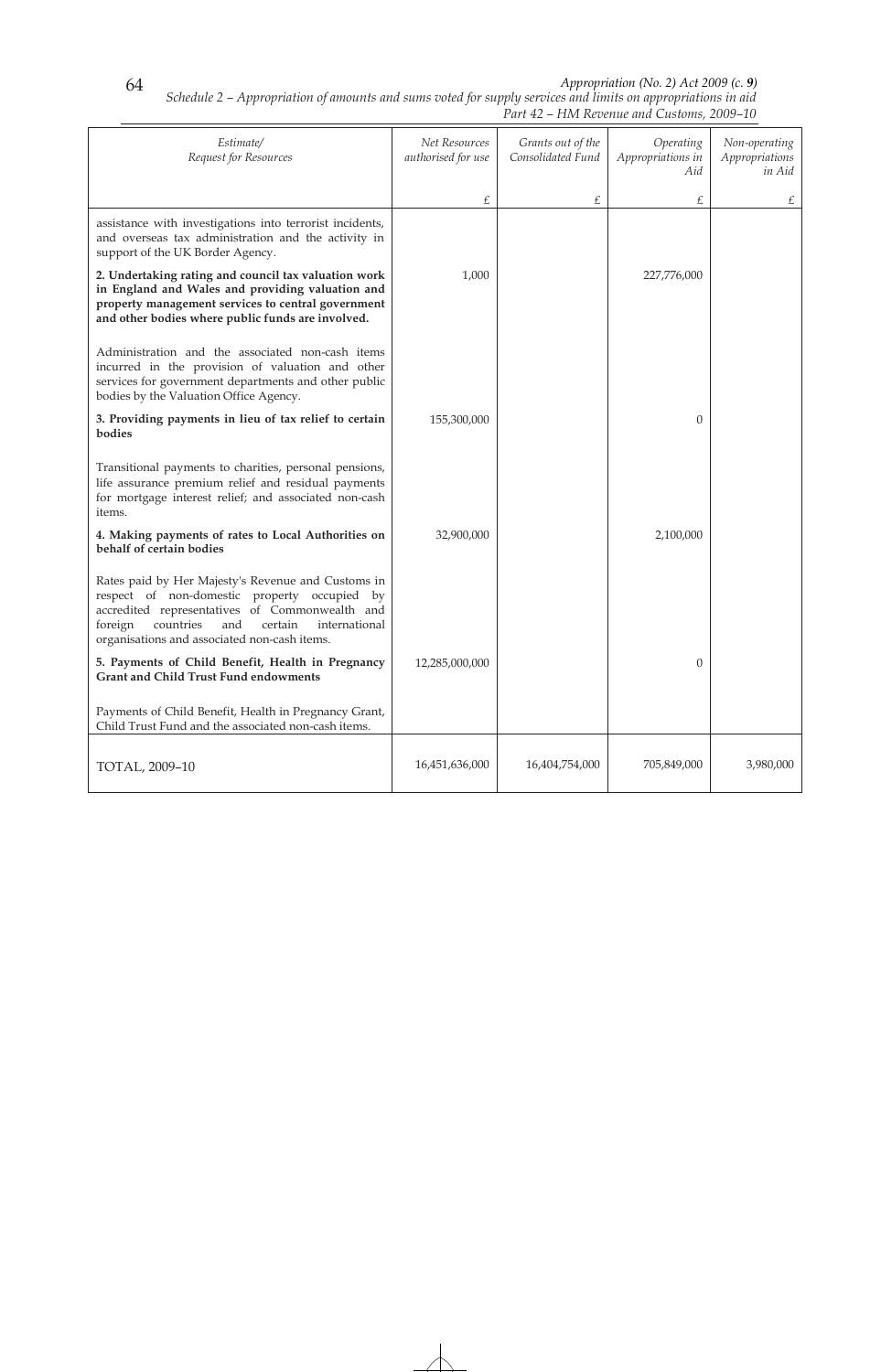#### NATIONAL SAVINGS AND INVESTMENTS, 2009–10

- (a) the resources authorised for use to meet the costs of the services and purposes which are specified in the first column of the Table for the year ending with 31 March 2010;
- (b) the sums authorised for issue out of the Consolidated Fund to meet those costs; and
- (c) limits set, for the purposes of section 2 of the Government Resources and Accounts Act 2000 (c. 20), on the resources applicable as appropriations in aid to meet those costs.

| Estimate/<br>Request for Resources                                                                                                       | Net Resources<br>authorised for use | Grants out of the<br>Consolidated Fund | Operating<br>Appropriations in<br>Aid | Non-operating<br>Appropriations<br>in Aid |
|------------------------------------------------------------------------------------------------------------------------------------------|-------------------------------------|----------------------------------------|---------------------------------------|-------------------------------------------|
|                                                                                                                                          | £                                   |                                        | £                                     | £                                         |
| NATIONAL SAVINGS AND INVESTMENTS                                                                                                         |                                     | 157,388,000                            |                                       | $\Omega$                                  |
| 1. Reducing the costs to the taxpayer of government<br>borrowing now and in the future                                                   | 157,107,000                         |                                        | 6,096,000                             |                                           |
| Administration and operational costs, research and<br>development works, equipment and other payments,<br>and associated non-cash items. |                                     |                                        |                                       |                                           |
| TOTAL, 2009-10                                                                                                                           | 157,107,000                         | 157,388,000                            | 6,096,000                             | 0                                         |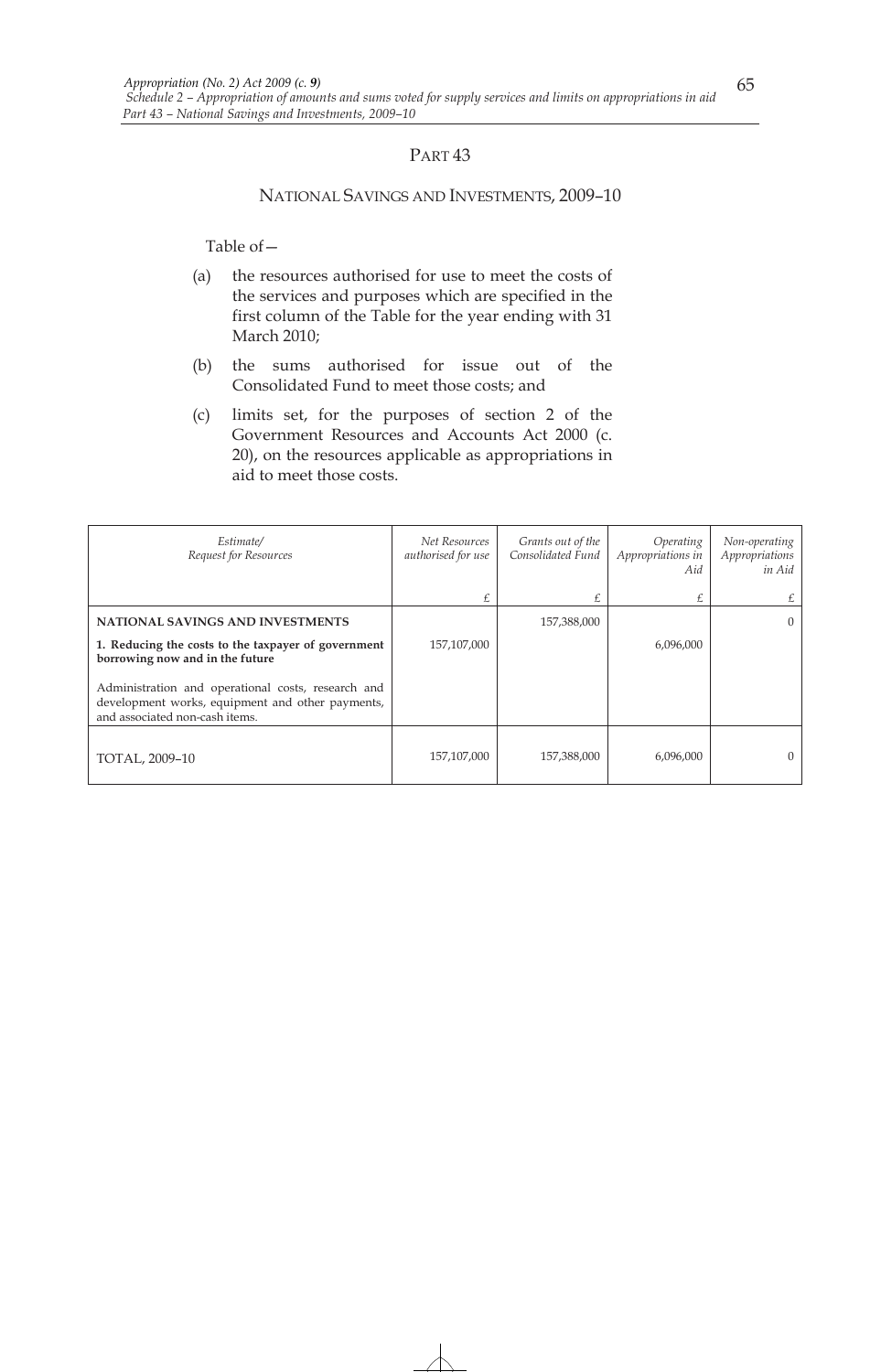### THE STATISTICS BOARD, 2009–10

- (a) the resources authorised for use to meet the costs of the services and purposes which are specified in the first column of the Table for the year ending with 31 March 2010;
- (b) the sums authorised for issue out of the Consolidated Fund to meet those costs; and
- (c) limits set, for the purposes of section 2 of the Government Resources and Accounts Act 2000 (c. 20), on the resources applicable as appropriations in aid to meet those costs.

| Estimate/<br>Request for Resources                                                                                                                                                                                                                                                                                                                                                                                                                                       | Net Resources<br>authorised for use | Grants out of the<br>Consolidated Fund | Operating<br>Appropriations in<br>Aid | Non-operating<br>Appropriations<br>in Aid |
|--------------------------------------------------------------------------------------------------------------------------------------------------------------------------------------------------------------------------------------------------------------------------------------------------------------------------------------------------------------------------------------------------------------------------------------------------------------------------|-------------------------------------|----------------------------------------|---------------------------------------|-------------------------------------------|
|                                                                                                                                                                                                                                                                                                                                                                                                                                                                          | £                                   | £                                      | £                                     | £                                         |
| THE STATISTICS BOARD                                                                                                                                                                                                                                                                                                                                                                                                                                                     |                                     | 201,246,000                            |                                       | $\Omega$                                  |
| 1. To promote and safeguard the production and<br>publication of official statistics that serve the public<br>good                                                                                                                                                                                                                                                                                                                                                       | 206,246,000                         |                                        | 19,344,000                            |                                           |
| Collection,<br>preparation and dissemination of<br>economic, social, labour market and other statistics;<br>promote and safeguard the quality of official statistics,<br>to monitor the production and publication of official<br>statistics; to prepare and publish a Code of Practice for<br>Statistics; to prepare and publish a programme for the<br>assessment of existing and candidate National<br>Statistics against the Code; and associated non-cash<br>costs. |                                     |                                        |                                       |                                           |
| TOTAL, 2009-10                                                                                                                                                                                                                                                                                                                                                                                                                                                           | 206,246,000                         | 201,246,000                            | 19,344,000                            | $\Omega$                                  |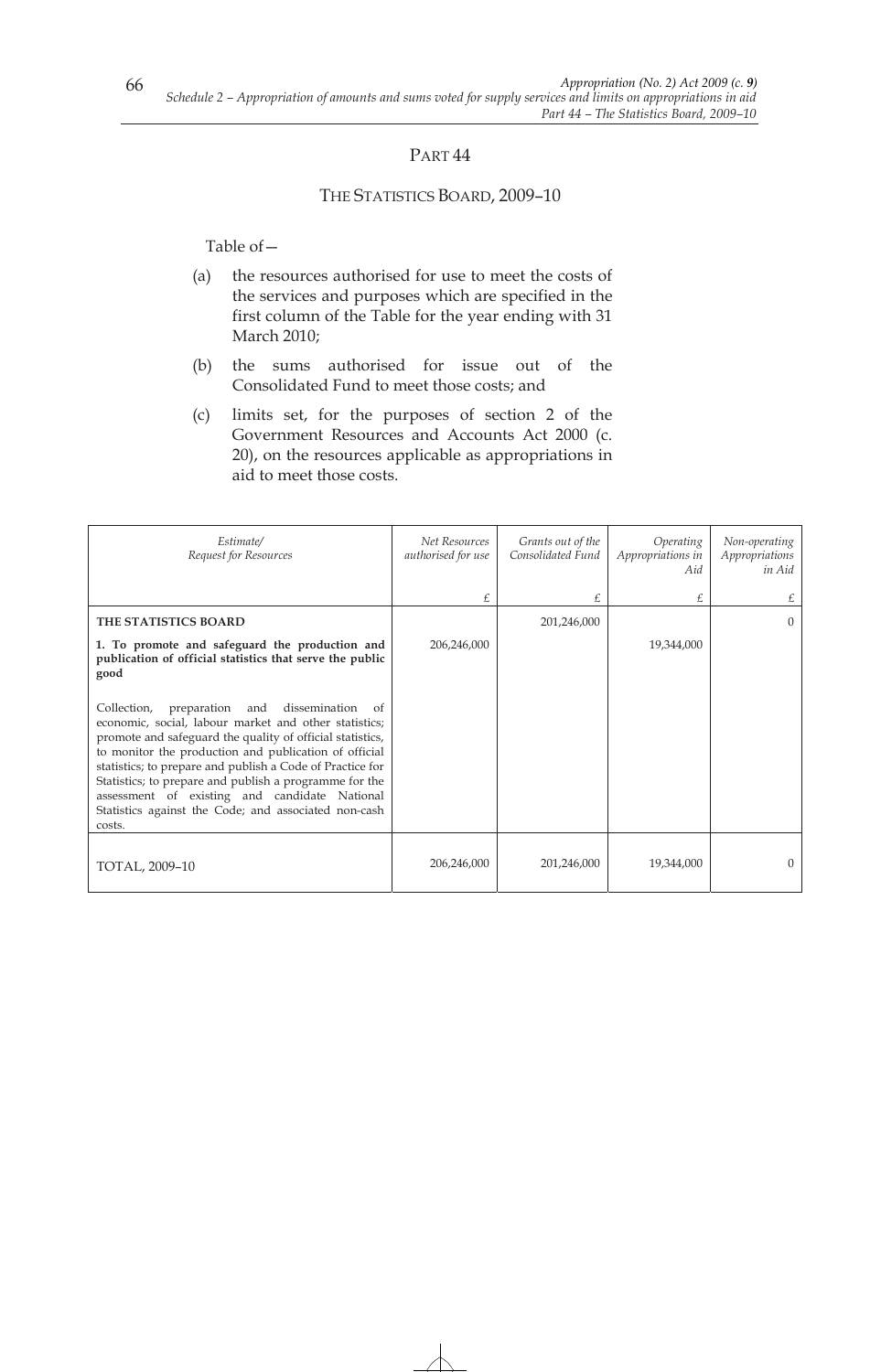#### GOVERNMENT ACTUARY'S DEPARTMENT, 2009–10

- (a) the resources authorised for use to meet the costs of the services and purposes which are specified in the first column of the Table for the year ending with 31 March 2010;
- (b) the sums authorised for issue out of the Consolidated Fund to meet those costs; and
- (c) limits set, for the purposes of section 2 of the Government Resources and Accounts Act 2000 (c. 20), on the resources applicable as appropriations in aid to meet those costs.

| Estimate/<br>Request for Resources                                                                                                                                                                                                                                                                                                                                                                                                                                                  | Net Resources<br>authorised for use | Grants out of the<br>Consolidated Fund | Operating<br>Appropriations in<br>Aid | Non-operating<br>Appropriations<br>in Aid |
|-------------------------------------------------------------------------------------------------------------------------------------------------------------------------------------------------------------------------------------------------------------------------------------------------------------------------------------------------------------------------------------------------------------------------------------------------------------------------------------|-------------------------------------|----------------------------------------|---------------------------------------|-------------------------------------------|
|                                                                                                                                                                                                                                                                                                                                                                                                                                                                                     | £                                   |                                        | £                                     |                                           |
| <b>GOVERNMENT ACTUARY'S DEPARTMENT</b>                                                                                                                                                                                                                                                                                                                                                                                                                                              |                                     | 272,000                                |                                       | $\Omega$                                  |
| 1. Providing an actuarial consultancy service                                                                                                                                                                                                                                                                                                                                                                                                                                       | 588,000                             |                                        | 12,497,000                            |                                           |
| Administration costs incurred in providing an<br>actuarial consultancy service to Government and to<br>other clients principally in the public sector, advising<br>on a wide range of areas including employer<br>sponsored pension arrangements and other employee<br>benefits, social security, health care, financing<br>arrangements, risk management, strategic investment,<br>asset / liability consideration, pensions and insurance<br>regulation and other non-cash items. |                                     |                                        |                                       |                                           |
| TOTAL, 2009-10                                                                                                                                                                                                                                                                                                                                                                                                                                                                      | 588,000                             | 272,000                                | 12,497,000                            |                                           |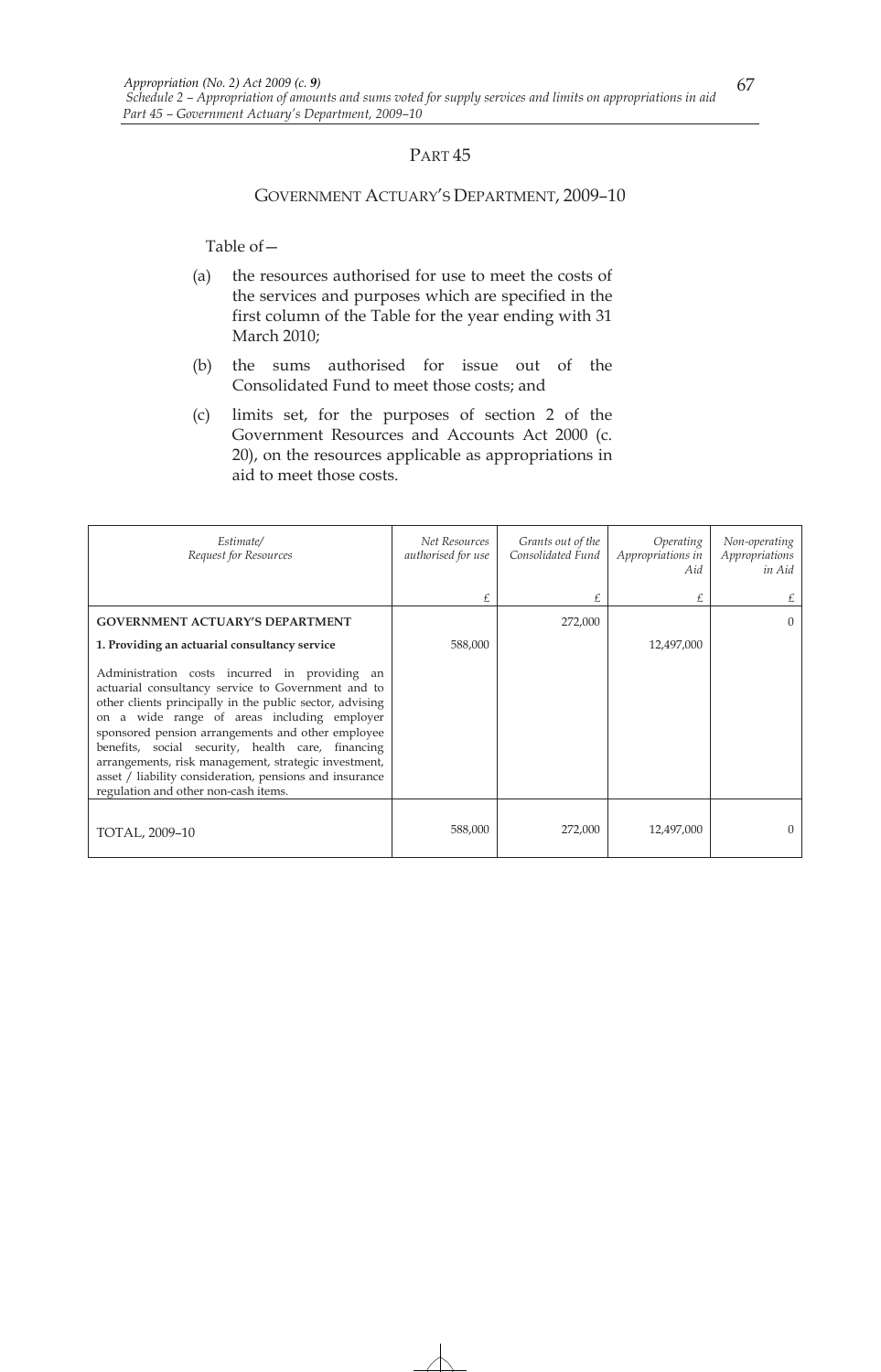# PART<sub>46</sub>

### CROWN ESTATE OFFICE, 2009–10

- (a) the resources authorised for use to meet the costs of the services and purposes which are specified in the first column of the Table for the year ending with 31 March 2010;
- (b) the sums authorised for issue out of the Consolidated Fund to meet those costs; and
- (c) limits set, for the purposes of section 2 of the Government Resources and Accounts Act 2000 (c. 20), on the resources applicable as appropriations in aid to meet those costs.

| Estimate/<br>Request for Resources                                                                | Net Resources<br>authorised for use | Grants out of the<br>Consolidated Fund | Operating<br>Appropriations in<br>Aid | Non-operating<br>Appropriations<br>in Aid |
|---------------------------------------------------------------------------------------------------|-------------------------------------|----------------------------------------|---------------------------------------|-------------------------------------------|
|                                                                                                   | £                                   |                                        | £                                     | £                                         |
| <b>CROWN ESTATE OFFICE</b>                                                                        |                                     | 2,357,000                              |                                       | $\Omega$                                  |
| 1. To maintain and enhance the value of The Crown<br>Estate and the return obtained from it       | 2,365,000                           |                                        | 0                                     |                                           |
| administration costs of The Crown Estate<br>The .<br>Commissioners and associated non-cash items. |                                     |                                        |                                       |                                           |
| TOTAL, 2009-10                                                                                    | 2,365,000                           | 2,357,000                              | 0                                     | $\theta$                                  |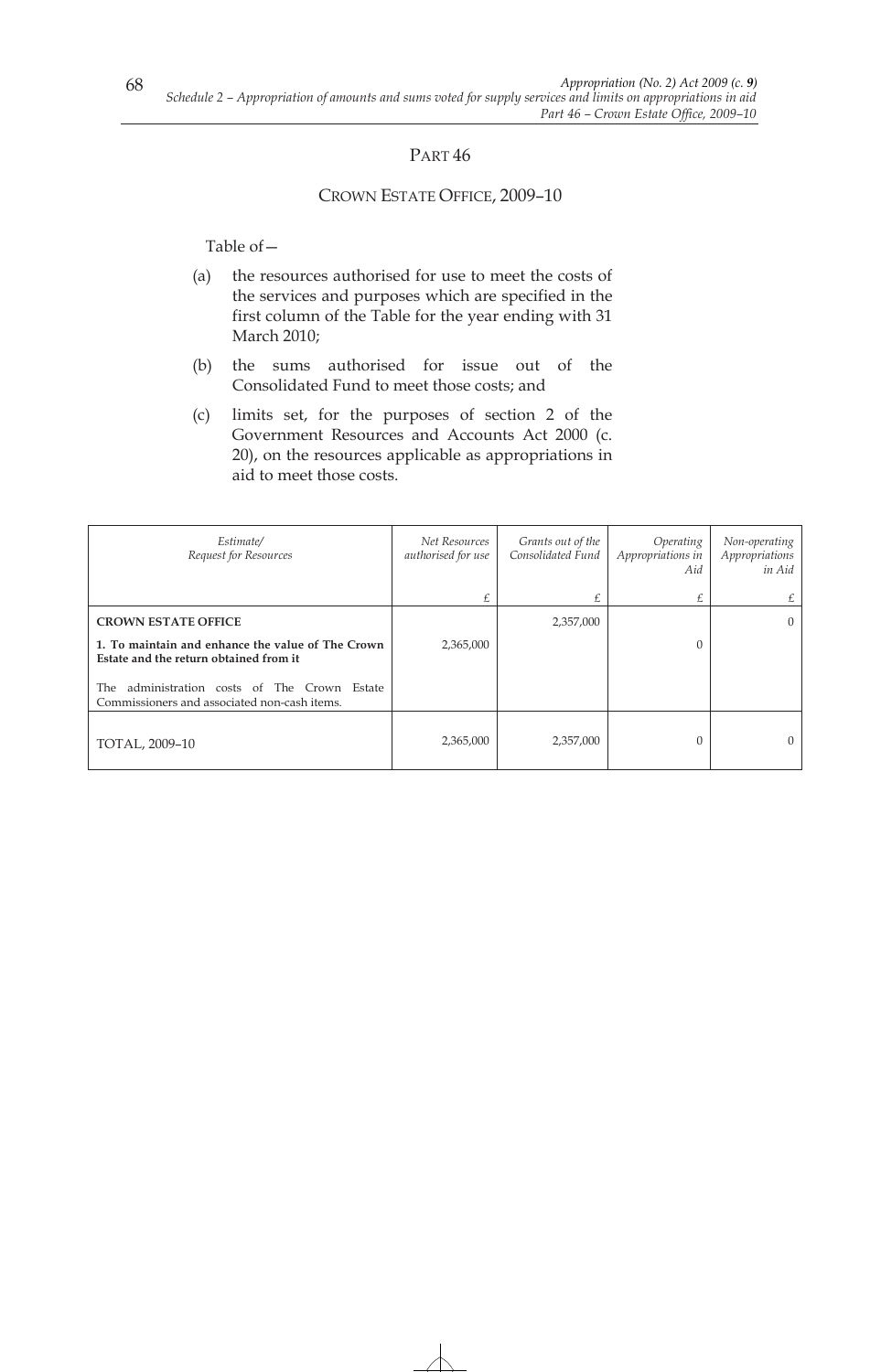### CABINET OFFICE, 2009–10

- (a) the resources authorised for use to meet the costs of the services and purposes which are specified in the first column of the Table for the year ending with 31 March 2010;
- (b) the sums authorised for issue out of the Consolidated Fund to meet those costs; and
- (c) limits set, for the purposes of section 2 of the Government Resources and Accounts Act 2000 (c. 20), on the resources applicable as appropriations in aid to meet those costs.

| Estimate/<br>Request for Resources                                                                                                                                                                                                                                                                                                                                                                                                                                                                                                                                                                                                                                                                                                                                                                                                                                                                                                                                                                                                                                               | Net Resources<br>authorised for use | Grants out of the<br>Consolidated Fund | Operating<br>Appropriations in<br>Aid | Non-operating<br>Appropriations<br>in Aid |
|----------------------------------------------------------------------------------------------------------------------------------------------------------------------------------------------------------------------------------------------------------------------------------------------------------------------------------------------------------------------------------------------------------------------------------------------------------------------------------------------------------------------------------------------------------------------------------------------------------------------------------------------------------------------------------------------------------------------------------------------------------------------------------------------------------------------------------------------------------------------------------------------------------------------------------------------------------------------------------------------------------------------------------------------------------------------------------|-------------------------------------|----------------------------------------|---------------------------------------|-------------------------------------------|
|                                                                                                                                                                                                                                                                                                                                                                                                                                                                                                                                                                                                                                                                                                                                                                                                                                                                                                                                                                                                                                                                                  | £                                   | £                                      | £                                     | £                                         |
| <b>CABINET OFFICE</b>                                                                                                                                                                                                                                                                                                                                                                                                                                                                                                                                                                                                                                                                                                                                                                                                                                                                                                                                                                                                                                                            |                                     | 363,749,000                            |                                       | 5,760,000                                 |
| 1. Supporting the Prime Minister's Office closely in<br>ensuring the delivery of Government objectives                                                                                                                                                                                                                                                                                                                                                                                                                                                                                                                                                                                                                                                                                                                                                                                                                                                                                                                                                                           | 396,893,000                         |                                        | 67,735,000                            |                                           |
| The Prime Minister's Office; the Offices of the<br>Chancellor of the Duchy of Lancaster and Ministers in<br>the Cabinet Office and of the Cabinet Secretary and<br>Head of the Home Civil Service; Propriety and Ethics<br>and Private Offices Group; Lord President of the<br>Council and the Leader of the House of Lords and the<br>Leader and Deputy Leader of the House of Commons<br>and the Offices of the Government Whips in the<br>House of Commons and the House of Lords; Office of<br>Parliamentary<br>Counsel;<br>Honours<br>the<br>and<br>Appointments Secretariat; Foreign and Defence Policy<br>Secretariat; European and Global Issues Secretariat;<br>Economic and Domestic Secretariat and National<br>Economic Council;                                                                                                                                                                                                                                                                                                                                     |                                     |                                        |                                       |                                           |
| National<br>Security<br>Secretariat;<br>Security<br>and<br>Intelligence;<br>Civil<br>Contingencies<br>Secretariat;<br>Intelligence Assessment and Intelligence Analysis<br>Profession and Strategic Horizons; Government CIO<br>and Head of Government IT Profession; Office of the<br>Third Sector; Social Exclusion Task Force; Service<br>Transformation; Strategy Unit; Public Sector Pay and<br>Workforce Reform; Operational Efficiency; Corporate<br>Services Group; Civil Service Management and Head<br>Government<br><b>HR</b><br>of<br>Profession;<br>Government<br>Communications<br>and<br>Head<br>Government<br>of<br>Communications Profession; and various other units;<br>Payments of grant and grant-in-aid to organisations<br>promoting departmental objectives; Grants-in-Aid to<br>not-for-profit organisations including the Civil Service<br>Benevolent Fund, the Civil Service Retirement<br>Fellowship, the Civil Service Sports Council, and to<br>the Chequers Trust and to the executive Non-<br>Departmental Public Bodies, Capacity Builders (UK) |                                     |                                        |                                       |                                           |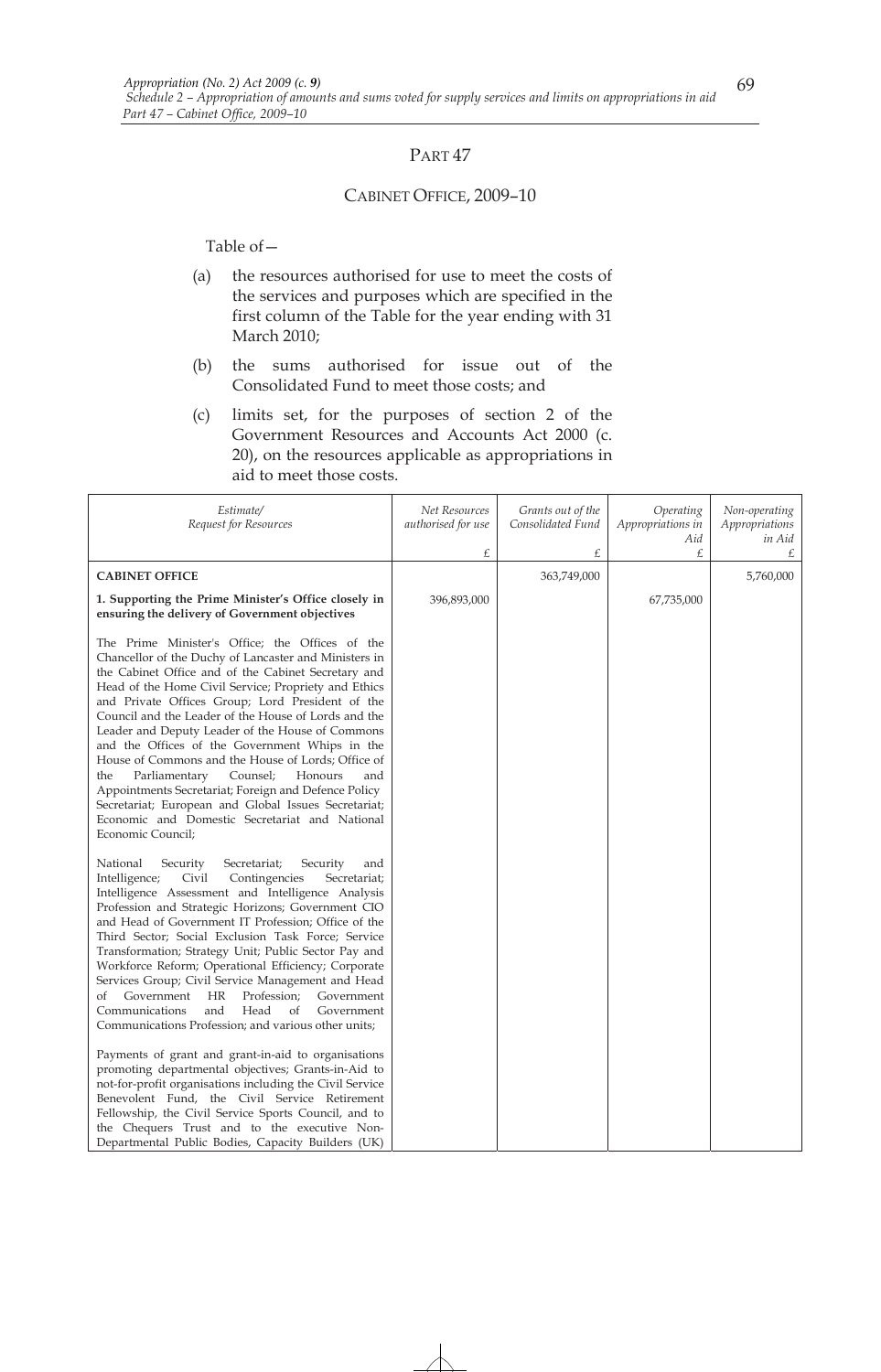*Appropriation (No. 2) Act 2009 (c. 9)* 

*Schedule 2 – Appropriation of amounts and sums voted for supply services and limits on appropriations in aid* 

|                                                                                                                                                                                                                                                                                                                                                                                                                                                                                                                                                                                                            | Part 47 – Cabinet Office, 2009–10        |                                             |                                            |                                                |
|------------------------------------------------------------------------------------------------------------------------------------------------------------------------------------------------------------------------------------------------------------------------------------------------------------------------------------------------------------------------------------------------------------------------------------------------------------------------------------------------------------------------------------------------------------------------------------------------------------|------------------------------------------|---------------------------------------------|--------------------------------------------|------------------------------------------------|
| Estimate/<br>Request for Resources                                                                                                                                                                                                                                                                                                                                                                                                                                                                                                                                                                         | Net Resources<br>authorised for use<br>£ | Grants out of the<br>Consolidated Fund<br>£ | Operating<br>Appropriations in<br>Aid<br>£ | Non-operating<br>Appropriations<br>in Aid<br>£ |
| Limited and the Commission for the Compact<br>Limited; Grants to organisations working in the third<br>sector and to local authorities and to other<br>organisations including the Disability Partnership and<br>the Whitehall and Industry Group;                                                                                                                                                                                                                                                                                                                                                         |                                          |                                             |                                            |                                                |
| Payments to and income from other government<br>departments in relation to programmes supporting the<br>department's<br>objectives;<br>special<br>payments;<br>expenditure on and income from loans; expenditure<br>on capital assets; payments to former Prime Ministers;<br>the central management of, and delivery of services to,<br>the Civil Service and wider public sector; improving<br>public services; Civil Service reform; cross-<br>departmental IT systems; co-ordination of cross-<br>cutting issues; the administration and operation of the<br>department and associated non-cash items. |                                          |                                             |                                            |                                                |
| TOTAL, 2009-10                                                                                                                                                                                                                                                                                                                                                                                                                                                                                                                                                                                             | 396,893,000                              | 363,749,000                                 | 67,735,000                                 | 5,760,000                                      |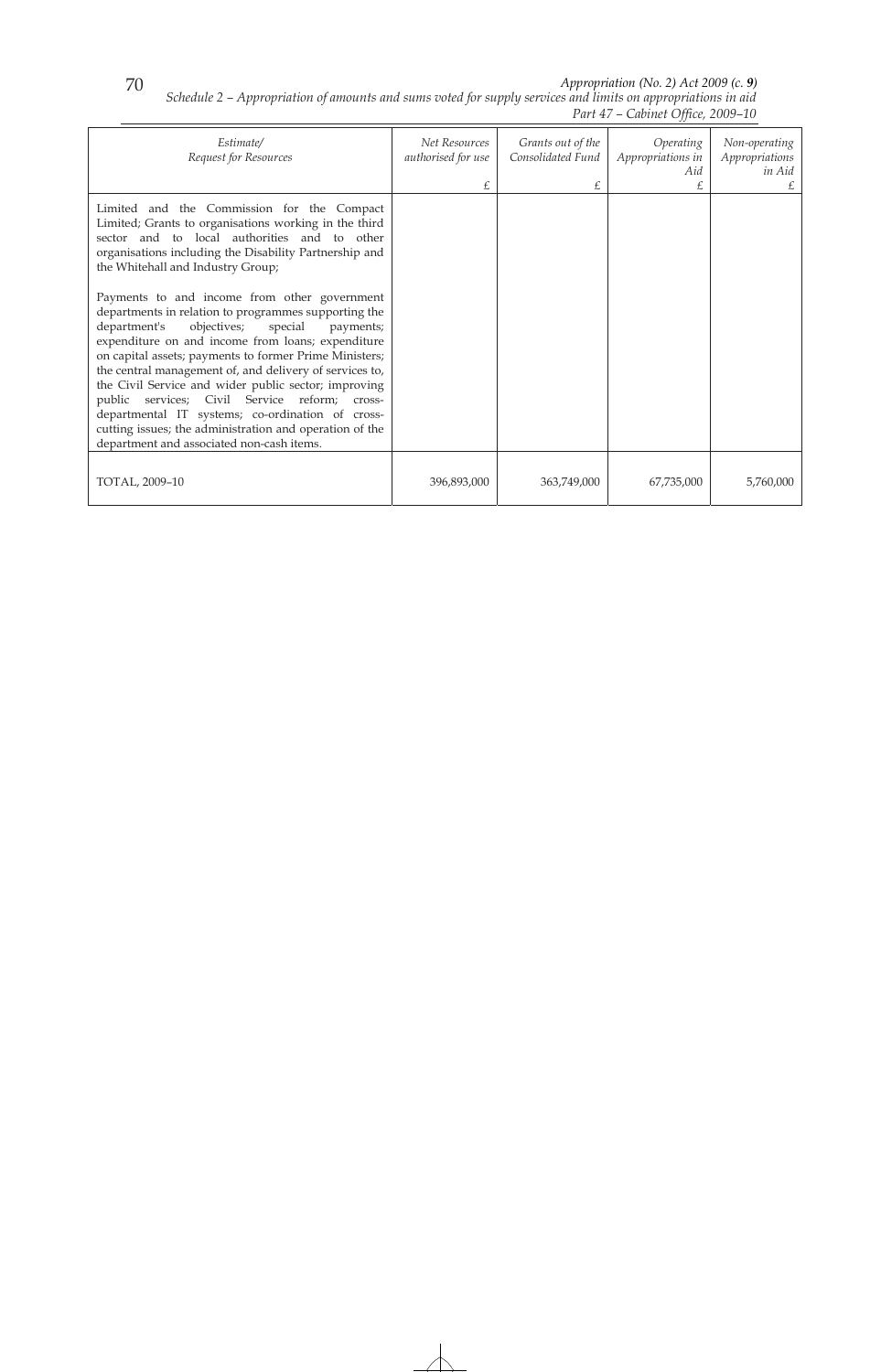#### SECURITY AND INTELLIGENCE AGENCIES, 2009–10

- (a) the resources authorised for use to meet the costs of the services and purposes which are specified in the first column of the Table for the year ending with 31 March 2010;
- (b) the sums authorised for issue out of the Consolidated Fund to meet those costs; and
- (c) limits set, for the purposes of section 2 of the Government Resources and Accounts Act 2000 (c. 20), on the resources applicable as appropriations in aid to meet those costs.

| Estimate/<br>Request for Resources                                                                                                       | Net Resources<br>authorised for use | Grants out of the<br>Consolidated Fund | Operating<br>Appropriations in<br>Aid | Non-operating<br>Appropriations<br>in Aid |
|------------------------------------------------------------------------------------------------------------------------------------------|-------------------------------------|----------------------------------------|---------------------------------------|-------------------------------------------|
|                                                                                                                                          | £                                   | £                                      | £                                     | £                                         |
| <b>SECURITY AND INTELLIGENCE AGENCIES</b>                                                                                                |                                     | 1,834,782,000                          |                                       | 60,000                                    |
| 1. Protecting and promoting the national security and<br>economic well being of the UK                                                   | 1,857,861,000                       |                                        | 68,369,000                            |                                           |
| Administration and operational costs, research and<br>development works, equipment and other payments,<br>and associated non-cash items. |                                     |                                        |                                       |                                           |
| TOTAL, 2009-10                                                                                                                           | 1,857,861,000                       | 1,834,782,000                          | 68,369,000                            | 60,000                                    |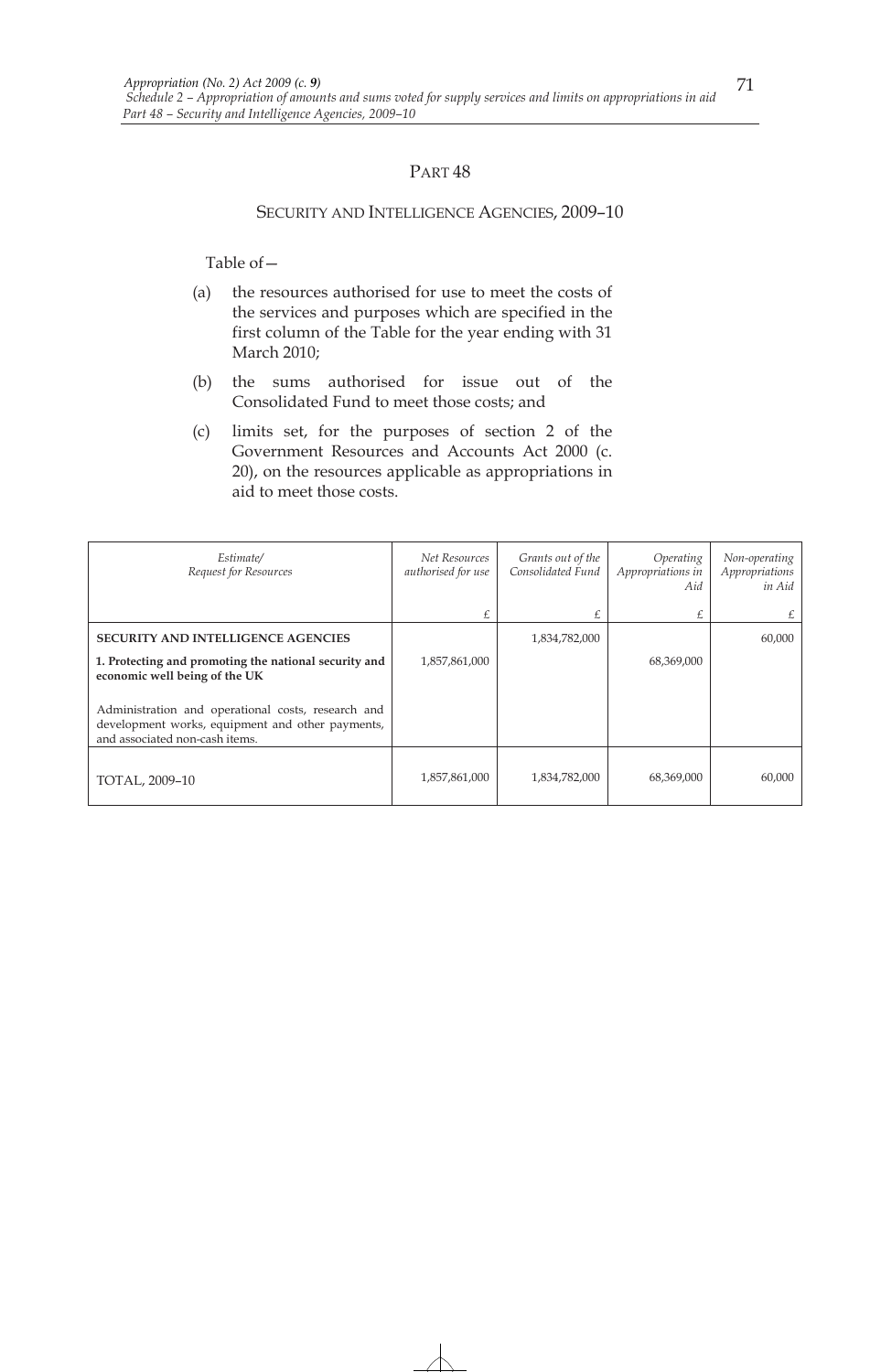# PART<sub>49</sub>

### CABINET OFFICE: CIVIL SUPERANNUATION, 2009–10

- (a) the resources authorised for use to meet the costs of the services and purposes which are specified in the first column of the Table for the year ending with 31 March 2010;
- (b) the sums authorised for issue out of the Consolidated Fund to meet those costs; and
- (c) limits set, for the purposes of section 2 of the Government Resources and Accounts Act 2000 (c. 20), on the resources applicable as appropriations in aid to meet those costs.

| Estimate/<br>Request for Resources                                                                                                                                  | Net Resources<br>authorised for use | Grants out of the<br>Consolidated Fund | Operating<br>Appropriations in<br>Aid | Non-operating<br>Appropriations<br>in Aid |
|---------------------------------------------------------------------------------------------------------------------------------------------------------------------|-------------------------------------|----------------------------------------|---------------------------------------|-------------------------------------------|
|                                                                                                                                                                     | £                                   |                                        | £                                     | £                                         |
| <b>CABINET OFFICE: CIVIL SUPERANNUATION</b>                                                                                                                         |                                     | 1,456,500,000                          |                                       | $\Omega$                                  |
| 1. Civil superannuation                                                                                                                                             | 7,141,000,000                       |                                        | 3,207,500,000                         |                                           |
| The superannuation of civil servants; pensions etc.,<br>and other pensions and non-recurrent payments; for<br>other related services and associated non-cash items. |                                     |                                        |                                       |                                           |
| TOTAL, 2009-10                                                                                                                                                      | 7,141,000,000                       | 1,456,500,000                          | 3,207,500,000                         | $\left($                                  |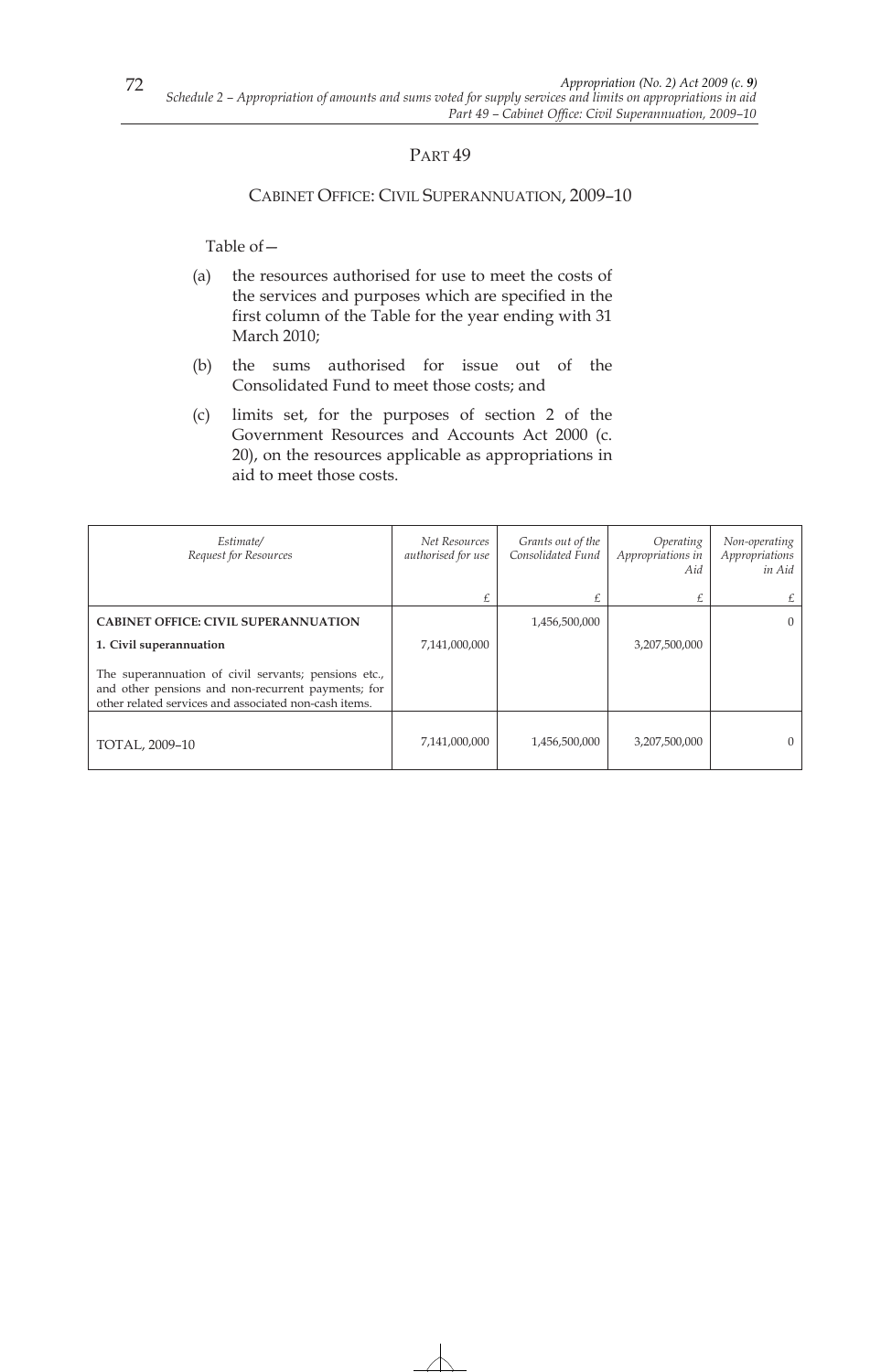#### NATIONAL SCHOOL OF GOVERNMENT , 2009–10

- (a) the resources authorised for use to meet the costs of the services and purposes which are specified in the first column of the Table for the year ending with 31 March 2010;
- (b) the sums authorised for issue out of the Consolidated Fund to meet those costs; and
- (c) limits set, for the purposes of section 2 of the Government Resources and Accounts Act 2000 (c. 20), on the resources applicable as appropriations in aid to meet those costs.

| Estimate/<br>Request for Resources                                                                                                    | Net Resources<br>authorised for use | Grants out of the<br>Consolidated Fund | Operating<br>Appropriations in<br>Aid | Non-operating<br>Appropriations<br>in Aid |
|---------------------------------------------------------------------------------------------------------------------------------------|-------------------------------------|----------------------------------------|---------------------------------------|-------------------------------------------|
|                                                                                                                                       | £                                   |                                        | £                                     | £                                         |
| NATIONAL SCHOOL OF GOVERNMENT                                                                                                         |                                     | 325,000                                |                                       | $\Omega$                                  |
| 1. To provide a centre of excellence for learning and<br>development in support of the strategic business<br>priorities of Government | 395,000                             |                                        | 30,000,000                            |                                           |
| Administration and the associated non-cash items<br>incurred in the management of the National School of<br>Government.               |                                     |                                        |                                       |                                           |
| TOTAL, 2009-10                                                                                                                        | 395,000                             | 325,000                                | 30,000,000                            | $\left( \right)$                          |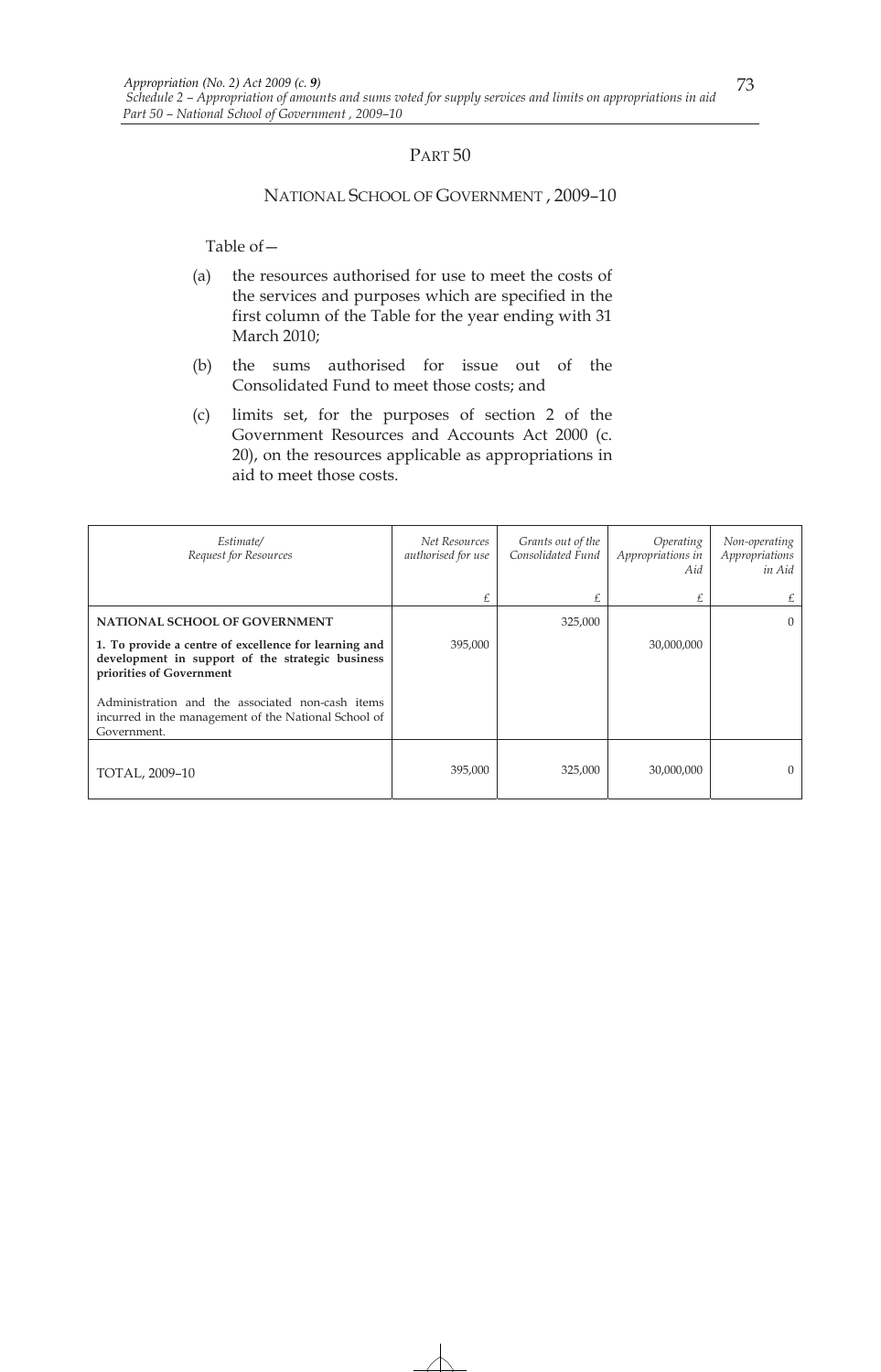#### CENTRAL OFFICE OF INFORMATION, 2009–10

- (a) the resources authorised for use to meet the costs of the services and purposes which are specified in the first column of the Table for the year ending with 31 March 2010;
- (b) the sums authorised for issue out of the Consolidated Fund to meet those costs; and
- (c) limits set, for the purposes of section 2 of the Government Resources and Accounts Act 2000 (c. 20), on the resources applicable as appropriations in aid to meet those costs.

| Estimate/<br>Request for Resources                                                    | Net Resources<br>authorised for use | Grants out of the<br>Consolidated Fund | Operating<br>Appropriations in<br>Aid | Non-operating<br>Appropriations<br>in Aid |
|---------------------------------------------------------------------------------------|-------------------------------------|----------------------------------------|---------------------------------------|-------------------------------------------|
|                                                                                       |                                     |                                        | £                                     | £                                         |
| <b>CENTRAL OFFICE OF INFORMATION</b>                                                  |                                     | 666,000                                |                                       | $\Omega$                                  |
| 1. Achieving maximum communication effectiveness<br>with best value for money         | 682,000                             |                                        | 0                                     |                                           |
| Advice to government centrally on publicity matters<br>and associated non-cash items. |                                     |                                        |                                       |                                           |
| TOTAL, 2009-10                                                                        | 682,000                             | 666,000                                | 0                                     | $\Omega$                                  |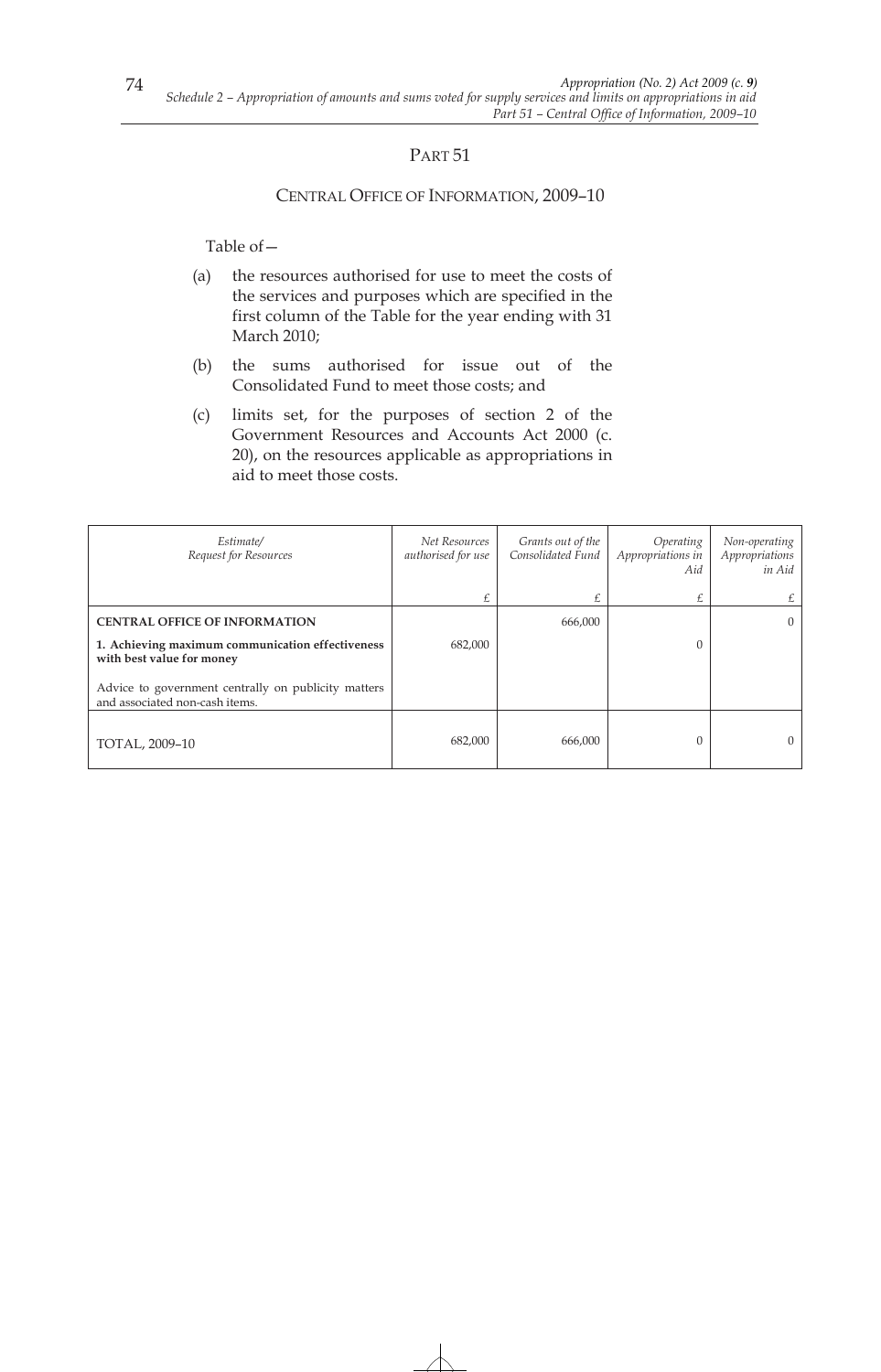# OFFICE OF THE PARLIAMENTARY COMMISSIONER FOR ADMINISTRATION AND THE HEALTH SERVICE COMMISSIONER FOR ENGLAND, 2009–10

- (a) the resources authorised for use to meet the costs of the services and purposes which are specified in the first column of the Table for the year ending with 31 March 2010;
- (b) the sums authorised for issue out of the Consolidated Fund to meet those costs; and
- (c) limits set, for the purposes of section 2 of the Government Resources and Accounts Act 2000 (c. 20), on the resources applicable as appropriations in aid to meet those costs.

| Estimate/<br>Request for Resources                                                                                                                                                                                                                                                                                                                                             | Net Resources<br>authorised for use | Grants out of the<br>Consolidated Fund | Operating<br>Appropriations in<br>Aid | Non-operating<br>Appropriations<br>in Aid |
|--------------------------------------------------------------------------------------------------------------------------------------------------------------------------------------------------------------------------------------------------------------------------------------------------------------------------------------------------------------------------------|-------------------------------------|----------------------------------------|---------------------------------------|-------------------------------------------|
|                                                                                                                                                                                                                                                                                                                                                                                | £                                   | £                                      | £                                     | £                                         |
| <b>OFFICE</b><br>OF<br><b>THE</b><br><b>PARLIAMENTARY</b><br><b>COMMISSIONER FOR ADMINISTRATION AND</b><br>THE HEALTH SERVICE COMMISSIONER FOR<br><b>ENGLAND</b>                                                                                                                                                                                                               |                                     | 34,306,000                             |                                       | $\Omega$                                  |
| 1. To undertake the work of the Parliamentary<br>Commissioner for Administration and the Health<br><b>Service Commissioner for England</b>                                                                                                                                                                                                                                     | 34,226,000                          |                                        | 420,000                               |                                           |
| Administration costs; capital expenditure; providing<br>services to support the Public Services Ombudsman<br>for Wales, the Scottish Public Services Ombudsman<br>and the Northern Ireland Ombudsman together with<br>cost sharing arrangements with the Commission for<br>Local Administration in England and the Information<br>Commissioner; and associated non-cash items. |                                     |                                        |                                       |                                           |
| TOTAL, 2009-10                                                                                                                                                                                                                                                                                                                                                                 | 34,226,000                          | 34,306,000                             | 420,000                               | $\Omega$                                  |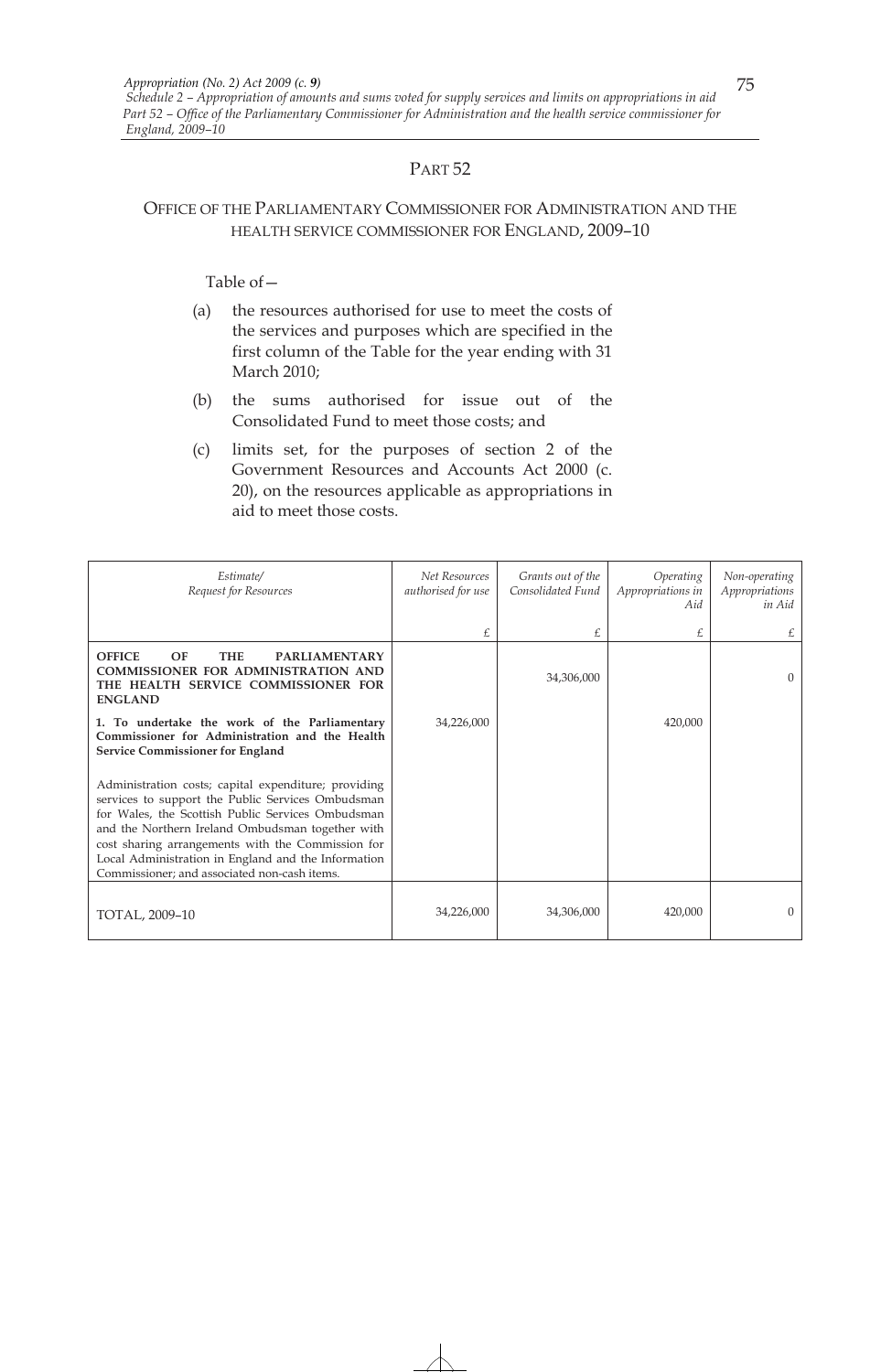### HOUSE OF LORDS, 2009–10

- (a) the resources authorised for use to meet the costs of the services and purposes which are specified in the first column of the Table for the year ending with 31 March 2010;
- (b) the sums authorised for issue out of the Consolidated Fund to meet those costs; and
- (c) limits set, for the purposes of section 2 of the Government Resources and Accounts Act 2000 (c. 20), on the resources applicable as appropriations in aid to meet those costs.

| Estimate/<br>Request for Resources                                                                                                                                                                                                                                       | Net Resources<br>authorised for use | Grants out of the<br>Consolidated Fund | Operating<br>Appropriations in<br>Aid | Non-operating<br>Appropriations<br>in Aid |
|--------------------------------------------------------------------------------------------------------------------------------------------------------------------------------------------------------------------------------------------------------------------------|-------------------------------------|----------------------------------------|---------------------------------------|-------------------------------------------|
|                                                                                                                                                                                                                                                                          | £                                   | £                                      | £                                     | £                                         |
| <b>HOUSE OF LORDS</b>                                                                                                                                                                                                                                                    |                                     | 98,068,000                             |                                       | $\Omega$                                  |
| 1. Members' expenses and administration, etc.                                                                                                                                                                                                                            | 117,341,000                         |                                        | 7,458,000                             |                                           |
| Members'<br>administrative<br>and<br>expenses;<br>accommodation costs, including staff salaries and<br>pensions; security; stationery; printing; financial<br>assistance to opposition parties; grants in aid to<br>Parliamentary bodies; and associated non-cash items. |                                     |                                        |                                       |                                           |
| TOTAL, 2009-10                                                                                                                                                                                                                                                           | 117,341,000                         | 98,068,000                             | 7,458,000                             | $\overline{0}$                            |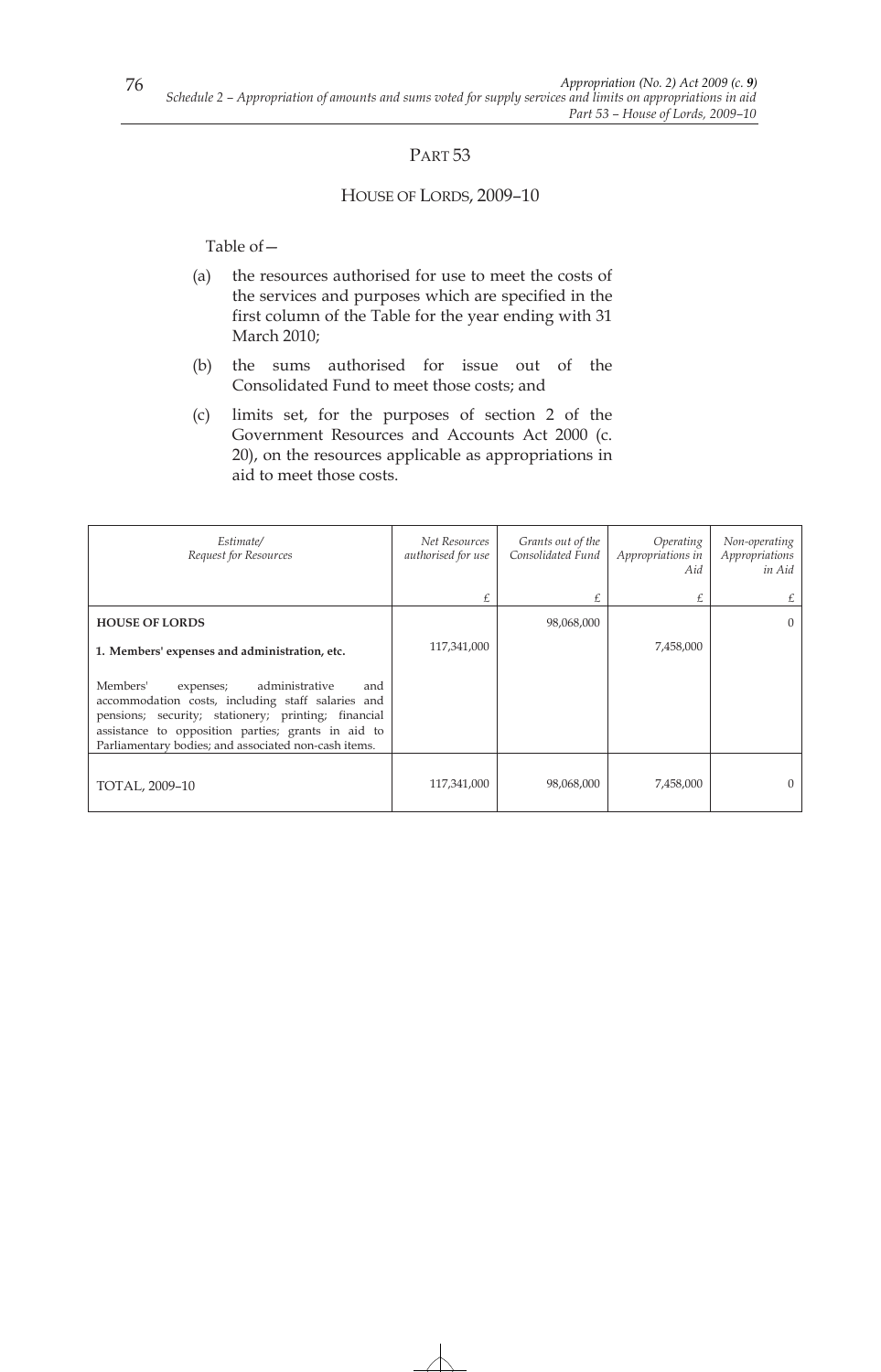#### HOUSE OF COMMONS: MEMBERS, 2009–10

- (a) the resources authorised for use to meet the costs of the services and purposes which are specified in the first column of the Table for the year ending with 31 March 2010;
- (b) the sums authorised for issue out of the Consolidated Fund to meet those costs; and
- (c) limits set, for the purposes of section 2 of the Government Resources and Accounts Act 2000 (c. 20), on the resources applicable as appropriations in aid to meet those costs.

| Estimate/<br>Request for Resources                                                                                                                                                                                                                                                                                                                                                                                                                                                                                                                                                                                                                                                                                                                    | Net Resources<br>authorised for use | Grants out of the<br>Consolidated Fund | Operating<br>Appropriations in<br>Aid | Non-operating<br>Appropriations<br>in Aid |
|-------------------------------------------------------------------------------------------------------------------------------------------------------------------------------------------------------------------------------------------------------------------------------------------------------------------------------------------------------------------------------------------------------------------------------------------------------------------------------------------------------------------------------------------------------------------------------------------------------------------------------------------------------------------------------------------------------------------------------------------------------|-------------------------------------|----------------------------------------|---------------------------------------|-------------------------------------------|
|                                                                                                                                                                                                                                                                                                                                                                                                                                                                                                                                                                                                                                                                                                                                                       | £                                   | £                                      | £                                     | £                                         |
| <b>HOUSE OF COMMONS: MEMBERS</b>                                                                                                                                                                                                                                                                                                                                                                                                                                                                                                                                                                                                                                                                                                                      |                                     | 179,640,000                            |                                       | 1,000                                     |
| 1. Members' salaries, allowances and other costs                                                                                                                                                                                                                                                                                                                                                                                                                                                                                                                                                                                                                                                                                                      | 183,200,000                         |                                        | $\Omega$                              |                                           |
| Remunerating and supporting the Members of the<br>House of Commons in discharging their duties and<br>responsibilities in the constituency, in Parliament and<br>elsewhere by funding: payment of parliamentary<br>salaries and associated pension contributions;<br>reimbursement of certain expenses incurred by<br>Members (including travel, office costs, staff and<br>equipment); payment for insurance; central provision<br>of IT equipment; provision of training for Members<br>and their staff; financial assistance to Opposition<br>parties to support them in the discharge of their<br>parliamentary or representative functions;<br>an<br>Exchequer contribution to the Members' Fund; other<br>associated costs; and non-cash items. |                                     |                                        |                                       |                                           |
| TOTAL, 2009-10                                                                                                                                                                                                                                                                                                                                                                                                                                                                                                                                                                                                                                                                                                                                        | 183,200,000                         | 179,640,000                            | $\theta$                              | 1,000                                     |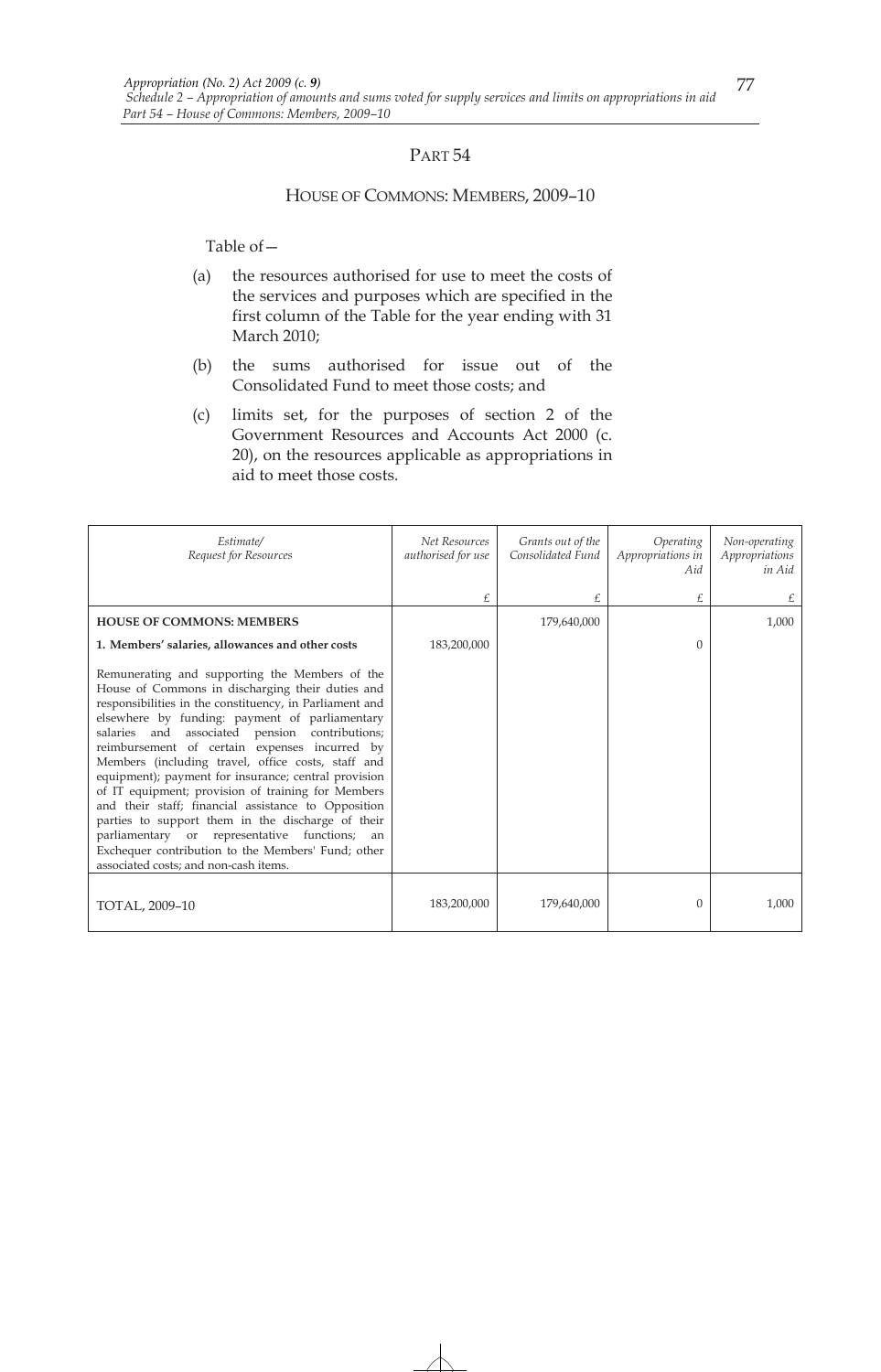### H OUSE OF COMMONS: ADMINISTRATION, 2009–10

Table of the resources authorised for use and the sums authorised for issue out of the Consolidated Fund for the year ending with 31 March 2010, arising from Estimates laid before the House of Commons under section 3 of the House of Commons (Administration) Act 1978 (c. 36).

| Estimate/<br>Request for Resources                                                                                                                                                                                                                                                                                                      | Net Resources<br>authorised for use | Grants out of the<br>Consolidated Fund |
|-----------------------------------------------------------------------------------------------------------------------------------------------------------------------------------------------------------------------------------------------------------------------------------------------------------------------------------------|-------------------------------------|----------------------------------------|
|                                                                                                                                                                                                                                                                                                                                         | £                                   | £                                      |
| <b>HOUSE OF COMMONS: ADMINISTRATION</b>                                                                                                                                                                                                                                                                                                 |                                     | 212,000,000                            |
| 1. House of Commons Administrative Expenditure                                                                                                                                                                                                                                                                                          | 254,254,000                         |                                        |
| General administration: including staff costs, general<br>expenses, stationery, printing, broadcasting, IT,<br>catering and accommodation services; associated non-<br>cash items; and some travel costs of Members of<br>Parliament in connection with select committees and<br>delegations to international parliamentary assemblies. |                                     |                                        |
| 2. Grants to other bodies                                                                                                                                                                                                                                                                                                               | 3,746,000                           |                                        |
| Grants-in-aid to History of Parliament Trust, various<br>Parliamentary Bodies and to the Association of Former<br>Members of Parliament.                                                                                                                                                                                                |                                     |                                        |
| TOTAL, 2009-10                                                                                                                                                                                                                                                                                                                          | 258,000,000                         | 212,000,000                            |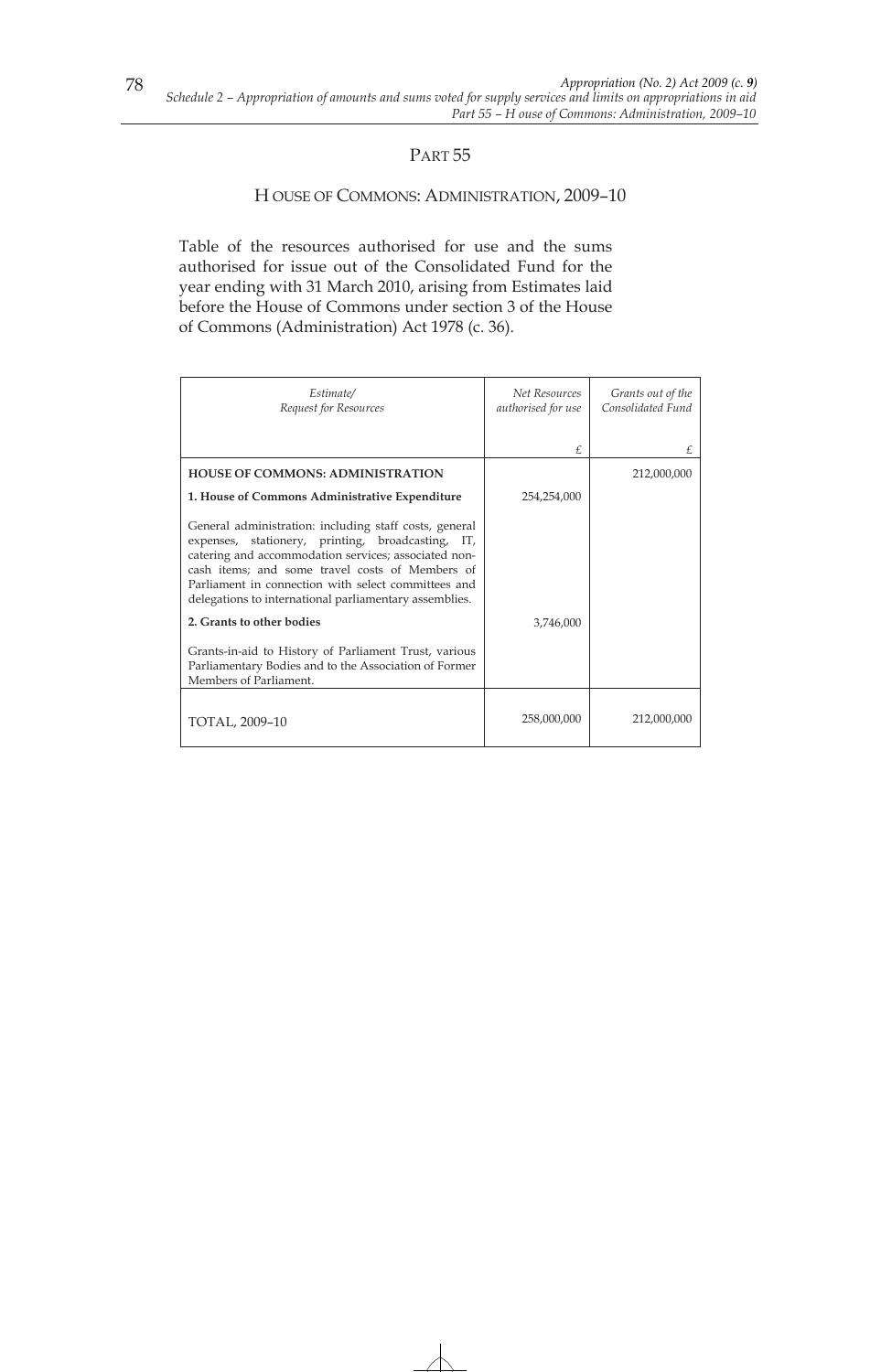#### NATIONAL AUDIT OFFICE, 2009–10

- (a) the resources authorised for use to meet the costs of the services and purposes which are specified in the first column of the Table for the year ending with 31 March 2010;
- (b) the sums authorised for issue out of the Consolidated Fund to meet those costs; and
- (c) limits set, for the purposes of section 2 of the Government Resources and Accounts Act 2000 (c. 20), on the resources applicable as appropriations in aid to meet those costs.

| Estimate/<br>Request for Resources                                                                                                                                                                                                                                                                                                                                                                                                                                                                                                                                                                                                                                                                                                                                               | Net Resources<br>authorised for use | Grants out of the<br>Consolidated Fund | Operating<br>Appropriations in<br>Aid | Non-operating<br>Appropriations<br>in Aid |
|----------------------------------------------------------------------------------------------------------------------------------------------------------------------------------------------------------------------------------------------------------------------------------------------------------------------------------------------------------------------------------------------------------------------------------------------------------------------------------------------------------------------------------------------------------------------------------------------------------------------------------------------------------------------------------------------------------------------------------------------------------------------------------|-------------------------------------|----------------------------------------|---------------------------------------|-------------------------------------------|
|                                                                                                                                                                                                                                                                                                                                                                                                                                                                                                                                                                                                                                                                                                                                                                                  | £                                   | £                                      | £                                     | £                                         |
| <b>NATIONAL AUDIT OFFICE</b>                                                                                                                                                                                                                                                                                                                                                                                                                                                                                                                                                                                                                                                                                                                                                     |                                     | 112,500,000                            |                                       | $\Omega$                                  |
| 1. Providing independent assurance to Parliament<br>and other organisations on the management of<br>public resources                                                                                                                                                                                                                                                                                                                                                                                                                                                                                                                                                                                                                                                             | 103,700,000                         |                                        | 21,000,000                            |                                           |
| Administrative expenditure and associated non-cash<br>items incurred in the provision of independent<br>assurance, information and advice to Parliament on<br>the proper accounting for central government<br>expenditure, revenue, assets and liabilities, including<br>compliance with laws and regulations, and in the<br>economy, efficiency and effectiveness with which<br>central government resources have been used; the<br>provision of independent assurance, information and<br>advice to a wide range of other public, international,<br>and overseas bodies and to members of the public; the<br>repair and refurbishment of the National Audit<br>Office's London headquarters; and the provision of<br>temporary office accommodation for London-based<br>staff. |                                     |                                        |                                       |                                           |
| TOTAL, 2009-10                                                                                                                                                                                                                                                                                                                                                                                                                                                                                                                                                                                                                                                                                                                                                                   | 103,700,000                         | 112,500,000                            | 21,000,000                            | $\Omega$                                  |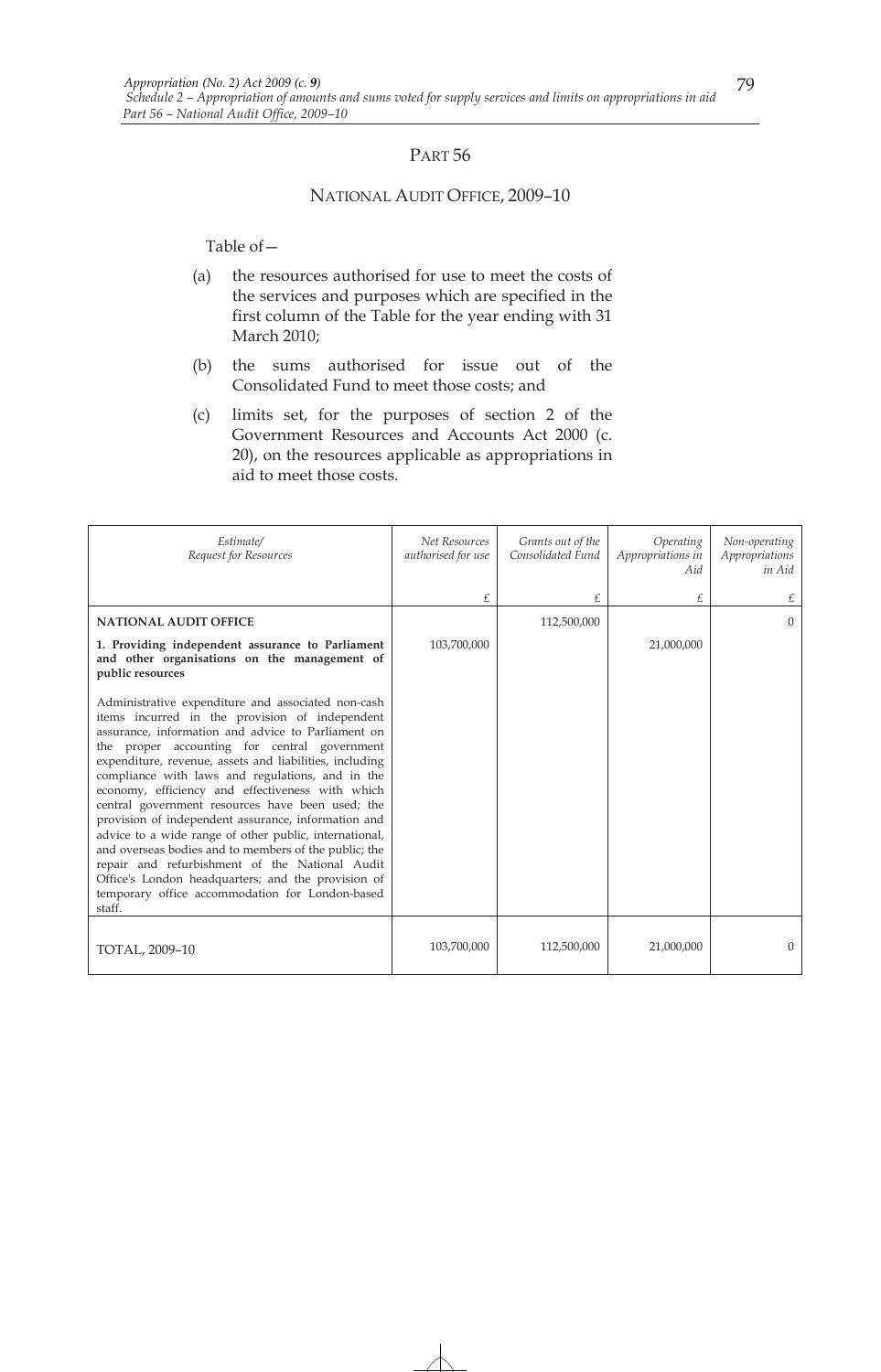# THE ELECTORAL COMMISSION, 2009–10

- (a) the resources authorised for use to meet the costs of the services and purposes which are specified in the first column of the Table for the year ending with 31 March 2010;
- (b) the sums authorised for issue out of the Consolidated Fund to meet those costs; and
- (c) limits set, for the purposes of section 2 of the Government Resources and Accounts Act 2000 (c. 20), on the resources applicable as appropriations in aid to meet those costs.

| Estimate/<br>Request for Resources                                                                                                                                                                                                                                                                                                                                                                                                                                                                                                                                                                                                                                                                                                                                                                                                                                                                                                                                                                                                                                                                                                                                                                                                                                                                                                                                                        | Net Resources<br>authorised for use | Grants out of the<br>Consolidated Fund | Operating<br>Appropriations in<br>Aid | Non-operating<br>Appropriations<br>in Aid |
|-------------------------------------------------------------------------------------------------------------------------------------------------------------------------------------------------------------------------------------------------------------------------------------------------------------------------------------------------------------------------------------------------------------------------------------------------------------------------------------------------------------------------------------------------------------------------------------------------------------------------------------------------------------------------------------------------------------------------------------------------------------------------------------------------------------------------------------------------------------------------------------------------------------------------------------------------------------------------------------------------------------------------------------------------------------------------------------------------------------------------------------------------------------------------------------------------------------------------------------------------------------------------------------------------------------------------------------------------------------------------------------------|-------------------------------------|----------------------------------------|---------------------------------------|-------------------------------------------|
|                                                                                                                                                                                                                                                                                                                                                                                                                                                                                                                                                                                                                                                                                                                                                                                                                                                                                                                                                                                                                                                                                                                                                                                                                                                                                                                                                                                           | £                                   | £                                      | £                                     | £                                         |
| THE ELECTORAL COMMISSION                                                                                                                                                                                                                                                                                                                                                                                                                                                                                                                                                                                                                                                                                                                                                                                                                                                                                                                                                                                                                                                                                                                                                                                                                                                                                                                                                                  |                                     | 23,395,000                             |                                       | $\Omega$                                  |
| 1. The Electoral Commission                                                                                                                                                                                                                                                                                                                                                                                                                                                                                                                                                                                                                                                                                                                                                                                                                                                                                                                                                                                                                                                                                                                                                                                                                                                                                                                                                               | 23,468,000                          |                                        | 18,000                                |                                           |
| Planning for and carrying out the functions and duties<br>imposed on it by, or by virtue of, the Political Parties,<br>Elections and Referendums Act 2000, the Electoral<br>Administration Act 2006, the Northern Ireland<br>(Miscellaneous Provisions) Act 2005 and the<br>Government of Wales Act 2006 and other relevant<br>enactments: these functions and duties include the<br>registration of political parties, recognised third<br>parties and permitted participants; regulation and<br>reporting of the income and expenditure of political<br>parties, candidates, third parties and permitted<br>participants; making grants to eligible parties for<br>policy development; reviewing and advising on the<br>administration and law of elections and encouraging<br>best practice; providing guidance, and reporting, on<br>the conduct of elections and referendums; determining<br>standards of performance for those administering<br>electoral registration, elections and referendums, and<br>collecting information in relation to those standards<br>and to expenditure on elections etc.; conducting<br>certain referendums; promoting participation in and<br>increased understanding of the democratic process;<br>undertaking boundary, structural and other reviews of<br>local authority areas in England; and associated<br>administration and non-cash items. |                                     |                                        |                                       |                                           |
| TOTAL, 2009-10                                                                                                                                                                                                                                                                                                                                                                                                                                                                                                                                                                                                                                                                                                                                                                                                                                                                                                                                                                                                                                                                                                                                                                                                                                                                                                                                                                            | 23,468,000                          | 23,395,000                             | 18,000                                | $\Omega$                                  |